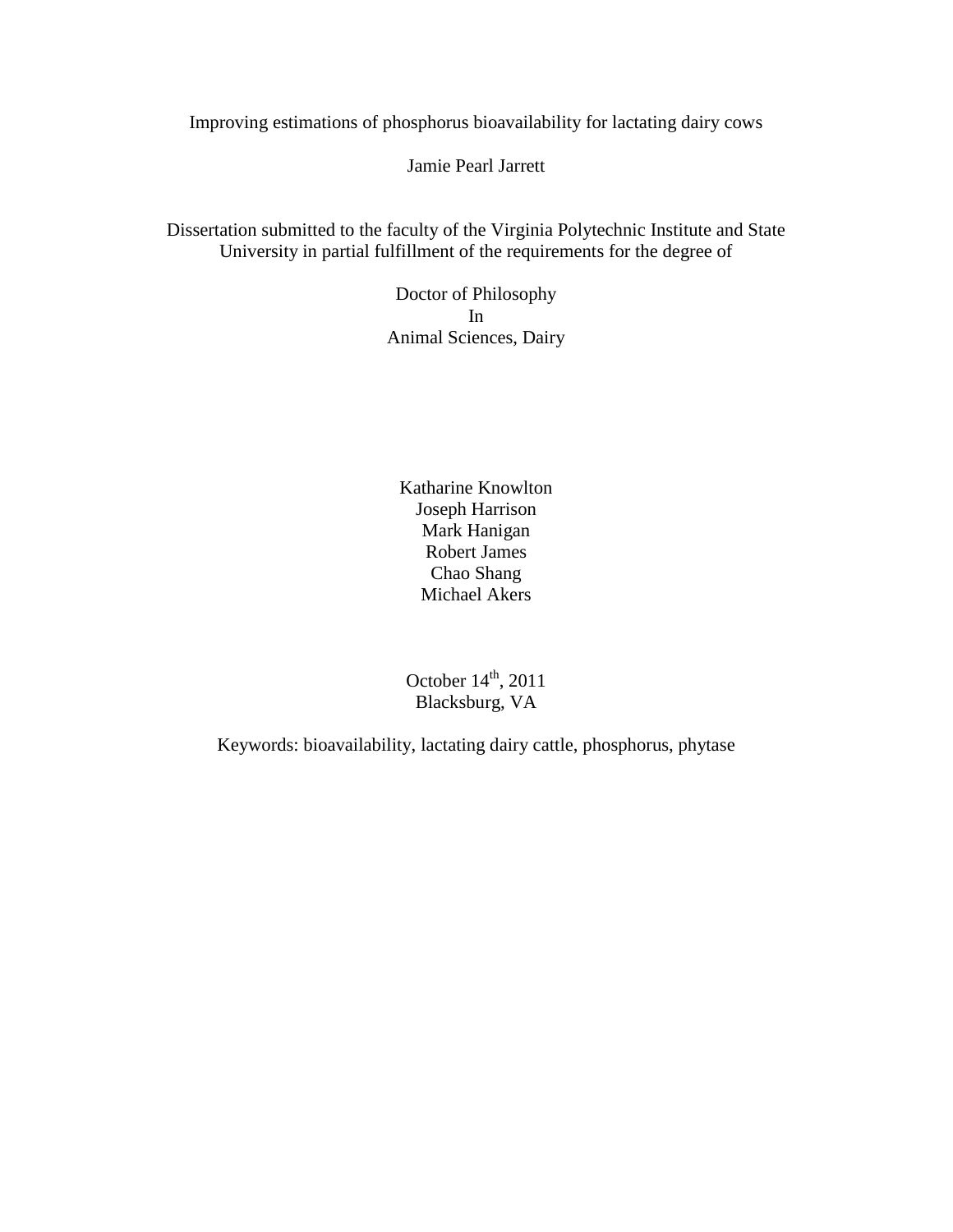Improving estimations of phosphorus bioavailability for lactating dairy cows

# Jamie Pearl Jarrett

# ABSTRACT

Phosphorus (P) is an instrumental nutrient in numerous physiological processes, but can have detrimental environmental impact if fed in excess. Increased P intake in dairy cows leads to increased fecal excretion of P and a reduction in efficiency of use. Variability in P concentration or availability in feedstuffs can exacerbate P excretion. To investigate variability in P between and within feedstuffs, 170 feed samples (forages, concentrates, and by-products), were collected from across the U.S., classified by region fed, and analyzed for total P, inorganic P, and phytate. Forages contained a greater proportion of P in the inorganic form and less total P and phytate as compared to concentrates and by-products. The majority of total P (71.2, 81.8, and 81.9% of total P in forages, concentrates, and by-products, respectively) was associated with inorganic P and phytate. The enzyme phytase has been used successfully in swine and poultry nutrition, as a feed additive, to increase available P and reduce the need for supplemental inorganic P. An experiment was conducted to investigate the effect of phytase use and forage particle length, using a 2 x 2 factorial, on P availability in lactating dairy cows. Total P intake of the four diets was similar ( $P > 0.15$ ). Total tract digestibility of total P tended (P  $< 0.10$ ) to be reduced and total P excretion was increased (P $< 0.05$ ) with phytase supplementation. Milk fat yield, protein yield, 3.5% FCM, and ECM were increased ( $P <$ 0.05) with addition of exogenous phytase to the diet. This indicates that phytate may contain some anti-nutritional factors that reduce availability in other nutrients used for milk production. Variation in P compounds between feeds, and variation in P digestion and production performance with exogenous phytase suggests opportunity for improvement in prediction of P availability from feeds for lactating cows.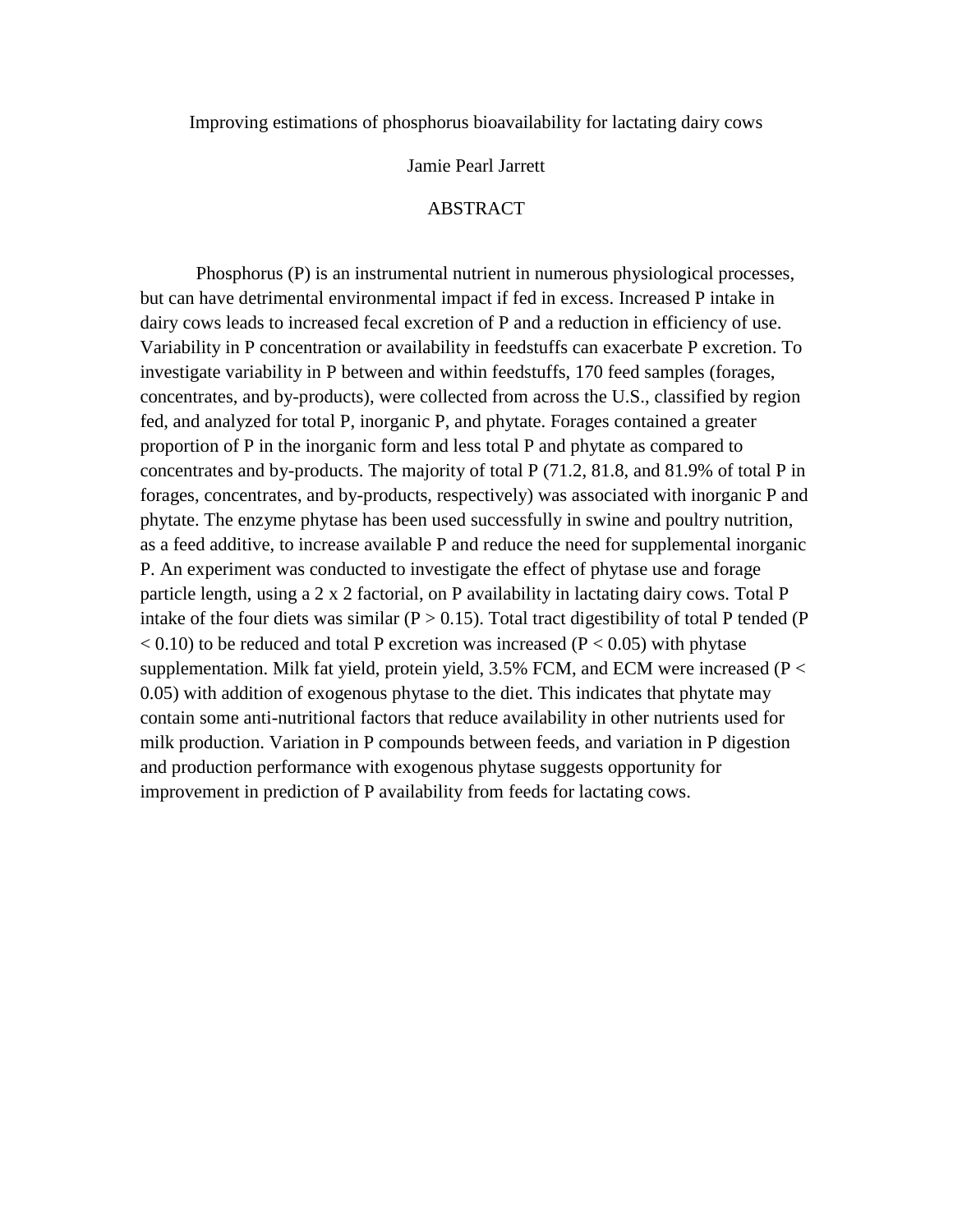# ACKNOWLEDGEMENTS

"Opportunity is missed by most people because it is dressed in overalls and looks like work." –Thomas Edison

First, I would like to thank my parents and my brother, for loving and supporting me in my 10 year journey of education. Thank you for having faith in my abilities when I did not. You have made a multitude of sacrifices for me to achieve my dreams, and for that, I am forever grateful.

To Dr. Knowlton, for all of the challenges we have had in my journey to become successful, thank you. You have always challenged me to do better, want more, and learn more. You have helped me realize, there is always a way to find a solution. I attribute this achievement to your constant perseverance in guiding me towards my goals.

Dr. Joe Harrison, Liz Whitefield, Olivia Sunders and Anna Gibson: Thank you for an amazing summer of 2010. I had a great time at WSU. I will never forget our taco truck adventures after long days at the digestor, manure application, and grass sampling.

Thank you to my committee members, Dr. Mark Hanigan, Dr. Robert James, and Dr. Chao Shang. You gentlemen have all challenged me in different ways, making my Ph.D. program truly unique. Thank you for your guidance and support.

I would like to thank the farm crew and herd veterinarians, you all have been instrumental in the completion of my research. You have lent a hand in many ways, from cannulating cows to making sure feed is available and constantly answering my requests. All of your help has made my graduate school career run much more smoothly.

Great thanks to my Cal Poly ladies, for being understanding of the things I have missed that are of life changing magnitude. The East coast, West coast time difference and distance has posed challenges, thanks for sticking with me.

To Katie Pike, you are the best friend I could have asked for at Virginia Tech. From teaching me what dairying is like as a lifestyle, to late night heart-to-hearts, you are the one person that truly understood my struggles. When I had doubts in myself you did not.

Thank you to my FANTASTIC lab (the best in the department). Karen Hall, laboratory technician of the century, I would still be fractionating omasal samples, cooking phosphorus tubes, and trying to figure out how to run purines if it wasn't for you. You have been a great friend and mentor. Thank you, Partha Ray and Callie Thames, we were a group like Dr. Knowlton had never seen before and will never see again. Additionally, to the amazing undergrads that are members of the "Poop Troop", thank you for making my ride in graduate school a blast. You all have so much potential, if you can put up with me, you can put up with anyone. Good luck in your future endeavors.

To my fellow graduate students, what a time we have had. Jen and Emily, we were the buffest girls at the gym (next to Katie), for the stress of graduate school makes our weight lifting abilities virtually super-human. I will miss our week night "de-stress"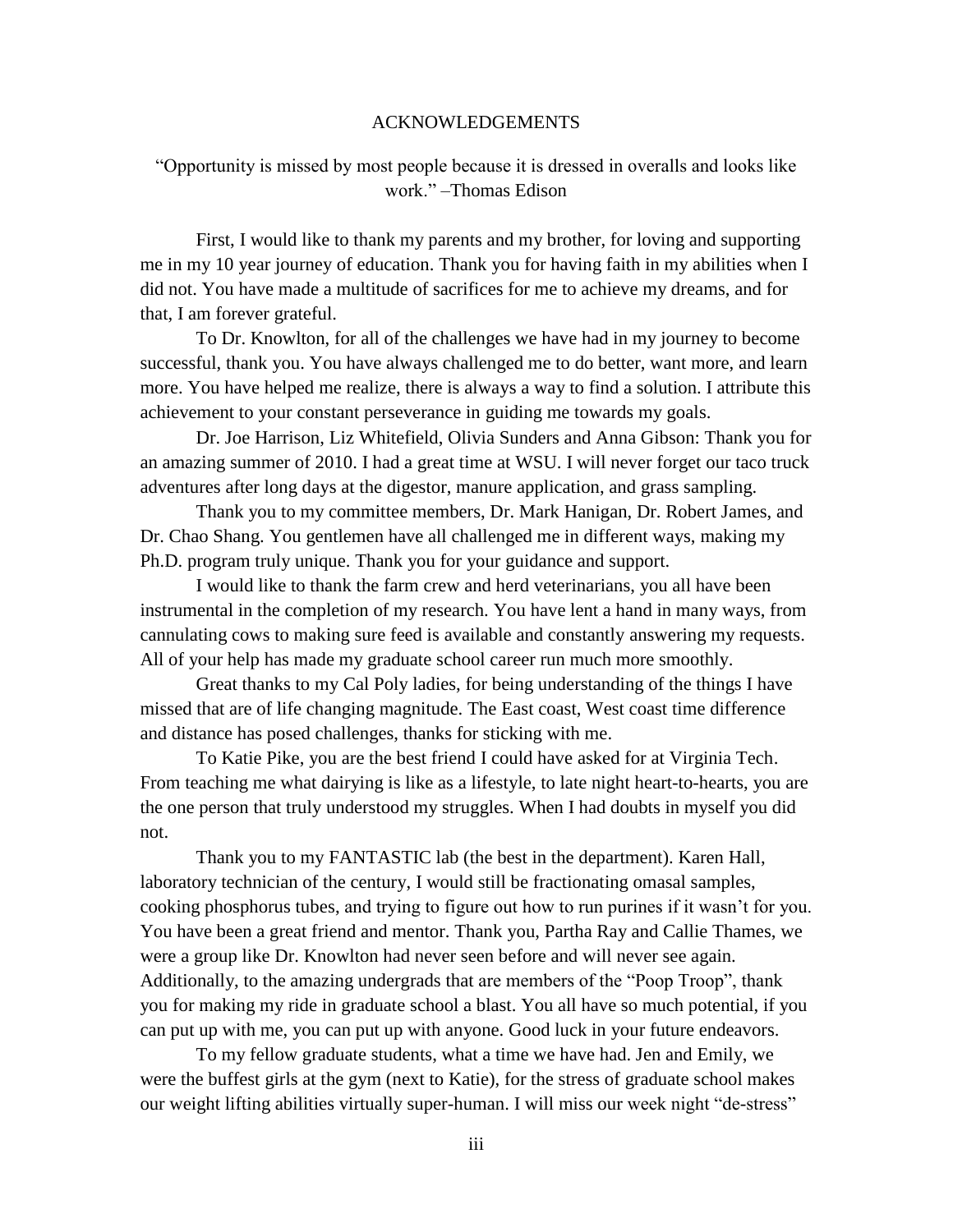dinners that always included one or two or three too many bottles of wine. To all of the VT dairy science graduate students, grab the opportunities that come your way, you will not regret it.

Thank you to the Virginia Tech Chapter of Sigma Kappa (Epsilon Chi), you have all made my VT experience phenomenal. You were my first friends, my first laughs, and my first nights out in Blacksburg. We have had great times and it has been an honor and a privilege serving on your advisory board. You are all fantastic young women with infinite success in your future. "Well-behaved women seldom make history." –Laurel Thatcher Ulrich

To the dairy industry, I cannot wait to see what the future holds.

This adventure would not have been possible without God's strength. Even when my faith was weak, His was not.

"We rejoice in our sufferings because we know that suffering produces perseverance; perseverance, character; and character, hope." Romans 5: 3-4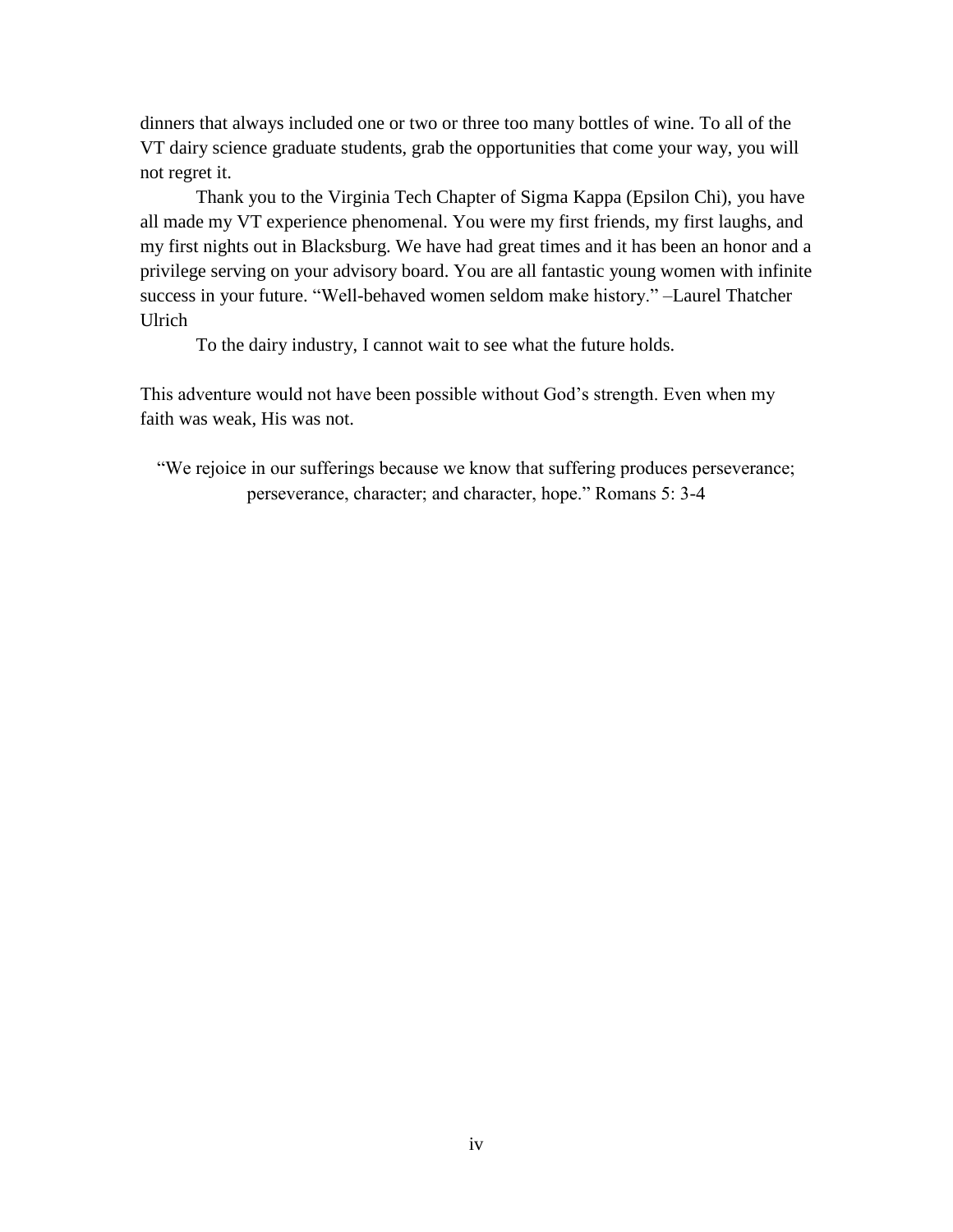# **Table of Contents**

| Laboratory techniques for determination of phosphorus-containing compounds 17 |  |
|-------------------------------------------------------------------------------|--|
|                                                                               |  |
|                                                                               |  |
|                                                                               |  |
|                                                                               |  |
|                                                                               |  |
|                                                                               |  |
|                                                                               |  |
|                                                                               |  |
|                                                                               |  |
|                                                                               |  |
|                                                                               |  |
|                                                                               |  |
|                                                                               |  |
|                                                                               |  |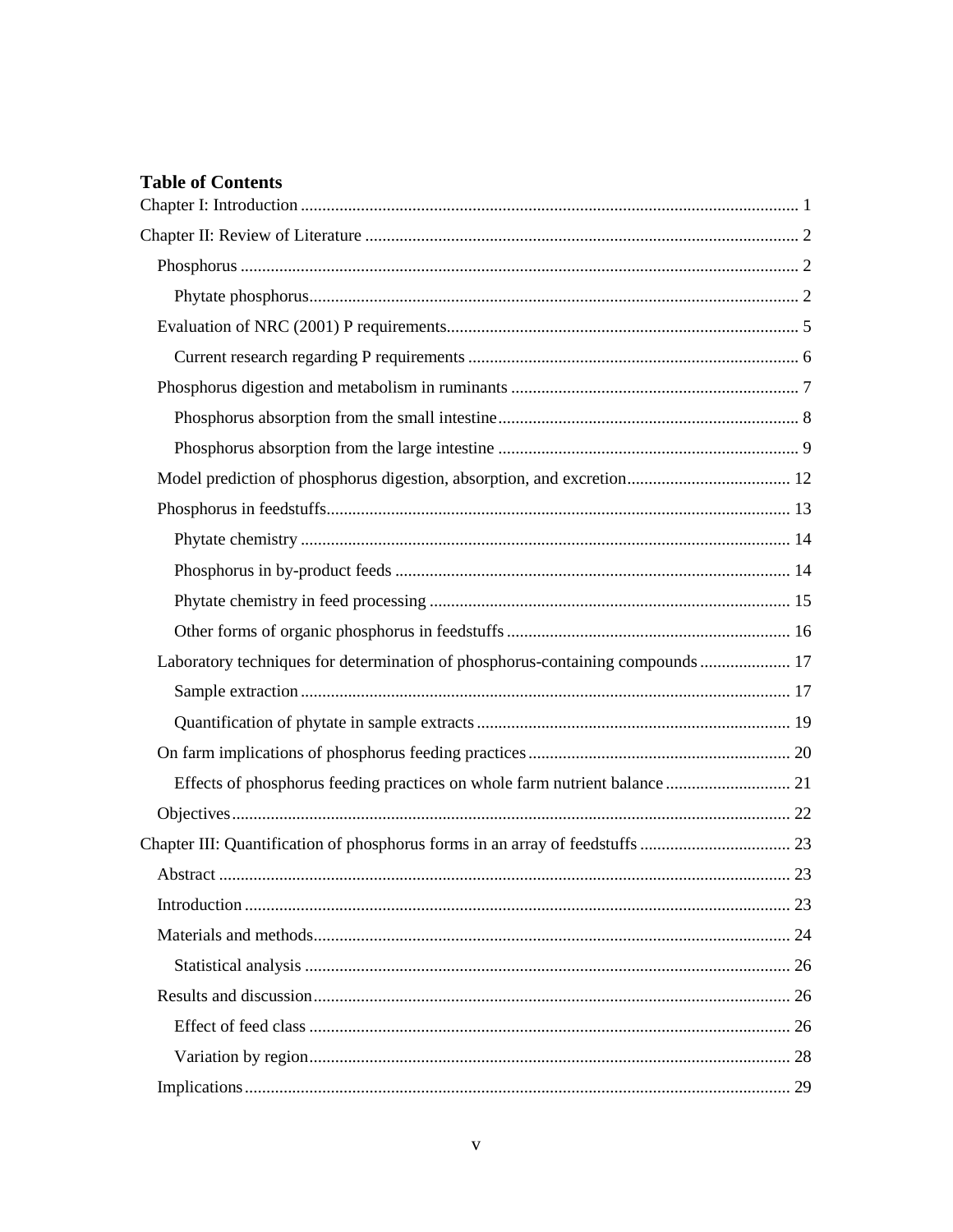| Chapter IV: The effects of forage particle length and exogenous phytase inclusion on phosphorus |
|-------------------------------------------------------------------------------------------------|
|                                                                                                 |
|                                                                                                 |
|                                                                                                 |
|                                                                                                 |
|                                                                                                 |
|                                                                                                 |
|                                                                                                 |
|                                                                                                 |
|                                                                                                 |
|                                                                                                 |
|                                                                                                 |
|                                                                                                 |
| Biological significance of observed digestion and absorption of phosphorus compounds  57        |
|                                                                                                 |
|                                                                                                 |
|                                                                                                 |
|                                                                                                 |
|                                                                                                 |
| Elaboration on reconstituting omasal samples (France and Siddons, 1986) based on marker         |
|                                                                                                 |
|                                                                                                 |
|                                                                                                 |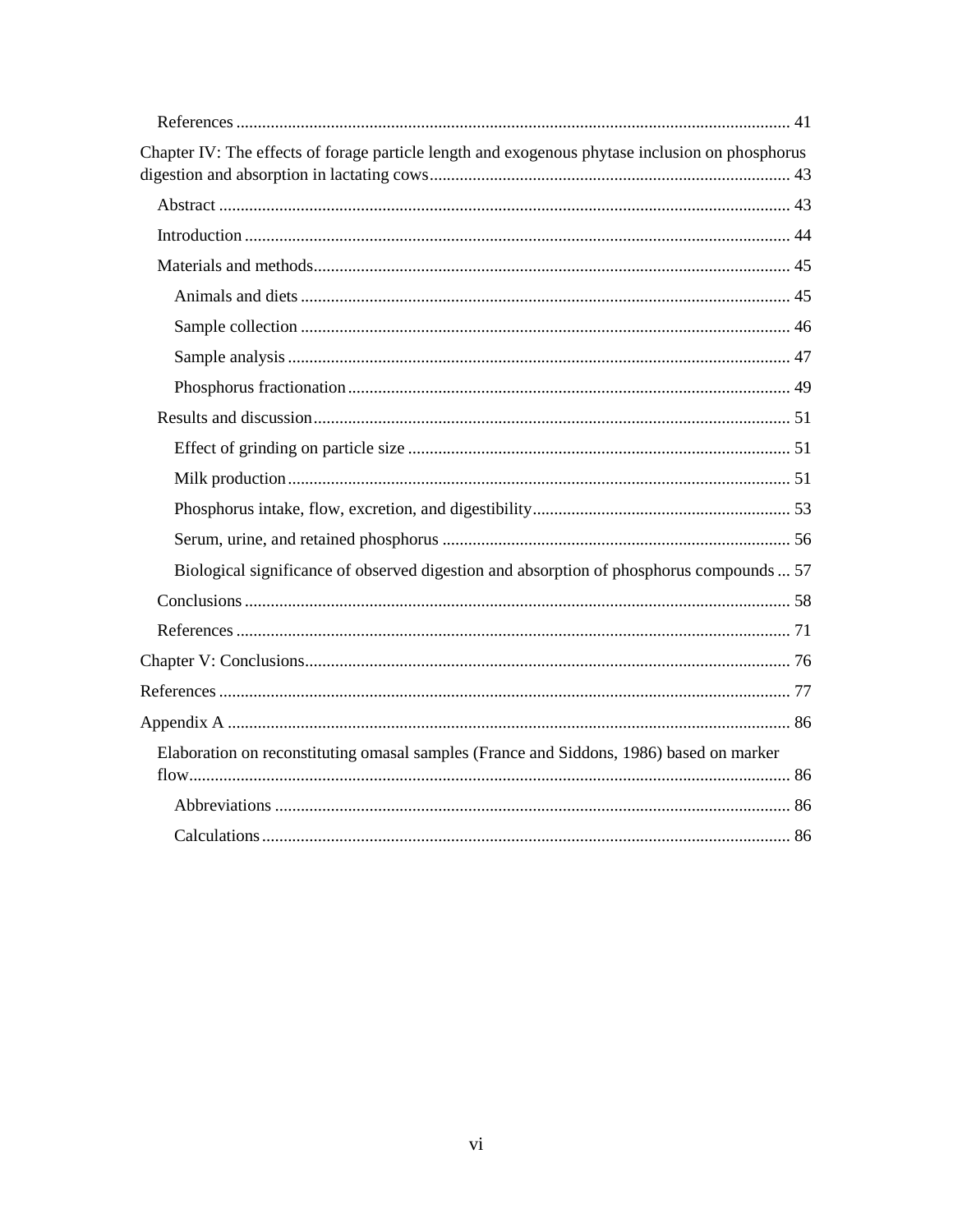# **List of Figures**

| Figure 2.1. Model of P metabolism in growing goats (Dias et al., 2006; Vitti et al., 2000)  12 |  |
|------------------------------------------------------------------------------------------------|--|
| Figure 2.2. Model of P digestion and absorption in the lactating cow (Hill et al., 2008) 13    |  |
|                                                                                                |  |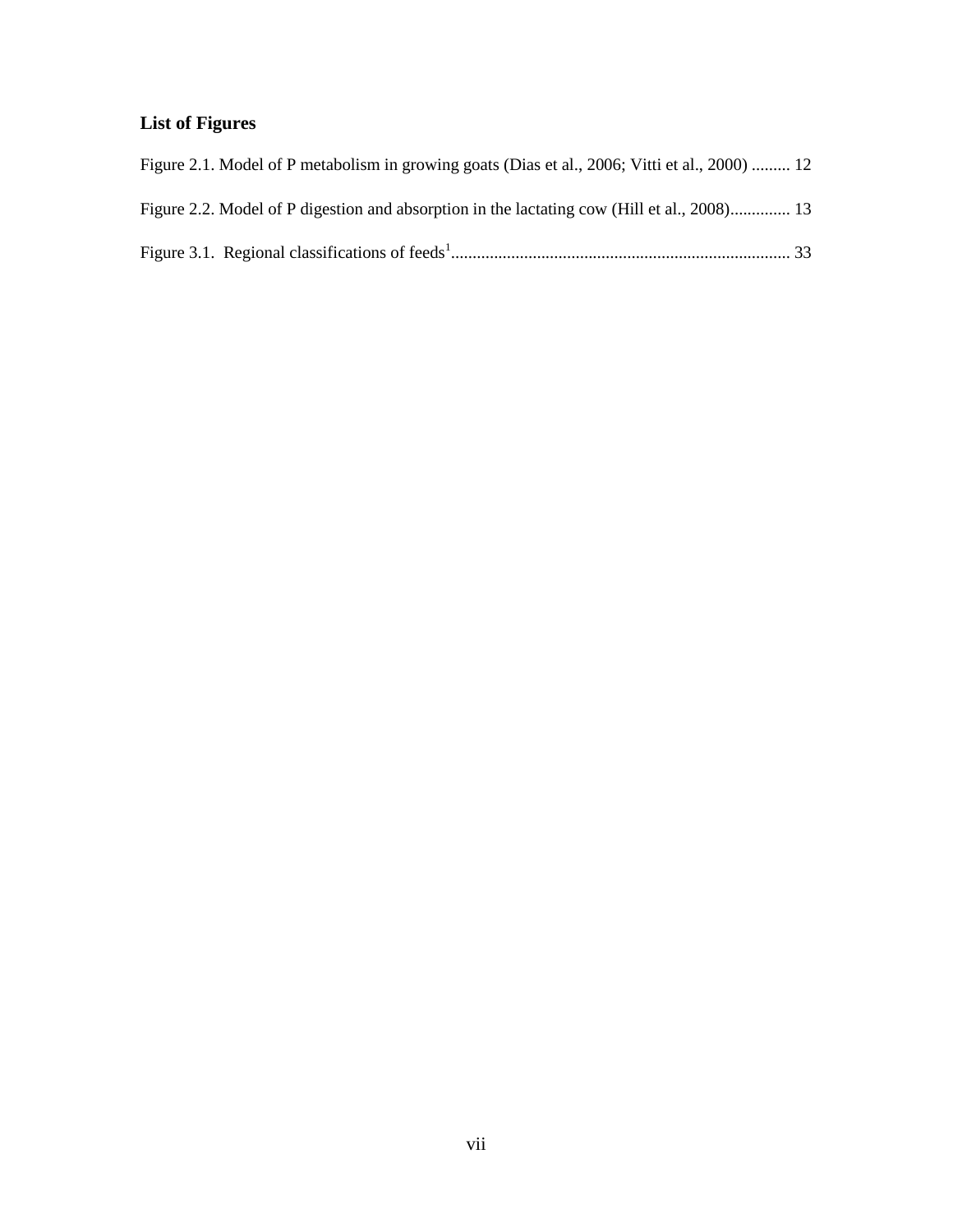# **List of Tables**

| Table 2.2. Total phosphorus extraction of feed and digesta samples with HCl and NaOH-EDTA             |     |
|-------------------------------------------------------------------------------------------------------|-----|
| Table 2.3 Phytate-P recovery as a percentage of total P (Table 2.2) when analyzed by NMR              |     |
|                                                                                                       |     |
|                                                                                                       |     |
| Table 3.3. Effect of feed class on total phosphorus (TP), inorganic phosphorus (Pi), and phytate      |     |
|                                                                                                       |     |
|                                                                                                       |     |
|                                                                                                       |     |
|                                                                                                       |     |
|                                                                                                       |     |
| Table 4.3. Effect of particle size reduction on sieving the TMR with the Penn State Particle          |     |
|                                                                                                       |     |
| Table 4.5. Effect of forage particle length and phytase on nutrient intake, excretion, and DM         | .64 |
| Table 4.6. Effect of forage particle length and phytase on intake, rumen pool size, omasal flow,      |     |
| Table 4.7. Effect of forage particle length and phytase on ruminal, small intestine, large intestine, |     |
| Table 4.8. Effect of forage particle length and phytase on urine output, urinary excretion of P,      |     |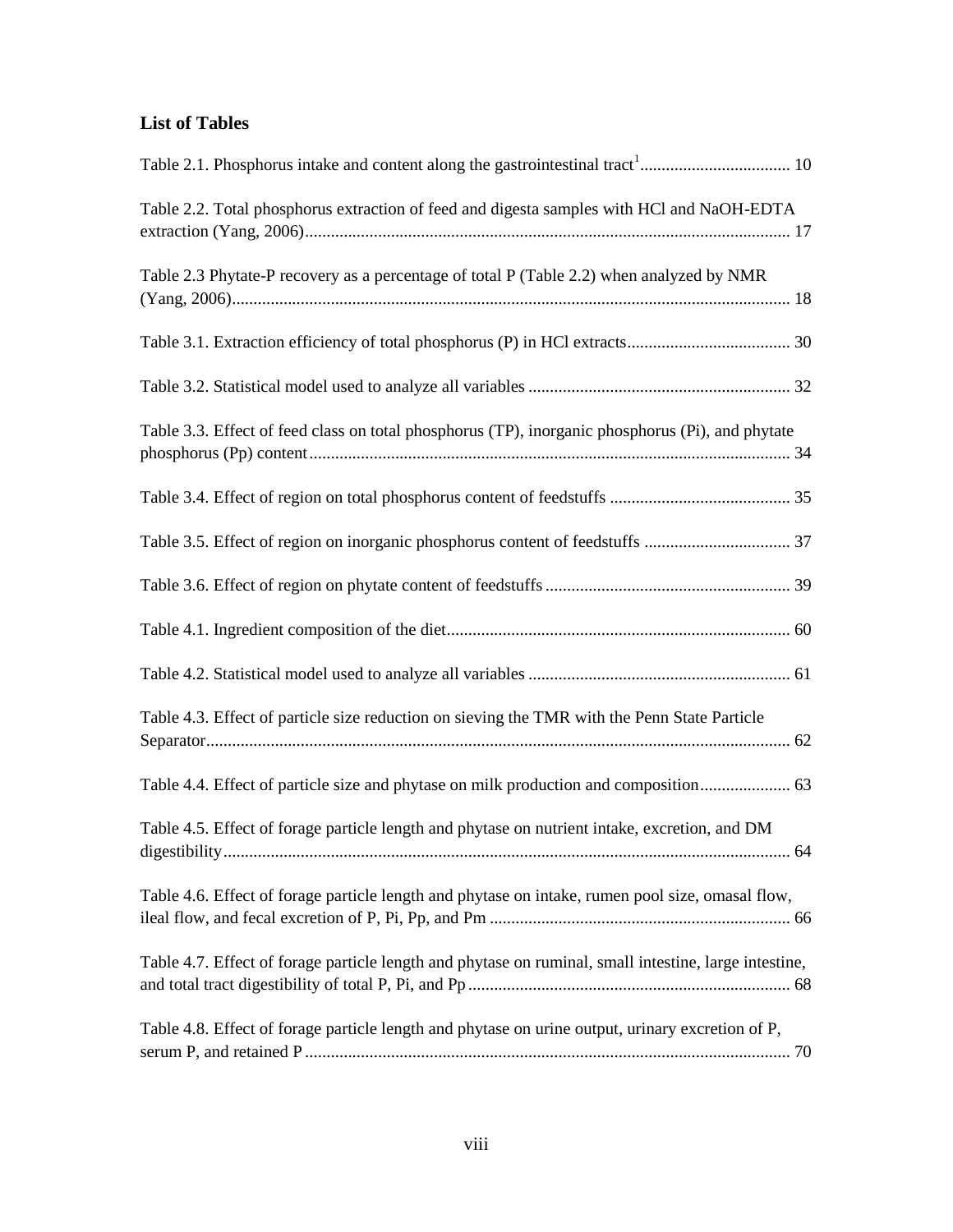# **List of Equations**

|--|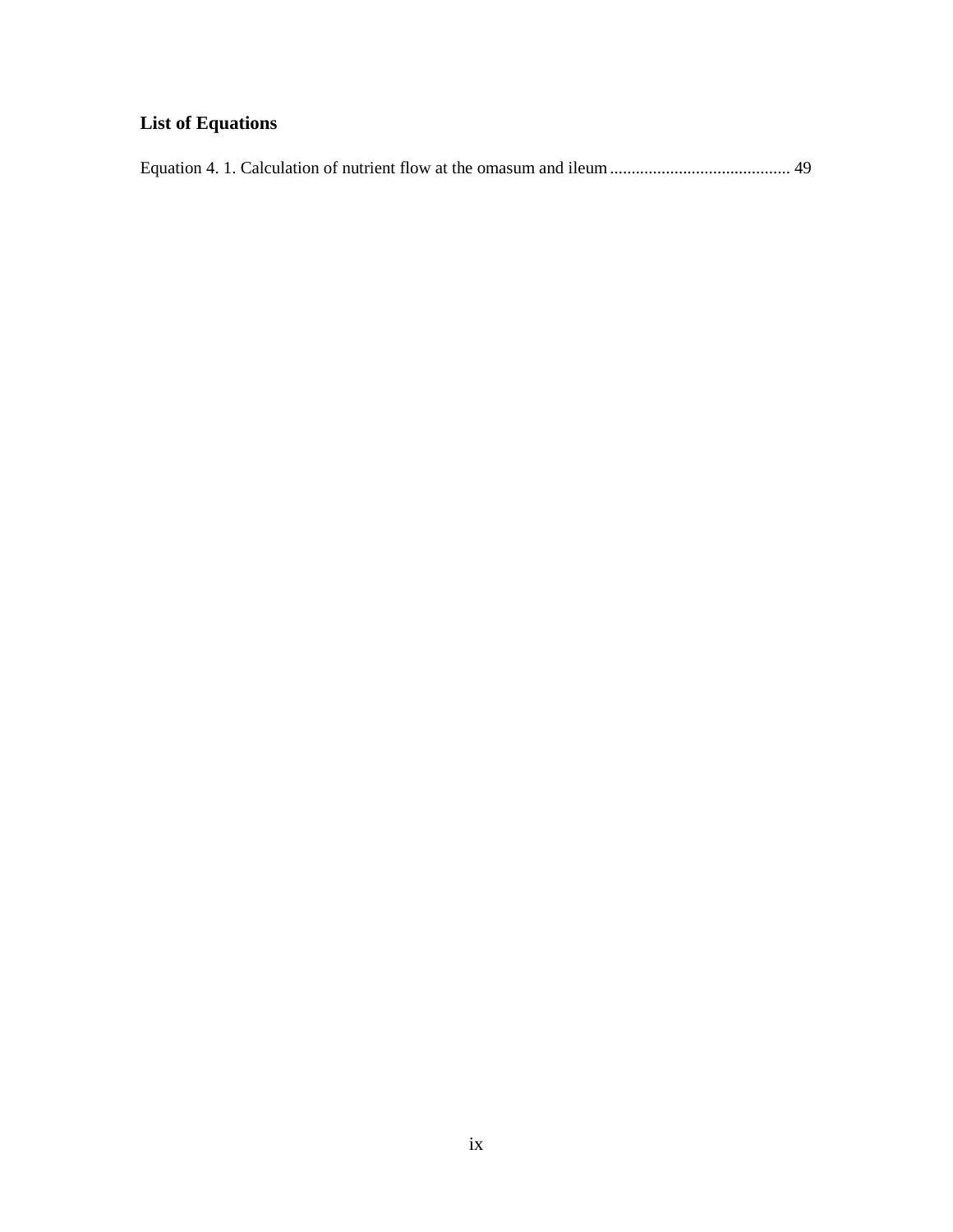#### **Chapter I: Introduction**

<span id="page-9-0"></span>Concerns about nutrient losses from concentrated animal feeding operations (CAFO) are on the rise. Phosphorus (P) losses to the surrounding environment negatively impact lakes and streams. Eutrophication of these water bodies lead to fish kills, odor, and an overall decline in their recreational value.

A reduction in P imports to CAFO will help reduce P losses from farms, and an improved understanding of P digestion, metabolism, and utilization will support this goal. While initial gains in dietary P feeding practices can be made through removing mineral P supplements, additional progress requires addressing the issue of the high organic P content of byproduct feeds. Recent surveys indicate that use of these feeds is increasing, and that farmers and nutritionists lack confidence in the full availability of the P in these feedstuffs.

To better quantify availability of P in byproduct feeds, the form of P in these feedstuffs must be determined and measured. For instance, phytate-P (Pp) may not undergo complete hydrolysis in the rumen. Any undigested or unabsorbed P increases P excretion from the animal. Quantification of the extent of Pp hydrolysis in the rumen and lower digestive tract will support improved ration formulation in dairy cattle to reduce P excretion. Clear definition of Pcontaining compounds in feeds will support the improved estimates of bioavailability of P in byproduct feeds necessary to advance "precision P feeding" techniques.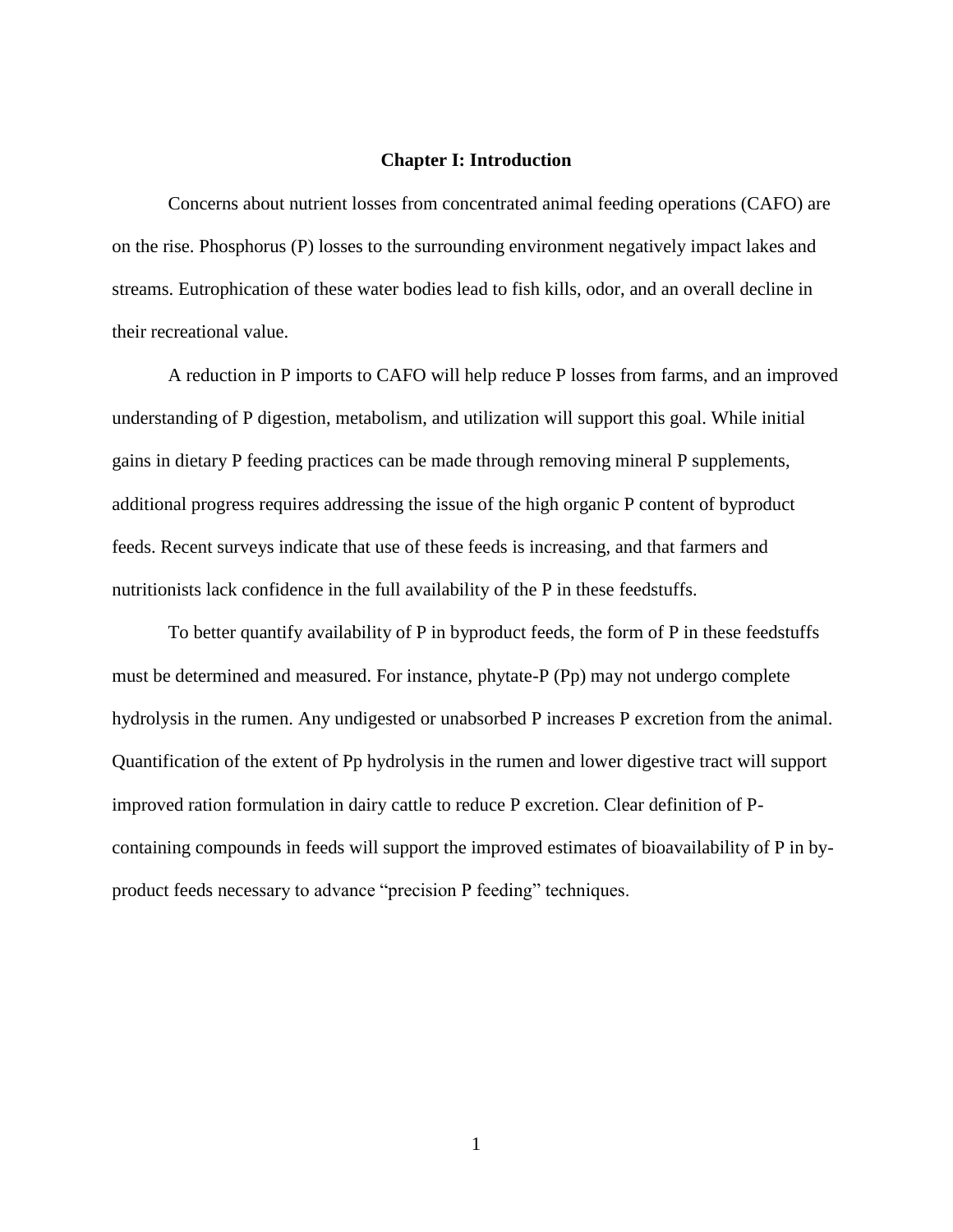#### **Chapter II: Review of Literature**

## <span id="page-10-1"></span><span id="page-10-0"></span>**Phosphorus**

Accumulation of soil P in areas of intensive animal agriculture is due to land application of manures, and its buildup can be detrimental (Ebeling et al., 2002). Phosphorus runoff causes eutrophication in otherwise homeostatic nearby lakes and streams because the limiting nutrient for algae growth in fresh water is P. Upon death and decomposition of algae and weeds, dissolved oxygen in these water bodies is reduced, leading to fish kills, odor, and a decline in the recreational opportunities (Carpenter et al., 1998). In the Chesapeake Bay watershed, P loss from farms is under strict regulation. In these states, land application of manure is highly regulated to alleviate P buildup in the soil, with regulations often requiring farmers to apply manure based on crop uptake of P.

Scarcity of supplemental phosphate sources is a second factor driving the need for more precise and accurate evaluation of dietary P inclusion in food animal production systems. United States, China, and Morocco each produce approximately 25% of the world's phosphate rock but P production in the U.S. declined about 20% from 2003 to 2007 (USGS, 2007). Other leaders in production such as Christmas Island, Nauru, and Banaba have depleted their sources of phosphate, thus increasing the price of P-based feed additives.

# <span id="page-10-2"></span>*Phytate phosphorus*

Nearly 70% of the P in cereal grains is found in phytate (Nelson et al., 1968; Morse et al., 1992). Phytate can be degraded into varying inositol phosphate (IP) species. An IP is a six carbon ring containing phosphate groups on carbons in the ring. Inositol phosphate-6 (IP $_6$ ) contains a phosphate group on all six carbons. Upon hydrolysis, phosphates can be removed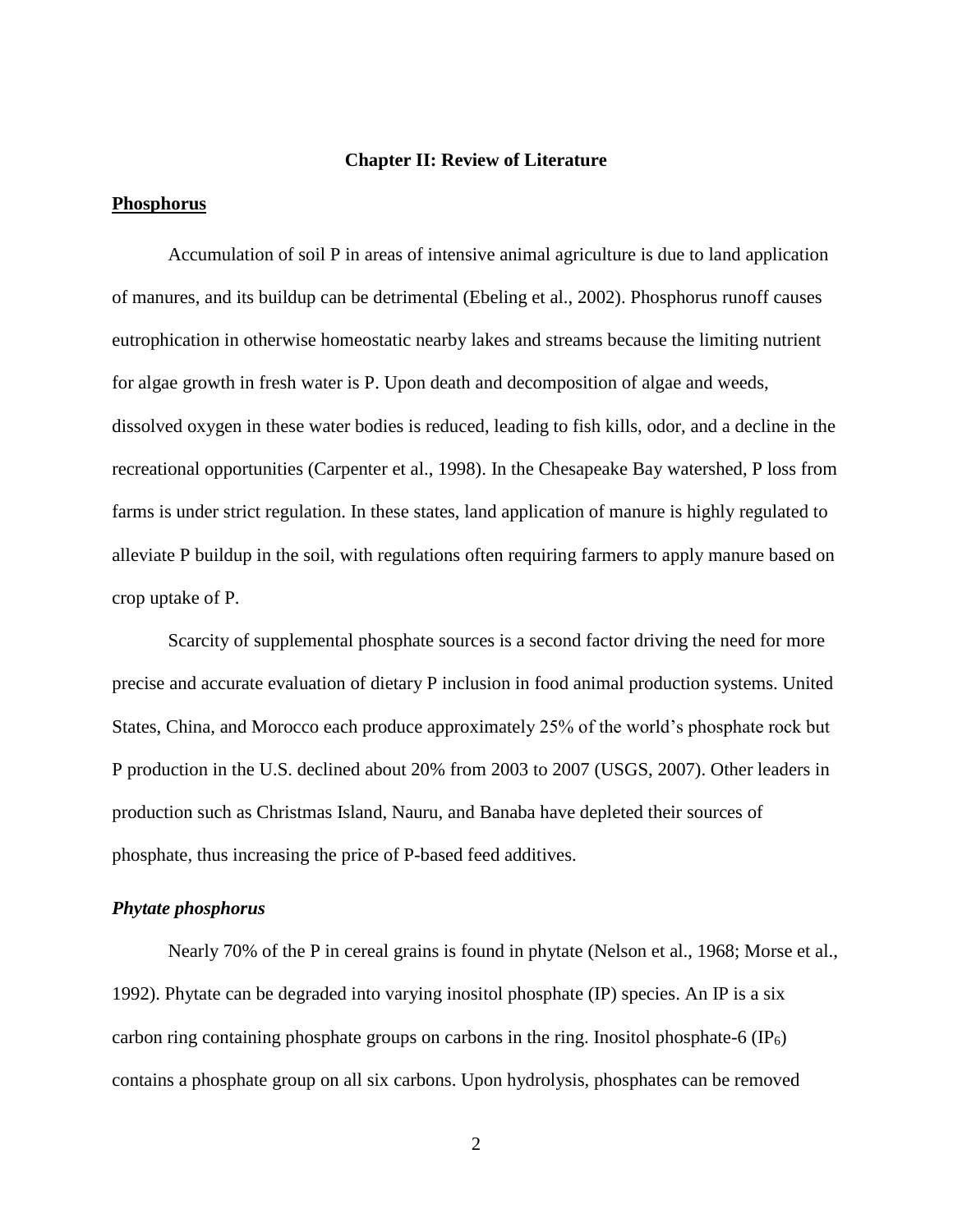individually from the ring leaving the ring intact and producing lower IP species which are partial degradates of Pp (IP<sub>5</sub>, IP<sub>4</sub>, IP<sub>3</sub>, and IP<sub>2</sub>).

Phytate P is not susceptible to mammalian enzymes so is generally unavailable for absorption by monogastrics. Inclusion of exogenous phytase and incorporation of feedstuffs containing endogenous phytase in poultry and swine diets have been extensively investigated. Cromwell et al. (1993) reported that growth performance and feed efficiency in growing and finishing pigs were equivalent in pigs fed diets supplemented with phytase and in pigs fed diets supplemented with inorganic P (Pi). Bioavailability of P was improved by approximately 45% with inclusion of phytase in the diet. Lei et al. (1993) observed that inclusion of phytase at 500 U/kg yielded similar growth performance in weanling pigs as did diets supplemented with Pi (to provide similar available P) and phytase yielded a 41% reduction in P excretion. Similarly, Harper et al. (1997) reported a 21.5% reduction in P excretion from weanling pigs fed phytase.

Although Pp is virtually unavailable to the nonruminant animal, ruminants have the capacity to utilize the P bound in the phytate molecule. Microorganisms in the rumen possess phytase (Yanke et al., 1998). There is evidence that extent of ruminal phytase activity varies and this activity may be altered by amount of grain in the ration (Yanke et al., 1998).

Many cereal grains contain endogenous phytase. Phytase activity of the grain depends upon relative location of Pp and phytase in the grain as well as temperature and pH during storage and processing (Bergman et al., 2000). Not all cereal grains have similar phytase activity. Godoy et al. (2005) reported that wheat and wheat by-products have the highest phytase activity  $\left(\sim 1000 \text{ U/kg}\right)$ , 10 times higher than rice, 60 times higher than corn, and 25 times higher than oilseed products. Eeckhout and DePaepe (1994) found similar results in wheat and also reported barley and triticale to have a significant amount of intrinsic phytase activity. These researchers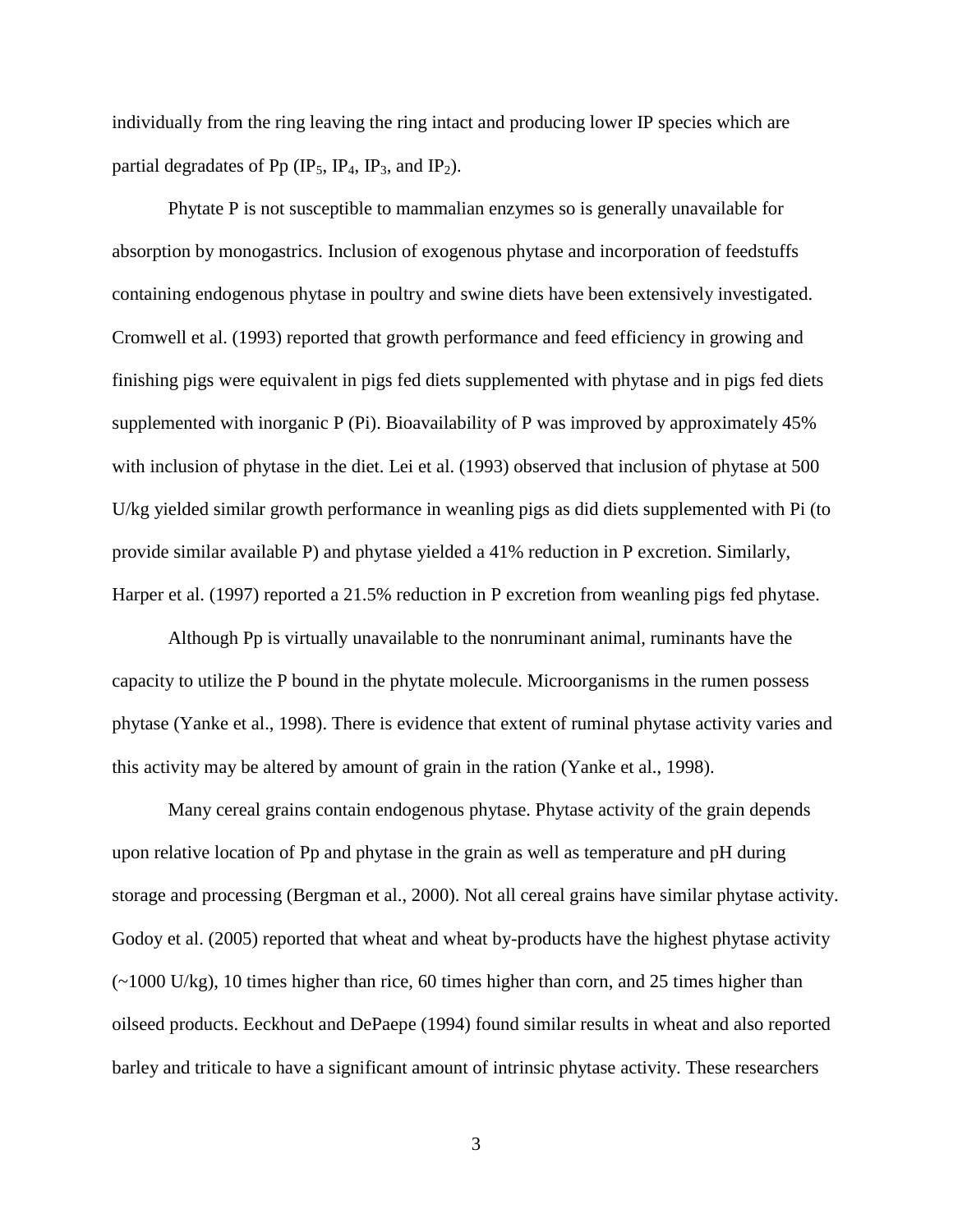suggested that it may be beneficial in ration formulation to factor in P liberated by endogenous phytase for grains that have activity greater than 100 U/kg. Despite endogenous phytase activity of barley, Kincaid et al. (2005) did not report improvement in P absorption or digestibility when comparing feeding barley to feeding corn in lactating cows.

Large amounts of P in grains and forages are present as Pp and, in theory, Pp in the rumen should be completely hydrolyzed because of phytase activity of ruminal bacteria. Extent of rumen development is one factor dictating degree of Pp digestion. In 6 week old calves, Duskova et al. (2001) reported 8.9% of total P in feces was in Pp form while 3% of ingested Pp was excreted in feces by 70 day old calves (Skrivanova et al. 2004) and only traces of Pp were detected in feces of calves at 56 days old (Nelson et al., 1976). Thus phytate digestion increases in the ruminant with increasing gastrointestinal maturity. However, in high producing dairy cows the amount of time feed spends in the rumen may be too short to allow the rumen microbes to completely hydrolyze Pp bonds. Despite ruminal phytase activity, passage rate, and physical properties of the feed may keep the animal from maximizing P availability (Kincaid et al., 2005). Therefore, Pp may exit the rumen and be excreted (Park et al., 2002). Phytate flow to the duodenum of sheep fed 133°C and 143°C heat treated rapeseed meal was 37% and 55% of total P, respectively (Park et al., 2000). Godoy and Meschy (2001) also observed that Pp hydrolysis by rumen bacteria is not complete. They speculated that some Pp digestion must occur in the abomasum or further on in the digestive tract.

Although it is assumed that Pp degradation occurs primarily in the rumen, Hu et al. (1996) determined that the small intestinal mucosa of pigs has some capacity to liberate phosphate molecules from Pp and their degradates *in vitro*. Activity was highest in the jejunal tissue and phytase activity was highly selective for lower IP species with greatest degradation of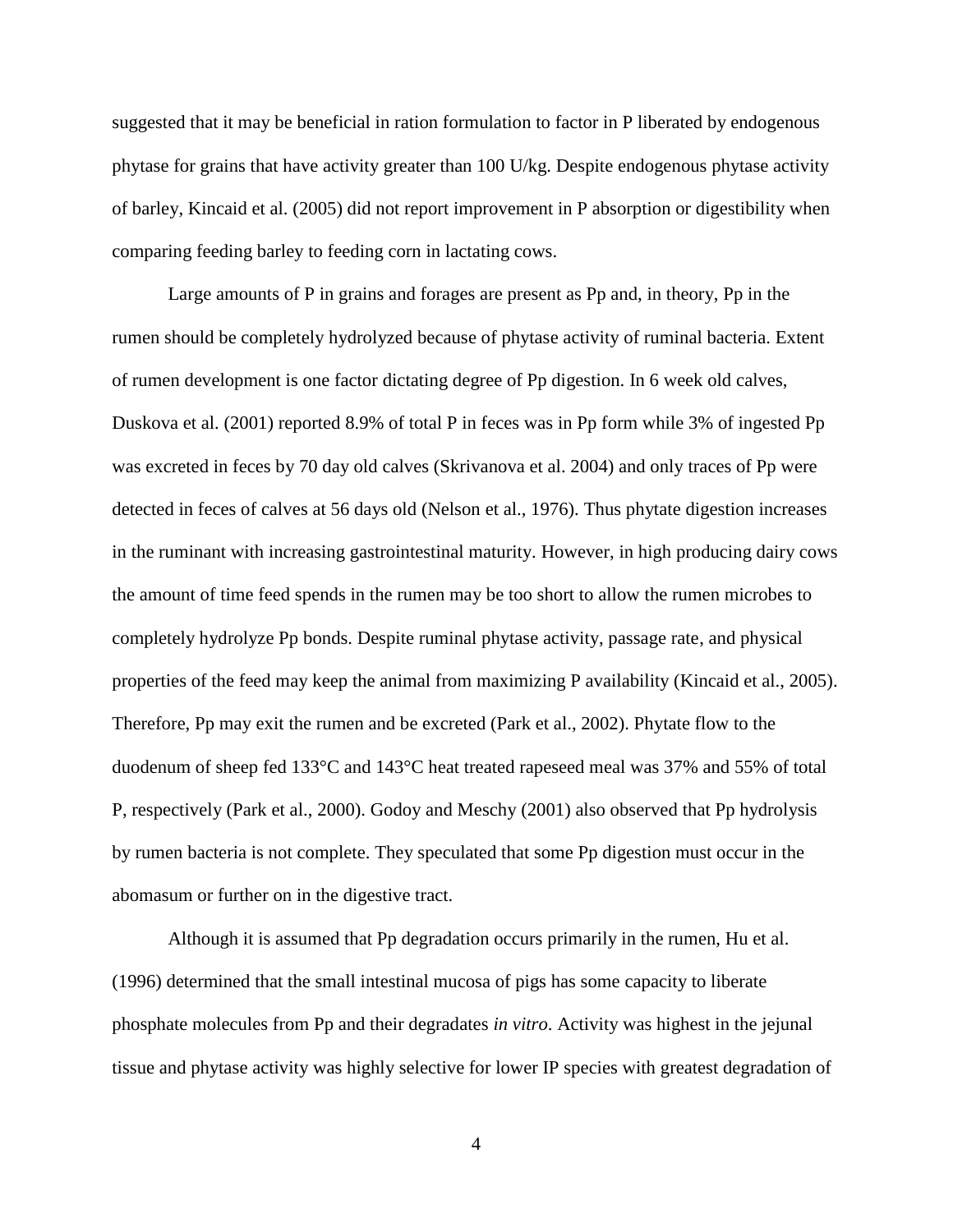IP3. Humans and rats also have some ability to hydrolyze Pp in the small intestine; this capacity is much greater in the rat (Iqbal et al., 1994). The ability of the small intestine to hydrolyze Pp leads to more absorbable P as digesta moves through the digestive tract.

Success with phytase in swine diets has led to an increasing interest in phytase use in dairy cow rations. For lactating dairy cows, Kincaid et al. (2005) reported feeding 427 FTU phytase/ kg of DM (0.09%) in barley and corn-based diets with no Pi supplementation (all P from dietary ingredients) and observed a tendency for reduced fecal P when compared to nonphytase controls. Phosphorus absorbed tended to increase for cows being fed rations containing phytase, Pp hydrolysis increased, and Pp in feces decreased. No effect on milk production or milk composition was reported (Kincaid et al., 2005). Additional research by Knowlton et al. (2007) reported a 17% reduction in P excretion when feeding lactating cows a phytase-cellulase enzyme in rations containing no supplemental P.

# <span id="page-13-0"></span>**Evaluation of NRC (2001) P requirements**

Phosphorus is required for physiological function and is located in every cell in the body because it is a necessity in energy transactions. Phosphorus is a component of phospholipids, nucleic acids, phosphoroproteins, and in the acid-base buffer system in body fluids (NRC, 2001). The NRC (2001) reports P requirements on an absolute basis  $(g/d)$  and these requirements are a function of breed, body weight, maturity, stage of lactation, and DMI. While the dietary concentration needed to supply a specific quantity of P varies with DMI, it is convenient to express it as a percentage of DM. The NRC (2001) recommended P concentrations range from 0.42% in early lactation to approximately 0.32% after peak lactation. Accurate prediction of DMI is critical in interpreting these concentrations.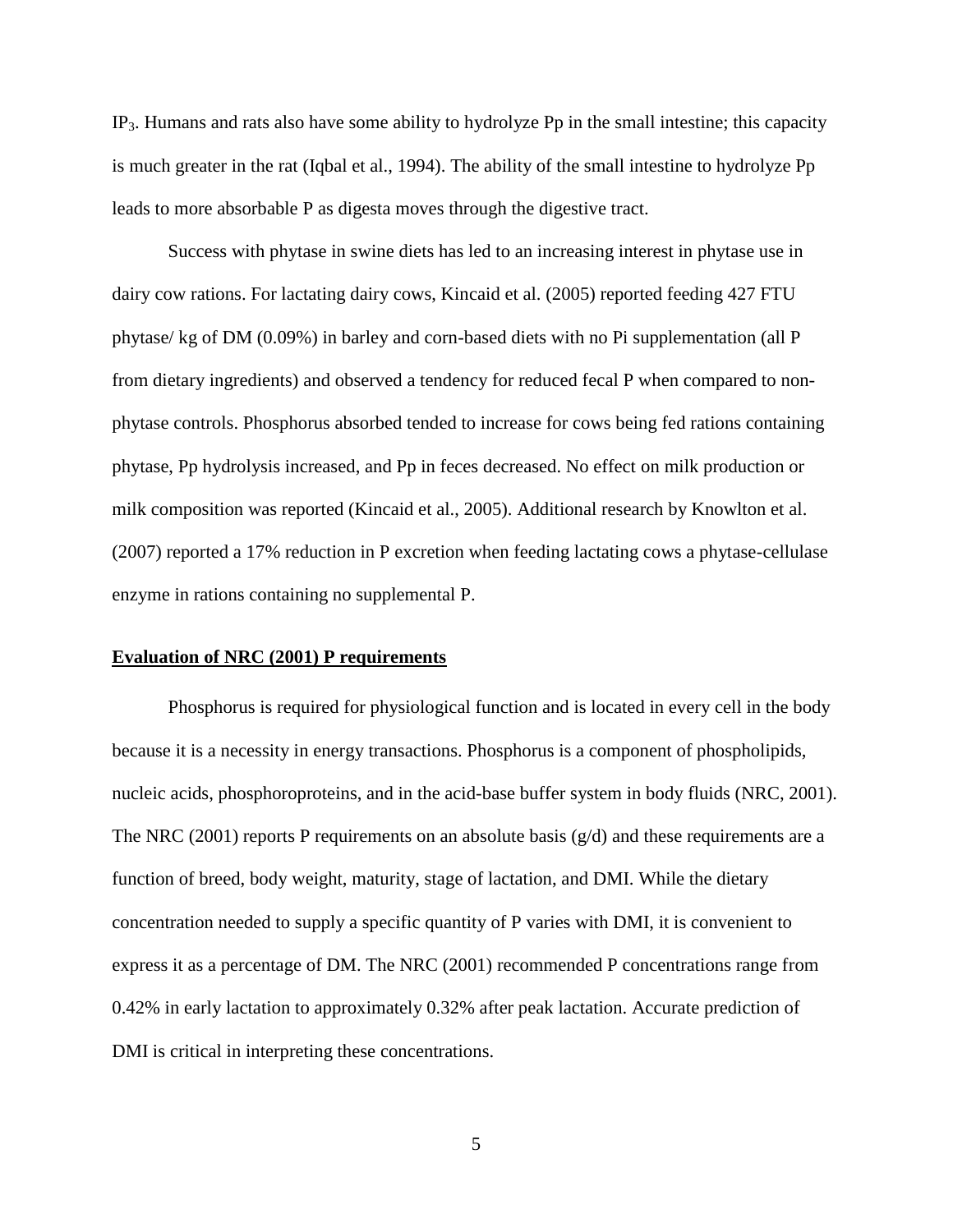# <span id="page-14-0"></span>*Current research regarding P requirements*

Research regarding P requirements over the past ten years has focused on precise evaluation of the true P requirement in dairy cattle to avoid overfeeding. Multiple studies in the late 70's, 80's, and early 90's have indicated that low P diets do not affect reproductive performance. Wu et al. (2000) fed cows one of three concentrations of dietary P (0.31%, 0.40%, or 0.49%) for a 308 day lactation and determined that there were fewer days to first estrus for cows being fed 0.31% and 0.49% P ration. Cows fed the 0.31% P ration tended to be open fewer days ( $P < 0.12$ ) and had lower services per conception ( $P < 0.10$ ). While animal numbers in this study were too low to draw solid conclusions about reproduction ( $n= 8 - 9$  per treatment), reducing dietary P did not hinder reproductive performance. Despite this research, many producers still incorporate more than 0.40% dietary P (on average).

Adoption of low P diets may also be limited by concerns that reducing dietary P may negatively affect milk production. Wu et al. (2000) reported no overall effect on milk production across one lactation with low P diets but did observe a treatment by time interaction. Beginning at week 25 of lactation, milk production decreased for cows fed a 0.31% P ration in comparison to cows fed 0.40% and 0.49% P rations. Kincaid et al. (1981) compared cows being fed 0.30% to 0.54% dietary P and observed lower milk yield for cows being fed lower dietary P; the low P diet in that study provided less P than is recommended by NRC (2001). Studies reporting no difference in milk yield for cows being fed varying concentrations of P in diets include Brintrup et al. (1993), feeding 0.33 and 0.39% dietary P; De Boer et al. (1981), feeding concentrations of 0.34, 0.51, and 0.69%; Dhiman et al. (1995), at concentrations of 0.39 and 0.65%; and Steevens et al. (1971), at 0.37 and 0.55% P. Wu and Satter (2000) reported that cows fed 0.48% P had similar milk production throughout their entire lactation as cows that consumed 0.38% P. Wu et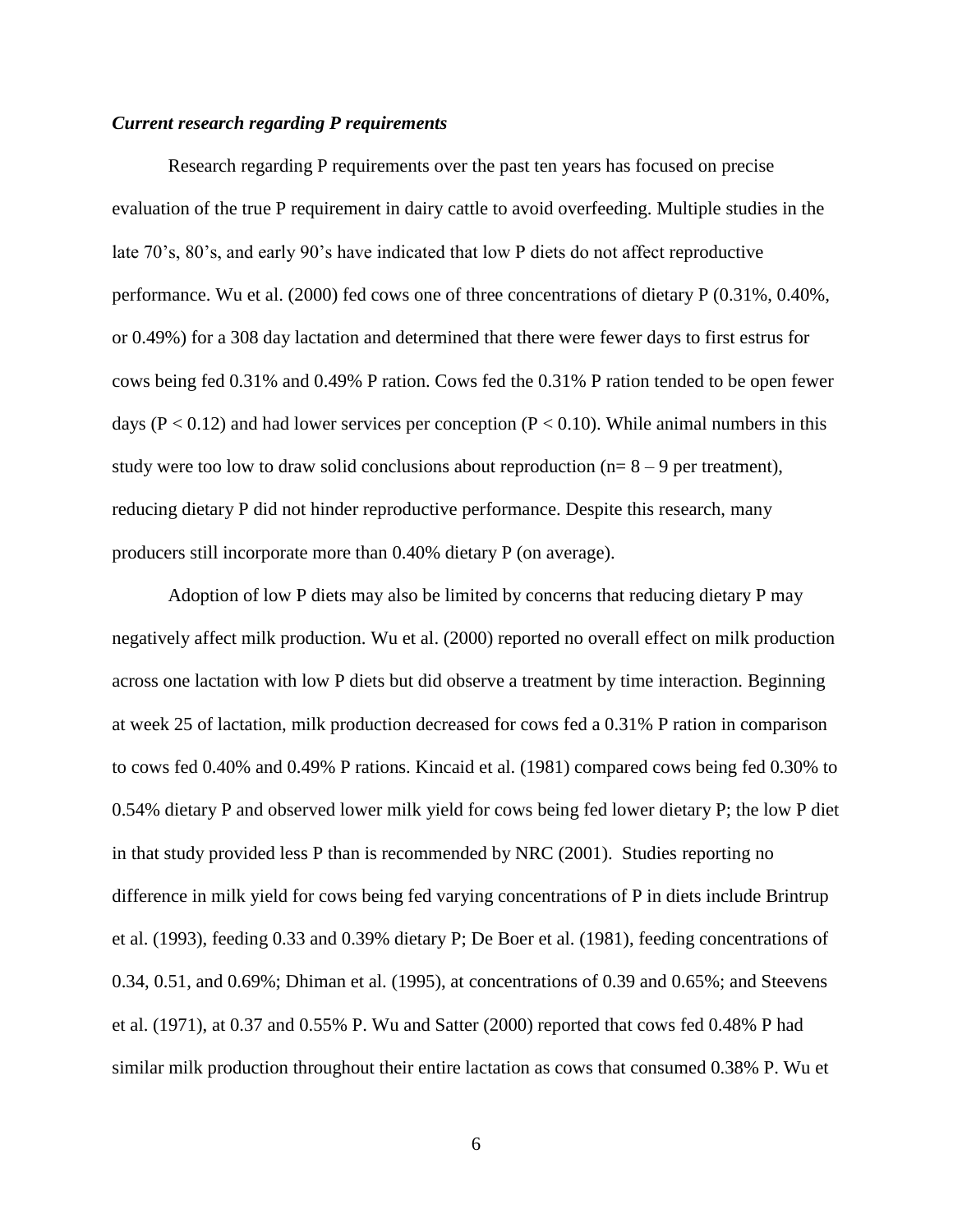al. (2000) suggested feeding 0.30% P for cows producing 7,500 to 9,000 kg per lactation and increasing dietary P concentration to 0.38 - 0.40% P for cows producing greater than 10,000 kg per lactation. Feeding 0.31% dietary P throughout lactation may not sustain high milk production into late lactation (Wu et al., 2000).

Fecal excretion of P is affected by P intake. When Wu et al. (2000) fed lactating cows 0.31, 0.40, and 0.49% P, the respective fecal P concentrations averaged over all weeks of lactation (308 days) were 0.51, 0.73, and 0.90% on a DM basis. In that study, reduction in dietary P from 0.49% to 0.40% reduced fecal P excretion by 23%. Wu et al. (2003) evaluated fecal P excretion of diets with high or low forage (58% vs. 48% of DM) and high or low P (0.48% vs. 0.38%). They reported that fecal excretion of P was 25% less for cows fed low P diets than for cows fed high P diets. Phosphorus absorption was not altered when forage to concentrate ratio was changed (Knowlton et al., 2002; Wu et al., 2003). Other studies reporting strong positive relationships between dietary P and P excretion include Weiss and Wyatt (2004) for cows consuming 45 to 133 g of P/d; Valk et al. (2002) for cows consuming 67, 80, or 100% of their P requirement; and Morse et al. (1992) for cows consuming 0.30, 0.41, and 0.56% dietary P with the exception of cows in the first balance trial on the low P diet.

## <span id="page-15-0"></span>**Phosphorus digestion and metabolism in ruminants**

Phosphorus plays an integral role in digestive processes in the rumen. Ruminal microorganisms require P for cellulose digestion (Burroughs et al., 1951). Phosphorus is a required nutrient to synthesize microbial protein (Breves and Schroder, 1991; Bravo et al., 2000). Witt and Owen (1983) reported P concentration of rumen fluid to range from 264 to 434 mg/L on low and high P diets, respectively. Rumen microbes require 5 g of P/ kg of digested organic matter for optimal fiber digestibility (Durand and Komisarczuk, 1987). If we assume 9 kg of OM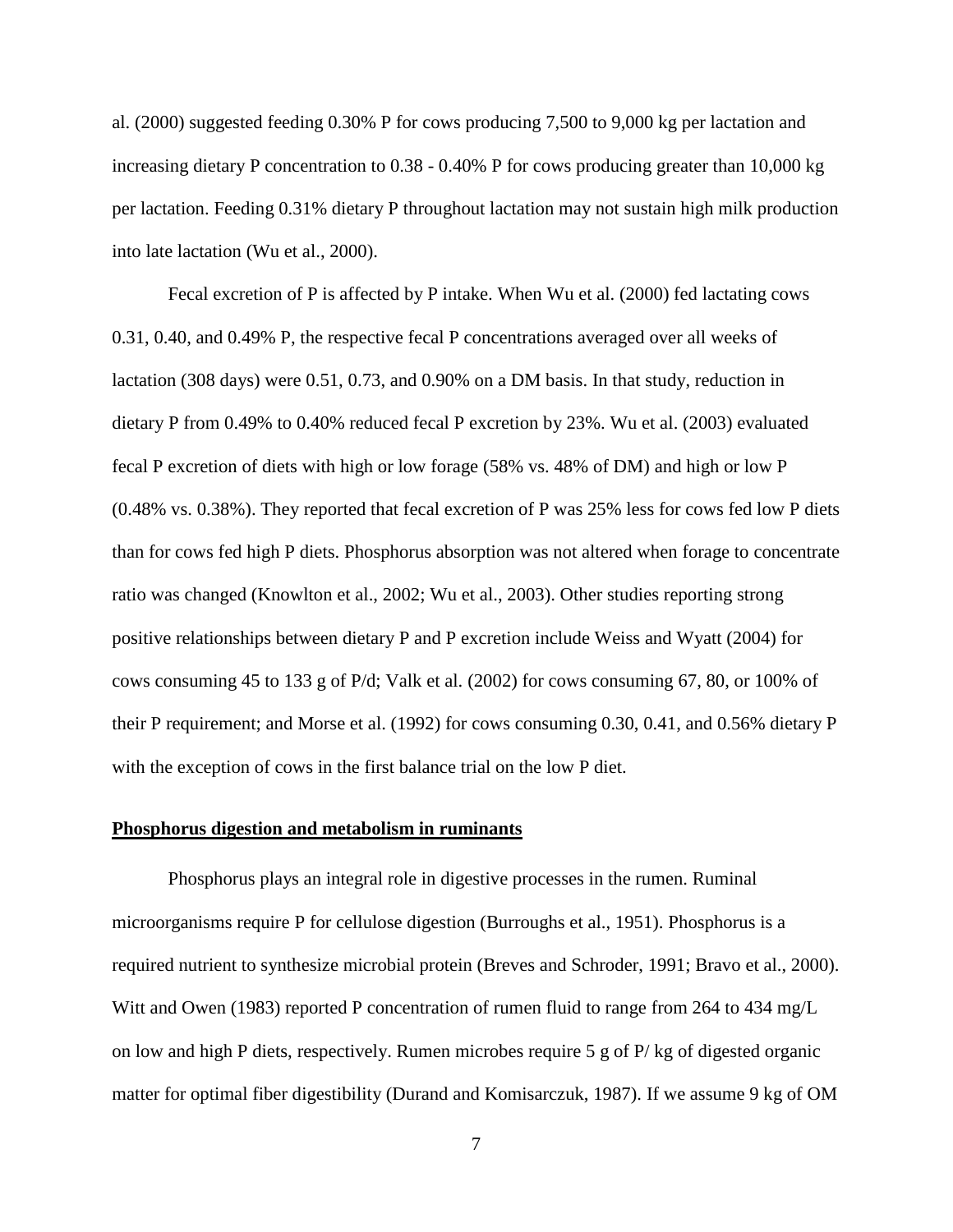digested in the rumen, then 45 g of P/ day is required to meet microbial P requirements. The model developed by Hill et al. (2008) indicates 52 g of P being recycled via saliva in a 'typical' diet. This would indicate the microbial requirement for P is met by salivary contributions.

Approximately 40% of the P entering the rumen is recycled Pi via salivary secretion (Grace et al., 1985). Salivary P resecretion is crucial in the maintenance of P homeostasis (Clark et al., 1973). Phosphorus partitioned from the bloodstream to the salivary glands is resecreted into the rumen (Durand and Kawashima, 1980), into milk, plays a crucial role in composition of red blood cells, muscle tissue synthesis, DNA and RNA, and regulates cellular and enzyme activity through phosphorylation (McDowell, 2003). Recycling of P will be maintained at the expense of bone P (Puggaard et al., 2011).

### <span id="page-16-0"></span>*Phosphorus absorption from the small intestine*

Main absorption sites of P are the duodenum (Wasserman, 1981) and the jejunum (Ben-Ghedalia et al., 1975). Sklan and Hurwitz (1985) determined that P disappearance from the gastrointestinal tract of sheep was 54% of P intake at the ileocecal junction. Two routes of absorption are present in the small intestine. The active transport system of P absorption is saturable and vitamin D-dependent. This system is utilized when low blood P stimulates the production of 1, 25-dihydroxy vitamin D, which initiates P absorption (Horst, 1986). Passive absorption predominates when P consumption is in the normal to high range and depends on an electrochemical gradient (Holler et al., 1988). This route of P absorption is dependent on concentration of P in blood plasma and presence of P in the lumen of the small intestine (Wasserman and Taylor, 1976). Efficiency of P absorption is reduced with high P concentrations in the digestive tract (Bravo et al., 2003b).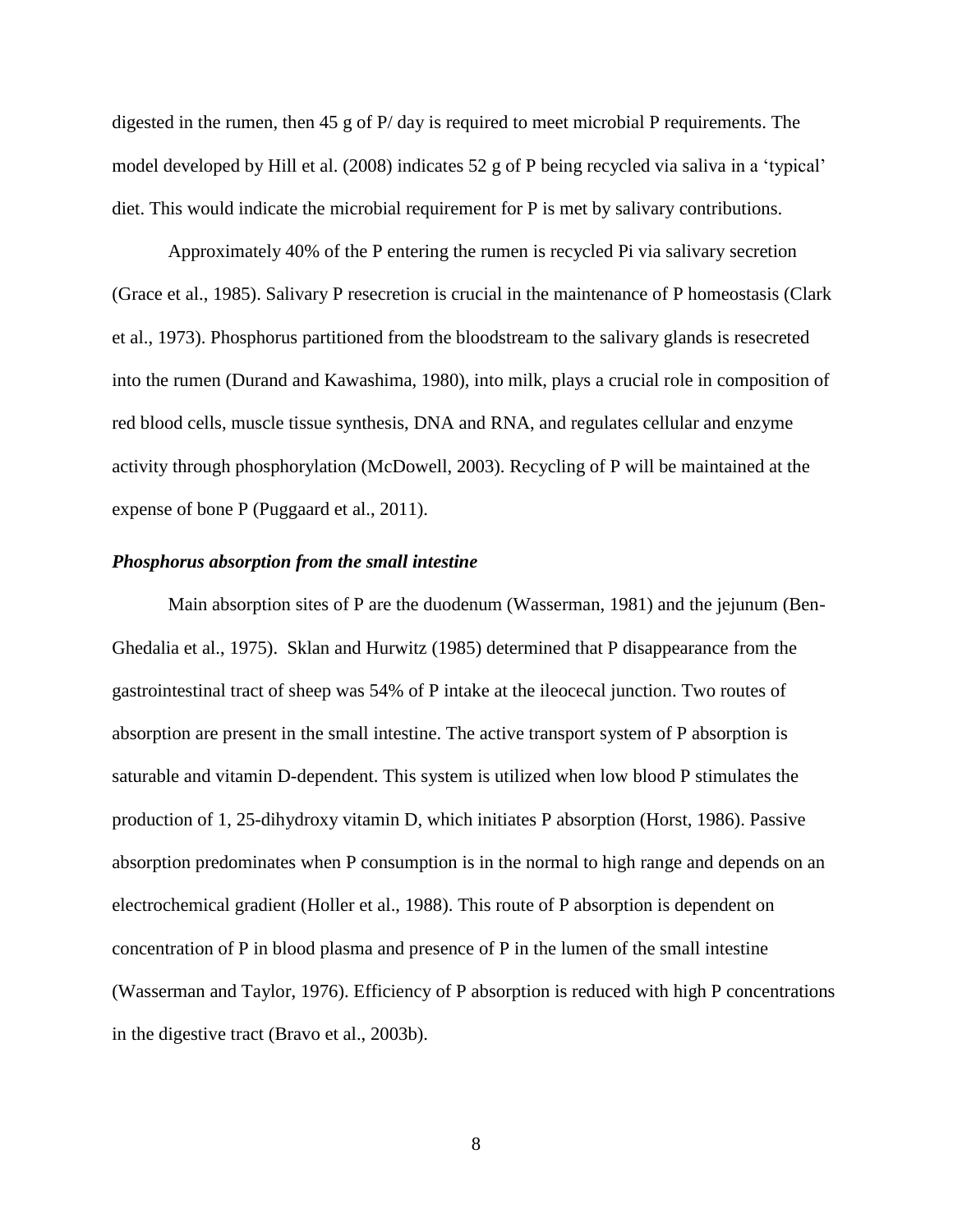In nonruminants, secondary active transport of Pi is sodium dependent (e.g. Pfeffer et al., 1970; Grace et al., 1974); it is not clear whether this is true in ruminants. Schroder and Breves (1996) reported that 65% of Pi uptake in the brush border membrane vesicles from goat jejunal tissue is sodium dependent but suggests intensity of absorption may depend on Ca and P concentrations in the diet and ratio of the two. Foote et al. (2011) reported expression of NaPi-IIb (sodium-dependent phosphate transporter in intestinal cells) in the distal jejunum and the ileum indicating sodium dependent active transport in the small intestine. This is contradictory to reports of Shirazi-Beechey et al., (1996) that Pi uptake in sheep duodenal tissue is  $H^+$  driven when the pH of the inside of the vesicle is greater than outside the vesicle and still independent of  $Na<sup>+</sup>$  when there is no pH differential. This indicates a structural modification of Pi binding sites exist causing a mechanistic difference in Pi uptake for ruminants versus nonruminants. Regardless of the differences in the mechanism for uptake in ruminants and nonruminants, active transport predominates in low intestinal P concentrations and passive when digesta P concentration is medium to high.

# <span id="page-17-0"></span>*Phosphorus absorption from the large intestine*

Recent work suggests varying degrees of P absorption in the large intestine (Park et al., 2002; Bravo et al., 2003b). Absorption from this section of the ruminant digestive tract would allow P utilization to occur from phytate-P liberated beyond the rumen. Park et al. (2002) reported an increase in  $IP_3$  (the partial degradate of Pp with an intact inositol ring with three phosphate groups remaining) in the lower large intestine of sheep when compared to the upper large intestines. Additionally, a reduction of  $IP_6$ ,  $IP_5$ , and  $IP_4$  in digesta occurred indicating some specificity of large intestine microbes to liberate P from high IP structures. Mass balance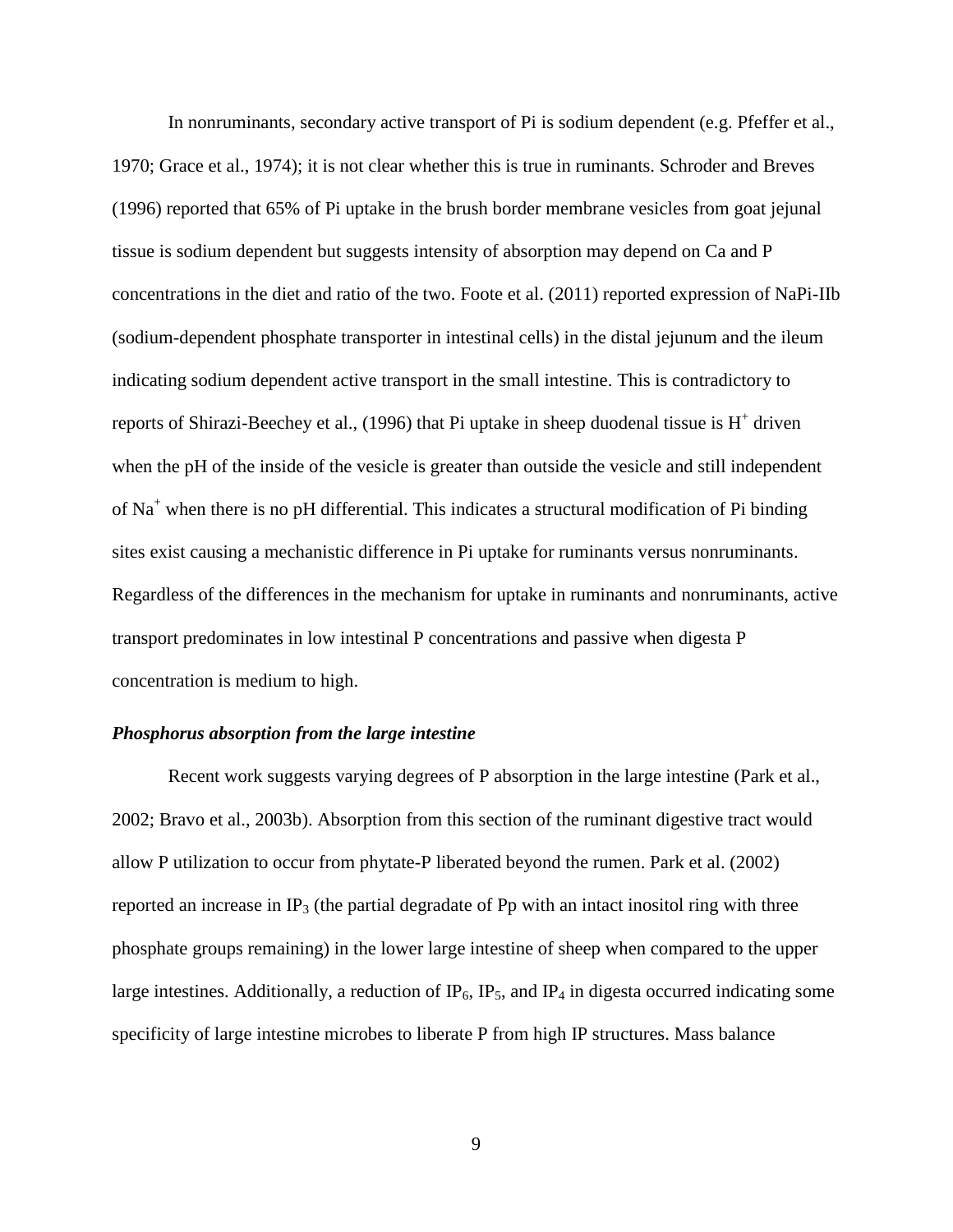calculations including Pp, its partial degradates, and orthophosphates indicate that some P absorption in the large intestine occurred.

Although some research has reported P absorption from the large intestine, the absolute capacity for absorption has not been clearly defined. In four- month- old sheep, Smith et al. (1955) reported similar concentrations of P in the lumen of the cecum and the rectum and increased concentrations of P in the colon suggesting absorption of P in the large intestine. Similarly, Sklan and Hurwitz (1985) observed 9% disappearance of P from the large intestine. However, in ten- month- old sheep Smith et al. (1955) observed an increase in P concentration in rectum as compared to cecal concentrations. This indicates no measurable P absorption in the large intestine in growing sheep, and perhaps net secretion.

Absorption of P from the large intestine may be diet dependent [\(Table 2.1\)](#page-18-0). Holler et al. (1988) observed net uptake of Pi in the colon of sheep when luminal concentration of Pi was 2.5 – 6.5 mmol/L and net secretion of Pi into the colon with a Pi-free infusate. This indicates that Pi uptake in the large intestine of sheep is concentration dependent. More P was absorbed from the large intestine of sheep fed an all hay diet (Pfeffer et al., 1970) as compared to sheep fed a diet consisting of hay and barley. The hay diet was lowest in P; therefore, a possible explanation for this outcome is that reduced P intake may cause the mucosal cells in the large intestine to "scavenge" for P.

<span id="page-18-0"></span>**Table 2.1. Phosphorus intake and content along the gastrointestinal tract<sup>1</sup>**

|                 |         | 900 g Hay |         | 600 g Hay, 300 g |         | 300 g Hay, 600 g |  |
|-----------------|---------|-----------|---------|------------------|---------|------------------|--|
|                 |         |           | Barley  |                  | Barley  |                  |  |
|                 | Sheep 1 | Sheep 2   | Sheep 1 | Sheep 3          | Sheep 1 | Sheep 3          |  |
| P intake, $g/d$ | 2.44    | 2.44      | 3.18    | 3.18             | 3.18    | 3.18             |  |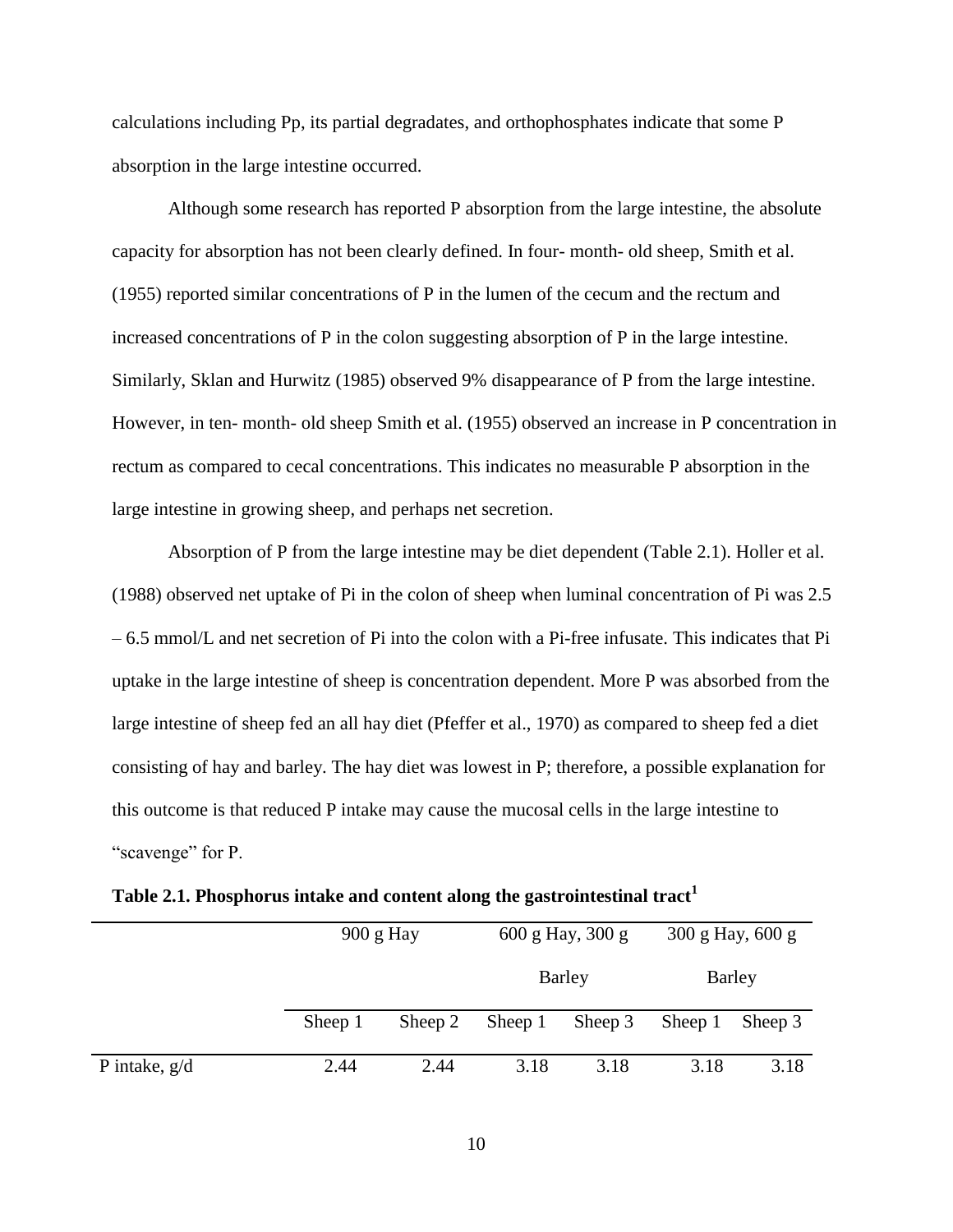| P at terminal ileum, $g/d$            | 3.11 | 3.09 | 3.19 | 3.50 | 3.00 | 3.60 |
|---------------------------------------|------|------|------|------|------|------|
| P in feces, $g/d$                     | 2.60 | 2.31 | 3.12 | 3.24 | 2.94 | 2.53 |
| Terminal ileum – fecal                | 0.51 | 0.78 | 0.07 | 0.26 | 0.06 | 1.07 |
| P, $g/d^2$                            |      |      |      |      |      |      |
| % absorbed in large                   | 20.9 | 33.0 | 2.2  | 8.2  | 1.9  | 33.6 |
| intestine as % of intake <sup>1</sup> |      |      |      |      |      |      |

 $<sup>1</sup>$  Adapted from Pfeffer et al. (1970)</sup>

<sup>2</sup> Calculated from given data

Location of fermentation within the gastrointestinal tract has an effect on the opportunity for P absorption. Because sheep are foregut fermenters, the degree of P absorption in the large intestine is different than hindgut fermenters such as horses and rats. In sheep, the large intestine is a secondary or tertiary site of P absorption. In horses, the large intestine is the primary site of P absorption. Schryver et al. (1971) reported that regardless of diet, P absorption in the horse was greatest in the dorsal and small colon. The alfalfa diet in this experiment resulted in the highest apparent cumulative absorption of P although it had the lowest P concentration. In the mole-rat, a hindgut fermenter, primary sites of active P transport are the cecum and proximal colon (Pitcher and Buffenstein, 1993). In both the horse (Schryver et al., 1971) and the mole-rat (Pitcher and Buffenstein, 1993), high fiber diets increased mineral absorption. The increase in mineral absorption was attributed to a symbiotic interaction of fiber-digesting microorganisms and regions of active mineral uptake.

Presence of other minerals may also impact P availability in the large intestine. Total tract Pp hydrolysis in rats was approximately 20% on a high Ca diet (Wise and Gilburt, 1982). On a normal Ca diet, male and female rats achieved 43 and 70% total tract Pp hydrolysis,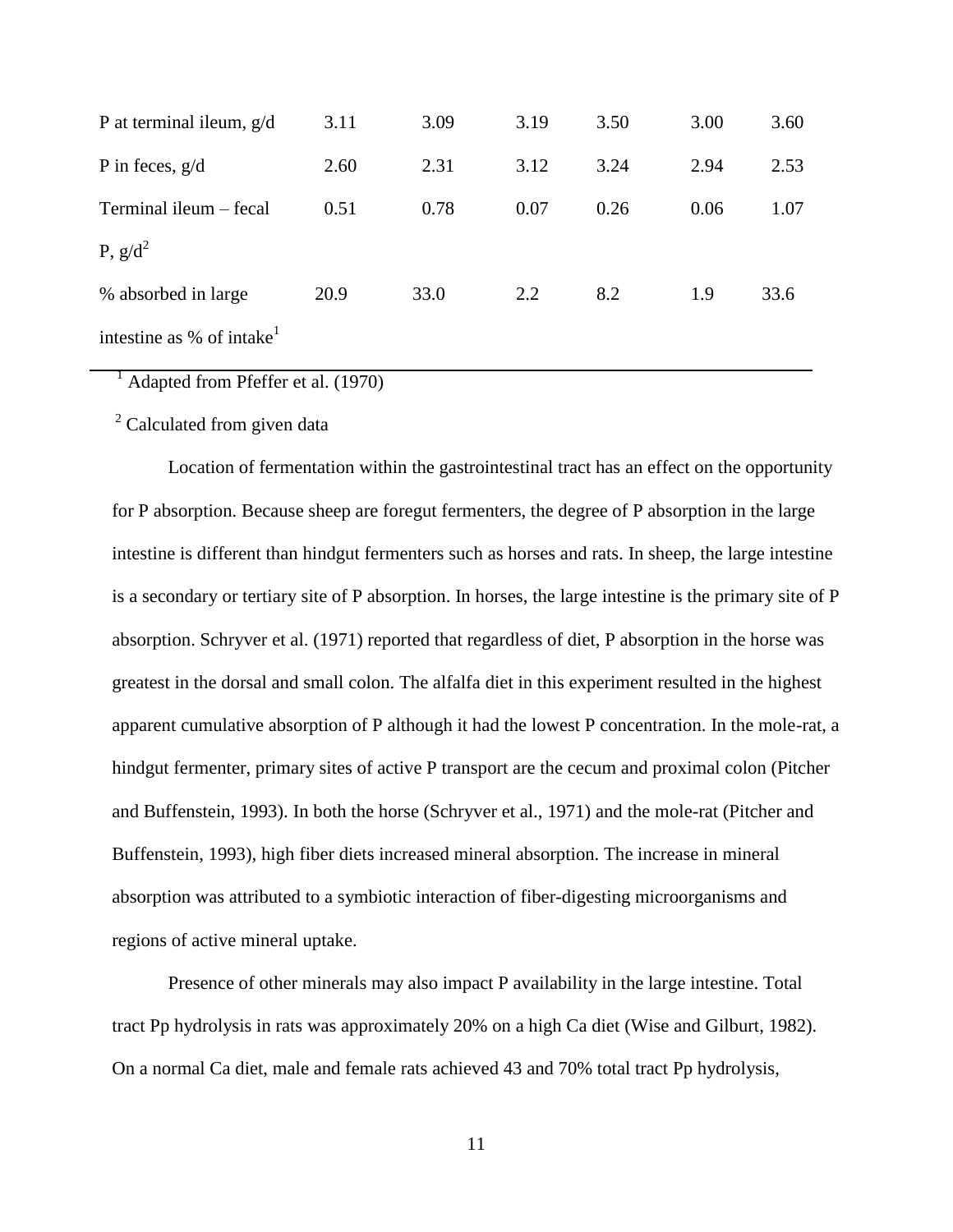respectively, indicating Ca chelation with Pp by intestinal bacteria causing reduction in digestibility. It can be concluded that P absorption in the large intestine does occur but it is more necessary in nonruminant hindgut fermenters as opposed to ruminants (foregut fermenters).

#### <span id="page-20-0"></span>**Model prediction of phosphorus digestion, absorption, and excretion**

Most models of P metabolism in ruminants were derived from small ruminant studies using radioactive tracer kinetics to describe P digestion and absorption (Vitti et al., 2000; Bravo et al., 2003; Dias et al., 2006; Dias et al., 2011). These models aim to identify serum P, urinary P, and indicators of bone metabolism. Vitti et al. (2000) used

<span id="page-20-1"></span>**Figure 2.1. Model of P metabolism in growing goats (Dias et al., 2006; Vitti et al., 2000)**



growing goats fed high, medium, or low P diets to describe P fluxes in bone, plasma, soft tissue, and fecal excretion. Dias et al. (2006) expanded this model to incorporate forms of P (i.e. Pp and Po) into the intake and excretion fluxes of the model. Total tract digestibility of each fraction was a function of the model [\(Figure 2.1\)](#page-20-1). A limitation to the Dias et al. (2006) model is its inability to predict what segment of the digestive tract and to what extent P degradation and absorption is occurring.

The model of Hill et al. (2008) describes P absorption in large ruminants and also includes conceptual pools of P containing compounds rather than pools defined as available and unavailable [\(Figure 2.2\)](#page-21-1). In this model, P hydrolyzed from Pp in the rumen contributes to the Pi pool. Inorganic P is incorporated into microbial biomass so it contributes to the organic nonphytate P pool. Inorganic P, in addition to Pp and other Po compounds that escape ruminal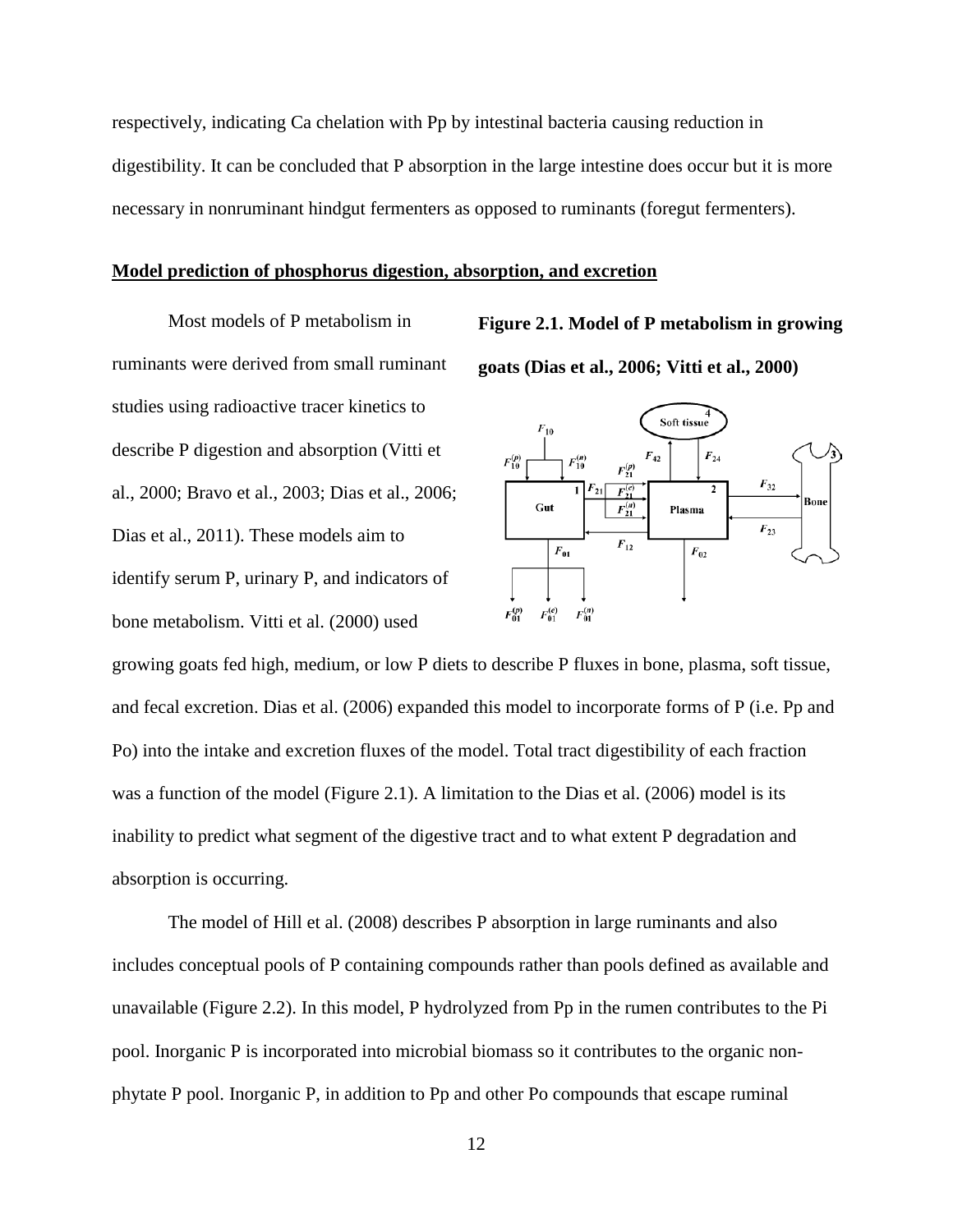degradation,enters the small intestine. In the small intestine, P is absorbed and enters the bloodstream where it contributes to bone formation in concert with calcium. Phosphorus not entering the bloodstream passes into the large intestine where it will be excreted in feces (Durand and Kawashima, 1980). The model of Hill et al. (2008) allows prediction of excretion of P species to allow broader implications and conclusions about environmental pollution from dairy cows. However, the model is limited because of a lack of published data for flow of P containing compounds. For instance, the model assumes no degradation of Pp past the rumen because inadequate data exists to quantify that

<span id="page-21-1"></span>**Figure 2.2. Model of P digestion and absorption in the lactating cow (Hill et al., 2008)**



degradation. Evidence of Pp degradation beyond the rumen does exist (e.g. large intestine digestion of Pp in sheep, Park et al., 2002).

### <span id="page-21-0"></span>**Phosphorus in feedstuffs**

Phosphorus concentrations in traditional feedstuffs can vary with forage type, genetic strain, maturity, and soil test P. As forages mature, mineral content decreases because of a decrease in the leaf: stem ratio and an increase in forage fiber content (Fleming, 1973; Little, 1982). Neutral detergent fiber (NDF) is higher in more mature forage because the leaf: stem ratio decreases and mineral content is less in fiber rich portions. For example, immature hay contains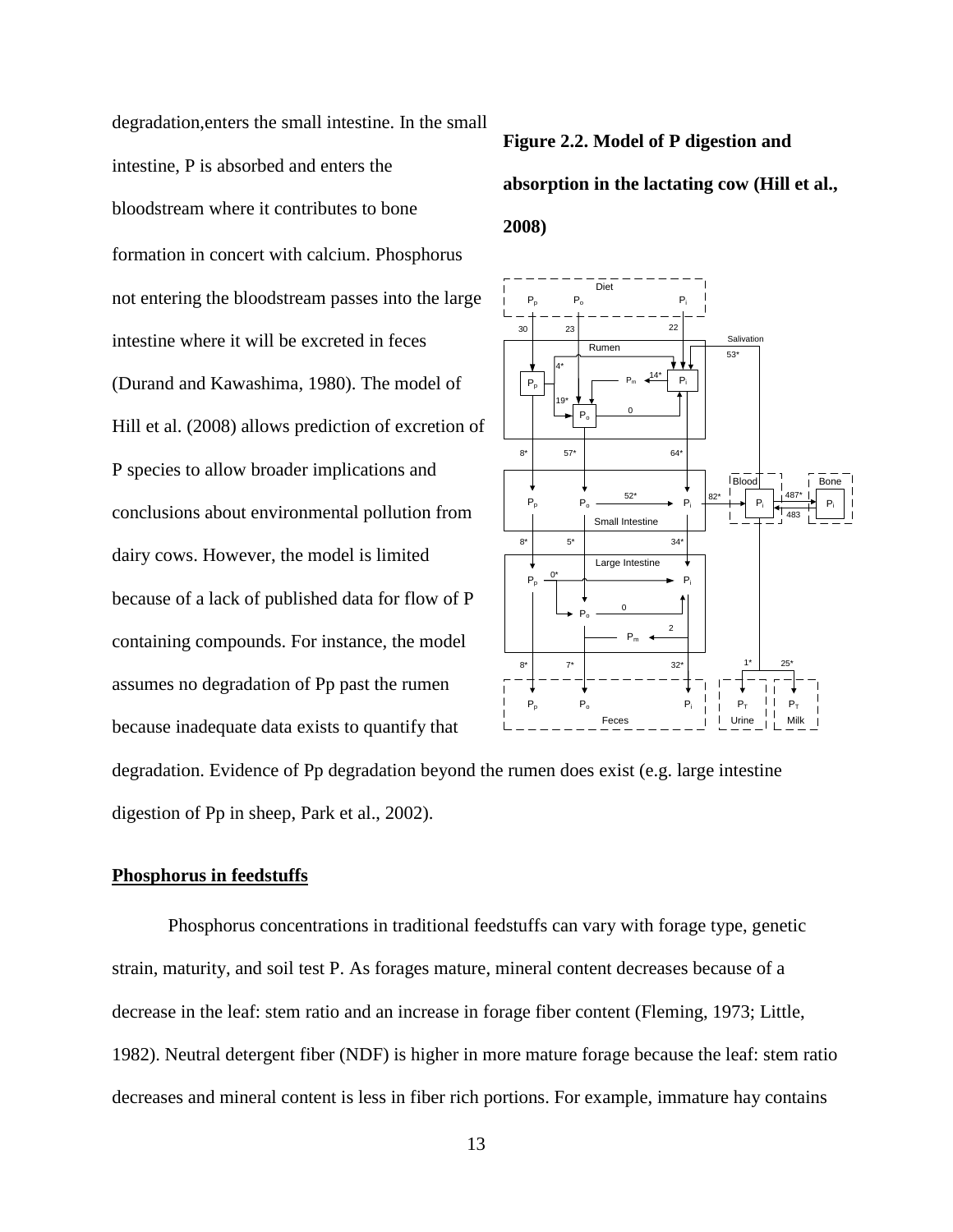0.31% P as compared to mature hay containing 0.28% P (NRC, 2001). Inaccurate ration formulation based on forage maturity can exacerbate deficiencies or excesses.

Commonly fed grains also vary in P content. The NRC (2001) reported dried, ground corn grain contains 0.30% P, with a standard deviation of 0.05 (16.5% variation). Additionally, 48% SBM containing 0.70% P was associated with 11% variation (NRC, 2001).

# <span id="page-22-0"></span>*Phytate chemistry*

Phosphorus can exist as Pp bound to protein (Rham and Jost, 1979). These phytateprotein compounds contain solubility points for both nitrogen (N) and P, but N is not solubilized at the same pH as P. Degree of matrixed Pp and protein is associated with type of feed (Fontaine et al., 1946). These interactions have been reported in cottonseed, peanuts (Fontaine et al, 1946), and soybean products (Rham and Jost, 1979).

Feed type and extent of processing (Mjoun et al., 2008) are the two factors most affecting availability of P bound in Pp. Park et al. (2000) observed that untreated rapeseed meal is more subject to ruminal Pp degradation than rapeseed meal heated at 133°C and 143°C. Because of the contribution of processing to P availability, by-product feeds may vary in P availability. For instance, the Maillard reaction occurs with the combination of heat, moisture, and presence of sugar when processing feedstuffs. This not only binds protein, but it can also affect P forms and availability (Wahyuni et al., 1998). This illustrates that intrinsic feed properties dictate P degradation with processing, or lack thereof.

# <span id="page-22-1"></span>*Phosphorus in by-product feeds*

By-product feeds in dairy rations are becoming increasingly prevalent as ethanol production increases demand (and price) for corn and indirectly increases the price of traditional protein sources. By-product feeds are concentrated versions of their unprocessed counterparts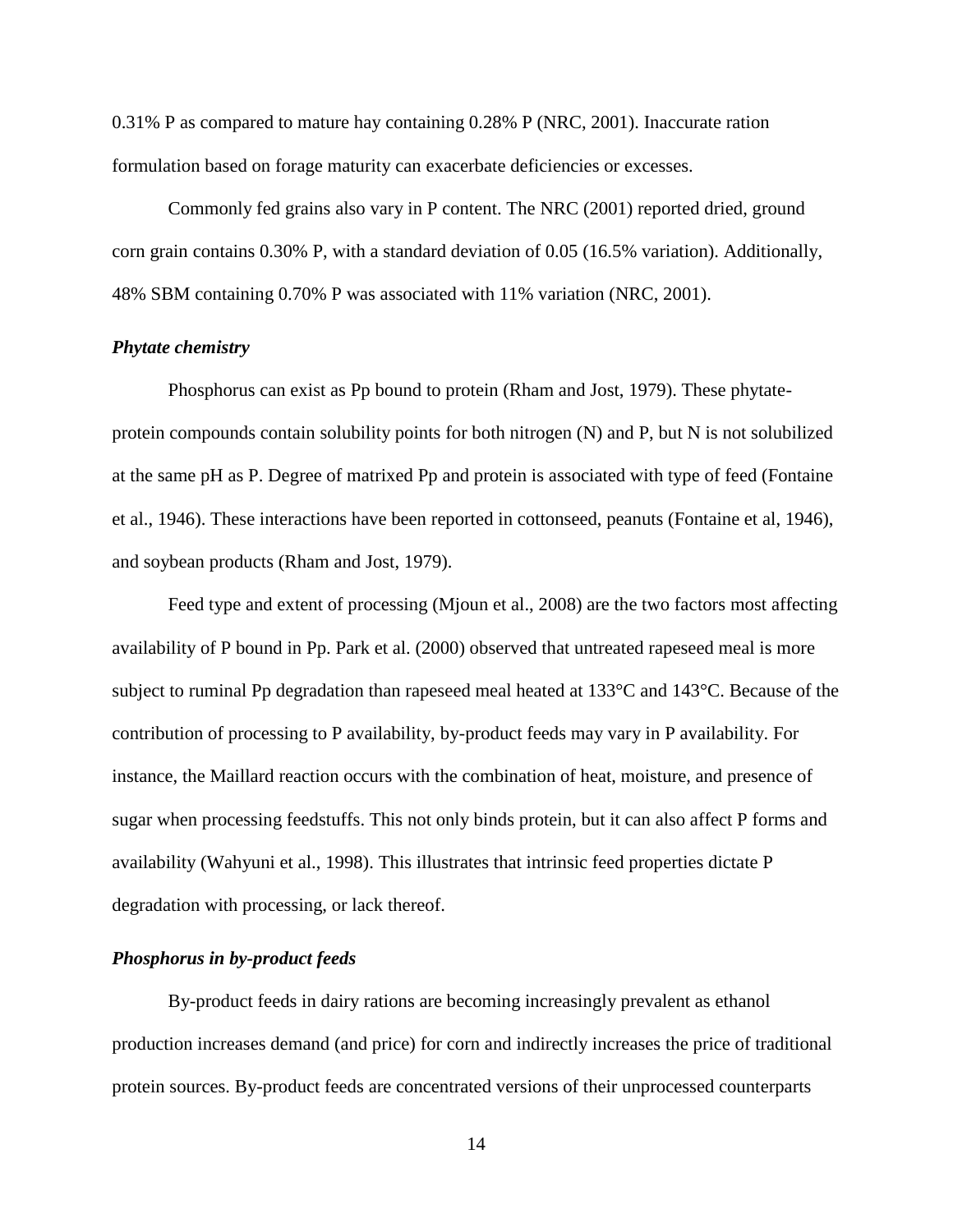and they are generally higher in P than the original grain. For instance, corn grain contains 0.30% P, whereas dried distillers grains with solubles (DDGS) contain 0.83% P (NRC, 2001). It has been proposed that during fermentation in corn ethanol production, Pp in corn is hydrolyzed (Pedersen et al., 2007). Because of this, P in DDGS may be highly available (Mjoun et al, 2008). For instance, DDGS has a greater apparent total tract digestibility of P than corn when fed to pigs (Pedersen et al., 2007). Morse et al. (1992) reported that 12 hours *in vitro* digestion results in a minimum of 90% Pp hydrolysis in wheat middlings and DDG (dried distillers grains), compared to only 71.5% in corn.

# <span id="page-23-0"></span>*Phytate chemistry in feed processing*

Two processes used to make ethanol are wet milling and dry grinding (Rausch and Belyea, 2005). The purpose of wet milling is to recover the starch and in the process create a high protein by-product feed called corn gluten meal. The dry grind process is intended for maximal ethanol production through fermentation of the entire corn kernel (Rausch and Belyea, 2005). Variability of processing between and within processing types impacts nutrient content of the by-product feeds produced. Phytate degradation during this process is highly variable. Mahgoub and Elhag (1998) demonstrated that malting sorghum allowed for 68-87% of Pp to be degraded. Additionally, processes of soaking, extraction, and fermentation all led to Pp degradation but to varying degrees.

Processing method influences Pp degradation, so distillers grains and corn gluten feeds (the result of dry and wet milling, respectively), vary in Pp content. In wet milling, the steep water contains the majority of the Pp. Corn gluten feed is made by adding steep water back to bran. Liquid and solid fractions of whole stillage are low in total P (8.8 mg of P/g of sample) as compared to steep water (34.4 mg of P/ g of sample). Therefore, proportion of steep water to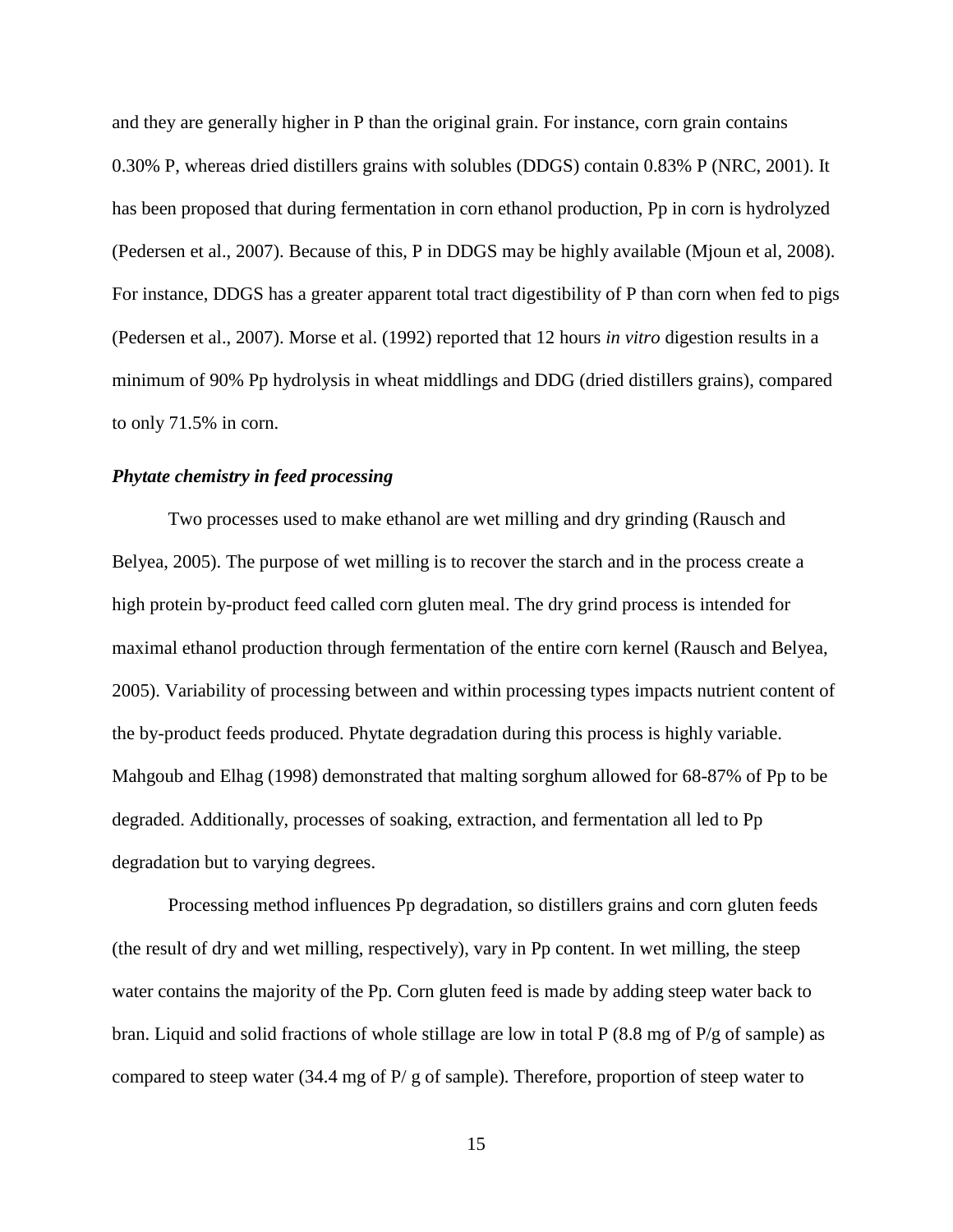bran influences total P concentration of the feed (Noureddini et al., 2009). In addition, proportion of steep water influences the proportion of that P that is Pp. Eighty percent of the P in steep water is in Pp form, whereas Pp is undetectable in whole stillage by-products (Noureddini et al., 2009). In the dry grind process resulting in distillers grains, solubles are equivalent to steep water. Condensed solubles contain 13.4 mg of P /g of sample while distillers grains without solubles contain 5.2 mg of  $P/g$ . When added back to distillers grains, the P concentration increases considerably.

# <span id="page-24-0"></span>*Other forms of organic phosphorus in feedstuffs*

Phospholipids and RNA and DNA associated-P may be the two other forms of P with the most contribution to total P and therefore biological importance. By calculation, it can be determined that P content of DNA and RNA is approximately 10%. In plants, DNA content is relatively low, ~2.8 mg/g of plant DM, in the terminal bud (Lee et al., 1966). Contribution of P from RNA is more substantial. At the terminal bud, RNA concentration ranges from 15 to 23 mg/g of plant DM (Lee et al., 1966; Sachdev and Debb, 1977), whereas three leaves away from the terminal bud, RNA content is much less  $(2.5 - 15 \text{ mg/g of plant DM})$ , depending upon P concentration in the soil. Since RNA is 10% P, contribution of P from RNA origin can reach 2.3 mg of P/g of plant DM.

Phosphorus from phospholipids as a percent of total P in plants can be variable depending upon P content of the soil. For instance, in soybean roots, increasing P concentration of the soil from 0 to 18 ppm, increases total P concentration in the plant by 5 times (Lee et al., 1966). However, P from phospholipid only increased 2 fold. Phosphorus in phospholipid form, as a percentage of total P is greater (27%) in low soil P as compared to high soil P (10%). Plant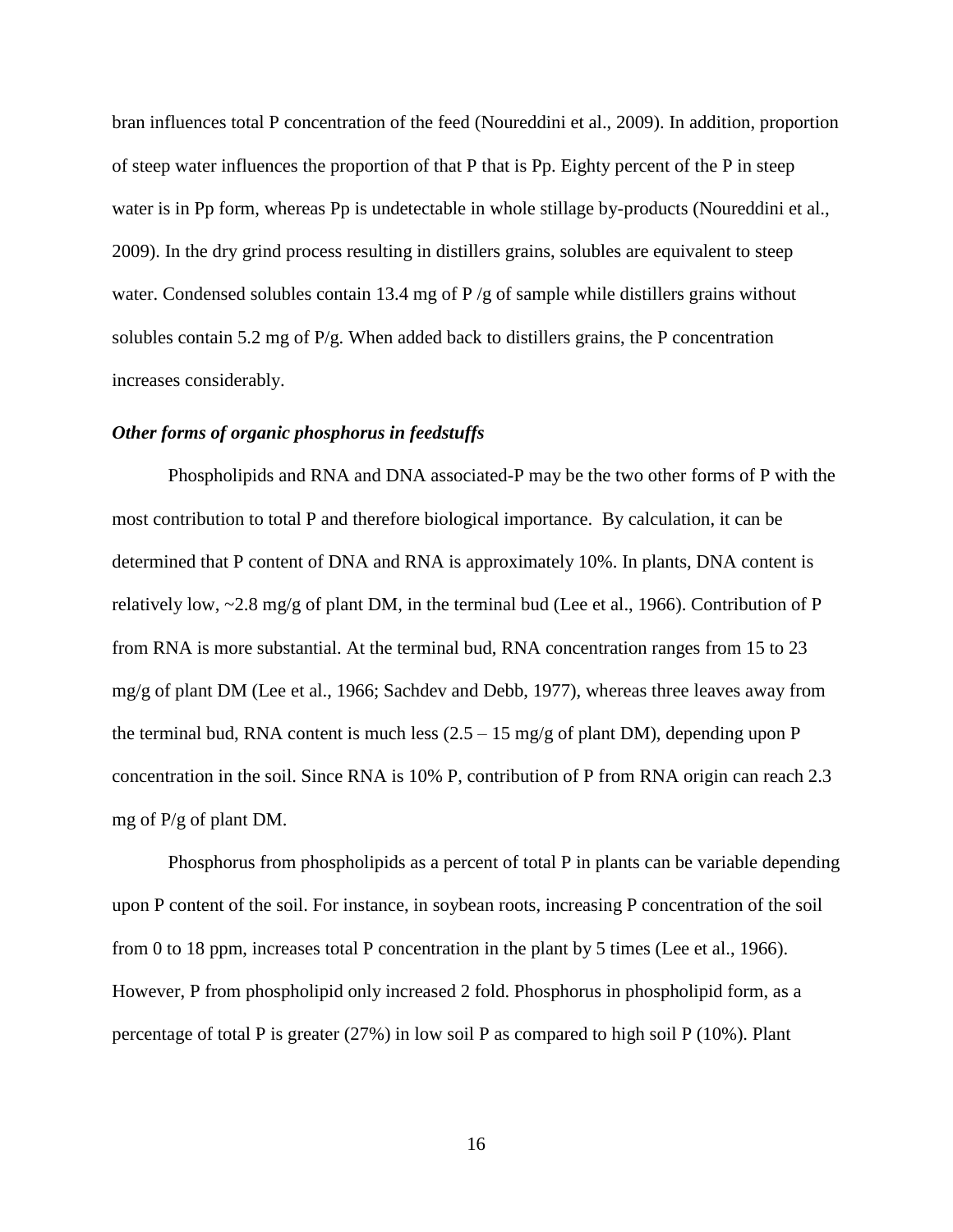distribution of phospholipids is not uniform. The highest concentration of phospholipids is found in the seed of the plant and can be as great as 2% of DM (Robinson, 1980).

### <span id="page-25-0"></span>**Laboratory techniques for determination of phosphorus-containing compounds**

### <span id="page-25-1"></span>*Sample extraction*

The first step to all quantification methods is extraction of all P forms from the sample. Traditionally, 0.5 M HCl was used in a 1:20 ratio (sample to extractant) for 2 h at room temperature to extract phytate from feed and digesta samples prior to HPLC analysis (Graf and Dintzis, 1982; Kwanyuann and Burton, 2005). Few studies have investigated efficacy of feed P extraction techniques in feces, digesta, and manure samples. Yang (2006) reported that utilizing a 16 h, 2.4% HCl, extraction followed by nitric-perchloric acid wet digestion yields varying efficiencies of P extraction within and across sample type [\(](#page-25-3)

[Table](#page-25-3) **2.2**). Alkaline extraction consisted of a 4 h extraction by 0.25M sodium hydroxide (NaOH) – 0.05M ethylenediaminetetraacetic acid (EDTA), followed by nitric-perchloric acid wet digestion. As with HCl extraction, percent P recovered was highly variable with NaOH-EDTA [\(](#page-25-3)

<span id="page-25-3"></span>[Table](#page-25-3) **2.2**). Similarly, Leytem et al. (2004) obtained 91% recovery of total P in swine manure with NaOH-EDTA extraction.

<span id="page-25-2"></span>**Table 2.2. Total phosphorus extraction of feed and digesta samples with HCl and NaOH-EDTA extraction (Yang, 2006)**

Extraction technique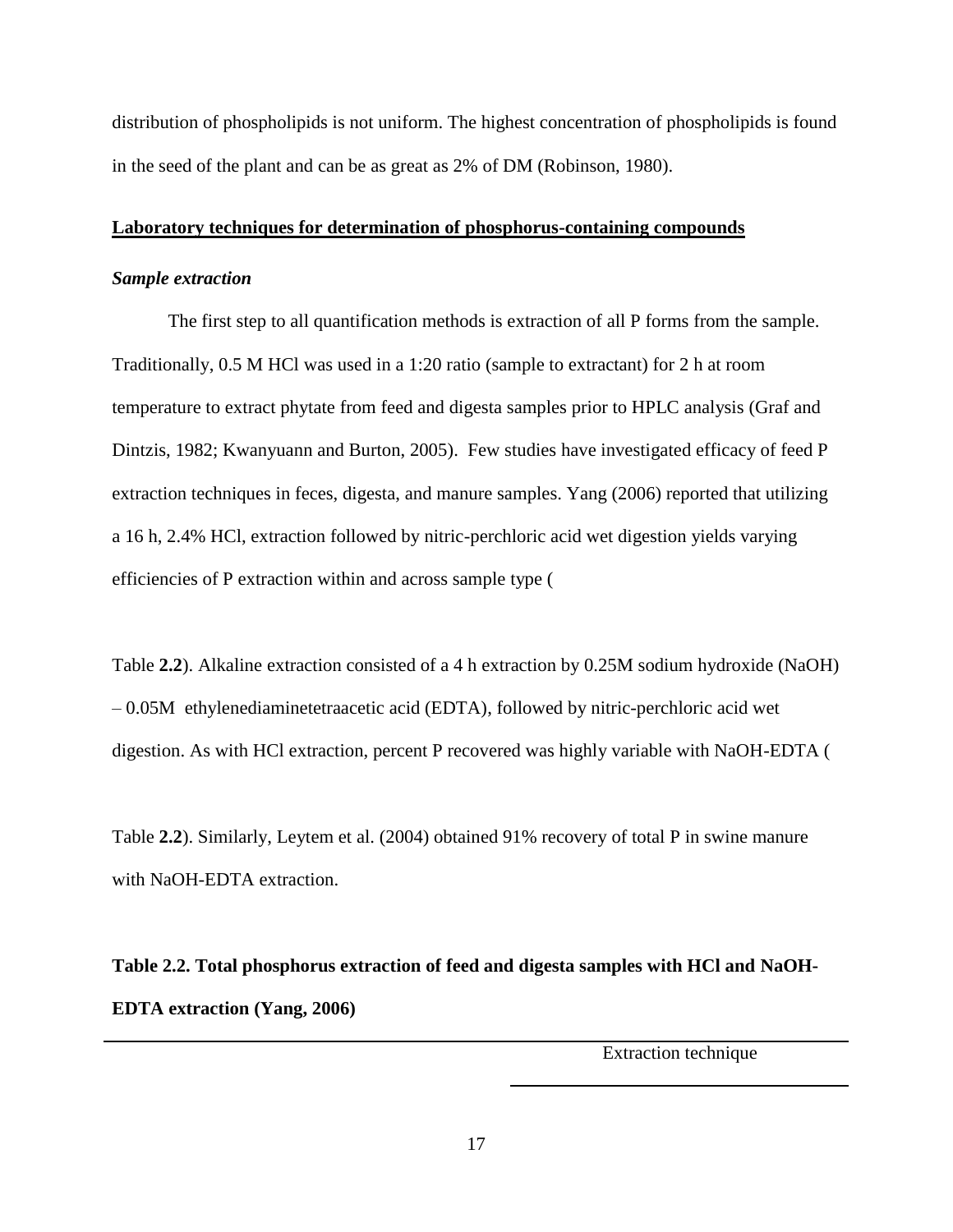| Sample type            | # of samples   | <b>HCl</b>      | NaOH-EDTA        |
|------------------------|----------------|-----------------|------------------|
| Corn                   | 4              | $70.9 - 90.6\%$ | $95.1 - 110.4\%$ |
| Soybean meal           | $\overline{4}$ | $66.0 - 81.4%$  | $92.7 - 100.0\%$ |
| Dairy duodenal digesta | 3              | $59.3 - 91.5\%$ | $85.0 - 112.7\%$ |
| Dairy feces            | 3              | $54.2 - 72.6\%$ | $80.5 - 106.0\%$ |

Yang (2006) also compared the effect of the extraction technique (HCl versus NaOH-EDTA) on recovery of Pp measured with NMR analysis. Efficiency of extraction was dictated by sample type [\(Table 2.3\)](#page-26-0). Extraction with HCl was more effective on feed samples whereas NaOH-EDTA extraction was more effective for digesta samples when measuring Pp.

# <span id="page-26-0"></span>**Table 2.3 Phytate-P recovery as a percentage of total P [\(](#page-25-3)**

|                        |                | <b>Extraction Technique</b> |                          |  |
|------------------------|----------------|-----------------------------|--------------------------|--|
| Sample Type            | # of samples   | HCl <sup>1</sup>            | $NaOH-EDTA$ <sup>1</sup> |  |
| Corn                   | 4              | $45.3 - 83.5\%$             | $48.1 - 85.2\%$          |  |
| Soybean meal           | $\overline{4}$ | $83.6 - 90.0\%$             | $73.0 - 87.1\%$          |  |
| Dairy duodenal digesta | 3              | $19.5 - 35.3\%$             | $44.5 - 50.2\%$          |  |
| Dairy feces            | 3              | $ND - 26.2%$                | $17.2 - 27.9\%$          |  |

# **[Table](#page-25-3)** 2.2**) when analyzed by NMR (Yang, 2006)**

 $1$  ND indicates non-detectable

Sequential extraction techniques using  $ddH<sub>2</sub>O$ , HCl, NaOH, and NaHCO<sub>3</sub> have also been investigated (Turner and Leytem, 2004; He et al., 2010). He et al. (2010) extracted broiler litter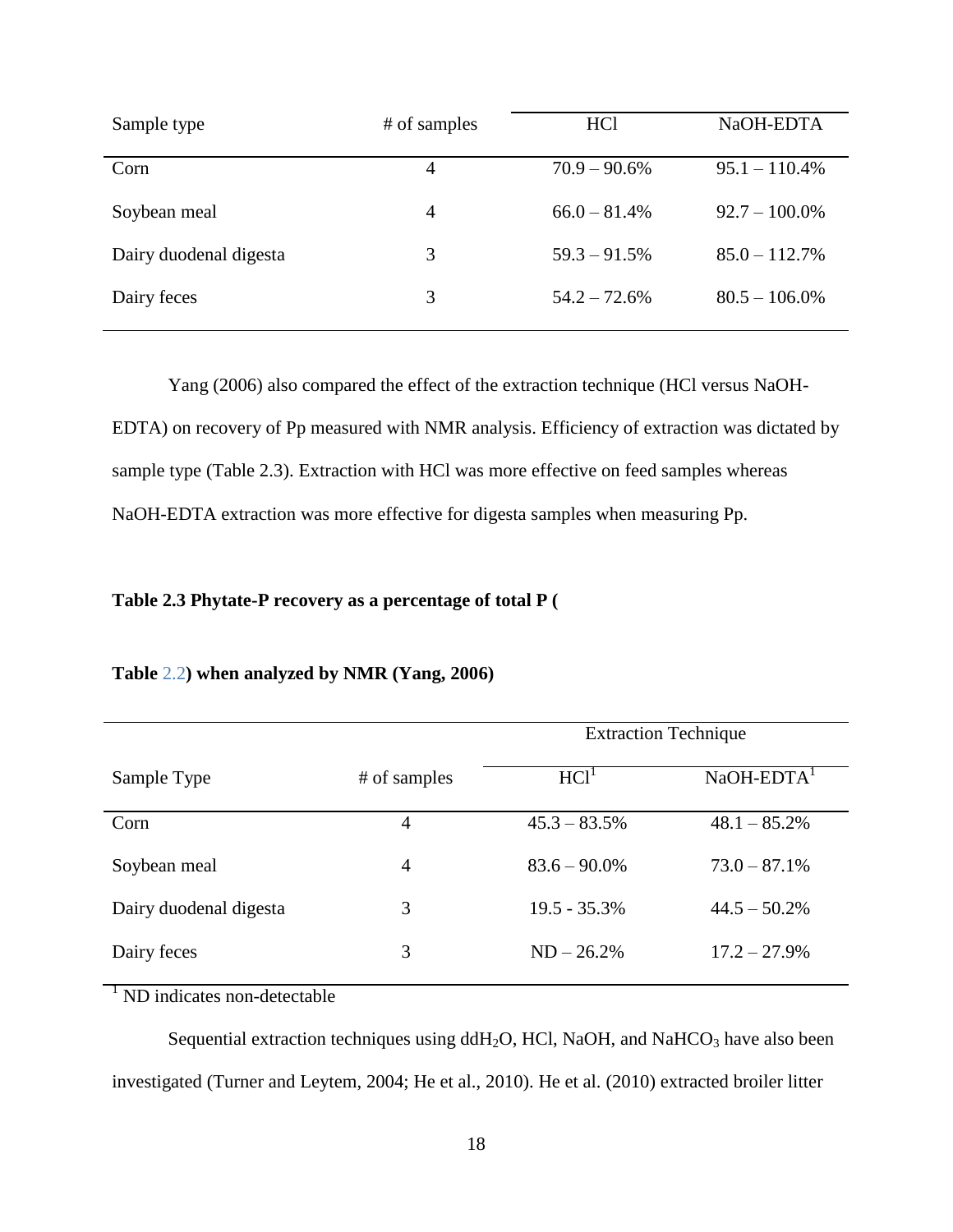with ddH<sub>2</sub>O, 0.5 M NaHCO<sub>3</sub>, 0.1 M NaOH (+0.1mM EDTA), and 1.0 M HCl. The greatest P content was in the HCl extracted fraction followed by  $ddH_2O$ , NaOH, and NaHCO<sub>3</sub> with 44.6, 21.4, 20.7, and 12.9% of total P in each fraction, respectively. The residual P in the pellet contained approximately 0.4% of the total P. Turner and Leytem (2004) used the same sequential extraction in broiler litter, cattle manure, and swine manure with total P extraction efficiency of 94, 79, and 92%, respectively. These researchers also eliminated the  $ddH<sub>2</sub>O$  extraction step and then used 1.0 M HCl or 0.5 NaOH + 50 mM EDTA and received similar extraction efficiency. McDowell et al. (2008a) determined that even though NaOCl would extract both inorganic and organic forms of P effectively, oxidation of Po was occurring and thus skewing Po and Pi concentrations in the sample. Additionally, the use of EDTA in extracts intended for the Moblue method (Murphey and Riley, 1958), for Pi determination, caused interference because the EDTA binds the Mo molecule (McDowell et al., 2008a). These reports indicate the need to choose an extractant based on sample type and P forms of interest.

# <span id="page-27-0"></span>*Quantification of phytate in sample extracts*

The original method of Pp determination was through precipitation of Pp with ferric ions (Heubner and Stadler, 1914). Sandberg and Ahderinne (1986) determined that HPLC values for Pp were lower than with the iron precipitation method. This is because the iron tends to precipitate other P forms in addition to Pp.

 $31P$  nuclear magnetic resonance spectroscopy has been used to determine P compounds in extracts of feed, digesta, and feces (Kemme et al., 1999b; Turner, 2004; Toor et al., 2005). The major advantage to determination of P containing compounds using  $31P$  NMR is quantification of all P forms present through one process. This analytical technique is costly and the expense of  $31P$  NMR has encouraged researchers to find alternative methods.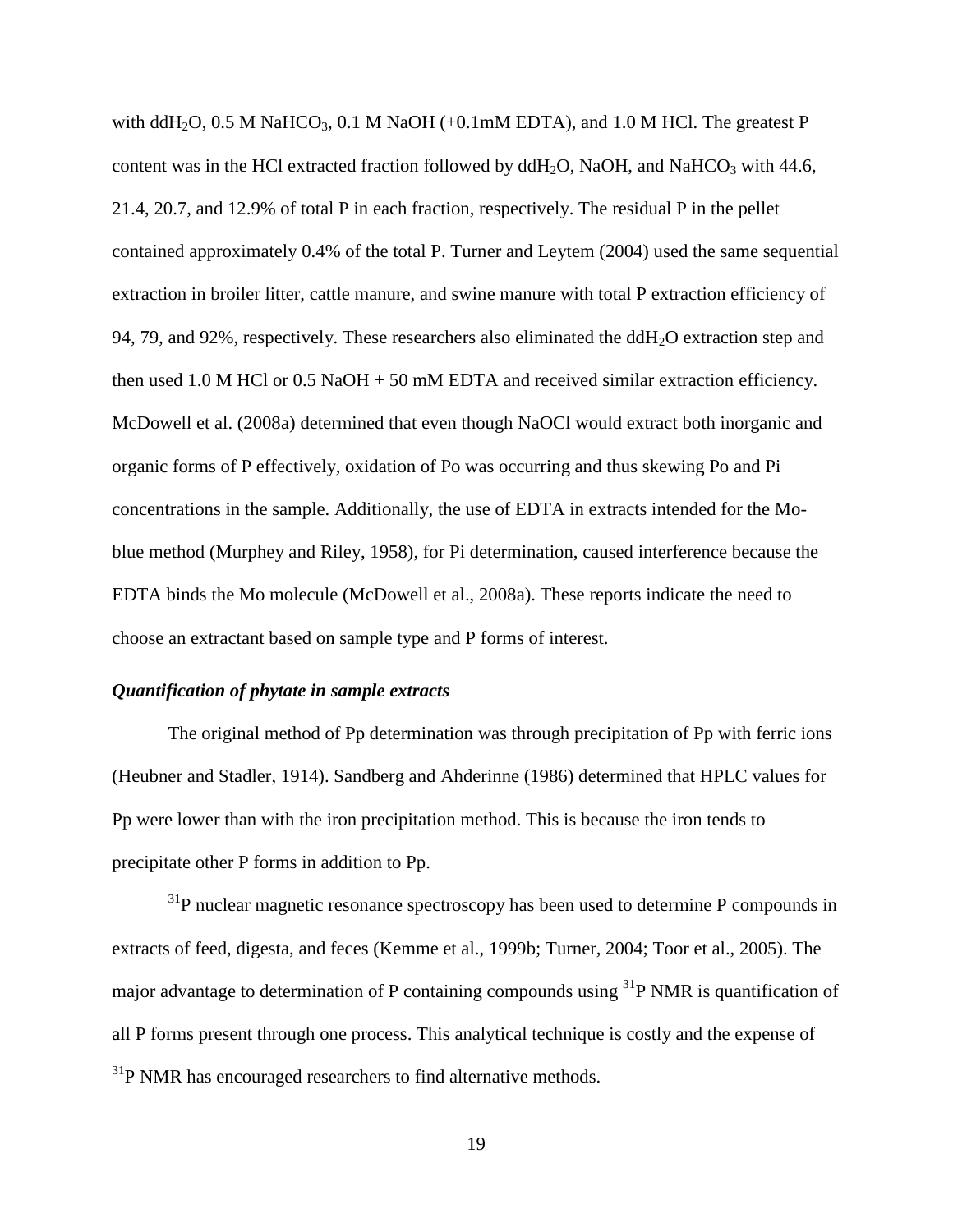Refinements in sample preparation, column type, mobile phase, and elution time may make HPLC the most promising technique to accurately quantify Pp in feed and lower inositol species in digesta samples. High pressure liquid chromatography and NMR methods were deemed comparable for speciating Pp and lower IP species  $(\text{IP}_5, \text{IP}_4, \text{and IP}_3)$  in ileal digesta and fecal samples from broilers (Leytem et al., 2008). Correlation between phytate measured by HPLC and phytate measured by <sup>31</sup>P NMR was 94 and 98% for the two sample types (Leytem et al., 2008). Sample preparation differs for these two methods of Pp quantification. Samples for  $31P$  NMR were extracted with NaOH-EDTA adapted from Turner (2004), whereas samples prepared for HPLC were extracted with HCl (adapted from Kwanyuen and Burton, 2005).

Sandberg and Ahderinne (1986) and Burbano et al. (1995) used similar methods for sample preparation using 0.5 M HCl extraction (Graf and Dintzis, 1982) for HPLC on different sample types, feed, digesta and legumes, respectively, and obtained similar results for efficiency in spike recovery of sodium phytate. These studies both indicate an optimal pH of 4.3 for the mobile phase regardless of type of acid used. Both methods also included isocratic elution and ion-pair  $C_{18}$  reverse phase HPLC to be ideal for Pp and lower IP quantification.

# <span id="page-28-0"></span>**On farm implications of phosphorus feeding practices**

Increased intake of P often increases feed costs. Currently, dicalcium phosphate costs \$74.25 / 100 kg (Southern States, 2011). If dicalcium phosphate is used at the rate of 0.05% of the diet DM, a cow averaging 25 kg of DMI/day, consumes 0.125 kg of dicalcium phosphate at a cost of \$0.09/ cow/ day. If a farm is milking 200 cows, feed costs are elevated by \$18.50/day (\$6,675/year). Therefore, inclusion of dicalcium phosphate in a TMR is a significant monetary expense and also has environmental implications because of increased P excretion (e.g. Morse et al., 1992; Wu et al., 2001; Knowlton and Herbein, 2002).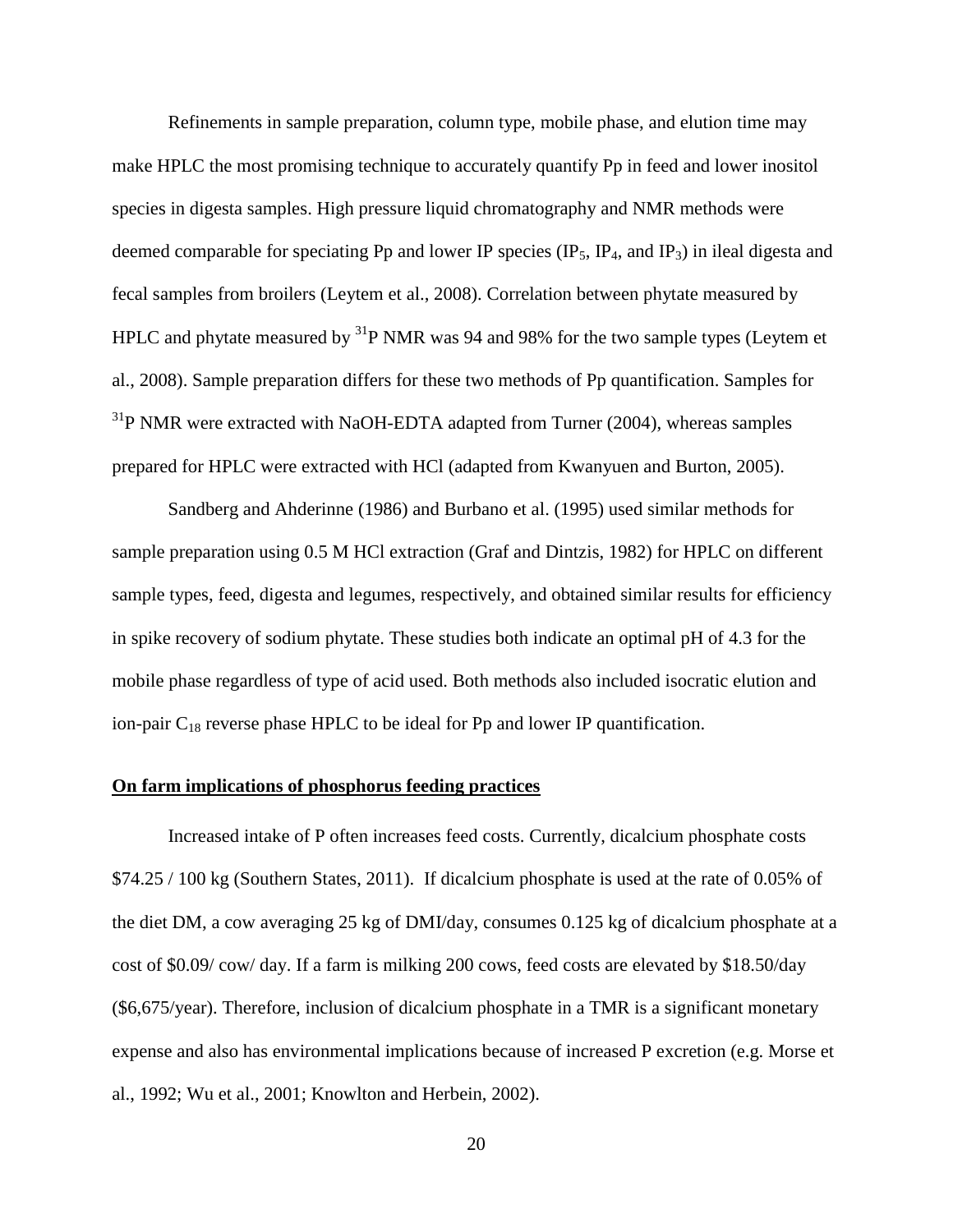Dairy farms in the Chesapeake Bay watershed were feeding their cows 4.42 g of P/kg of DM on average (Dou et al., 2003). The NRC (2001) recommendations for those cows based on breed, production, stage of lactation, and body weight of cows in these herds was 3.3 g of P/kg of DM (25% overfeeding). Overfeeding P in dairy cattle is occurring in part because of high P byproducts and increasing the importance of determining how to effectively manipulate the P present in the feed.

Manure is an economical source of N to maximize plant growth and production so when restrictions are placed on land application of P, manure P content needs to be minimized. Overfeeding P in dairy cows is common because of high forage P, too much P supplementation, improper/no analysis of feed, built in safety margins to the NRC (2001) P requirements, and inclusion of high P by-product feeds (Rausch and Belyea, 2005).

By-products tend to be inconsistent in their composition and undetected variation in their P content may increase overfeeding of P. Arosemena et al. (1994) reported 20% variation in NRC (1989) tabular values in all nutrients analyzed in by-product feeds, including P. High feed costs have encouraged farmers to replace corn and soybean meal in a typical ration with lower cost by-product feeds. By-product feeds are concentrated in some nutrients as compared to their unprocessed counterparts. Therefore, these feedstuffs tend to be high in P. These common feedstuff substitutions lead to increased P in the ration. This strategy of reducing ration costs with by-product feeds needs to be weighed against long-term environmental implications of increased P excretion from dairies implementing these feeding strategies.

# <span id="page-29-0"></span>*Effects of phosphorus feeding practices on whole farm nutrient balance*

Whole farm nutrient balance (WFNB) is the balance of nutrients (N, P, K) entering and leaving a farm. Nutrients enter in the form of animals, purchased feed, and fertilizers and leave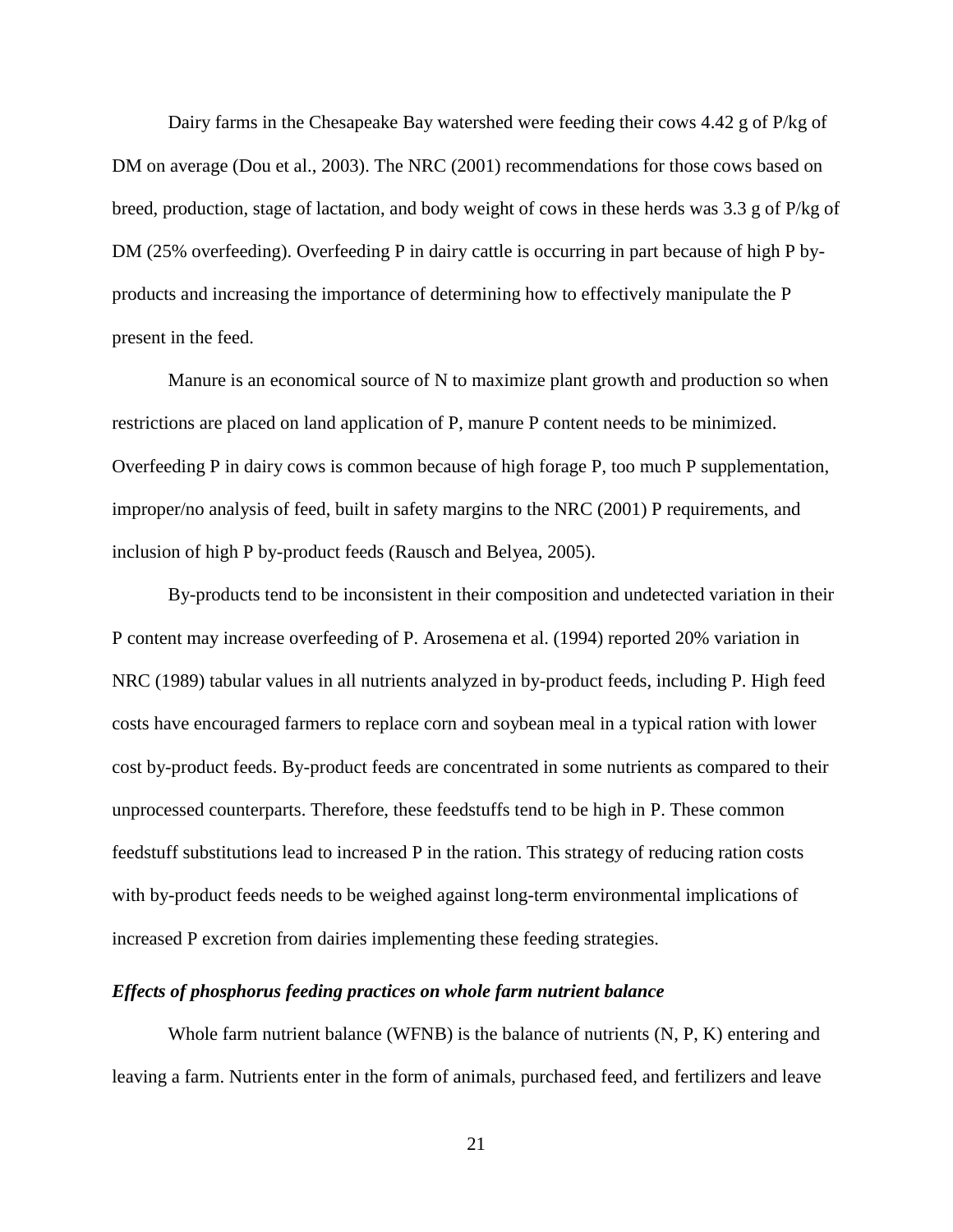in animals or animal products, crops, and manure sold off farm. The balance between imports and exports of nutrients allows calculation of WFNB, an assessment of the risk of nutrient loss from a farm. Spears et al. (2003) reported that herd P utilization efficiency was a main factor affecting whole farm P balance. Reducing imported P (purchased feed and/or P supplements) would significantly improve herd P utilization efficiency.

With increased use of by-product feeds, P imports typically increase thus leading to negative impacts on WFNB (Koelsch and Lesong, 1999). Koelsch (2005) demonstrated a reduction in excess P by 43% through replacing a portion of corn gluten with corn or alfalfa. In beef operations, corn based diets average 3 g of P/ kg of DM whereas feeding programs using corn gluten and distillers grains contain 4-5 g of  $P / kg$  of DM (NRC, 1996).

Strategies like changes in crop rotation, manure handling, feeding practices, better forage selection based on P concentrations, not supplementing P in P adequate rations (Rotz et al., 2002), and mindful use of by-product feeds will allow maximization of P utilization to occur and minimization of negative environmental impacts. Implementing these strategies will improve whole farm P balance by improving efficiency of P utilization (Spears et al., 2003).

# <span id="page-30-0"></span>**Objectives**

The objectives of this dissertation work were to quantify P forms in a variety of feedstuffs and to investigate the effects of one method of improving P availability to cows, the use of exogenous phytase on digestive P flows and excretion. These data will be used to refine the model of Hill et al. (2008) to better predict P availability and utilization in lactating dairy cows.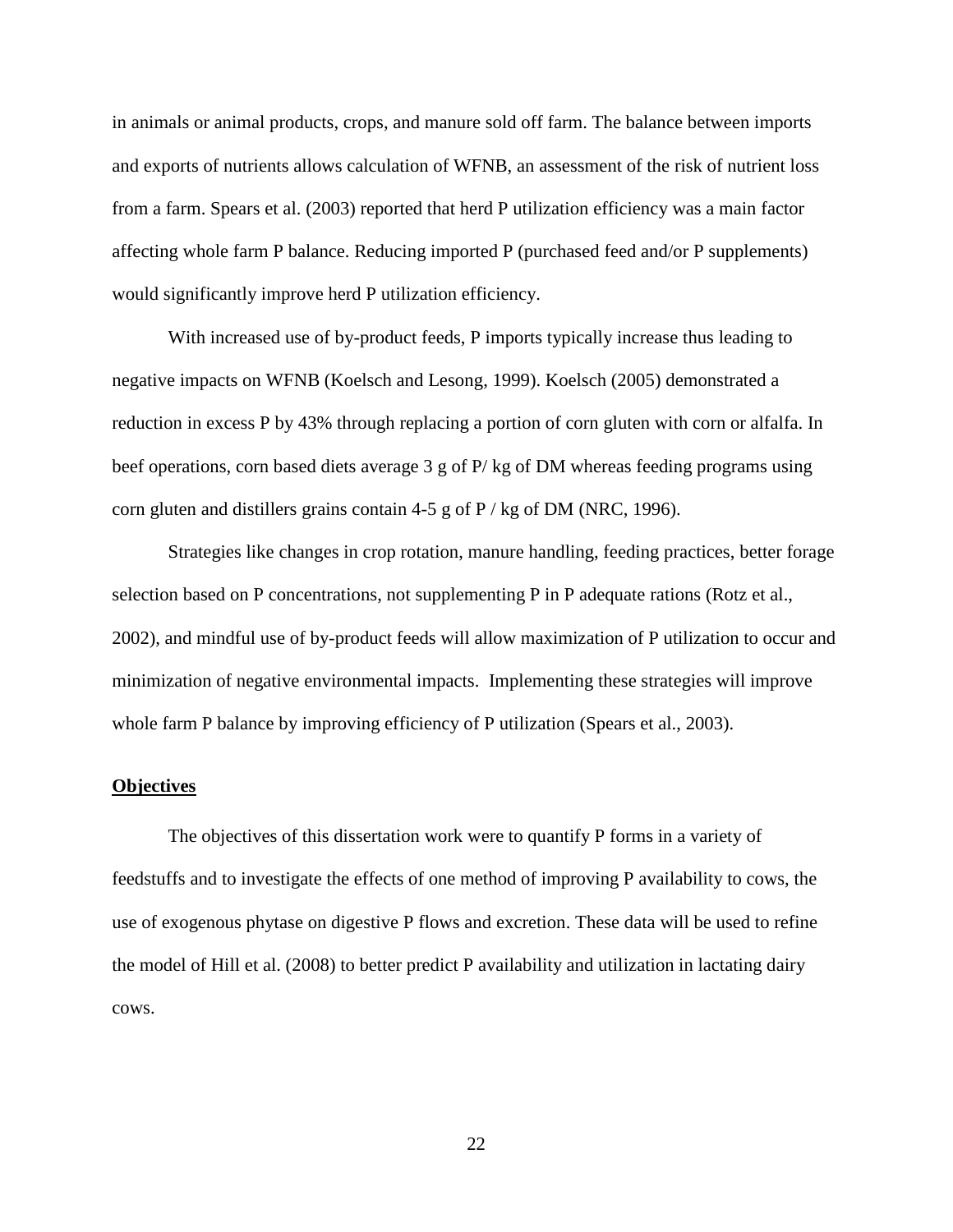# <span id="page-31-1"></span><span id="page-31-0"></span>**Chapter III: Quantification of phosphorus forms in an array of feedstuffs Abstract**

Bioavailability of phosphorus (P) in feedstuffs has recently been reported to be unreliable. A recent survey of dairy nutritionists indicates a lack of confidence in the current coefficients for P availability which leads to overfeeding P on dairy farms (unpublished data). Quantification of total P and P-containing compounds in a variety of feedstuffs may help improve estimations of availability. One-hundred and seventy feed samples were gathered from two reputable commercial laboratories including forages, concentrates, and by-products. Each sample was classified by region fed. Samples were analyzed for total P, inorganic P (Pi), and phytate (Pp). The data was analyzed using the MIXED procedure of SAS to determine the effect of feed class and geographic region. Total P was greater (*P < 0.10*) in concentrates and byproducts as compared to forages. Concentrates had the lowest  $(P < 0.10)$  concentration of Pi, followed by by-products and then forages. Two fractions of P analyzed (Pi and Pp) accounted for 71.2% of total P in forages and 81.8 and 81.9% in concentrates and by-products, respectively. Very few regional differences were present. Data characterizing P forms in feedstuffs in addition to total P may lead to better estimations of P bioavailability and more accurate feeding recommendations in dairy cows.

# <span id="page-31-2"></span>**Introduction**

Variability in nutrient content of forages, concentrates, and by-products may exacerbate inaccurate delivery of nutrients to dairy herds. Overfeeding due to undetected variation in nutrient content leads to unnecessary increase in feed costs and overfeeding nitrogen and phosphorus (P) increases their excretion (e.g. Wu et al., 2000; Knowlton and Herbein, 2002;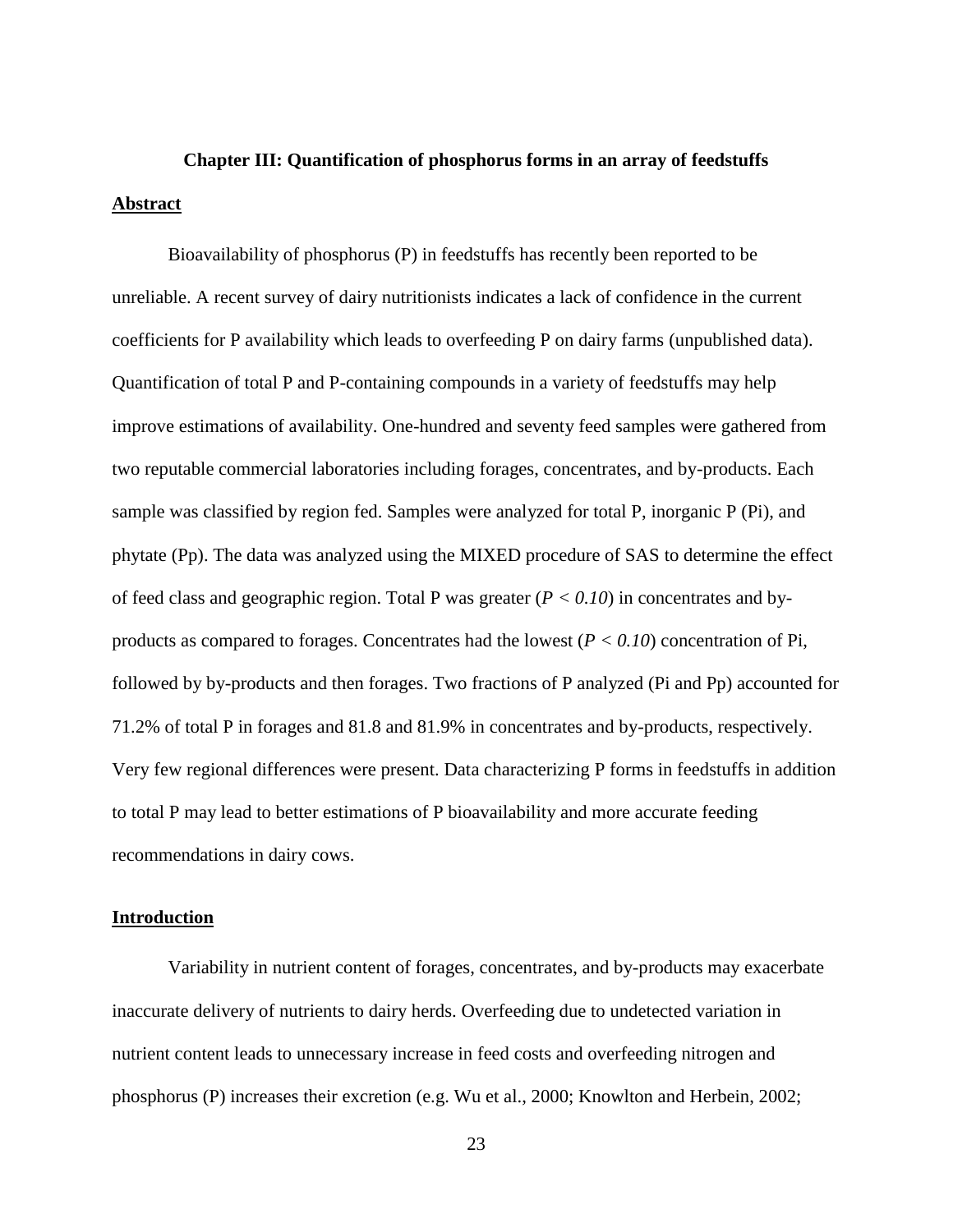Groff and Wu, 2005) causing negative environmental implications. By-product feeds tend to be higher in P than their unprocessed counterparts so may contribute disproportionately to excessive P intake. Arosemena et al. (1994) collected samples of nine selected by-product feeds commonly fed on California dairies and reported 20% variability in nutrient composition of these feeds as compared to nutrient values reported in the NRC (2001). Kertz (1998) reported variability of the same magnitude in P concentrations of forages (~64,000 samples from one commercial laboratory) and concentrates (~37,000 samples from another laboratory).

Changes in P availability to ruminants have been reported between and within classes of feed with feed processing methods such as heat treatment and formaldehyde treatment (Koshini et al., 1999; Bravo et al., 2000; Park et al., 2000). However, the current NRC (2001) does not account for these differences. In feeds, P occurs in various forms including inorganic (Pi), nonphytate organic (Po), and phytate (Pp). These fractions vary in bioavailability because of intrinsic feed properties, physical form, and nutrient complexing (Fontaine et al., 1946). Characterization of these P forms may improve estimates of P availability in the same way that more complete characterization of fiber and protein fractions has improved prediction of availability of those nutrients.

The objective of this investigation was to describe the P in an array of forages, concentrates, and by-products by quantifying total P, Pi, and Pp in these feeds and assess regional differences in P fractions within feedstuffs.

# <span id="page-32-0"></span>**Materials and methods**

Feed samples (n=170) including forages, concentrates, and by-products were collected from two commercial laboratories and classified by region fed [\(Figure 3.1\)](#page-41-0). All samples were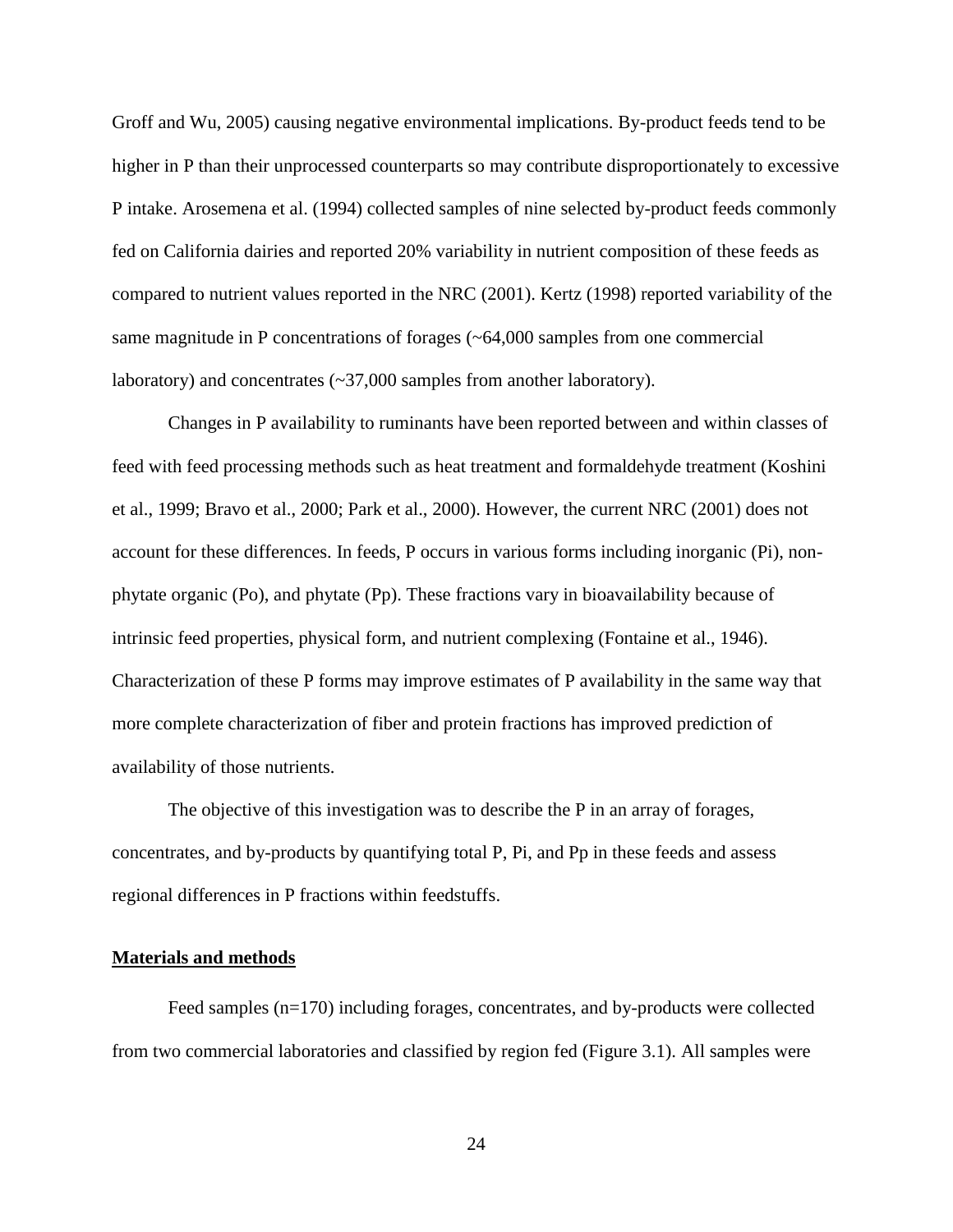ground to 1.0 mm in a Wiley Mill (Arthur H. Thomas, Swedesboro, NJ) and analyzed for total P, using nitric-perchloric acid digestion (AOAC, 1984), Pi, and Pp.

For Pi and Pp analysis, samples were ground through a 0.2 mm screen in a Z-grinder (Retsch ZM 100, Haan, Germany). To quantify Pi, samples were extracted with 0.5 M HCl (1:20 sample: extractant ratio) for 4 h at ambient temperature on a horizontal mechanical shaker (Eberbach Reciprocal Shaker 6000, Ann Arbor, MI). After shaking, the samples were refrigerated (4°C) overnight and centrifuged at 30,000 x *g* for 10 minutes. If the supernatant was cloudy (common with samples high in starch and protein), it was further extracted 1:1 with 20% NaCl and filtered through a Whatman 55 mm glass microfiber filter. Inorganic P content of supernatants was determined with the molybdenum blue method as described by Murphy and Riley (1958). Extracts were further analyzed for total P by ICP (Inductively Coupled Plasma, Thermo electron IRIS Intrepid II XSP; Thermo Fisher Scientific Inc., Waltman, MA) to determine extraction efficiency of total P with 0.5 M HCl. Extraction efficiency was determined by dividing total P of HCl extracts by total P as measured by nitric-perchloric digestion. If extraction efficiency of total P for a feed type was greater than 85% [\(Table 3.1\)](#page-38-0), Pp analysis was conducted on HCl extracts. If extraction efficiency was less than 85%, alkaline extraction was used (described below).

Samples for which HCl extraction was ineffective were extracted with 0.25 M NaOH + 50 mM EDTA (1:20 sample: extractant ratio) for 4 h and then centrifuged at 30,000 x *g* for 10 minutes. A 5 mL subsample of the supernatant was acidified with 500  $\mu$ L of 6 M HCl + 1.2 M HF and refrigerated overnight (4°C). The following day, the acidified supernatant was recentrifuged, the supernatant reserved, and the pellet discarded.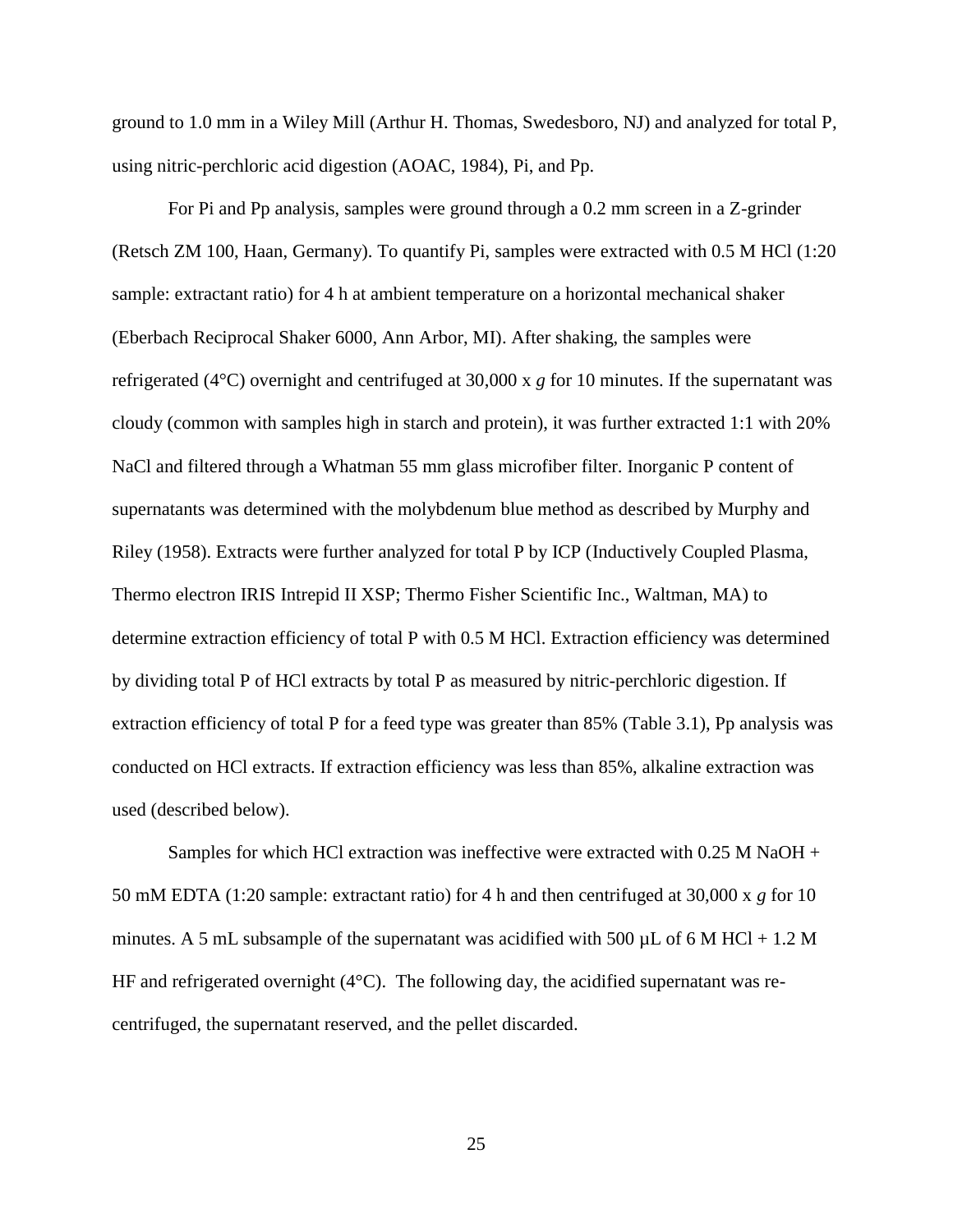To prepare extracts (acid or alkaline) for Pp analysis, 5 mL was passed through a methanol-conditioned  $C_{18}$  cartridge (Sep-Pak Plus, Waters, MA) and a 0.2  $\mu$ m IC membrane filter and reserved in a Dionex sample vial. Reserved extracts were analyzed by a colorimetric reaction with a post column reagent using a Tee connector and a 300 cm long reaction coil with a 0.5 mm I.D. and separation by HPIC (Dionex ICS 3000 with a Dionex 4 x 50 IonPac AG7 guard column and a 4 x 250 mm IonPac AS7 analytical column; Dionex, Sunnyvale, CA). Isocratic elution was used in a 10 minute run at 1 mL/min of  $0.25$  M HNO<sub>3</sub> mobile phase and Pp peak detection at 7.2 min. The post column reagent of  $0.1\%$  Fe(NO<sub>3</sub>)<sub>3</sub> + 2% HClO<sub>4</sub> was pumped at 1 mL/min (Isco HPLC pump, model 2350, Isco Inc., Lincoln, NE) and absorbance was measured at 260 nm (Phillippy et al., 2003). Calibration standards for Pp  $(3, 15,$  and 30  $\mu$ g P/mL) were prepared from sodium phytate.

## <span id="page-34-0"></span>*Statistical analysis*

All data were analyzed using the MIXED procedure of SAS (Cary, NC) with the model defined in [Table 3.2.](#page-40-0) If data had a non-normal distribution, it was log transformed prior to statistical analysis. All data were reported as LS means and standard errors with the residual testing the main effects. Significance was declared at *P < 0.10.* When the effect of feed class, feed type, or region had a *P < 0.15*, Tukeys test was used to separate LS means.

# <span id="page-34-1"></span>**Results and discussion**

# <span id="page-34-2"></span>*Effect of feed class*

Total P concentration of forages was less than that of concentrates and by-products (*P < 0.10*; [Table 3.3\)](#page-42-0). Inorganic P content of concentrates was lower than Pi in forages (*P < 0.10*), but not different from by-products ( $P > 0.10$ ). Phytate concentration was the lowest ( $P > 0.10$ ) in forages, followed by by-products, and then concentrates. When comparing Pi as a percentage of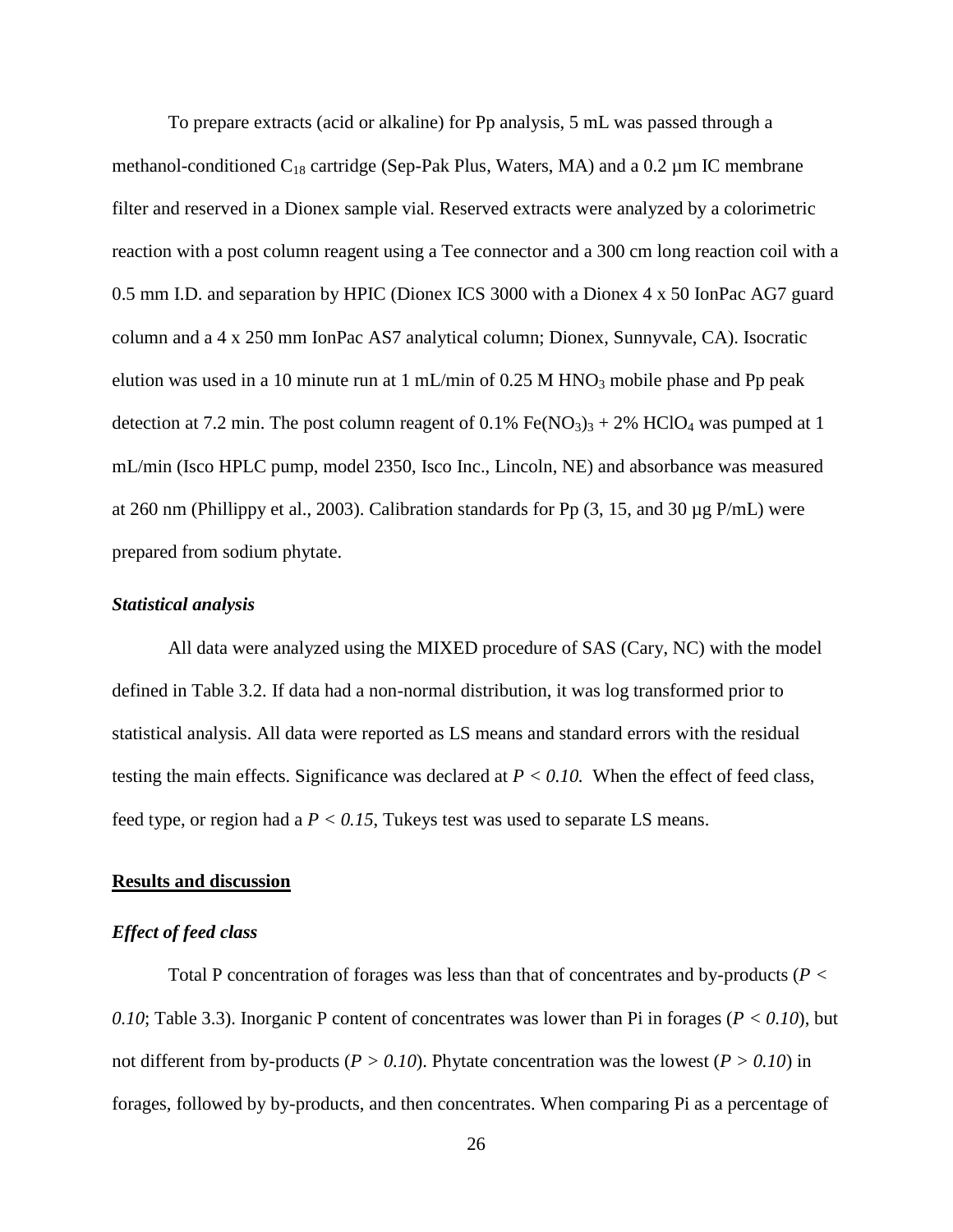total P, forages have the greatest proportion in Pi followed by by-products and then concentrates (*P < 0.10*). Hydrolysis of Pp with processing has been reported to occur in sorghum and wet milling and dry grind in ethanol production (Mahgoub and Elhag, 1998; Noureddini et al., 2009). Interestingly, total P in corn and dry distillers grains with solubles (DDGS) is 0.30% and 0.83%, respectively. The data reported here between concentrates and by-products does not reflect the vast differences of total P that two of the most traditional unprocessed and processed feedstuff reveals. Phosphorus composition of concentrates and by-products do not differ (*P > 0.10*).

In forages, 71.2% of the total P was associated with Pi and Pp; these fractions accounted for greater than 80% of total P for concentrates and by-products [\(Table 3.3\)](#page-42-0). The 20 - 30% of total P unaccounted for may be associated with phospholipids, DNA, RNA, or degradates of phytate hydrolysis  $(\text{IP}_5, \text{IP}_4, \text{IP}_3, \text{and IP}_2)$ . The majority of phospholipids are found in the seed of the plant, and can be as much as 2% of plant DM (Robinson, 1980). Growing plants have a higher concentration of RNA per unit of DM (Lee et al., 1966). This indicates that forages should have a higher RNA content at harvest, because they are still growing, than concentrates. Younger growth (terminal bud) may contain 15 - 23 µg RNA/mg of DM with approximately 10% being P as compared to older growth (third leaf from terminal bud) containing  $2.5 - 15 \mu$ g RNA/mg of DM. It is not unreasonable to assume, depending on maturity at harvest that up to 2.3  $\mu$ g of P / mg of DM of the unexplained P in forages is from RNA origin (Lee et al., 1966). DNA content of plants is low. The contribution of P from DNA in young growth ranges from  $0.20 - 0.28$  µg of P/ mg of DM and  $0.09 - 0.19$  µg of P/ g of DM in older growth (Lee et al., 1966).

In by-product feeds, degradation of Pp is probable depending on a variety of factors including heat, moisture, pH, and degree of fermentation (Phillippy et al., 1986) associated with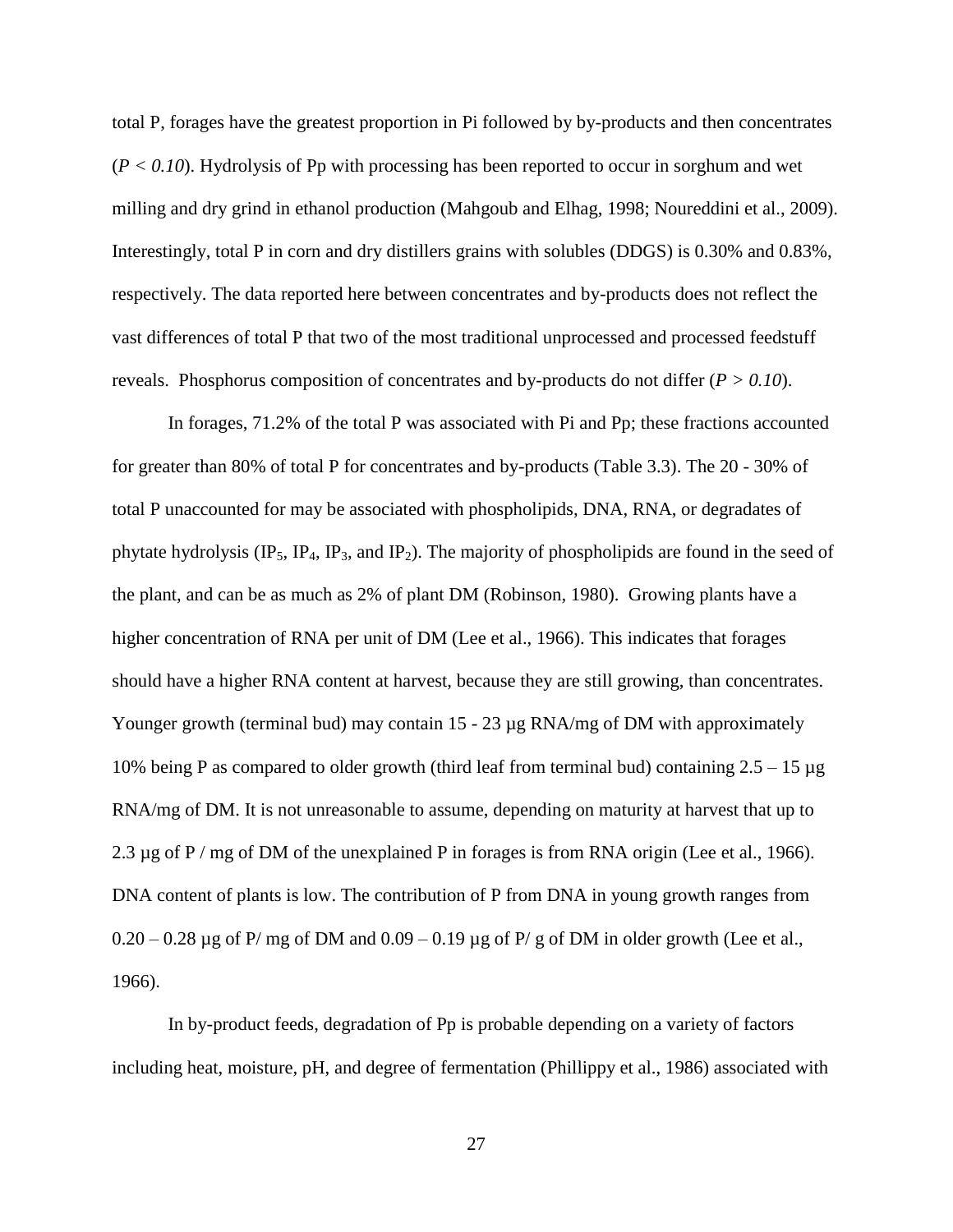processing method (and therefore, processing plant).

Concentrates may also contain lower IPs due to intrinsic phytase. Eeckhout and DePaepe (1994) report highest phytase activity in rye (5,130 phytase units /kg), triticale (1,688 phytase units  $\ell$ kg), barley (582 phytase units  $\ell$ kg), wheat (1,193 phytase units  $\ell$ kg), and fractions in wheat processing such as wheat fine bran, wheat middlings, wheat feed fiber and wheat bran with 4,601, 4,381, 3,350, and 2,957 phytase units /kg of feed, respectively. There is no correlation between total P content and phytase activity in the feed.

#### *Variation by region*

Very few regional differences were present within a feedstuff in this data set. For forages, there were trends for changes in total P content ( $P < 0.15$ ; [Table 3.4\)](#page-43-0) and a significant difference in regions for Pi of alfalfa hay ( $P < 0.10$ ; [Table 3.5\)](#page-45-0) with region 3 having the highest concentration at 2,659 µg /g of DM and region 4 having the lowest concentration of both TP and Pi at 1,079 µg /g of DM. These differences between regions may be due to differences in soil type, soil composition, or plant genetics. Availability of P in soil is dependent upon pH. In acidic soils, (pH < 6.0) the majority of P present as Pi is in the monovalent form,  $H_2PO_4$ . Ullrich-Eberius et al. (1984) observed that soil pH of 5.0 - 6.0 is most favorable for plant uptake of P.

Soybean meal from region 5 tended to have higher Pp than region 1 (*P < 0.15*; [Table 3.6\)](#page-47-0) at 5,520 and 4,367 µg /g of DM, respectively. Although the number of samples is small, regional differences were observed in concentration of Pi and Pp (*P < 0.10*) content of wheat middlings with Pi content of samples from region 1 and 3 being greater than from region 5 [\(Table 3.5\)](#page-45-0). Phytate content of wheat middlings from region 3 and 5 was greater than from region 1 [\(Table](#page-47-0)  [3.6\)](#page-47-0). Wheat middlings are a blend of wheat bran, wheat shorts, wheat germ, wheat flour, and offal (tail of the mill; AAFCO). The incorporation rate of each fraction of wheat milling that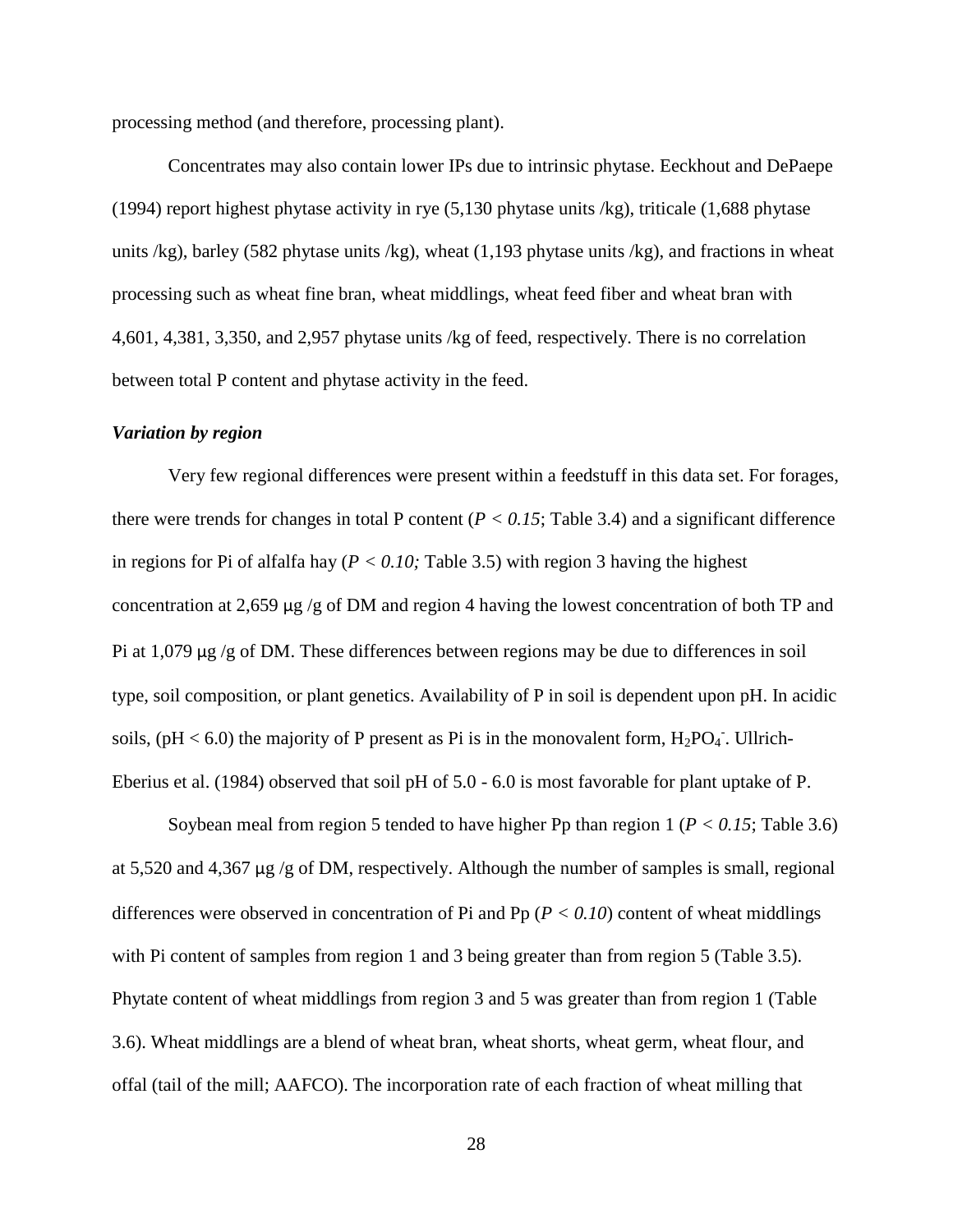comprises wheat middlings, may influence the P content and P fractions that are present. Similarly, the Pi and Pp content of hominy tended to vary by region (*P < 0.15*). Inorganic P of hominy from region 6 was the highest, but not different (*P > 0.15*) from region 5. All other regions represented  $(1, 2, 3, 7, \text{ and } 9)$  had similar  $(P > 0.15)$  Pi concentration to region 5 (Table [3.5\)](#page-45-0). Phytate content of hominy was the lowest in samples from regions 3 (2,036 µg /g of DM) and 7 (4,099 µg /g of DM) and highest in region 2 (9,596 µg /g of DM; *P < 0.15*; [Table 3.6\)](#page-47-0). Hominy samples from regions 1, 5, 6, and 8 were similar in Pp concentration ( $P > 0.15$ ) to both regions 3 and 7 as well as region 2 [\(Table 3.6\)](#page-47-0). Hominy feed is produced from corn dry-milling and includes corn bran and corn germ cake (Rausch and Belyea, 2005). Incorporation rates of the germ and bran may impact P composition of the final product. Total P content of corn gluten feed, a by-product of corn wet-milling, varied by region  $(P < 0.10)$  with higher values from regions 1, 3, and 9 as compared to region 5.

### **Implications**

Total P concentration and P form in feedstuffs can be highly variable and this variability cannot necessarily be attributed to region. With increasing concern of P loss from dairy farms because of detrimental environmental impacts, selection of feedstuffs on a farm based on P concentration of a feed may become a point of focus. This report provides insight on the importance of selecting one forage, concentrate, or by-product over another forage, concentrate, or by-product when managing P inputs to a farm to control P excretion on a farm. Future research may be able to better evaluate availability of these forms to the animal in order to further refine P feeding practices.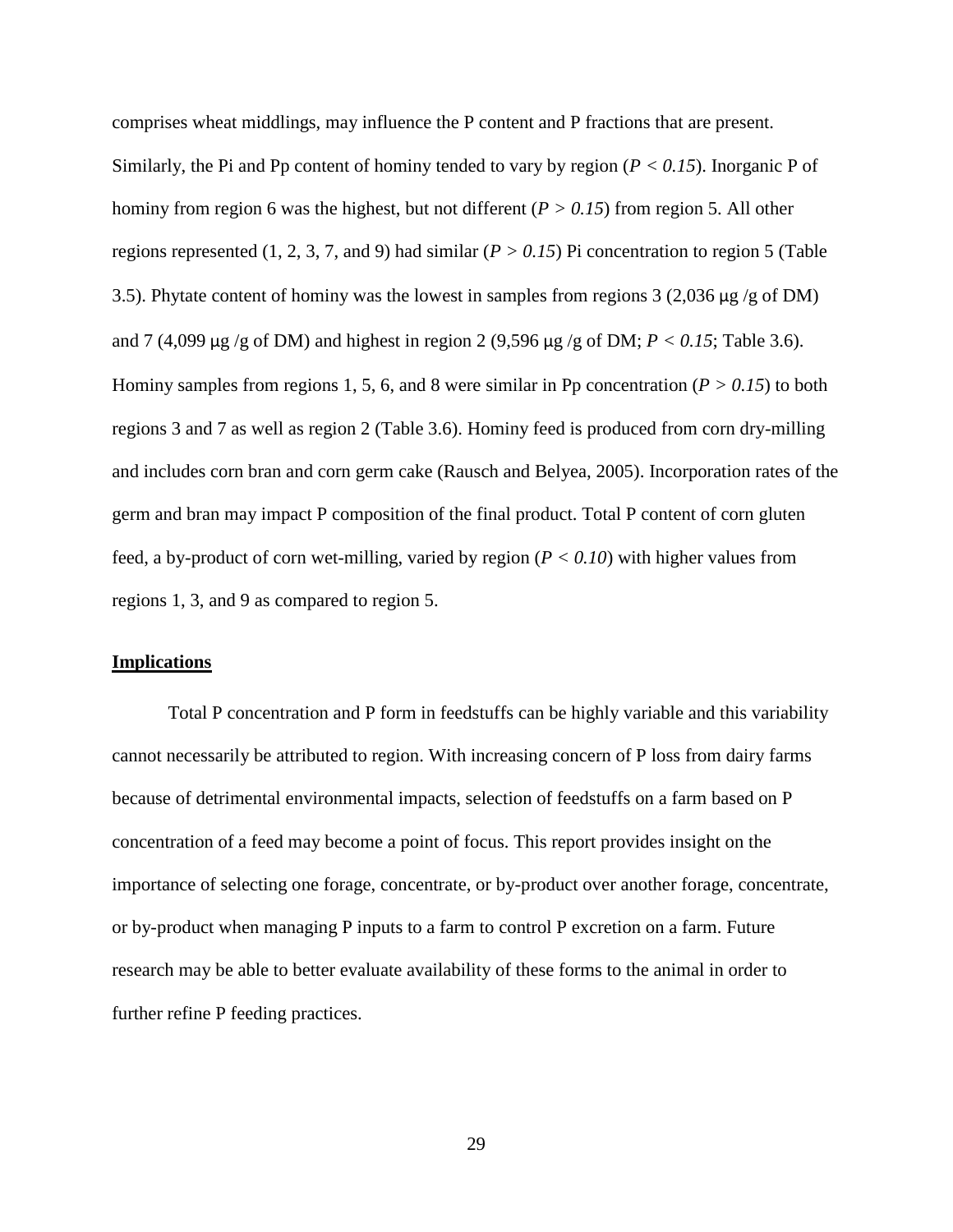|                           |            | Total P, µg/ g DM |             |       |               |          |
|---------------------------|------------|-------------------|-------------|-------|---------------|----------|
|                           | Nitric-    | $\rm SE$          | HCl extract | SE    | Extraction    | $\rm SE$ |
|                           | perchloric |                   |             |       | efficiency, % |          |
| Feed type                 |            |                   |             |       |               |          |
| Alfalfa hay4              | 2,935      | 222               | 1,918       | 253   | 63.2          | 2.4      |
| Alfalfa silage            | 3,114      | 256               | 2,747       | 292   | 87.5          | $2.7\,$  |
| Corn silage               | 2,138      | 330               | 2,279       | 377   | 106.4         | 3.5      |
| Grass hay <sup>4</sup>    | 2,460      | 211               | 2,016       | 241   | 80.5          | $2.2\,$  |
| Barley <sup>4</sup>       | 4,403      | 405               | 3,476       | 462   | 78.7          | 4.3      |
| Canola <sup>4</sup>       | 12,915     | 405               | 9,720       | 462   | 75.2          | 4.3      |
| Corn grain                | 3,104      | 299               | 2,816       | 341   | 90.5          | 3.2      |
| HMSC <sup>1</sup>         | 3,160      | 265               | 2,935       | 303   | 93.3          | 2.8      |
| Soybean meal,             | 8,008      | 443               | 5,811       | 506   | 72.4          | 4.7      |
| $48\%$ <sup>4</sup>       |            |                   |             |       |               |          |
| Almond hulls <sup>4</sup> | 1,250      | 701               | 1,036       | 800   | 82.7          | 7.4      |
| Corn gluten               | 10,235     | 375               | 9,468       | 428   | 100.2         | 4.0      |
| Citrus pulp               | 1,440      | 443               | 1,306       | 506   | 92.5          | 4.7      |
| Dried DGS <sup>2</sup>    | 9,729      | 275               | 9,289       | 1,132 | 94.4          | 2.9      |
| Hominy                    | 4,806      | 351               | 4,621       | 400   | 95.9          | 3.7      |
| Soy hulls <sup>4</sup>    | 1,487      | 701               | 678         | 800   | 46.1          | 7.4      |
| Wet brewers <sup>4</sup>  | 6,961      | 330               | 5,678       | 377   | 81.1          | 3.5      |
| Wet $DGS2$                | 8,999      | 701               | 7,387       | 1,132 | 96.4          | 7.4      |

# **Table 3.1. Extraction efficiency of total phosphorus (P) in HCl extracts**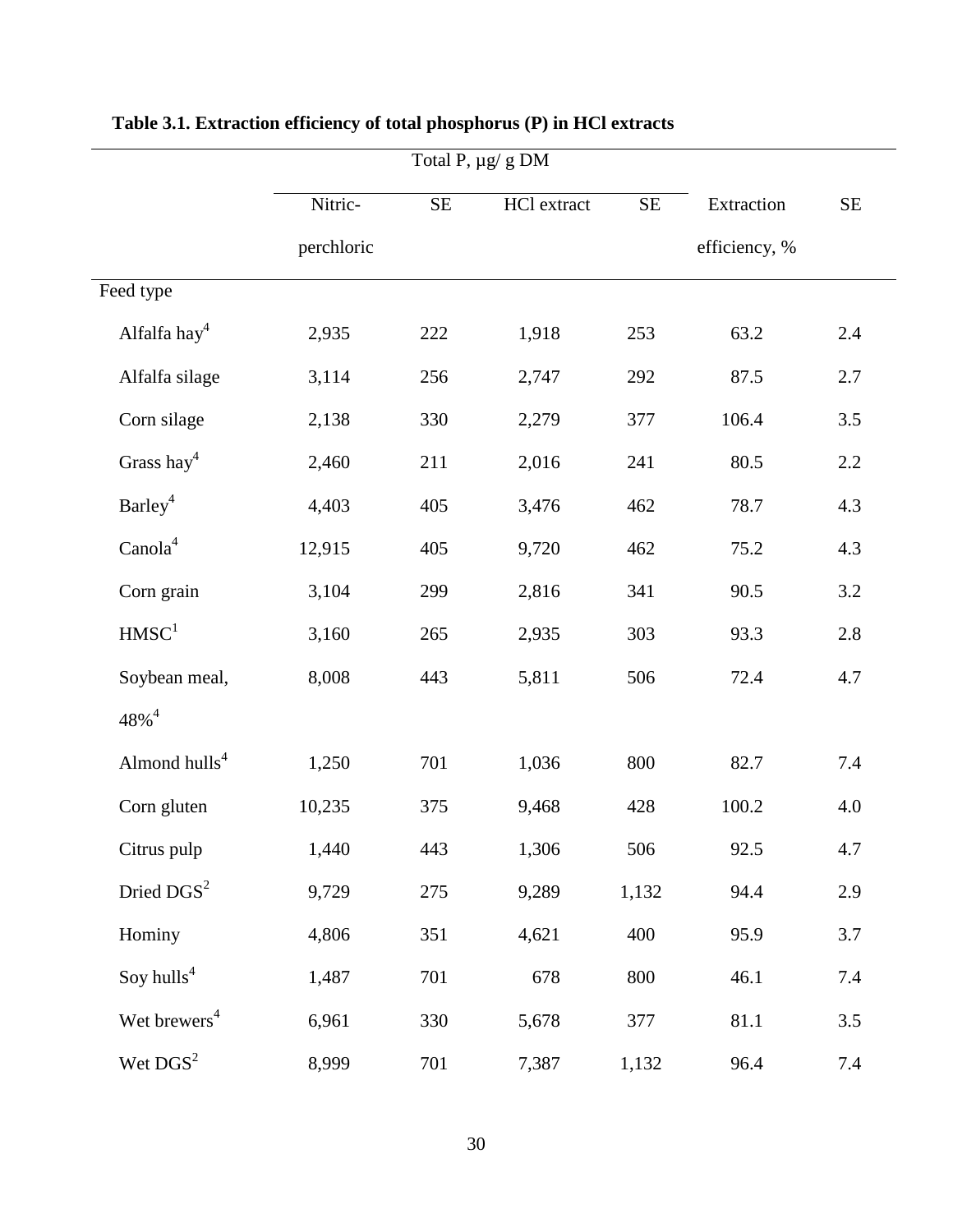| Wheat middlings               | 12,029          | 572 | 11,465          | 654 | 95.0              | 6.1 |
|-------------------------------|-----------------|-----|-----------------|-----|-------------------|-----|
| Whole cottonseed <sup>4</sup> | 6,282           | 405 | 5,274           | 462 | 84.3              | 4.3 |
| Feed class <sup>3</sup>       |                 |     |                 |     |                   |     |
| Forage                        | $2,560^{\rm a}$ | 249 | $1,945^{\circ}$ | 285 | $76.5^{\text{a}}$ | 2.6 |
| Concentrate                   | $6,318^b$       | 165 | $4,952^b$       | 189 | $82.0^{b}$        | 1.8 |
| By-product                    | $7,340^{\circ}$ | 183 | $5,840^{\circ}$ | 209 | $86.2^{\circ}$    | 1.9 |

<sup>1</sup>High moisture shelled corn

<sup>2</sup>Distillers grains with solubles

<sup>3</sup>Means within columns with different superscripts are significantly different

 ${}^{4}$ Samples in feed type were extracted with 0.25 M NaOH-50 mM EDTA for phytate analysis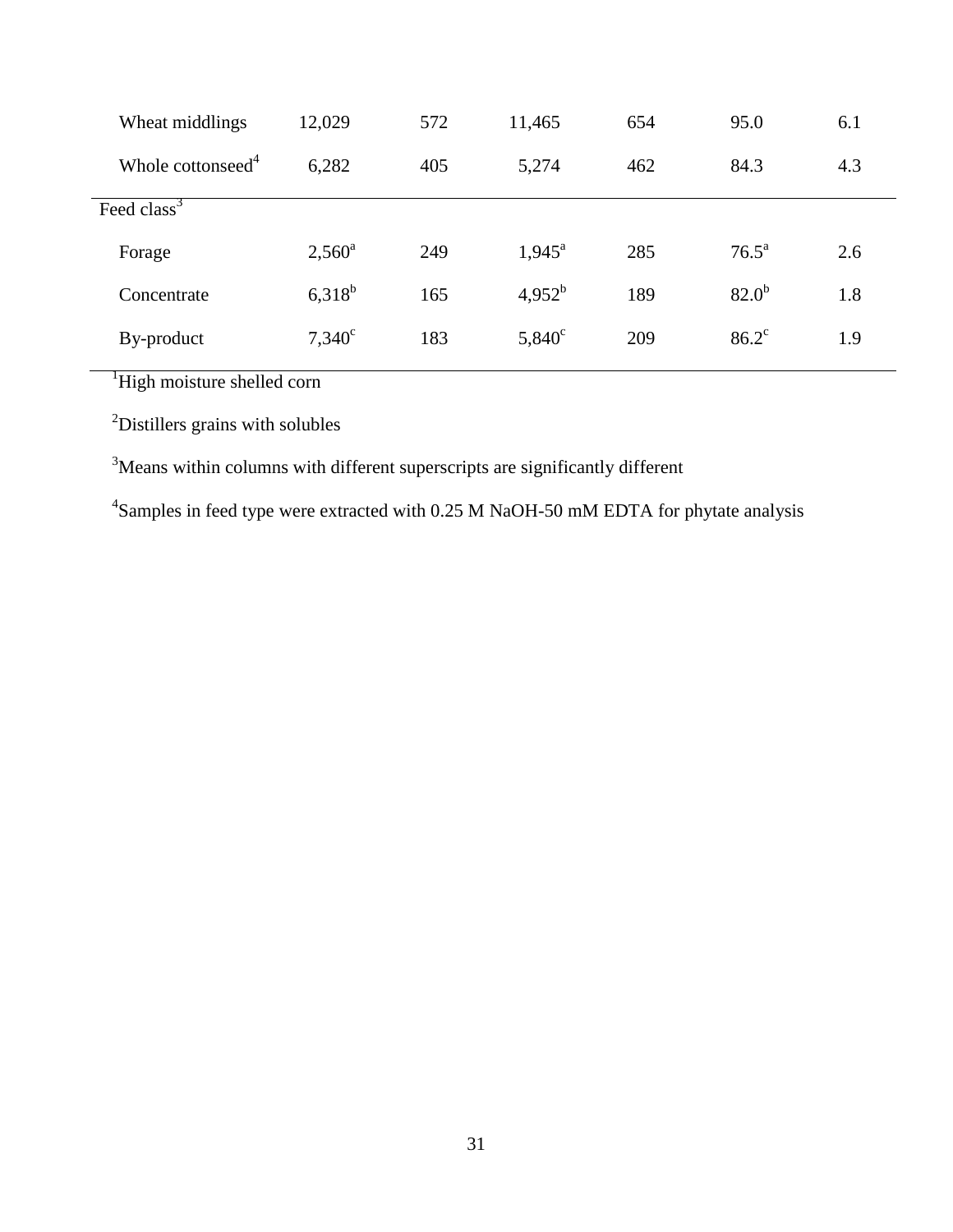| Source                 | df             | Error df | Error term |
|------------------------|----------------|----------|------------|
| Feed class             | $\overline{2}$ | 122      | Residual   |
| Feed type (feed class) | 21             | 122      | Residual   |
| Region                 | 8              | 122      | Residual   |
| Region x feed class    | 16             | 122      | Residual   |
| Residual               | 122            |          |            |
| Total                  | 169            |          |            |
|                        |                |          |            |

**Table 3.2. Statistical model used to analyze all variables**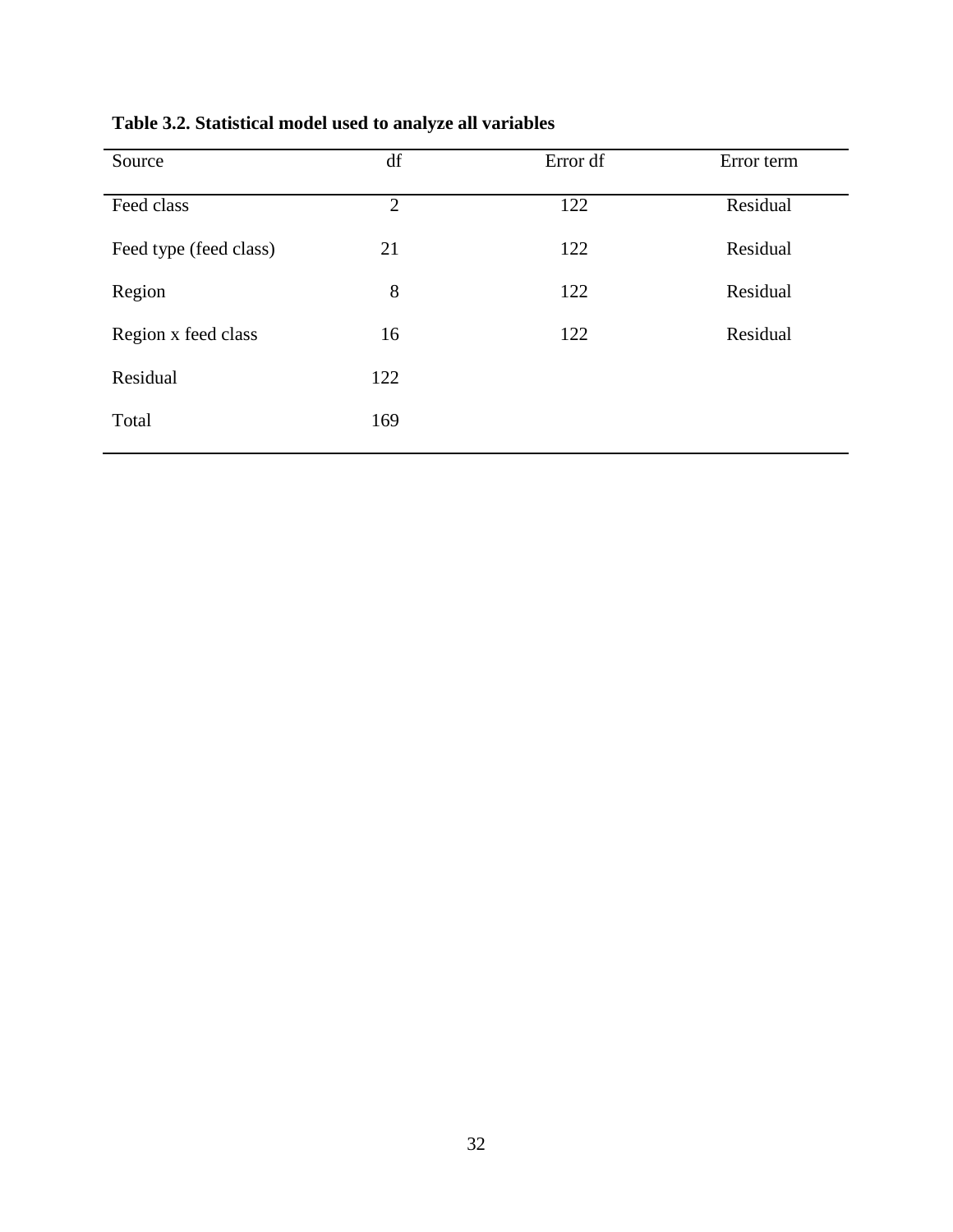**Figure 3.1. Regional classifications of feeds<sup>1</sup>**



<sup>1</sup>Region 1 = IN, IL, OH, MI, WI; Region 2 = AL, KY, MS, TN; Region 3 = DE, NJ, NY, PA; Region  $4 = AZ$ , CO, ID, HI, MT, NM, NV, UT, WY; Region  $5 = CT$ , MA, ME, NH, RI, VT; Region  $6 = AK$ , CA, OR, WA; Region  $7 = FL$ , GA, MD, NC, SC, VA, WV; Region  $8 = IA$ , KS, MN, MO, NE, ND, SD; Region  $9 = AR$ , LA, OK, TX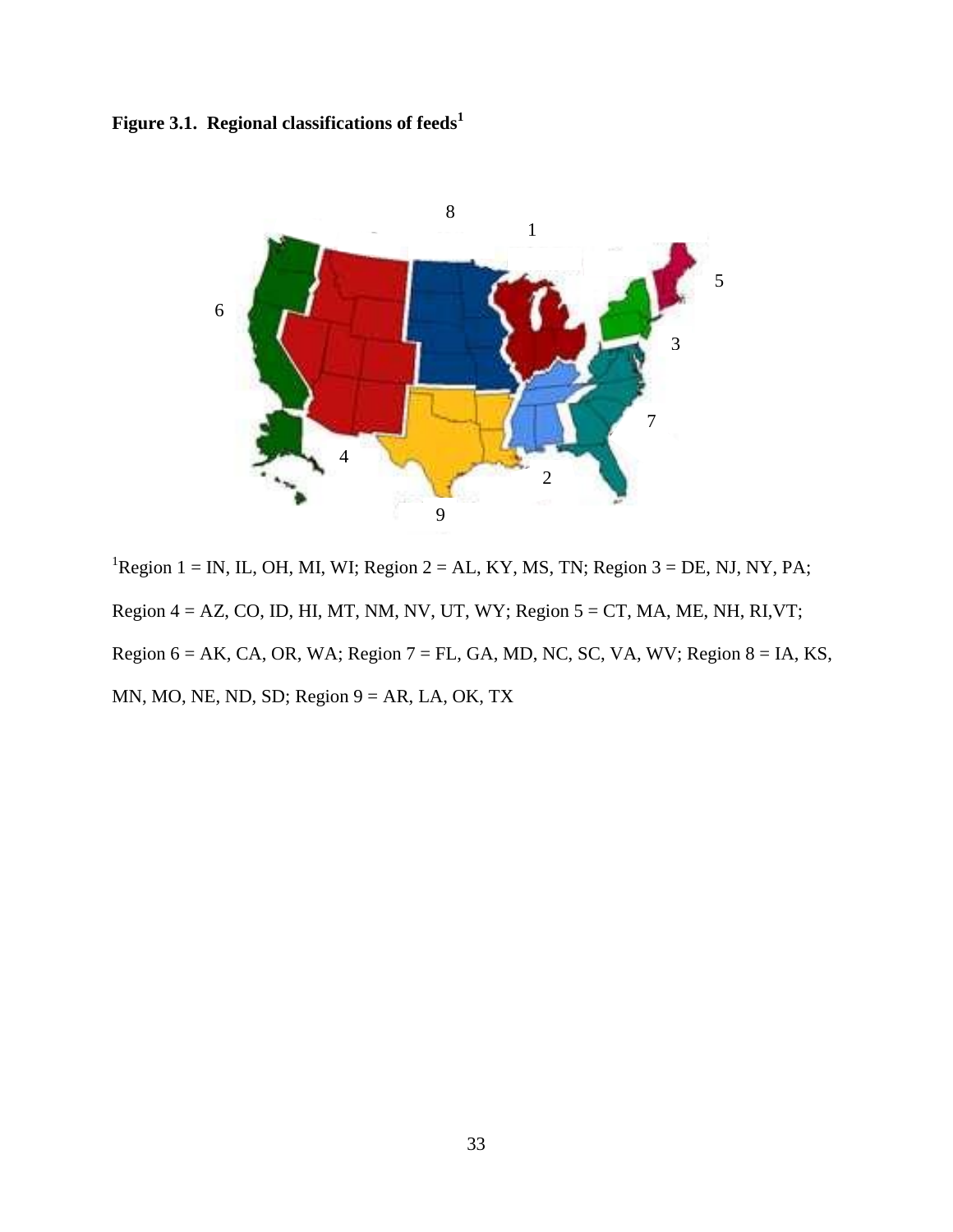| Feed class <sup>1</sup> | TP              |                           | Pi               |            | Pp               |            |  | Pi             |            | $Pi + Pp$             |            |
|-------------------------|-----------------|---------------------------|------------------|------------|------------------|------------|--|----------------|------------|-----------------------|------------|
|                         |                 | $\mu$ g/g DM <sup>2</sup> |                  |            |                  |            |  |                |            | as a % of TP          |            |
|                         | Mean            | <b>SEM</b>                | Mean             | <b>SEM</b> | Mean             | <b>SEM</b> |  | Mean           | <b>SEM</b> | Mean                  | <b>SEM</b> |
| Forage                  | $2,652^{\rm a}$ | 261                       | $1,970^{\rm a}$  | 376        | BDL <sup>a</sup> | 355        |  | $71.9^{\rm a}$ |            | 4.7 $71.2^{\text{a}}$ | 4.2        |
| Concentrate             | $6,380^b$       | 180                       | 791 <sup>b</sup> | 260        | $4,625^{\rm b}$  | 248        |  | $16.9^{b}$     |            | 3.2 $81.8^b$          | 3.0        |
| By-product              | $6,529^b$       | 193                       | $1,543^{ab}$     | 278        | $4,192^{\circ}$  | 255        |  | $29.4^{\circ}$ |            | 3.5 $81.9^b$          | 3.1        |

**Table 3.3. Effect of feed class on total phosphorus (TP), inorganic phosphorus (Pi), and phytate phosphorus (Pp) content**

<sup>1</sup>Means within columns with different superscripts are significantly different

 $2$  Below detection limit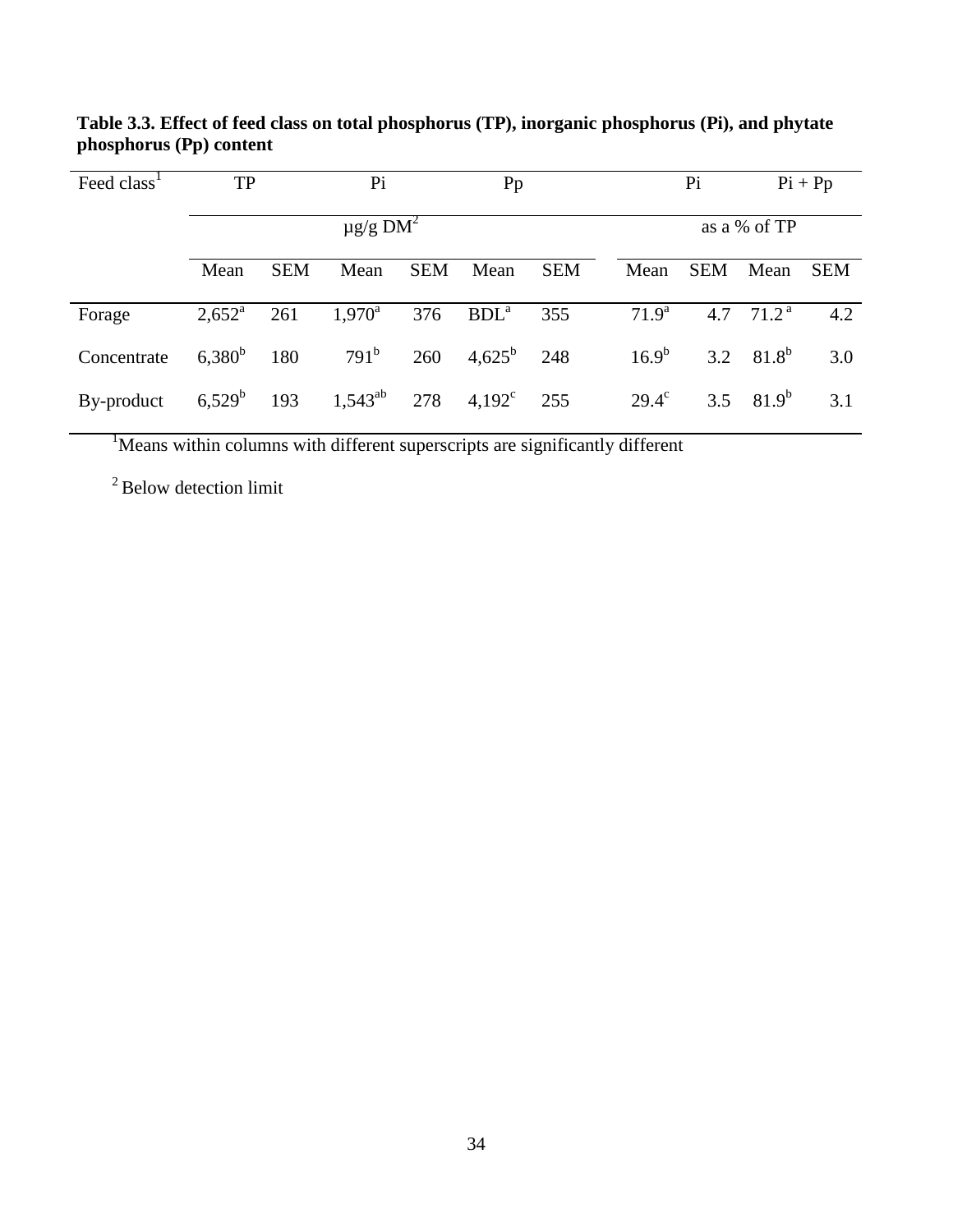<span id="page-43-0"></span>

| $\text{Feed}^1$        |                |              | <b>SEM</b>               | P <sup>3</sup>       |                          |                          |                          |                          |                          |              |       |          |
|------------------------|----------------|--------------|--------------------------|----------------------|--------------------------|--------------------------|--------------------------|--------------------------|--------------------------|--------------|-------|----------|
|                        | $\mathbf n$    | $\mathbf{1}$ | $\overline{2}$           | $\overline{3}$       | $\overline{4}$           | 5                        | 6                        | $\overline{7}$           | 8                        | 9            |       |          |
| Alfalfa hay            | 18             | $3,324^{ab}$ | $2,989^{ab}$             | $3,727$ <sup>a</sup> | $2,422^b$                | $\blacksquare$           | $2,597^{ab}$             | $3,099^{ab}$             | $2,482^{ab}$             | $3,389^{ab}$ | 460   | 0.15     |
| Alfalfa silage         | 16             | 3,715        | 3,408                    | 3,389                | 3,654                    | 4,332                    | $\overline{\phantom{a}}$ | 3,531                    | 2,962                    | 2,352        | 973   | 0.77     |
| Corn silage            | 8              | 1,980        | $\overline{\phantom{a}}$ | 2,050                | 1,706                    | 2,638                    | 1,991                    | 2,671                    |                          |              | 458   | 0.52     |
| Grass hay              | 22             | 2,055        | 2,306                    | 2,461                | 2,219                    | 3,272                    | $\overline{\phantom{0}}$ | 2,660                    | 3,015                    | 1,383        | 1,345 | 0.87     |
| Corn grain             | 10             | 3,451        | 3,257                    | 3,192                | 3,702                    | $\overline{\phantom{a}}$ | 3,056                    | 3,087                    | 2,814                    | 2,657        | 538   | 0.83     |
| HMSC <sup>4</sup>      | 14             | 3,140        | $\overline{\phantom{a}}$ | 3,207                | 2,969                    | 3,133                    | 3,091                    | $\overline{\phantom{0}}$ | 3,414                    | 3,441        | 542   | 0.97     |
| Soybean                | 5              | 7,898        |                          |                      | $\overline{a}$           | 8,173                    |                          |                          |                          |              | 160   | 0.27     |
| meal, 48%              |                |              |                          |                      |                          |                          |                          |                          |                          |              |       |          |
| Citrus pulp            | $\overline{4}$ | 2,010        |                          | 1,280                |                          |                          | 1,339                    |                          |                          |              | 264   | 0.40     |
| Corn gluten            | $\tau$         | $10,443^a$   | $\overline{\phantom{a}}$ | $11,438^a$           | $\overline{\phantom{a}}$ | $5,597^{\rm b}$          |                          |                          | $\overline{\phantom{a}}$ | $10,910^a$   | 1,089 | $0.07\,$ |
| Dried DGS <sup>5</sup> | 14             | 8,047        | $\overline{\phantom{a}}$ | 10,128               | 10,395                   | 9,637                    | 9,717                    | 8,995                    | 9,350                    | 10,809       | 1,482 | 0.67     |
| Hominy                 | 8              | 4,773        | 6,630                    | 2,888                | $\overline{\phantom{a}}$ | 3,916                    | 6,219                    | 3,829                    | $\overline{\phantom{a}}$ | 6,363        | 636   | 0.31     |
| Wet brewers            | 9              | 6,494        | 7,981                    | 6,397                | $\overline{a}$           | 6,143                    | $\overline{a}$           | 7,061                    | 7,124                    | 7,989        | 938   | 0.69     |

**Table 3.4. Effect of region on total phosphorus content of feedstuffs**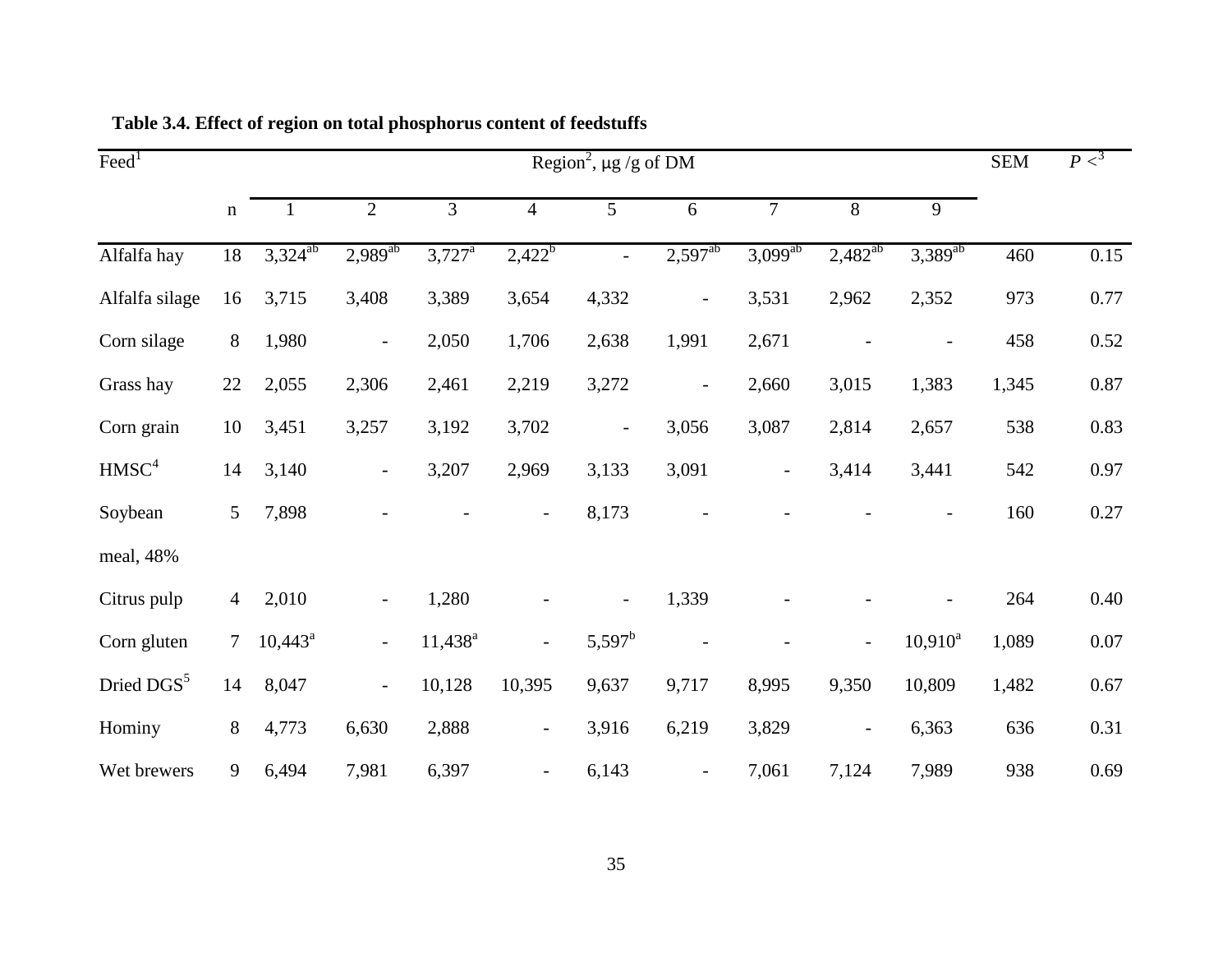| Wet DGS <sup>5</sup> | 3 <sup>7</sup> | 8,641                    | $\overline{\phantom{a}}$ | $\overline{\phantom{0}}$ | $\overline{\phantom{a}}$ | $\sim$ | 9,777                    | 9,358                    | $\overline{\phantom{a}}$ |        | $\overline{\phantom{0}}$ | $\overline{\phantom{0}}$ |
|----------------------|----------------|--------------------------|--------------------------|--------------------------|--------------------------|--------|--------------------------|--------------------------|--------------------------|--------|--------------------------|--------------------------|
| Wheat                |                | 4 11,771                 |                          | $-11,864$                | $\sim$                   | 12,839 | $\overline{\phantom{a}}$ | $\overline{\phantom{0}}$ | $\overline{\phantom{a}}$ | $\sim$ | 547                      | 0.52                     |
| middlings            |                |                          |                          |                          |                          |        |                          |                          |                          |        |                          |                          |
| Whole                | 6              | $\overline{\phantom{a}}$ | $\sim$ $-$               | 6,807                    | 6,516                    | $\sim$ | 5,528                    | 5,174                    | $ \,$                    | 8,144  | 1,044                    | 0.55                     |
| cottonseed           |                |                          |                          |                          |                          |        |                          |                          |                          |        |                          |                          |

<sup>1</sup>Means within rows with different superscripts are significantly different

<sup>2</sup>Region 1 = IN, IL, OH, MI, WI; Region 2 = AL, KY, MS, TN; Region 3 = DE, NJ, NY, PA; Region 4 = AZ, CO, ID, HI, MT, NM,

NV, UT, WY; Region 5 = CT, MA, ME, NH, RI,VT; Region 6 = AK, CA, OR, WA; Region 7 = FL, GA, MD, NC, SC, VA, WV;

Region  $8 = IA$ , KS, MN, MO, NE, ND, SD; Region  $9 = AR$ , LA, OK, TX

<sup>3</sup>Effect of region

<sup>4</sup>High moisture shelled corn

<sup>5</sup>Distillers grains with solubles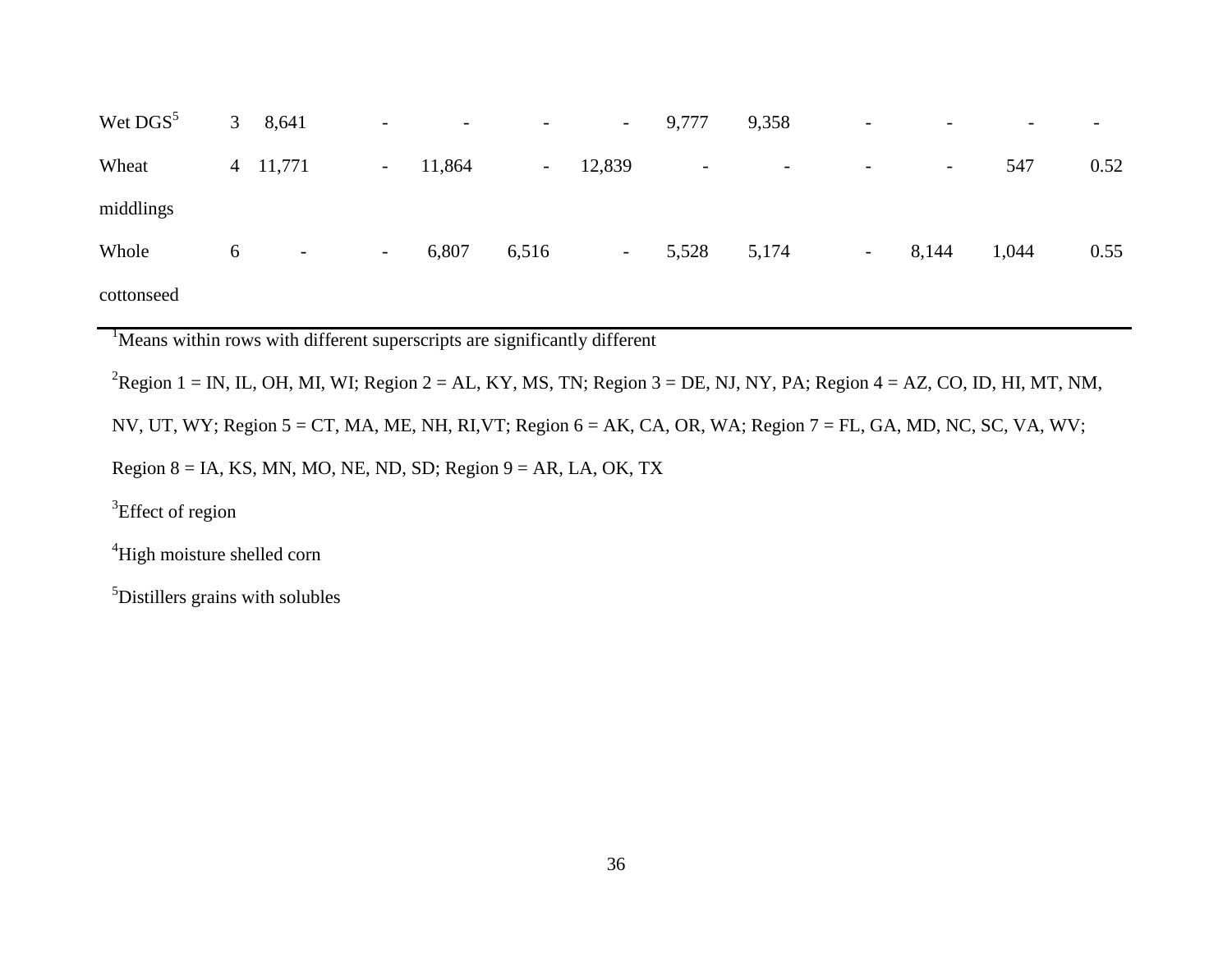<span id="page-45-0"></span>

| $\overline{\text{Feed}}^1$ | Region <sup>2</sup> , $\mu$ g /g of DM |                  |                          |                 |                          |                          |                          |                          | <b>SEM</b>               | P <sup>3</sup>     |       |          |
|----------------------------|----------------------------------------|------------------|--------------------------|-----------------|--------------------------|--------------------------|--------------------------|--------------------------|--------------------------|--------------------|-------|----------|
|                            | $\mathbf n$                            | $\mathbf{1}$     | $\overline{2}$           | 3               | $\overline{4}$           | 5                        | 6                        | $\tau$                   | $8\,$                    | 9                  |       |          |
| Alfalfa hay                | 18                                     | $2,392^{ab}$     | $2,060^{ab}$             | $2,659^{\rm a}$ | $1,079^b$                | $\overline{a}$           | $1,361^{ab}$             | $2,372^{ab}$             | 791 <sup>b</sup>         | $1,939^{ab}$       | 560   | 0.08     |
| Alfalfa silage             |                                        | 16 3,489         | 3,315                    | 3,249           | 3,354                    | 4,395                    | $\qquad \qquad -$        | 3,352                    | 2,512                    | 2,091              | 1,168 | 0.74     |
| Corn silage                | 8                                      | 1,835            | $\overline{\phantom{0}}$ | 1,949           | 1,624                    | 3,032                    | 2,077                    | 2,694                    |                          |                    | 435   | 0.34     |
| Grass hay                  | 22                                     | 1,164            | 1,384                    | 1,927           | 1,412                    | 2,700                    | $\qquad \qquad -$        | 2,016                    | 3,221                    | 863                | 1,277 | 0.66     |
| Corn grain                 | 10                                     | 154              | 536                      | 92              | 673                      | $\overline{\phantom{a}}$ | 334                      | 377                      | 155                      | 337                | 50    | $0.18\,$ |
| HMSC <sup>4</sup>          | 14                                     | 1,549            | $\overline{\phantom{a}}$ | 1,684           | 1,566                    | 370                      | 1,144                    | $\overline{\phantom{a}}$ | 2,278                    | 1,330              | 1,363 | 0.97     |
| Soybean meal,              | 5                                      | 538              |                          |                 |                          | 606                      |                          |                          |                          |                    | 57    | 0.43     |
| 48%                        |                                        |                  |                          |                 |                          |                          |                          |                          |                          |                    |       |          |
| Citrus pulp                | $\overline{4}$                         | 719              | $\overline{\phantom{a}}$ | 368             |                          |                          | 662                      |                          |                          |                    | 209   | 0.60     |
| Corn gluten                | $\overline{7}$                         | 2,206            | $\overline{\phantom{a}}$ | 7,597           | $\overline{\phantom{a}}$ | 449                      |                          |                          | $\overline{\phantom{a}}$ | 7,949              | 5,095 | 0.57     |
| Dried DGS <sup>5</sup>     |                                        | 14 3,194         | $\overline{\phantom{0}}$ | 4,704           | 6,641                    | 4,463                    | 4,382                    | 1,039                    | 4,101                    | 3,638              | 2,184 | 0.64     |
| Hominy                     | 8                                      | 168 <sup>a</sup> | $211^a$                  | $254^a$         | $\overline{\phantom{a}}$ | $308^{ab}$               | $1,135^b$                | $179^a$                  | $\overline{\phantom{a}}$ | $258^{\mathrm{a}}$ | 63    | 0.14     |
| Wet brewers                | 9                                      | 2,584            | 323                      | 687             | $\overline{\phantom{0}}$ | 628                      | $\overline{\phantom{0}}$ | 802                      | 120                      | 771                | 850   | 0.61     |

**Table 3.5. Effect of region on inorganic phosphorus content of feedstuffs**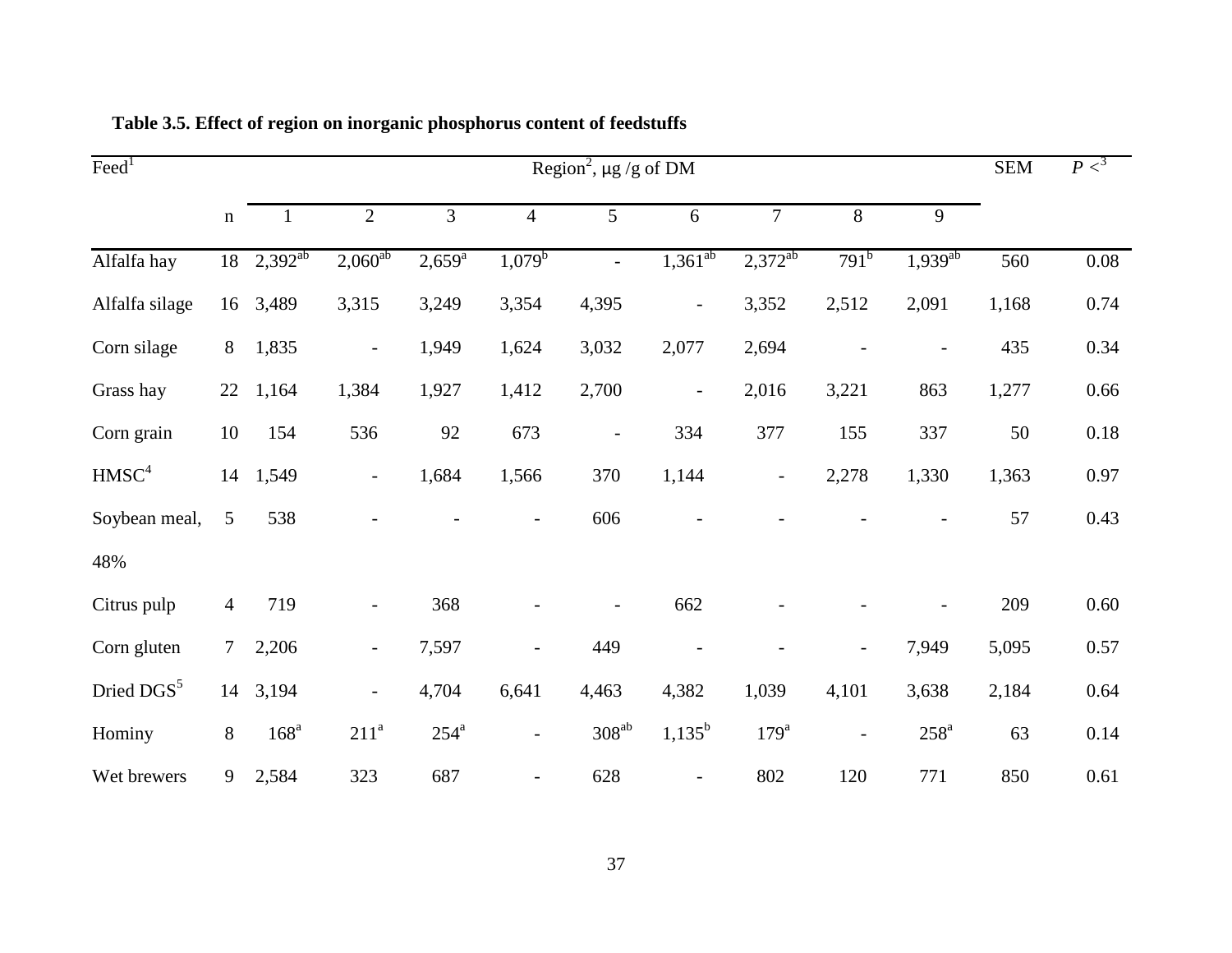| Wet DGS <sup>5</sup> |                | 3, 5, 193                | $\overline{\phantom{a}}$ | $\overline{\phantom{a}}$ | $\overline{\phantom{0}}$ | $\overline{\phantom{a}}$ | 4,238                    | 3,044 | $\overline{\phantom{a}}$ |        | $\overline{\phantom{a}}$ | -    |
|----------------------|----------------|--------------------------|--------------------------|--------------------------|--------------------------|--------------------------|--------------------------|-------|--------------------------|--------|--------------------------|------|
| Wheat                | $\overline{4}$ | $845^{\circ}$            | $\blacksquare$           | 871 <sup>a</sup>         | $\sim$                   | 487 <sup>b</sup>         | $\overline{\phantom{a}}$ | $ \,$ | $\sim$                   | $\sim$ | 17                       | 0.05 |
| middlings            |                |                          |                          |                          |                          |                          |                          |       |                          |        |                          |      |
| Whole                | 6              | $\overline{\phantom{a}}$ | $\sim$                   | 421                      | 453                      | $\overline{\phantom{a}}$ | 758                      | 650   | $\sim$                   | 697    | 121                      | 0.49 |
| cottonseed           |                |                          |                          |                          |                          |                          |                          |       |                          |        |                          |      |

<sup>1</sup>Means within rows with different superscripts are significantly different

<sup>2</sup>Region 1 = IN, IL, OH, MI, WI; Region 2 = AL, KY, MS, TN; Region 3 = DE, NJ, NY, PA; Region 4 = AZ, CO, ID, HI, MT, NM,

NV, UT, WY; Region 5 = CT, MA, ME, NH, RI,VT; Region 6 = AK, CA, OR, WA; Region 7 = FL, GA, MD, NC, SC, VA, WV;

Region  $8 = IA$ , KS, MN, MO, NE, ND, SD; Region  $9 = AR$ , LA, OK, TX

<sup>3</sup>Effect of region

<sup>4</sup>High moisture shelled corn

<sup>5</sup>Distillers grains with solubles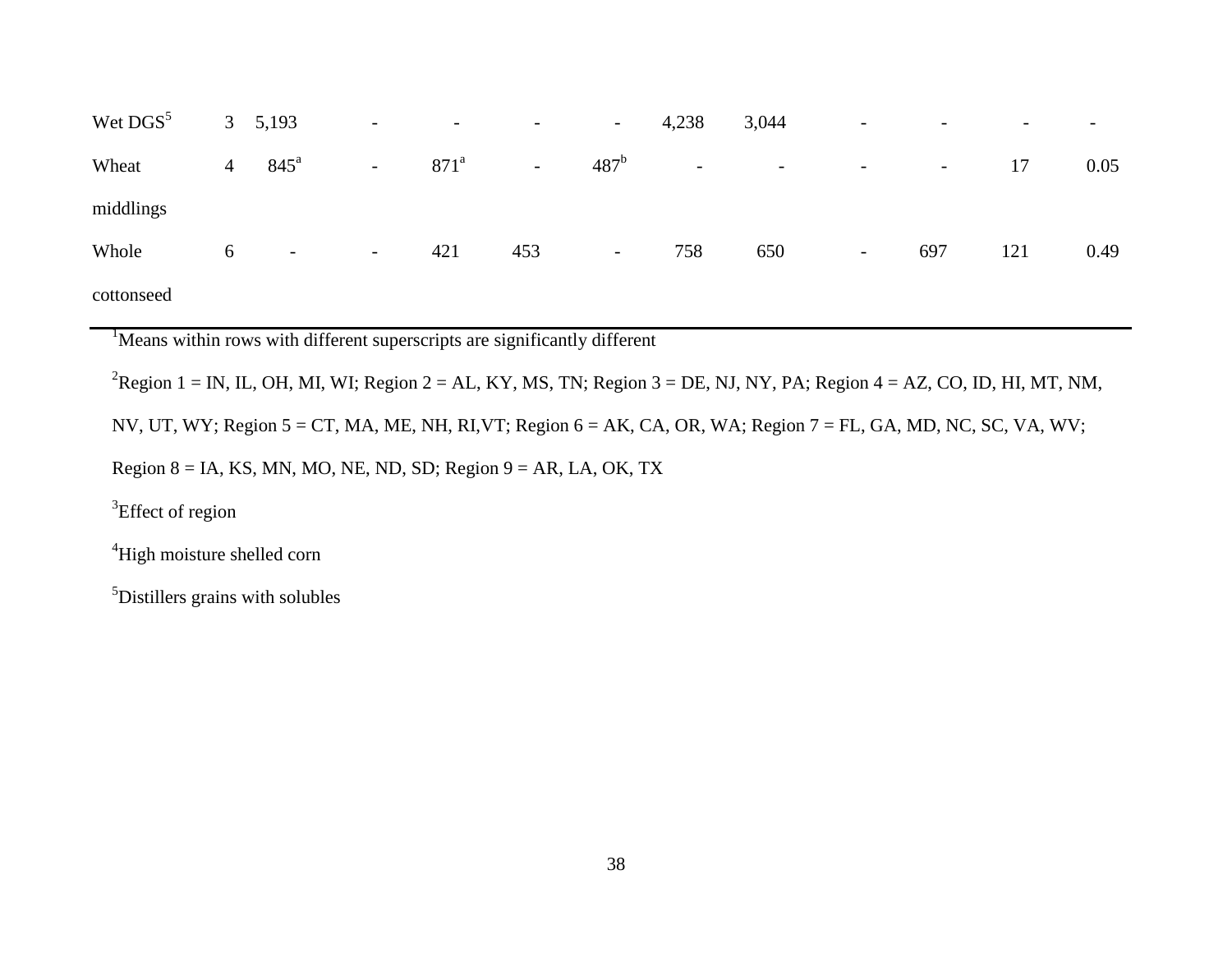<span id="page-47-0"></span>

| $\text{Feed}^1$          | Region <sup>2</sup> , $\mu$ g /g of DM |                 |                          |           |                          |                   |                  |                  |                          |                          | <b>SEM</b>      | P <sup>3</sup> |
|--------------------------|----------------------------------------|-----------------|--------------------------|-----------|--------------------------|-------------------|------------------|------------------|--------------------------|--------------------------|-----------------|----------------|
|                          | $\mathbf n$                            | $\mathbf{1}$    | $\mathbf{2}$             | 3         | $\overline{4}$           | 5                 | $\boldsymbol{6}$ | $\boldsymbol{7}$ | 8                        | 9                        |                 |                |
| Alfalfa hay <sup>6</sup> | 18                                     | 87              | 51                       | 45        | 66                       | $\overline{a}$    | 67               | 42               | $\overline{55}$          | $\overline{\phantom{a}}$ | $\overline{27}$ | 0.84           |
| Alfalfa silage           | 16                                     | $\rm ND$        | $\rm ND$                 | $\rm ND$  | 37                       | $\rm ND$          | $\overline{a}$   | ND               | 92                       | $\rm ND$                 |                 |                |
| Corn silage              | $8\,$                                  | $\rm ND$        | $\overline{a}$           | $\rm ND$  | ND                       | ND                | $\rm ND$         | ND               |                          |                          |                 |                |
| Grass hay <sup>6</sup>   | 22                                     | 280             | 64                       | 124       | 65                       | ND                | $\overline{a}$   | ND               | 57                       | ND                       | 41              | 0.22           |
| Corn grain               | 10                                     | 1,952           | 1,768                    | 2,496     | 2,796                    | $\qquad \qquad -$ | 2,639            | 2,656            | 2,541                    | 1,954                    | 529             | 0.71           |
| HMSC <sup>4</sup>        | 14                                     | 1,410           | $\overline{\phantom{a}}$ | 1,567     | 864                      | 2,351             | 1,275            |                  | 676                      | 941                      | 579             | 0.45           |
| Soybean meal,            | $5\overline{)}$                        | $4,369^{\rm a}$ |                          |           | $\overline{\phantom{a}}$ | $5,520^{b}$       |                  |                  |                          |                          | 362             | 0.15           |
| 48% <sup>6</sup>         |                                        |                 |                          |           |                          |                   |                  |                  |                          |                          |                 |                |
| Citrus pulp              | $\overline{4}$                         | $\rm ND$        |                          | $30\,$    |                          |                   | $\rm ND$         |                  |                          |                          |                 |                |
| Corn gluten              | $\tau$                                 | 5,979           | $\blacksquare$           | 3,247     | $\overline{\phantom{a}}$ | 4,475             |                  |                  | $\overline{\phantom{a}}$ | 2,066                    | 2,610           | 0.73           |
| Dried DGS <sup>5</sup>   | 14                                     | 2,197           | $\overline{\phantom{a}}$ | 2,199     | 1,548                    | 3,314             | 1,554            | 7,238            | 2,324                    | 5,863                    | 3,592           | 0.74           |
| Hominy                   | 8                                      | $4,340^{ab}$    | $9,596^{\circ}$          | $2,036^b$ | $\blacksquare$           | $3,757^{ab}$      | $4,703^{ab}$     | $4,099^b$        | $\overline{\phantom{a}}$ | $6,499^{ab}$             | 434             | 0.14           |
| Wet brewers <sup>6</sup> | 9                                      | 2,451           | 6,358                    | 3,742     | $\overline{a}$           | 3,503             | $\overline{a}$   | 3,859            | 4,920                    | 3,353                    | 1,915           | 0.82           |

# **Table 3.6. Effect of region on phytate content of feedstuffs**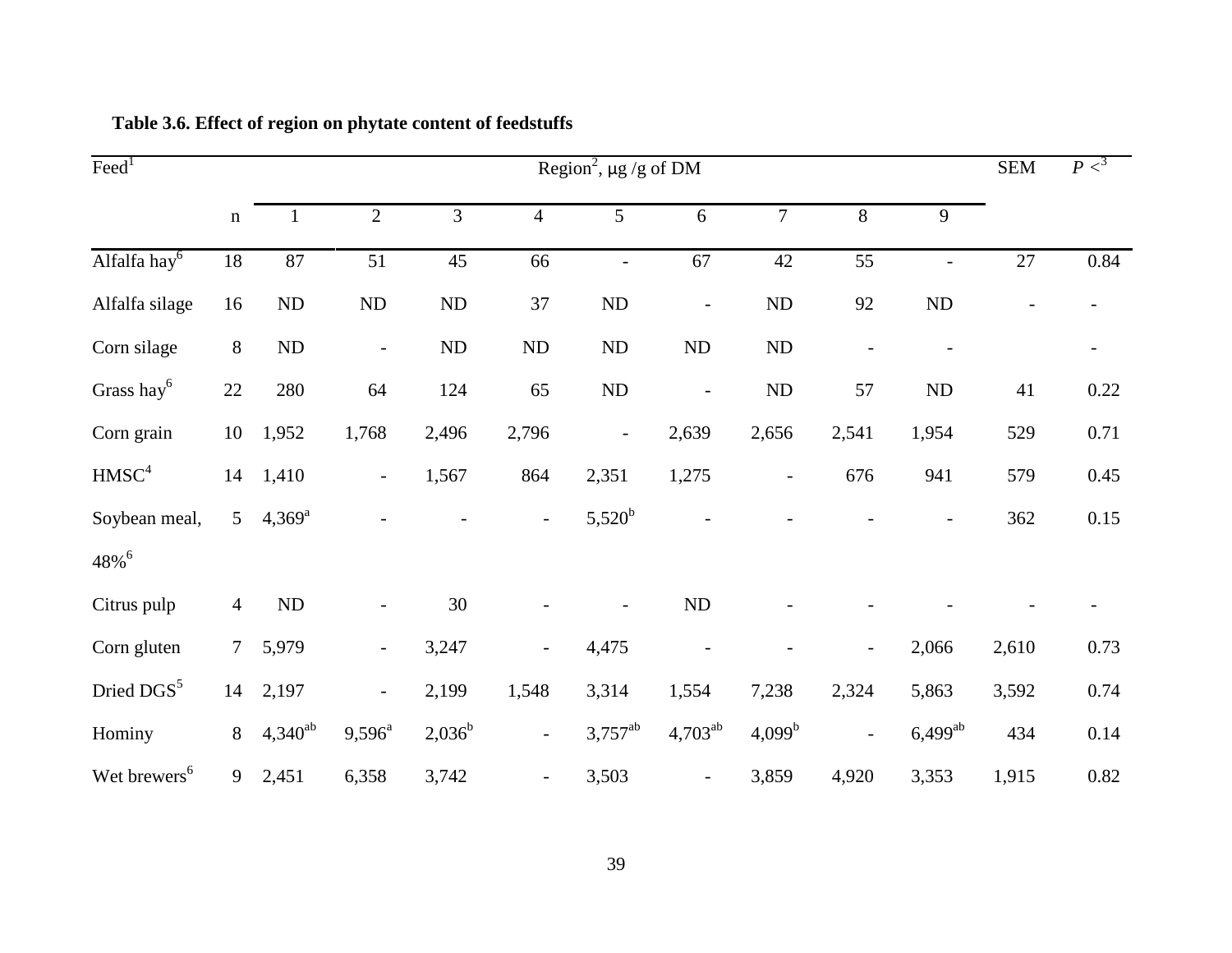| Wet DGS <sup>5</sup>    | 3 <sup>7</sup> | 328                | $\mathbb{L}^{\mathbb{N}}$ | $\overline{\phantom{a}}$ | $\sim$ | $\sim 100$  | 1,736 | 3,755                                       | $\overline{\phantom{a}}$ |        | $\overline{\phantom{0}}$ | $\overline{\phantom{a}}$ |
|-------------------------|----------------|--------------------|---------------------------|--------------------------|--------|-------------|-------|---------------------------------------------|--------------------------|--------|--------------------------|--------------------------|
| Wheat                   |                | 4 $12,454^{\circ}$ |                           | $-15,332^b$              |        | $-14,127^b$ |       | $\Delta \sim 10^{11}$ m $^{-1}$ .<br>$\sim$ | $\overline{\phantom{a}}$ | $\sim$ | 124                      | 0.06                     |
| middlings               |                |                    |                           |                          |        |             |       |                                             |                          |        |                          |                          |
| Whole                   | 6              | $\sim$             | $\sim$ $-$                | 6,602                    | 5,511  | $\sim 100$  | 3,866 | 5,870                                       | $\sim$                   | 7,821  | 1,400                    | 0.54                     |
| cottonseed <sup>6</sup> |                |                    |                           |                          |        |             |       |                                             |                          |        |                          |                          |

<sup>1</sup>Means within rows with different superscripts are significantly different

<sup>2</sup>Region 1 = IN, IL, OH, MI, WI; Region 2 = AL, KY, MS, TN; Region 3 = DE, NJ, NY, PA; Region 4 = AZ, CO, ID, HI, MT, NM,

NV, UT, WY; Region 5 = CT, MA, ME, NH, RI,VT; Region 6 = AK, CA, OR, WA; Region 7 = FL, GA, MD, NC, SC, VA, WV;

Region  $8 = IA$ , KS, MN, MO, NE, ND, SD; Region  $9 = AR$ , LA, OK, TX

<sup>3</sup>Effect of region

<sup>4</sup>High moisture shelled corn

<sup>5</sup>Distillers grains with solubles

 ${}^{6}$ Samples extracted with 0.25 M NaOH – 50 mM EDTA for analysis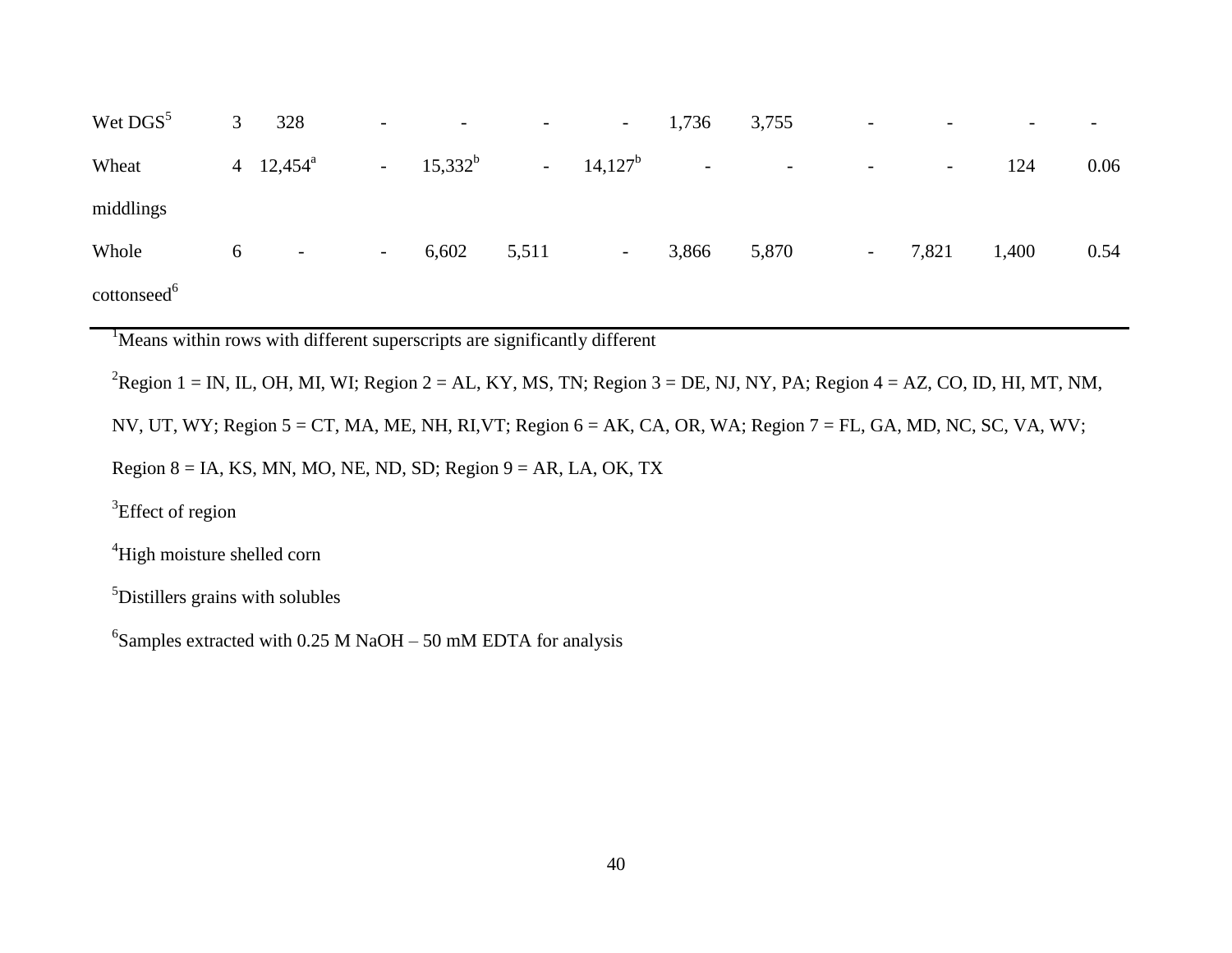#### **References**

- Arosemena, A., E.J. DePeters, and J.G. Fadel. 1994. Extent and variability in nutrient composition within selected by-product feedstuffs. Anim. Feed Sci. Technol. 54: 103- 120.
- AOAC. 1998. Official Methods of Analysis. 16<sup>th</sup> ed. Assoc. Offic. Anal. Chem., Arlington, VA.
- Bravo, D., F. Meschy, C. Bogaert, and D. Sauvant. 2000. Ruminal phosphorus availability from several feedstuffs measured by the nylon bag technique. Repro.Nutr. Dev. 40:149- 162.
- Eeckhout, W. and M. De Paepe. 1993. Total phosphorus, phytate-phosphorus, and phytase activity in plant feedstuffs. Anim. Feed Sci. Technol. 47: 19-29.
- Fontaine, T. D., W. A. Pons, Jr., and G. W. Irving, Jr. 1946. Protein-phytic acid relationship in peanuts and cottonseed. J. Biol. Chem. 164:487-507.
- Groff, E. B. and Z. Wu. 2005. Milk production and nitrogen excretion of dairy cows fed different amounts of protein and varying proportions of alfalfa and corn silage. J. Dairy Sci. 88:3619-3632.
- Kertz, A. F. 1998. Variability in delivery of nutrients to lactating dairy cows. J. Dairy Sci. 81:3075-3084.
- Knowlton, K. F. and J. H. Herbein. 2002. Phosphorus partitioning during early lactation in dairy cows fed diets varying in phosphorus content. J. Dairy Sci. 85:1227-1236.
- Konishi, C., T. Matsui, W.-Y. Park, H. Yano, and F. Yano. 1999. Heat treatment of soybean meal and rapeseed meal suppresses rumen degradation of phytate phosphorus in sheep. Anim. Feed Sci. Technol. 80: 112-115.
- Lee. K.W., A.C. Caldwell, and C.E. Clapp. 1966. RNA, DNA, and other phosphorus fractions in soybeans as affected by high phosphorus nutrition. Plant and Soil. 25: 406-413.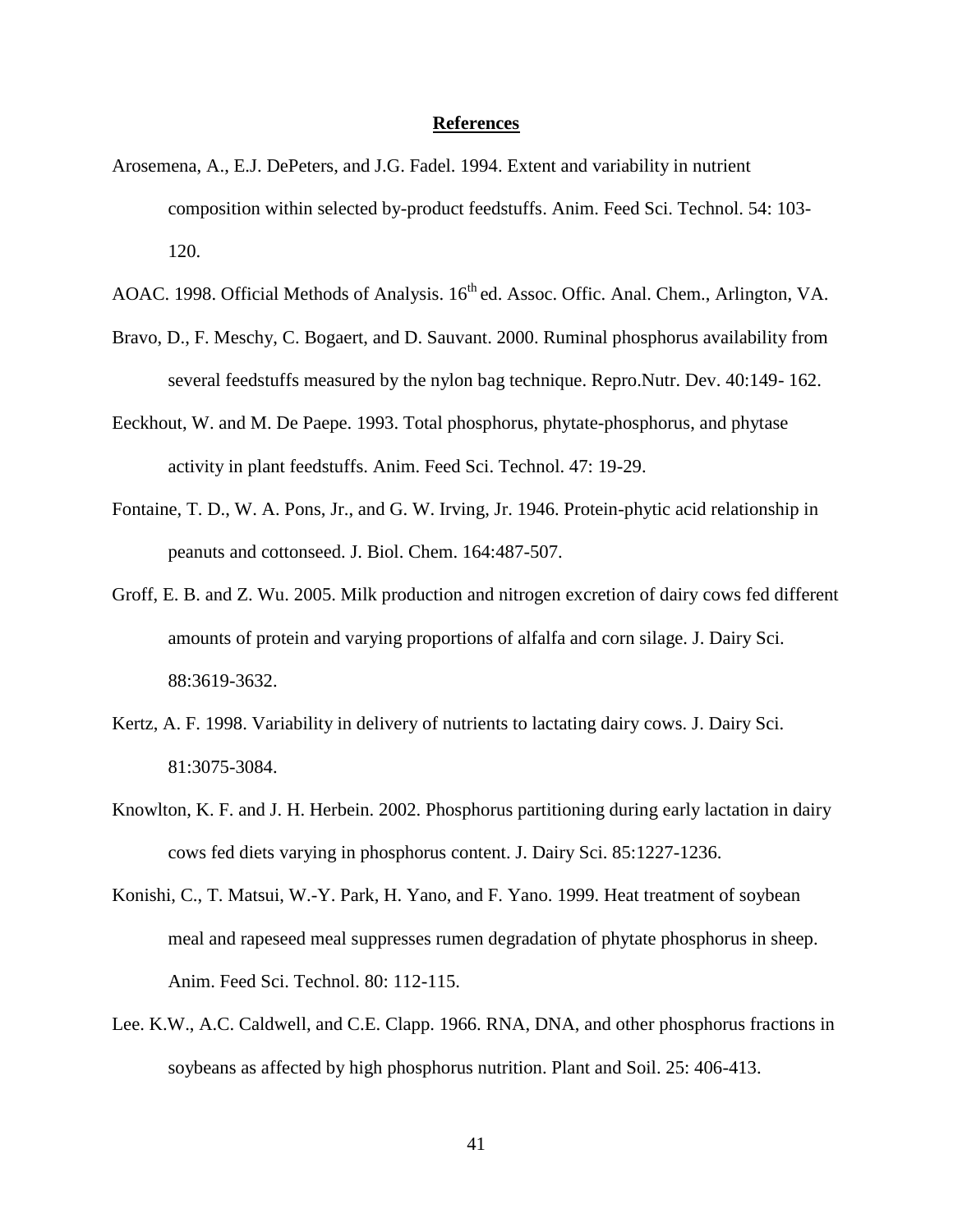- Mahgoub, S. and S. Elhag. 1998. Effect of milling, soaking, malting, heat-treatment and fermentation on phytate level of four Sudanese sorghum cultivars. Food Chem. 61:77-80.
- Murphy, J. and J. P. Riley. 1958. A single-solution method for determination of soluble phosphate in natural waters. J. Marine Biol. Assoc. UK. 37:9-14.
- National Research Council. 2001. Nutrient Requirements of Dairy Cattle. 7th rev. ed. Natl. Acad. Sci., Washington, D.C.
- Noureddini, H., M. Malik, J. Byun, and A.J. Ankey. 2009. Distribution of phosphorus compounds in corn processing. Bioresource Technol. 100: 731-736.
- Park, W.-Y., T. Matsui, F. Yano, and H. Yano. 2000. Heat treatment of rapeseed meal increases phytate flow in the duodenum of sheep. Anim. Feed Sci. Technol. 88: 31-37.
- Phillippy, B.Q., K.D. White, M.R. Johnston, S.H. Tao, and M.R.S. Fox. 1986. Preparation of inositol phosphates from sodium phytate by enzymatic and nonenzymatic hydrolysis. Anal. Biochem. 162: 115-121.
- Rausch, K . and R. Belyea. 2006. The future of co-products from corn processing. Appl. Biochem. Biotechnol. 128: 47-86.
- Robinson, T. 1980. The Organic Constituents of Higher Plants. 4<sup>th</sup> ed. Cordus Press. North Amherst, MA.
- Ullrich-Eberius, C.I., A. Novacky, and A.J.E. van Bel. 1984. Phosphate uptake in *Lamna gibba* G1: Energetics and kinetics. Planta. 161: 46-52.
- Wu, Z., L. D. Satter, and R. Sojo. 2000. Milk production, reproductive performance, and fecal excretion of phosphorus by dairy cows fed three amounts of phosphorus. J. Dairy Sci. 83:1028-1041.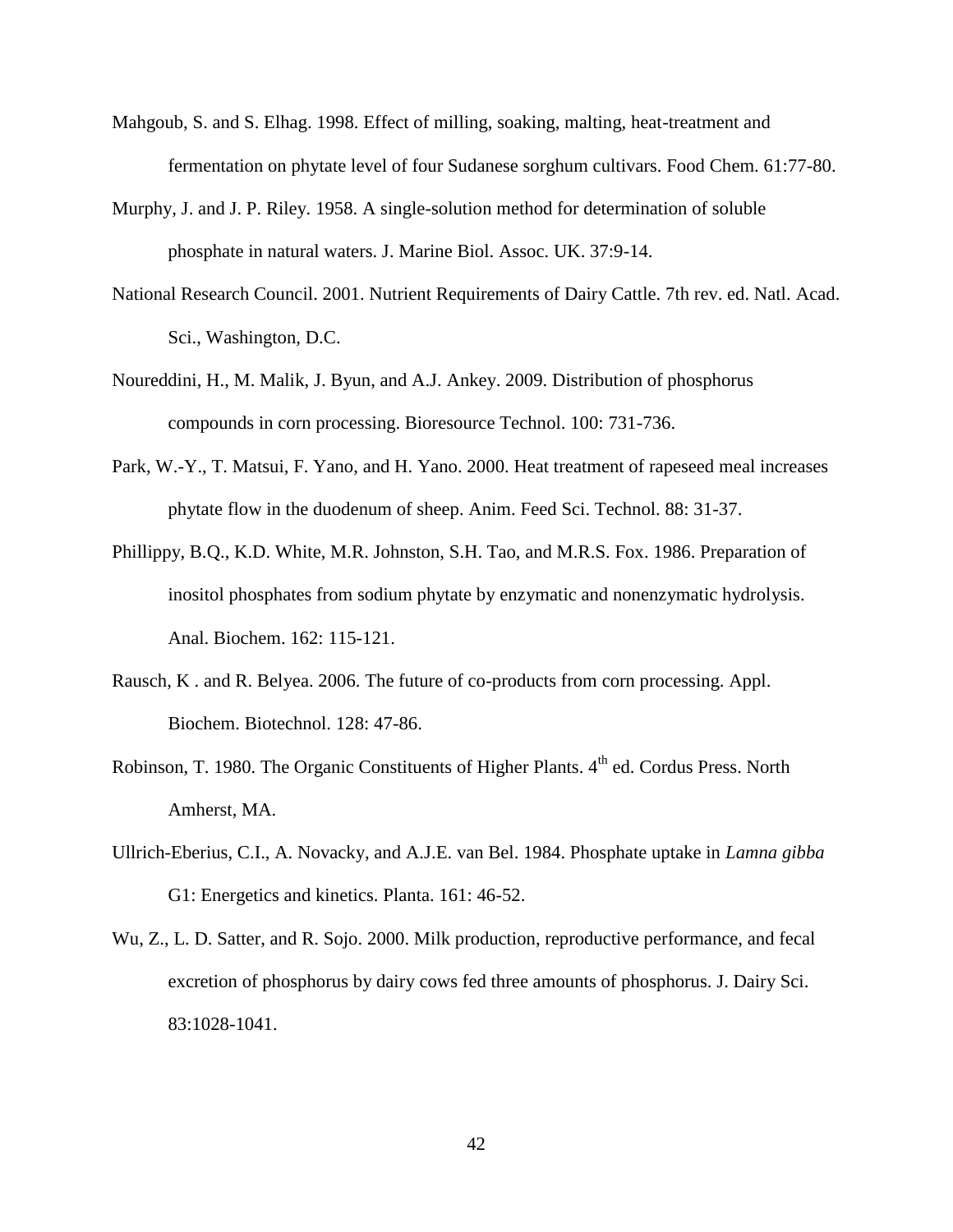# **Chapter IV: The effects of forage particle length and exogenous phytase inclusion on phosphorus digestion and absorption in lactating cows**

# **Abstract**

Feeding high concentrations of P in dairy rations is not uncommon because of the high proportions of concentrates and by-product feeds in modern dairy rations. High P intake leads to increased P excretion, which can have negative environmental implications. Dairy nutritionists, in a recent survey, report a lack of confidence in bioavailability of P in feedstuffs to ruminants and therefore may incorporate more P in the ration than recommended by the NRC (2001). Maximizing availability of intrinsic P is instrumental in reducing P excretion. Exogenous phytase supplementation in poultry and swine diets improves bioavailability of P and some research suggests that this strategy may have some application in dairy cattle rations. To evaluate site and extent of P digestion in lactating cows, an experiment was conducted using a 2 X 2 factorial arrangement with phytase and forage particle length as the two factors. Five ruminally and ileally cannulated cows ( $188 \pm 35$  DIM) were utilized in two incomplete Latin squares with four 21-d periods, reserving the last four days for total collection. Feed, orts, omasal, ileal, and fecal samples were collected and analyzed for total P, inorganic P (Pi), and phytate (Pp). Milk yield was recorded daily and samples were taken at each milking during total collection and analyzed for components. Total P intake was similar  $(P > 0.15)$  across the four dietary treatments. Inorganic P intake was increased (*P < 0.05*) and Pp intake was reduced (*P < 0.05*) with supplemental phytase. Omasal flow of Pi was reduced  $(P < 0.05)$  with phytase, but no effect of diet ( $P > 0.15$ ) was observed in ileal flow for any P fraction. Fecal excretion of total P was greater ( $P < 0.05$ ) and Pp excretion was reduced ( $P < 0.05$ ) for cows supplemented with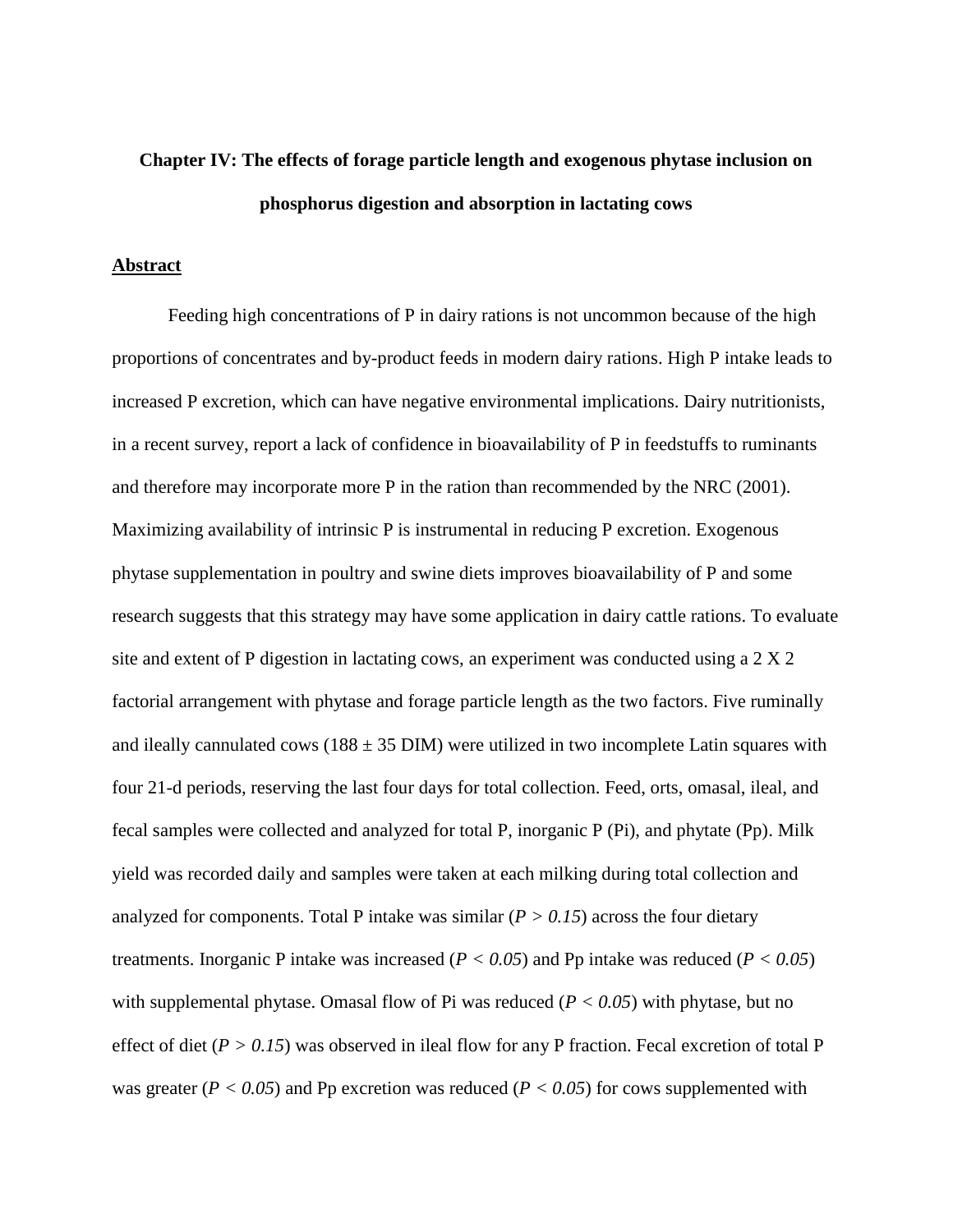phytase. There was no effect  $(P > 0.15)$  of dietary treatment on small intestine digestibility of P. Large intestine digestibility of total P was increased (*P < 0.05*) with short forage. Total tract digestibility of P tended to be reduced  $(P < 0.10)$  with phytase. Energy-corrected milk, 3.5% FCM, milk protein yield, and fat protein yield were increased (*P < 0.05*) with dietary phytase addition. Somatic cell count was reduced  $(P < 0.05)$  with phytase. This data indicates that in late lactation cows, phytase supplementation may not be beneficial for P utilization in P adequate diets; however, beneficial effects on milk production and components as well as reduced SCC may justify its application.

#### **Introduction**

Dietary manipulation to reduce phosphorus (P) excretion by dairy cattle is an important avenue to optimize whole farm nutrient balance and minimize environmental P pollution from farms (e.g. Wu et al., 2000; Knowlton and Herbein, 2002). Strategies to increase P digestibility may contribute to this goal. Exogenous phytase has been used successfully in swine nutrition to increase P digestibility, decrease supplemental P use, and reduce P excretion (e.g. Cromwell et al., 1993; Lei et al., 1993; Harper et al., 1997). Similarly, exogenous phytase inclusion has been reported to reduce fecal P in lactating dairy cows (Kincaid et al., 2005; Knowlton et al., 2007). Phytate is approximately 70% of the total P in grains (Nelson et al., 1968; Morse et al., 1992) and while ruminal microorganisms have the capacity to liberate phosphate molecules from the inositol ring of the phytate molecule (Park et al., 2002), the degradation of phytate in the rumen may not be complete (Godoy and Meschy, 2001). Ruminal phytate degradation is influenced by passage rate and physical properties of the ration and grain type (Kincaid et al., 2005). Feed processing methods have also been reported to alter phytate availability in sheep (Bravo et al.,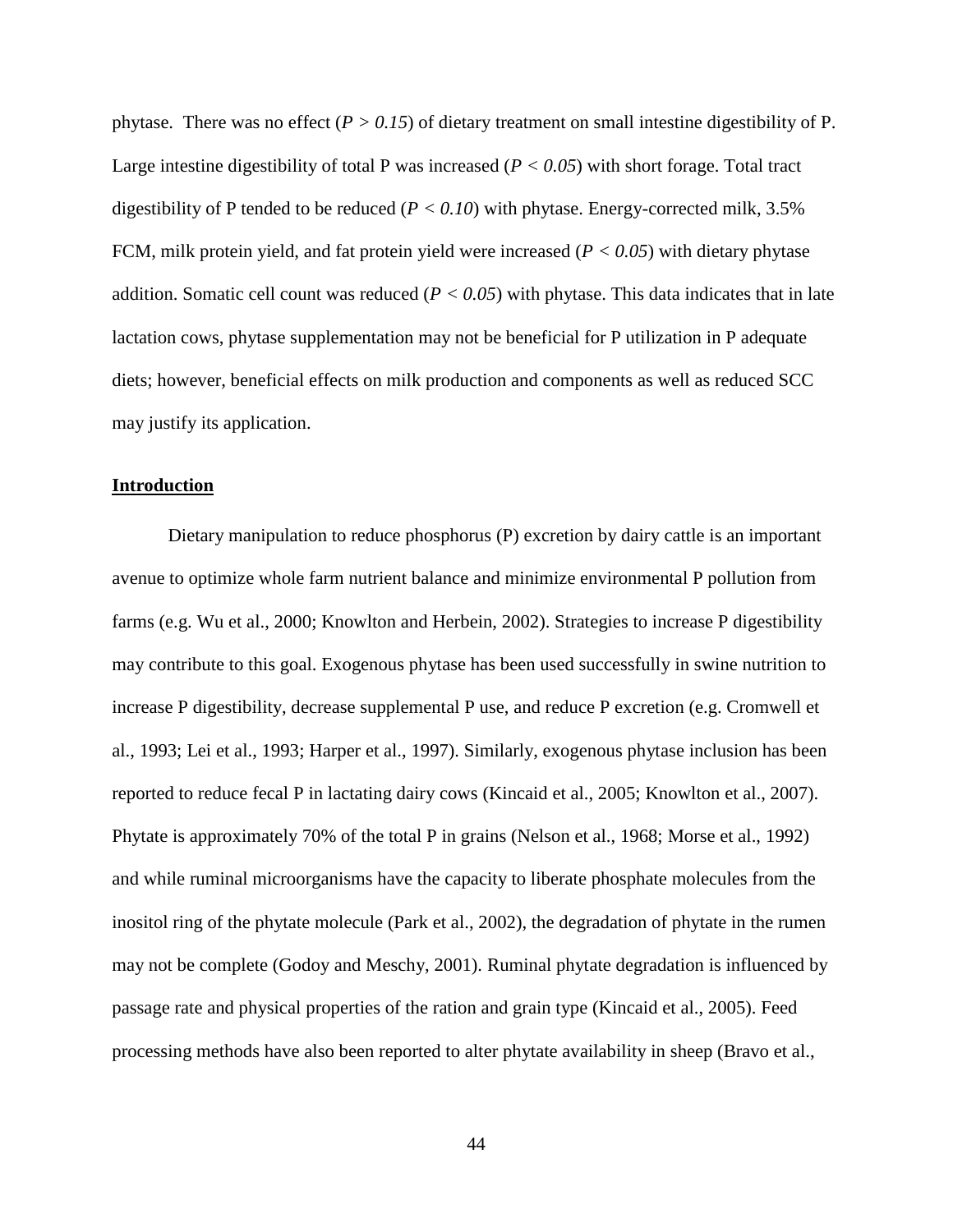2000; Park et al., 2000). Variation in availability of phytate and other organic P forms is not accounted for in current ration formulation programs for dairy cows.

In situations where phytate escapes the rumen (e.g. where passage rate is high due to high DMI or finely chopped diets), inclusion of ruminally protected phytase may support increased phytate digestion in the proximal small intestine to allow phosphate absorption in the distal small intestine. Therefore, the objective of this study was to investigate site and extent of phytate degradation in diets varying in forage particle length with and without exogenous ruminally protected phytase.

#### **Materials and methods**

#### *Animals and diets*

Five crossbred [Swedish Red or Brown Swiss X (Holstein X Jersey)] ruminally- and ileally-cannulated first lactation cows (BW of  $472 \pm 36$  kg and  $188 \pm 35$  DIM) were utilized in two incomplete 4 x 4 Latin squares. The treatments, inclusion of phytase (1,500FTU/kg diet DM) and forage particle length, were administered in a 2 x 2 factorial arrangement. Diets were otherwise identical in composition [\(Table 4.1\)](#page-68-0) and formulated to meet or exceed NRC (2001) requirements with dietary P at 0.43% of DM. Treatments were short forage (SF) no phytase, long forage (LF) no phytase, SF plus phytase, and LF plus phytase. Reduction in particle length for the SF diets was achieved by grinding grass hay through a 0.64 cm screen in a tub grinder (New Holland 390, Racine, WI) and by passing corn silage through a leaf mulcher (Flowtron Leaf Eater, Malden, MA) on the fine setting. Hay sufficient for the duration of the study was ground in advance and corn silage was processed daily prior to mixing the diets. Phytase was added to the vitamin –mineral mix (pre-made in large batches). Corn silage, grass hay, grain mix, and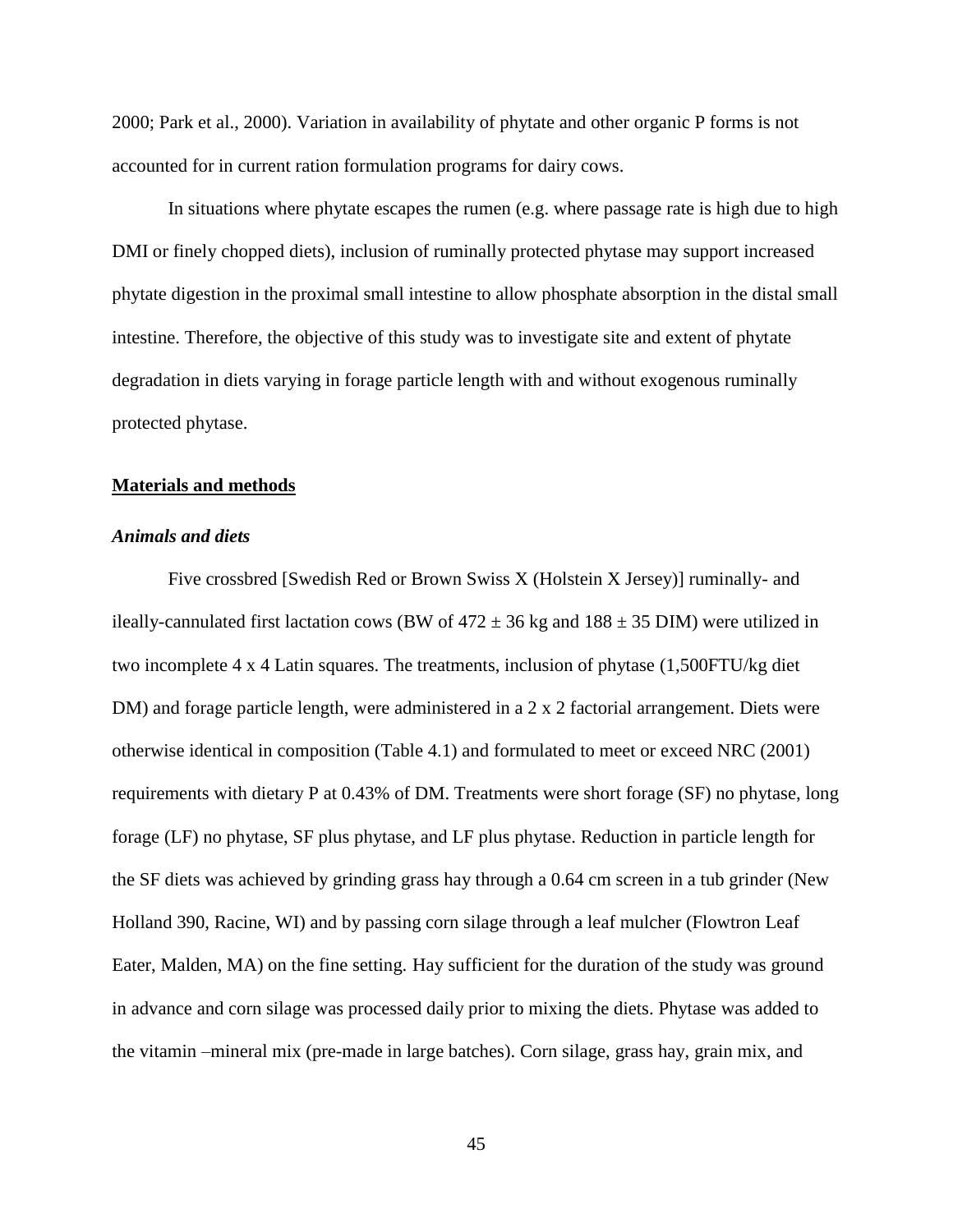vitamin-mineral mix were combined daily immediately prior to the 1200 h feeding. Samples were obtained at mixing.

The four periods each consisted of 21-d with the first 14 days of each period for dietary adaptation with cows group-housed and fed once daily via the Calan door system (American Calan, Northwood, NH). Cows were fed 10% excess of the previous day's intake at 1200 h, and feed refusals were measured daily. Body weight and milk yield were obtained twice daily at each milking, at 0300 h and 1400 h. All protocols and procedures were approved by the Virginia Tech Institutional Animal Care and Use Committee.

#### *Sample collection*

On d 15 of each period, cows were moved to a metabolism barn for 3-d of barn adaptation followed by 4-d of total collection. Diets were mixed daily and sampled at mixing. Cows were fed 25% of their daily feed allowance four times daily at 0600, 1200, 1800, and 2400 h beginning at 2400 h on d 18 of each period. Immediately prior to each feeding, LiCo-EDTA solution (Uden et al., 1980) and Yb-labelled corn silage (Harvatine et al., 2002) were dosed ruminally to supply 0.11 g/d of Co and 0.11 g/d of Yb. Cows were milked twice daily at 0600 and 1800 h. Milk weights were recorded at each milking and milk samples were collected.

On d 17, 24-h before the onset of total collection, cows were fitted with harnesses that linked to a cup covering the vulva (Fellner et al., 1988) for total daily urine collection into a 12 L jug that was maintained on ice (Knowlton et al., 2010). Beginning at 1800 h on d 18, feces were collected from behind each cow four times daily and stored in 130 L tub. At 1800 h daily, feces, urine, and orts were weighed, thoroughly mixed, sub-sampled and samples were frozen (-20°C) until further analysis.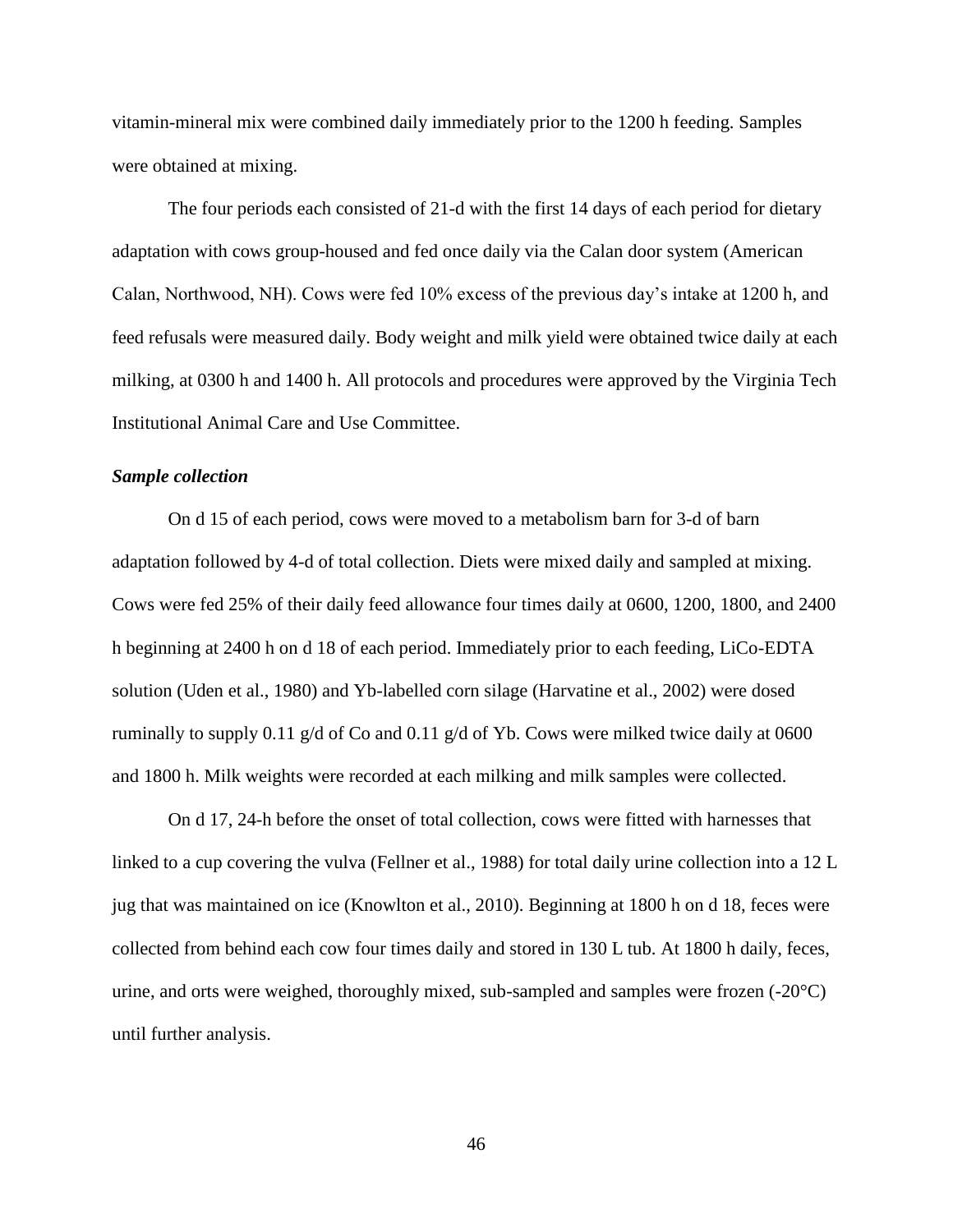At 1400 h on d 17 (the evening before total collection commenced) a sampler was placed in the omasal orifice for sampling as described by Huhtanen et al. (1997). Omasal and ileal samples were taken every 8 h on d 18 to 21 advancing by 2 h on each consecutive day to represent every 2 h of a 24 h period.

Coccygeal blood samples were collected into serum separator tubes (Fisher Scientific, Pittsburgh, PA) on d 18 to 21 prior to the 1200 h feeding. Upon collection, samples were immediately centrifuged (2,200 x *g* for 20 min), and serum was harvested and stored at -20°C until further analysis.

On d 21, rumens were evacuated and every tenth handful reserved as a sample. Contents were weighed and returned to the rumen. Rumen microbes were isolated, by period, from a composite rumen sample immediately following sampling through differential centrifugation (Cecava et al., 1980). Briefly, equal parts of rumen contents (300 mL) from each cow were combined to create one composite sample per period, 500 mL of saline was added, and the mixture was blended in a Waring blender for 90 seconds. After blending, the sample was strained through four layers of cheesecloth, reserving the liquid and discarding the solids that remained. Liquid was centrifuged at 500 x *g* for 20 min to remove the remaining feed particles and then centrifuged at 8,000 x *g* for 20 min to isolate the microbes. Microbes were stored frozen at -80 °C and then lyophilized (Genesis 25EL, Stone Ridge, NY).

### *Sample analysis*

Feed, orts, omasal, ileal, and fecal samples were pooled by wet weight by cow and period. Samples of feed and refusals were oven dried in a 55°C forced air oven (Thermo Scientific Precision 645, Danville, IN) to a constant weight. Rumen, omasal, ileal, and fecal samples were lyophilized (Genesis 25EL, Stone Ridge, NY). All samples, except omasal fluid,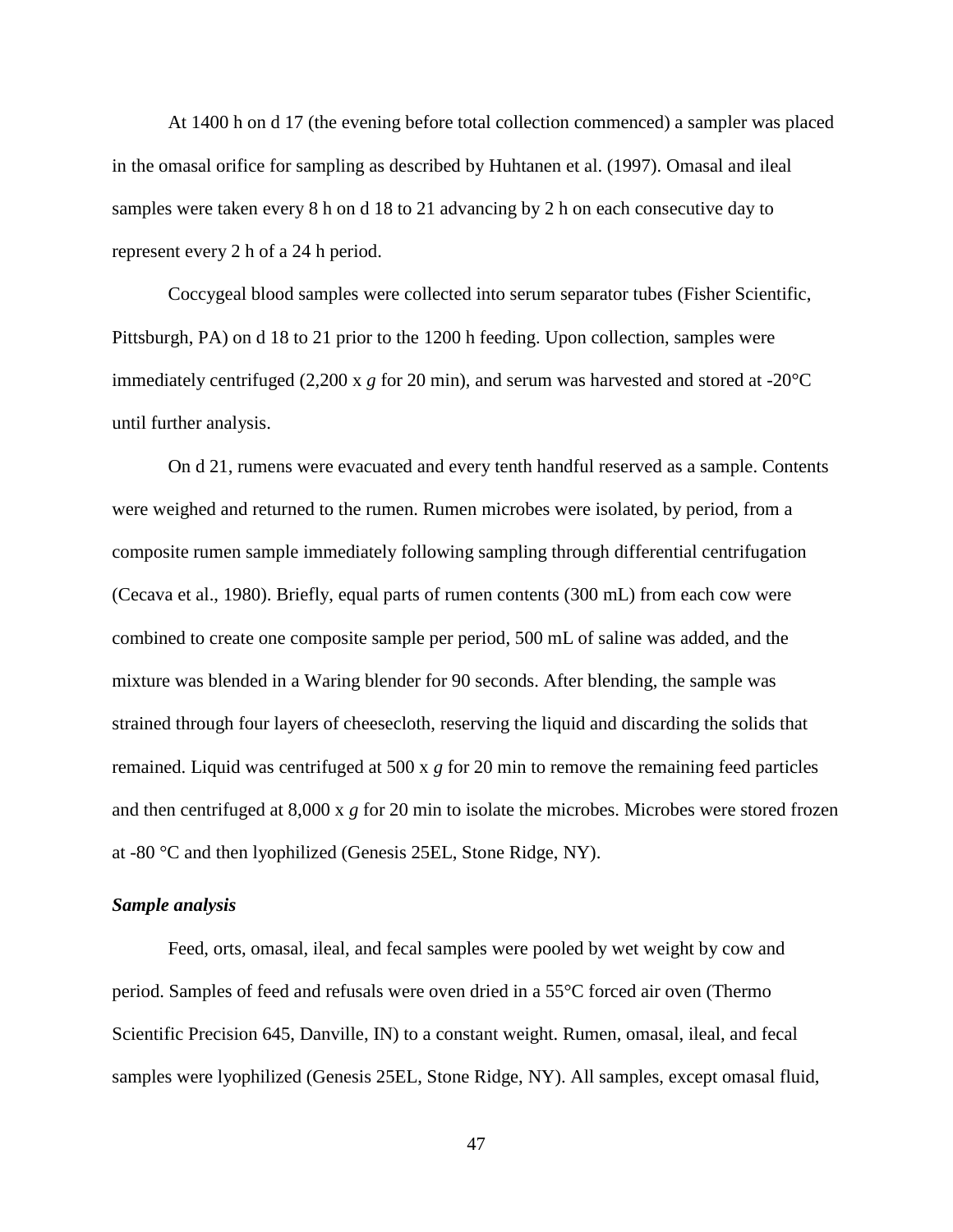were ground through a 1.0 mm screen in a Wiley Mill (Arthur H. Thomas). Omasal samples were separated to liquid and solid fractions and ground in a freezer mill (described below). All samples were analyzed in duplicate for N, P (AOAC, 1984), aNDF (Mertens, 2002), and ADF sequentially (Van Soest et al., 1991), and for K, Ca, Mg, and Cl using ICP (Inductively Coupled Plasma, Thermo electron IRIS Intrepid II XSP; Thermo Fisher Scientific Inc., Waltman, MA). Milk samples were analyzed for fat, protein, solids non-fat, lactose, milk urea N and somatic cells (DHIA, Blacksburg, VA).

Isolated microbes were subjected to purine analysis as detailed by Zinn and Owens (1986). Additionally, total P content of isolated microbes was measured (AOAC, 1984) and the P to purine ratio specific to this microbial population was calculated for each period. Omasal, ileal, and fecal samples were analyzed for purines (Zinn and Owens, 1986) and total P (AOAC, 1984). The P to purine ratio calculated from microbial isolates and purine content of digest and feces were used to calculate microbial P (Pm) flow.

Omasal samples from each time point were pooled on an equal fresh weight basis per cow per period, and the same was done for ileal samples. After pooling, omasal samples were centrifuged at 1,000 x *g* for 5 minutes to separate flow into two phases; fluid and particulate (the latter containing small and large particles; adapted from Reynal and Broderick, 2005). Both phases were frozen at -80 °C and then lyophilized (Genesis 25EL, Stone Ridge, NY). The fluid phase was ground using a freezer mill (6850 Freezer Mill, Santa Clara, CA) and the particulate phase was ground through 0.2 mm screen in a Z-grinder (Retsch ZM 100, Haan, Germany). Both phases were analyzed for Co and Yb by ICP (Inductively Coupled Plasma, Thermo electron IRIS Intrepid II XSP; Thermo Fisher Scientific Inc., Waltman, MA) and data were used to define relative flow of fluid and particulates at the omasum. Freeze-dried fluid and particulate phases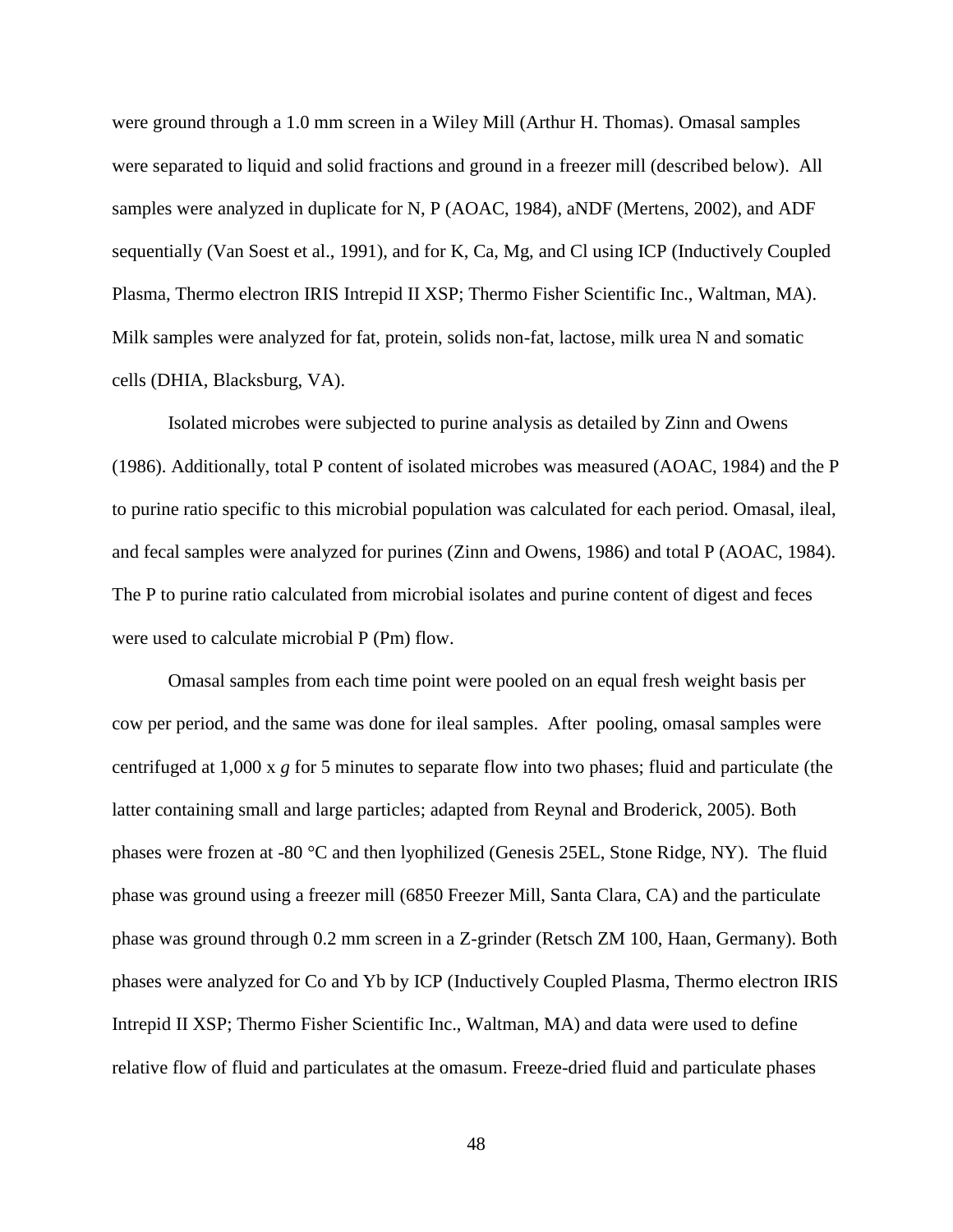were recombined in proportions to their relative contribution to true omasal DM flow using the two marker system (France and Siddons, 1986). Omasal, ileal, and fecal samples were analyzed for Co and Yb to calculate nutrient flow and actual daily dose of each marker each day, respectively. Nutrient flow at the ileum was calculated as detailed in [Equation](#page-57-0) 4. 1.

### <span id="page-57-0"></span>**Equation 4. 1. Calculation of nutrient flow at the omasum and ileum**

#### ( D Concentration of the marker in sample,  $mg/g$ ) \*

Urine samples were analyzed for P (AOAC, 1984). Serum inorganic P was determined using colorimetric methods (Inorganic Phosphorus Reagent Set, Pointe Scientific, Canton, MI).

#### *Phosphorus fractionation*

Feed, orts, digesta, and feces samples were ground through a 0.2 mm screen in a Zgrinder (Retsch ZM 100, Haan, Germany). For inorganic P analysis, 1.0 g sample was mixed with 20 mL of 0.5 M HCl and shaken ambient temperature on a horizontal mechanical shaker (Eberbach Reciprocal Shaker 6000, Ann Arbor, MI) for4 h. After shaking, the samples were refrigerated (4°C) overnight. Samples were then centrifuged at 30,000 x *g* for 10 minutes. The supernatant was reserved and the pellet discarded. Inorganic P content of supernatants was determined with the molybdenum blue method as described by Murphy and Riley (1958).

To extract samples for phytate and lower inositol species  $(\text{IP}_5, \text{IP}_4, \text{and IP}_3)$  analysis, 20 mL of 0.25 M NaOH  $+$  50 mM EDTA was mixed with 1.0 g of sample in a centrifuge tube. This was shaken at ambient temperature on a horizontal mechanical shaker (Eberbach Reciprocal Shaker 6000, Ann Arbor, MI) for 4 h and then centrifuged at 30,000 x *g* for 10 minutes. The supernatant was reserved and the pellet discarded. A 5 mL subsample of the supernatant was acidified with 500 µL of 6 M HCl + 1.2 M HF and refrigerated overnight (4 $\degree$ C). The following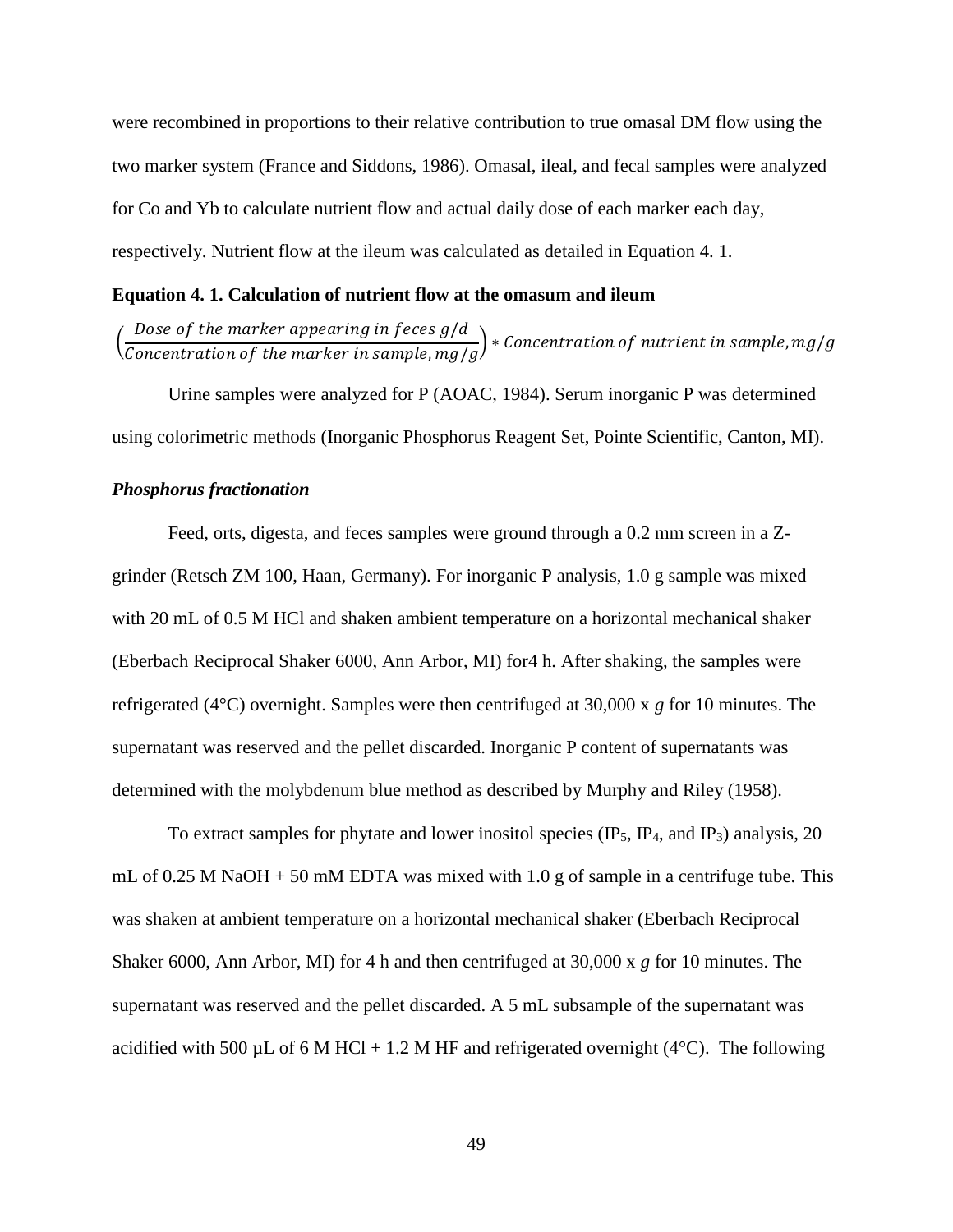day, the acidified supernatant was re-centrifuged and again the supernatant reserved and the pellet discarded.

Phytate analysis was performed in accordance with Ray et al. (2011). Briefly, to quantify phytate and  $IP_5$ ,  $IP_4$ , and  $IP_3$ , 5 mL of NaOH-EDTA extract (for feed and digesta samples) was passed through a methanol conditioned  $C_{18}$  cartridge (Sep-Pak Plus, Waters, MA) and a 0.2  $\mu$ m IC membrane filter and reserved in a Dionex sample vial. Filtered extracts were analyzed using HPIC (Dionex ICS 3000 with a Dionex 4 x 50 IonPac AG7 guard column and a 4 x 250 mm IonPac AS7 analytical column; Dionex, Sunnyvale, CA). A pH 4, 20.1 min gradient elution technique was utilized involving two mobile phases; 0.01 M 1-methylpiperazine and 0.5 M  $NaNO<sub>3</sub> + 0.01 M 1-methylpiperazine.$  Elution began with 100% 0.01 M 1-methylpiperazine and gradually decreased with increasing  $0.5 M NaNO<sub>3</sub> + 0.01 M 1$ -methylpiperazine (75%) over the first 15 min. The remaining 5.1 min of elution utilized 100% 0.5 M NaNO<sub>3</sub> + 0.01 M 1methylpiperazine as the mobile phase. Detection of Pp and lower inositols was achieved through colorimetric reaction with a post column reagent using a Tee connector and a 300 cm long reaction coil with a 0.5 mm I.D. The post column reagent used was Wade's reagent (0.015% FeCl<sub>3</sub> ·  $6H_2O$  (w/v) and 0.15% (w/v) sulfosalicylic acid), pumped at 1 mL/min using and Isco HPLC pump (model 2350, Isco Inc., Lincoln, NE), and absorbance measured at 500 nm (Rounds and Nelsen, 1993). Calibration standards for Pp (3, 15, and 30 µg P/mL) and lower inositols (1 and 2 h hydrolysates) were prepared from chemical hydrolysis of sodium phytate.

# *Statistical analysis*

All data were analyzed using the mixed procedure of SAS (Cary, NC) for a replicated Latin square with the model defined in [Table 4.2.](#page-69-0) Non-normal data was log transformed prior to statistical analysis. Data is reported as least squares means and the residual tested the main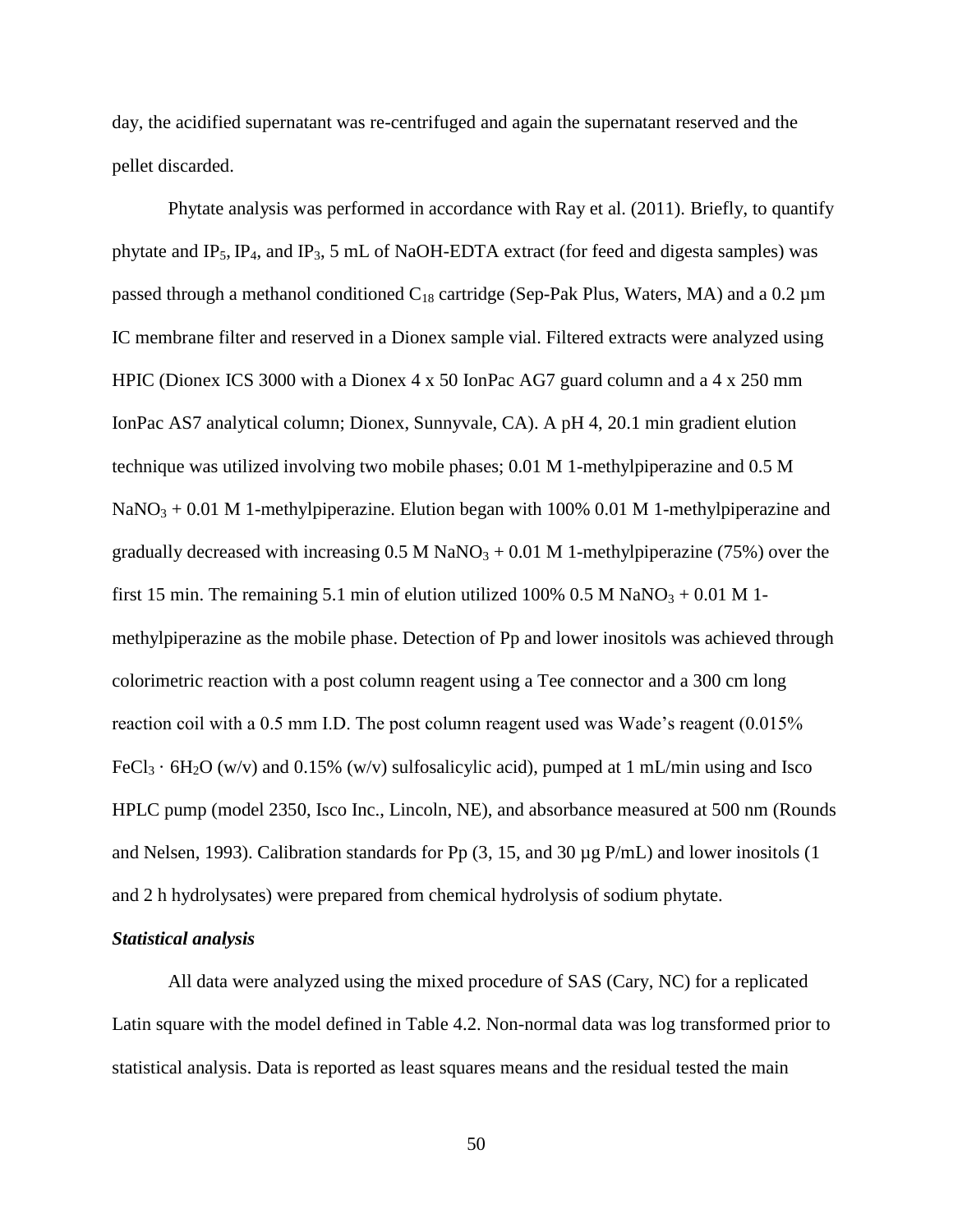effects and cow within square tested the effects of square. Significant differences were declared at *P < 0.05* and trends at *P < 0.15.*

#### **Results and discussion**

### *Effect of grinding on particle size*

To assess particle size reduction from grinding, particle separation was conducted on the TMR. There was a significant reduction ( $P < 0.05$ ) in particles greater than 1.9 cm and particles  $0.1 - 0.8$ cm [\(Table 4.3\)](#page-70-0) with the SF diet. There was a tendency ( $P < 0.10$ ) for the SF rations to have fewer fines, so particles less than 0.1cm. There was no difference (*P > 0.15*) in particles on the screen containing  $1.9 - 0.8$  cm. Thus, chopping the forage resulted in an overall reduction in forage particle length to achieve increased passage rate in the SF versus the LF rations.

### *Milk production*

# *Effect of phytase*

Milk production tended to increase  $(P < 0.15)$  with dietary phytase addition [\(Table 4.4\)](#page-71-0). Phytase in the diet increased (*P < 0.05*) ECM, 3.5% FCM, protein, SNF, protein yield, and fat yield, and tended to increase SNF yield (*P < 0.10*) and lactose yield (*P < 0.15*). Kincaid et al. (2005) also reported numerical increases (*P < 0.13*) in milk protein concentration with supplemental phytase in mid-lactation dairy cows. Knowlton et al. (2005) observed no difference in milk yield or component production for lactating cows fed a phytase –cellulase enzyme blend.

One possibility for the improvements in production observed in the present experiment may be because phytase activity occurred in the feed [\(Table 4.6\)](#page-74-0), prior to feeding, negative impacts of Pp on solubility of amino acids and perhaps an energy sparing effect. If so, the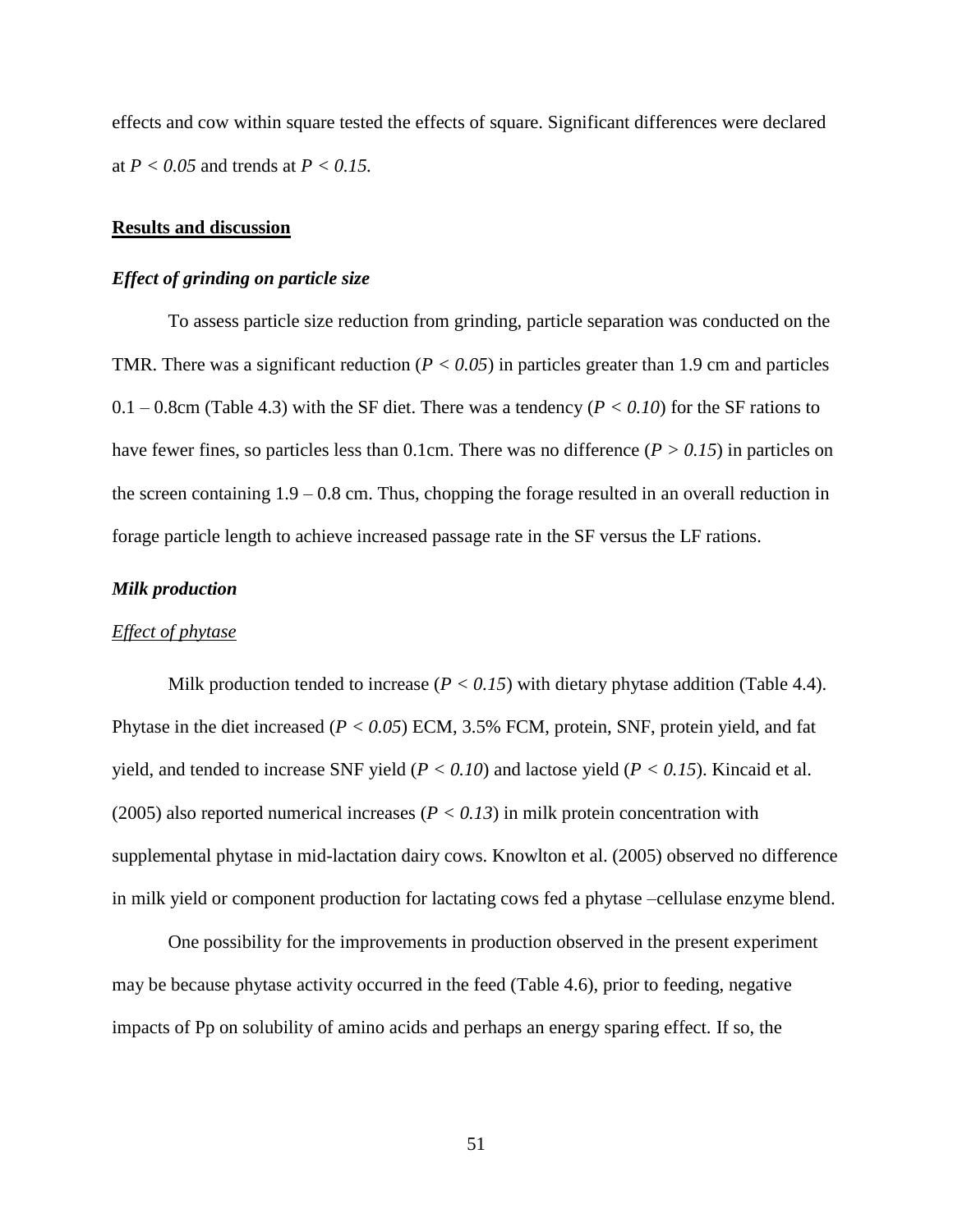resulting improved amino acid and gross energy availability would explain the increased milk, protein, and fat production.

Experiments in swine and poultry using phytase supplementation have yielded mixed effects on growth performance. Liao et al. (2005) reported no improvement in protein or energy digestibility in growing pigs fed phytase-supplemented diets with high or low Pp content. Low Pp diets did allow improvements in protein and energy utilization, suggesting an interference of Pp with protein and energy. On the contrary, Kemme et al. (1999a) observed increased apparent ileal digestibility of amino acids in growing and finishing pigs with phytase supplementation. These mixed results indicate that the composition of the basal diet may influence solubility of phytate-amino acid complexes and activity of phytase and therefore, alter amino acid availability. Bohlke et al. (2005) investigated amino acid digestibility in growing pigs fed lowphytate corn and normal corn diets and determined that although the amino acid profiles of the two corns were similar, apparent ileal digestibility of Arg, Ile, Lys, Phe, Thr, and Val were greater in low-phytate corn diets. Kemme et al. (1999a) saw similar results suggesting that removing the phytate-amino acid complexing with phytase can improve nutrient availability.

Exogenous phytase decreased  $(P < 0.05)$  SCC from 72,500 to 53,600 cells/ml (Table [4.4\)](#page-71-0). Phytate is known to chelate minerals, thus reducing their availability. Low-phytate corn diets have been reported to improve apparent ileal and apparent total tract digestibility of Ca and P in pigs (Bohlke et al., 2005). vanDoorn et al. (2004) reported similar results in Ca digestibility with phytase supplementation in horses.

Evidence is growing suggesting Pp chelation with minerals such as Cu and Zn that are instrumental in immune function. In weanling pigs, Adeola et al. (1995) reported improvements in growth performance, plasma Zn concentration, and plasma P concentration as well as retained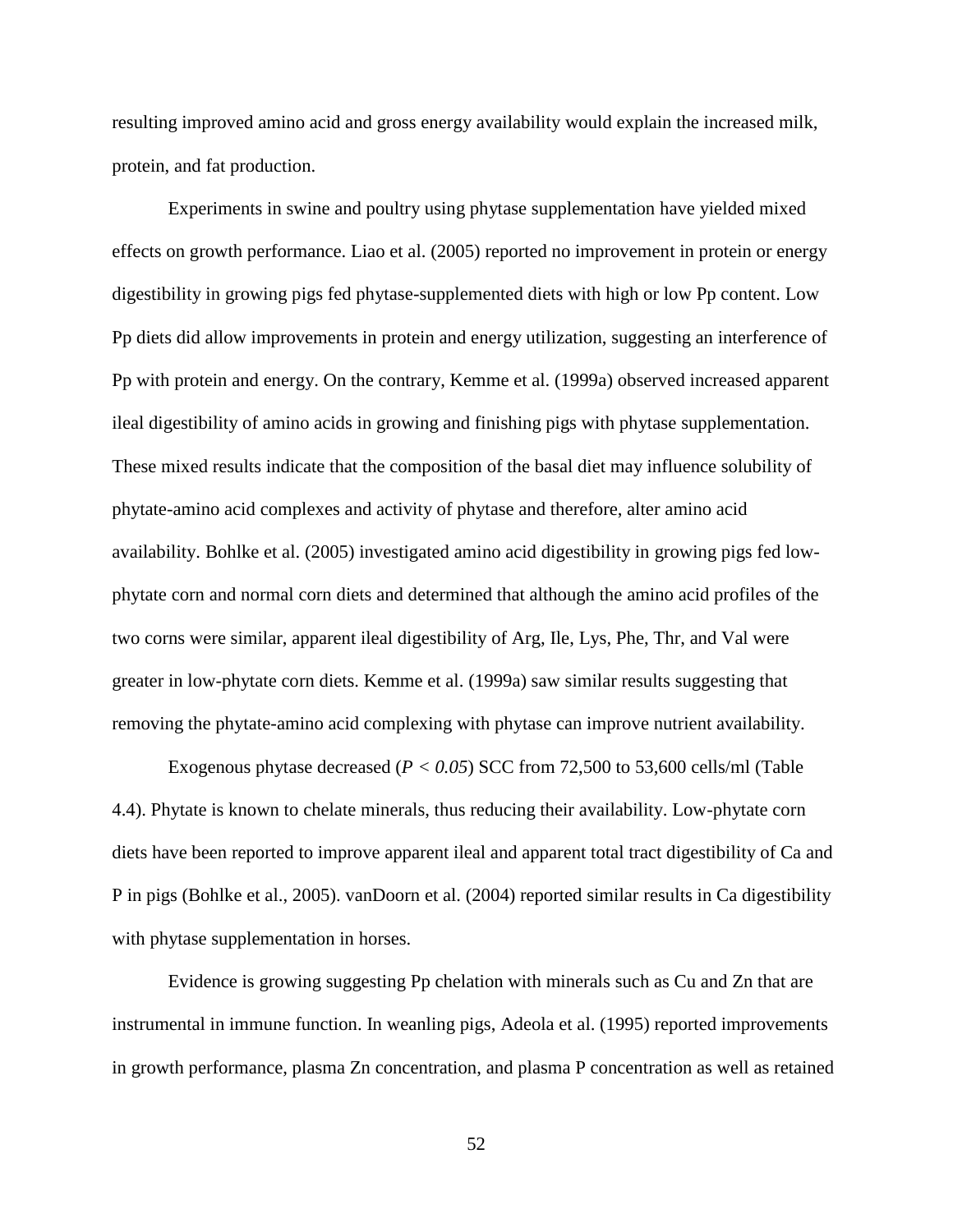Ca, P, and Cu with exogenous phytase. Kies et al. (2006) observed improved growth performance and digestibility of Ca, P, K, Mg, Na, and Cu in weanling pigs fed graded doses of phytase. Improved mineral status in dairy cows has beneficial effects on mastitis control and prevention. Copper supplementation improved liver Cu concentration in dairy cows on day -21 to day 42, relative to calving, and plasma Cu concentration on day 0 and 42 (Scaletti et al., 2003). A subset of these animals was subjected to intramammary challenge with *E. Coli*. Cows supplemented with Cu had reduced SCC and bacterial counts as compared to unsupplemented cows. Cope et al. (2009) observed a reduction in SCC and milk amyloid A concentration in lactating cows fed supplemental Zn. These reports implicate Cu and Zn as key minerals in mitigating mastitis incidence and improving health status. The results of reduced SCC with phytase supplementation in the present study may be explained by a reduction in mineral chelation with Pp allowing a more robust immune system because of increased mineral availability. This hypothesis requires additional exploration.

# *Effect of forage particle length*

Milk protein was increased ( $P < 0.05$ ) and SNF tended to increase ( $P < 0.15$ ) with SF [\(Table 4.4\)](#page-71-0). Long forage tended to increase ( $P < 0.15$ ) lactose yield (1.02 vs. 0.98 kg/d). No effect of particle length was observed on milk yield, ECM, 3.5% FCM, fat yield, protein yield, or SCC with respect to forage particle size  $(P > 0.15)$ .

#### *Phosphorus intake, flow, excretion, and digestibility*

#### *Effect of phytase*

There was no effect of treatment on DMI ( $P > 0.15$ ) and therefore no effect ( $P > 0.15$ ) on N, NDF, or ADF intake [\(Table 4.5\)](#page-72-0). Phytase inclusion increased (*P < 0.05*) Pi intake (46.3 vs.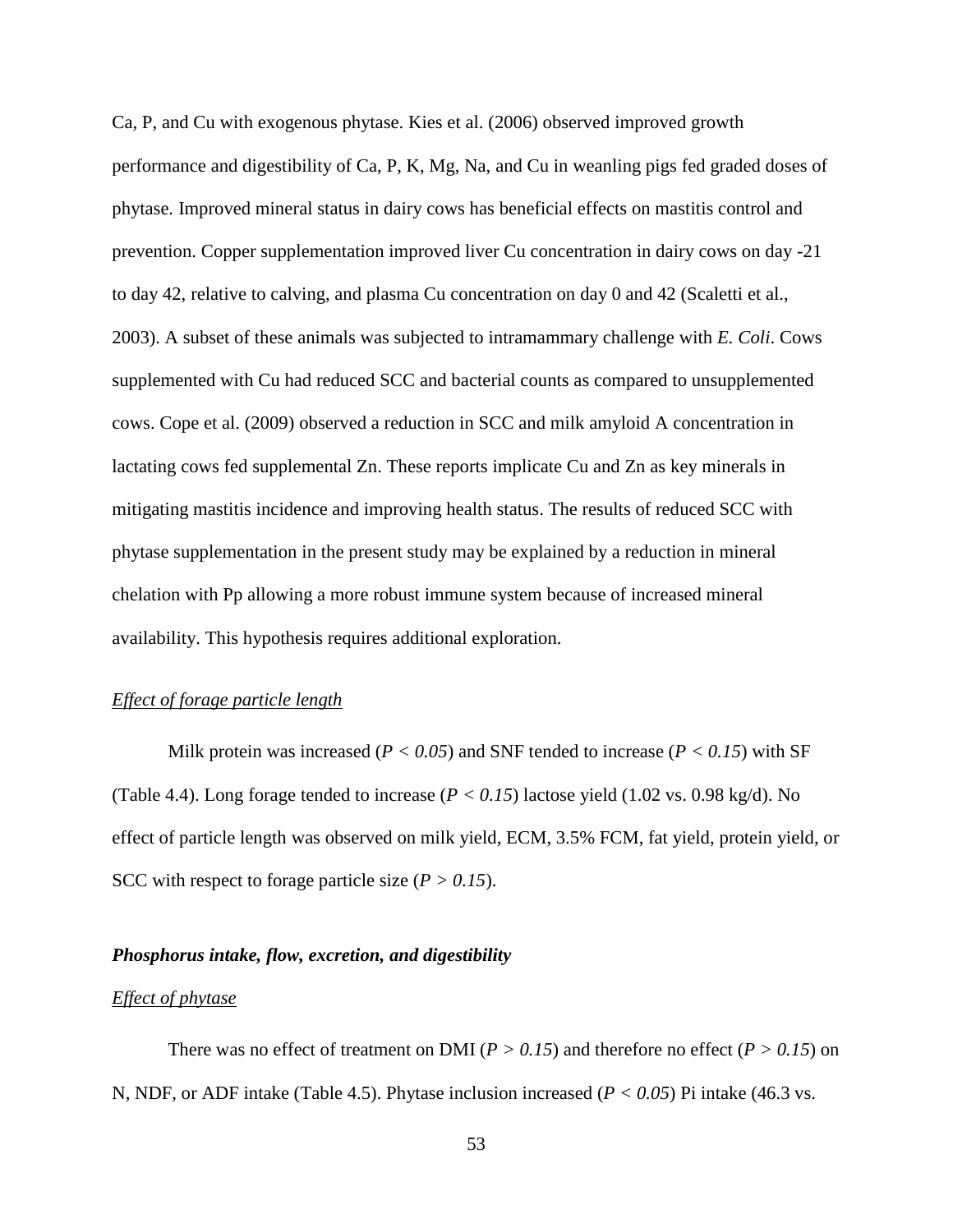34.1 g/d) and consequently decreased ( $P < 0.05$ ) Pp intake (18.4 vs. 40.7 g/d; [Table 4.6\)](#page-74-0). This shift in dietary P compounds with inclusion of exogenous phytase indicates phytase activity at the time feed was mixed, as feed was sampled at mixing. Kincaid et al. (2005) fed exogenous phytase to lactating dairy cows, but did not observe an alteration in P fractions in the TMR, indicating no phytase activity at the time of mixing. Flow of DM, total P, and Pp into the omasum was not affected (*P > 0.15*) by dietary treatment [\(Table 4.6\)](#page-74-0). However, Pi flow at the omasum was reduced ( $P < 0.05$ ) with phytase inclusion (148.3 vs. 178.0 g/d) indicating a possible increase in P absorption in the rumen or an alteration in P recycling in the saliva.

There was no effect  $(P > 0.15)$  of phytase inclusion on DM flow at the ileum. Phytate flow was greater  $(P < 0.05)$  at the ileum than at the omasum with exogenous phytase, with 95% confidence intervals of  $1.84 - 1.36$  and  $1.39 - 0.52$  (g of Pp/d), respectively. This biologically unlikely observation is likely due to limitations in sampling or analytical techniques. Omasal samples were very high in Pi and low in Pp. During HPIC analysis, the orthophosphate peaks were very large and eluted within the first two minutes of the run. This large peak may have interfered with precise quantification of Pp. The background during omasal sample analysis was 'noisy', which may have led to an underestimation of Pp in these samples.

As a percentage of P intake, apparent total tract digestibility of total P tended (*P < 0.10*) to be less with dietary phytase (30.0 vs. 41.6%; [Table 4.6](#page-74-0) and [Table 4.7\)](#page-76-0). There was no effect (*P > 0.15*) of phytase on apparent total tract digestibility of Pp or Pi. When total tract Pp digestibility was calculated for Pp concentration at feed mixing (i.e. ignoring phytase activity in the TMR after mixing and before feeding), Pp digestibility was increased ( $P < 0.05$ ) with phytase supplementation. Kincaid et al. (2005) observed approximately 85% total tract Pp hydrolysis with phytase addition versus 80% without. Cows in the Kincaid et al. (2005)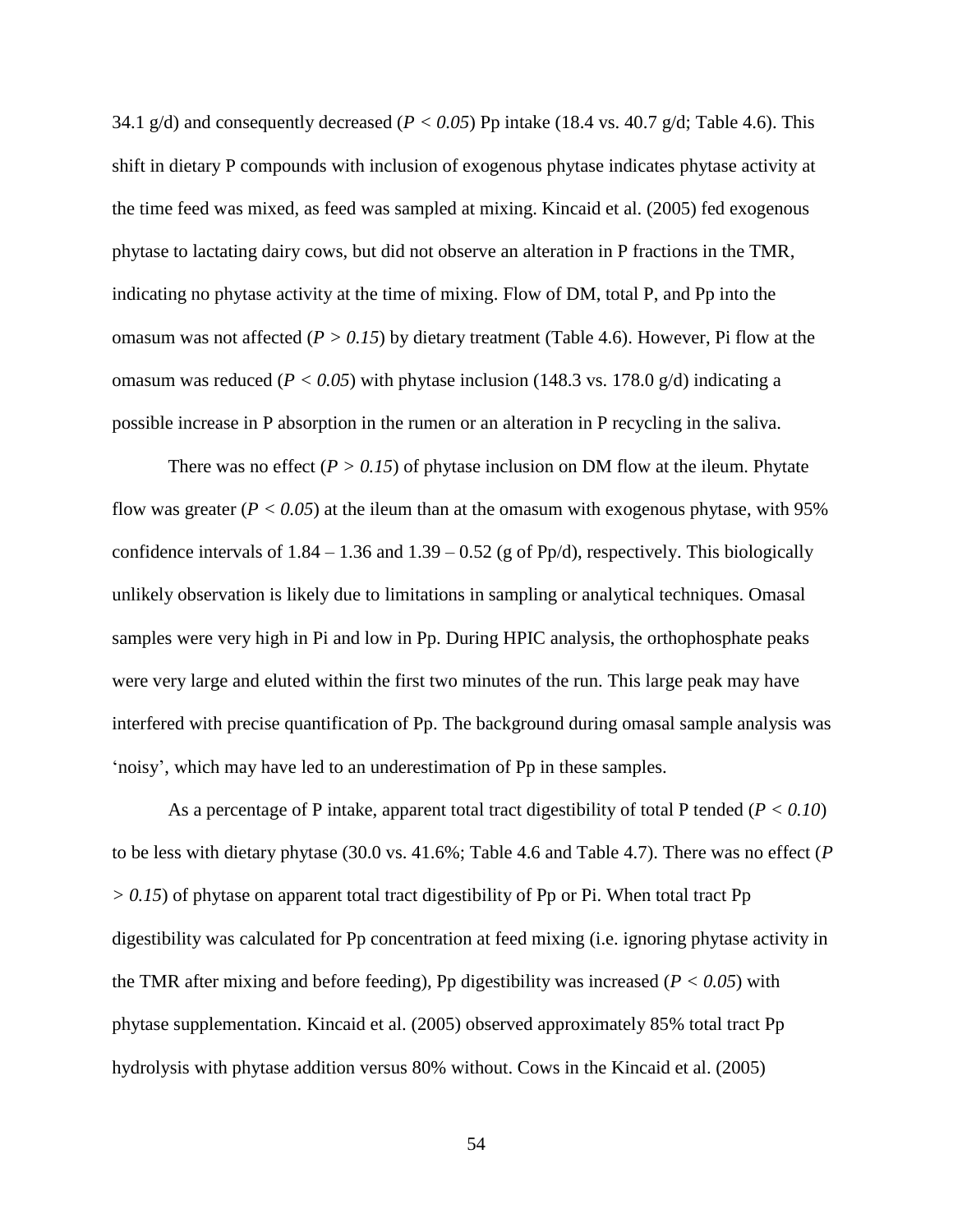experiment were consuming more P per day  $(\sim 130 \text{ g/d})$ , producing more milk, and had higher DMI than the cows in the present experiment. The much greater fecal excretion of Pp observed by Kincaid et al. (2005) (10 and 14 g/d with and without phytase addition, respectively, as compared to 0.98 and 1.33  $g/d$  of Pp with and without phytase supplementation, respectively in the present study), is not unexpected because of higher DMI and earlier DIM of the cows in the former study than the cows in the present study. Flow of Pm at the ileum was not affected (*P > 0.15*) by dietary treatment.

Apparent ruminal digestibility of Pp was reduced (*P < 0.05*) with phytase supplementation. This reduction in Pp digestion in the rumen is because Pp intake was reduced with phytase supplementation and a small amount of quantifiable Pp did escape form the rumen [\(Table 4.7\)](#page-76-0). There was no effect ( $P > 0.15$ ) of treatment on apparent large intestine digestibility of Pp. Phosphorus absorption and Pp degradation in the large intestine was present [\(Table 4.6](#page-74-0) and [Table 4.7\)](#page-76-0). Park et al. (2002) observed similar trends for sheep for large intestine digestibility of Pp  $(\sim 19\%)$  and absorption of P in the large intestine. Fecal excretion of total P increased ( $P < 0.05$ ) with phytase inclusion. Fecal Pp excretion decreased ( $P < 0.05$ ) with dietary phytase (980 vs. 1,327 mg/d), but there was no effect of Pi excretion ( $P > 0.15$ ).

#### *Effect of forage particle length*

Short forage tended to decrease ( $P < 0.10$ ) DM digestibility (66.0 vs. 68.5%) similar to observations by Rode et al. (1985) for ground forage and Zebeli et al. (2007) with chopped hay, likely due to a more rapid passage rate [\(Table 4.5\)](#page-72-0). Forage particle length did not affect (*P > 0.15*) intake or omasal flow of total P or Pi. Ruminal pool size [\(Table 4.6\)](#page-74-0) and digestibility [\(Table 4.7\)](#page-76-0) of TP, Pi, and Pp were not affected  $(P > 0.15)$  by forage particle length. Flow of total P and Pi at the ileum was increased  $(P < 0.05)$  with SF; however, flow of Pp and Pm were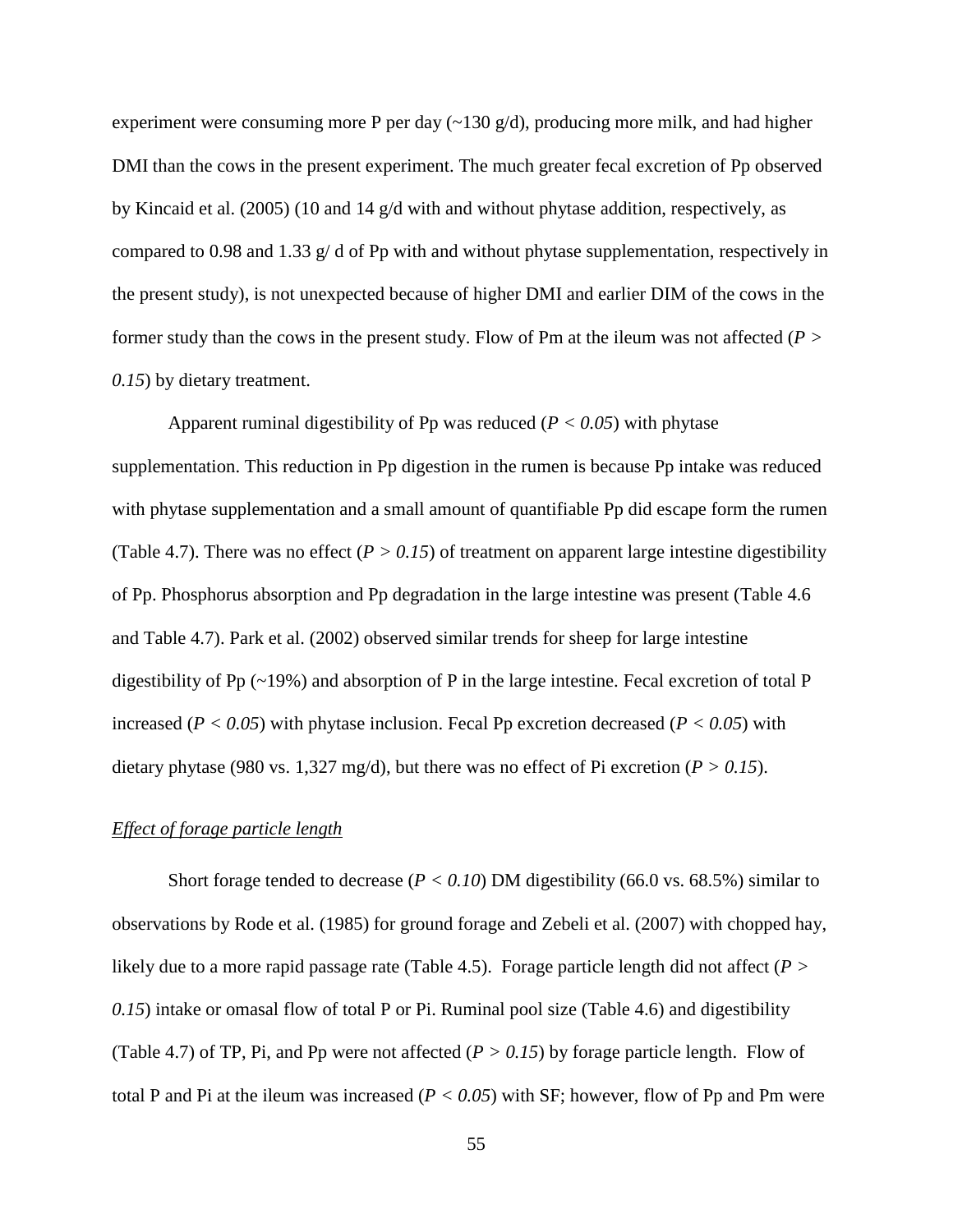unaffected (*P > 0.15*) by dietary treatment [\(Table 4.6\)](#page-74-0). Fecal excretion of total P increased (*P < 0.05*) with SF (57.6 vs. 54.3 g/d; [Table 4.6\)](#page-74-0), which may be a result of increased passage rate attributed to decreased DM digestibility for SF. Microbial P in the feces was increased (*P < 0.05*) with LF, which may indicate increased microbial activity with increased retention time.

Apparent total tract digestibility of Pp tended to be reduced (*P < 0.15*) with SF. Apparent large intestine digestibility of total P as a percentage of total P from ileal flow, was increased (*P*   $< 0.05$ ) with SF. Long forage tended ( $P < 0.10$ ) to decrease apparent Pi digestibility in the large intestine (as a percentage of ileal flow; [Table 4.7\)](#page-76-0). No effect ( $P > 0.15$ ) on small intestine digestibility of P was observed. Others have reported reduced forage particle length reduces nutrient utilization (Yang and Beauchemin, 2007) which is consistent with the present data set.

# *Serum, urine, and retained phosphorus*

Serum P, urine output, and retained P were not affected (*P > 0.15*) by treatment [\(Table](#page-78-0)  [4.8\)](#page-78-0). No effect (*P > 0.15*) of phytase was observed on urinary P. Kincaid et al. (2005) reported an increase in serum P concentration in lactating cows fed exogenous phytase in barley and corn based diets. Valk et al. (2002) increased serum P and salivary P of lactating cows by increasing dietary P from 67 to 100% of P requirement. The lack of effect of phytase on serum P in the present study may be because dietary P exceeded the cow's requirements, in accordance with the cow's low P demand. Bravo et al. (2003c) attributed changes in urinary P excretion to alterations in plasma P through analysis of numerous previously published reports. Because there was no change in serum P, it is not surprising that no increase in urinary P occurred upon supplementation of phytase.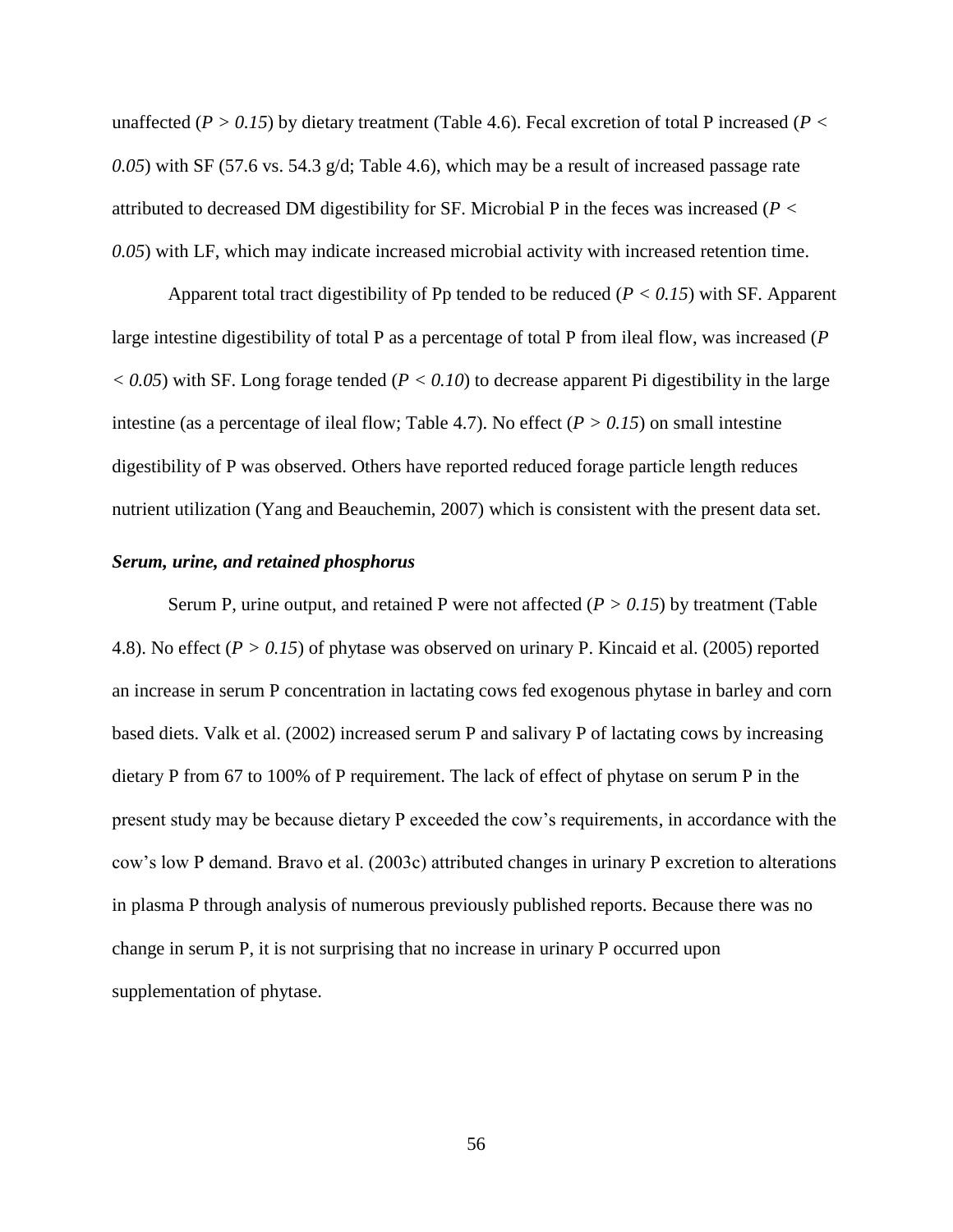#### *Biological significance of observed digestion and absorption of phosphorus compounds*

Data in the present study may be beneficial to improve published models of P digestion, absorption, and metabolism. Tracer kinetics of P models that do exist are derived from small ruminant data (Vitti et al., 2000; Dias et al., 2006). The model of P metabolism most applicable to lactating dairy cows is by Hill et al. (2008; [Figure 2.2\)](#page-21-0) but this model in based on relatively limited data especially related to Pp digestion in the rumen and large intestines, Pm flow, and Pi absorption in the large intestine. In small ruminants, Park et al. (2002) reported large intestine absorption of P.

With phytase supplementation, 17 g of Pp were digested in the rumen and 40 g without phytase supplementation. Regardless of forage particle length, approximately 29 g of Pp was digested in the rumen. These values were different from zero  $(P < 0.05)$ . In the small intestine, disappearnace of total P was 102 g/d and 129 g/d with and without phytase supplementation. Approximately 116 g/d of total P was disappeared from the small intestine for both forage particle lengths. Similarly, Pi disappearance from the small intestine was 110, 143, and 126 g/d for phytase supplementation, no phytase supplementation, and forage particle length, respectively. These values were different from zero  $(P < 0.05)$  and biologically significant because it gives an indication of P uptake in the small intestine. There was no degradation of Pp in the small intestine  $(P > 0.15)$ . Phytate escape from the small intestine was approximately 1,700 mg/d for all dietary treatments. This value is different from zero (*P < 0.05*) and indicates that Pp escaping the upper gastrointestinal tract may contribute to fecal excretion of Pp.

Large intestine disappearance of total P both with and without phytase was about 9  $g/d$ and this value tended to be different than zero  $(P < 0.10)$ . For SF and LF, disappearance was 16 and 3 g/d, respectively, and were both different than zero  $(P < 0.05)$ . Disappearance of Pi from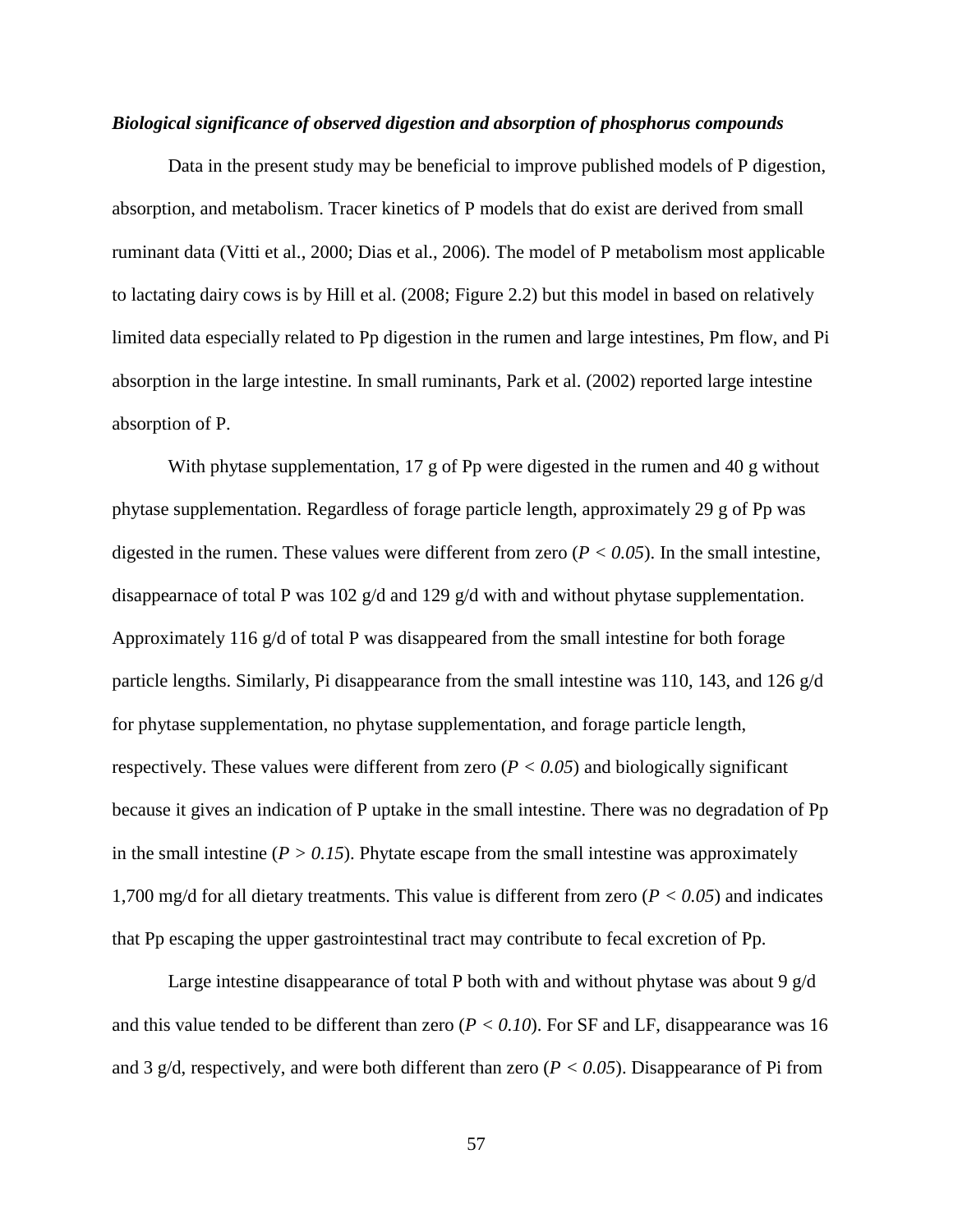the large intestine was 0.7 and 0.2  $g/d$  with and without phytase supplementation and not different than zero ( $P > 0.15$ ). Phytate disappearance from the large intestine was 0.6 and 0.4 g/d with and without phytase and 0.6 and 0.4  $g/d$  with SF and LF, respectively. Fecal excretion of Pp was approximately 1,155 mg/d for all dietary treatments. These values were significantly different than zero ( $P < 0.05$ ). This small quantity digested in the large intestine may be due to high capacity of Pp degradation in the rumen and a small quantity entering the large intestine. Inorganic P in the large intestine stayed relatively constant perhaps due to Pp and Po degradation contributing to that pool. Thus, a disappearance of total P is observed, indicating a shift in P forms from degradation, and uptake of P in the large intestine.

These data contribute markedly to the Hill et al. (2008) model of P digestion and absorption in large ruminants. They provide additional data, though not the final word on capacity for P absorption in the small intestine and large intestine. Also, flow of Pm into and out of the large intestine can explain another portion of total P. Lastly, quantification of Pp digestion in the rumen and the large intestine will be a contribution to the large ruminant P model.

 Limitations of the current data set include the cows were fairly late in lactation and consequently their demand for P was also reduced. In efforts to increase Pp content of the diet, total P content of the diet was in excess of the NRC (2001) requirement; thus reducing their drive to absorb P.

#### **Conclusions**

Phytase supplementation increased total P excretion, but reduced Pp excretion in lactating dairy cows. Total P digestibility was reduced with phytase supplementation, but no effect was observed on digestibility of Pi or Pp. Although no improvement was observed in P digestion, increased ECM, 3.5% FCM, milk protein yield, and milk fat yield was observed with exogenous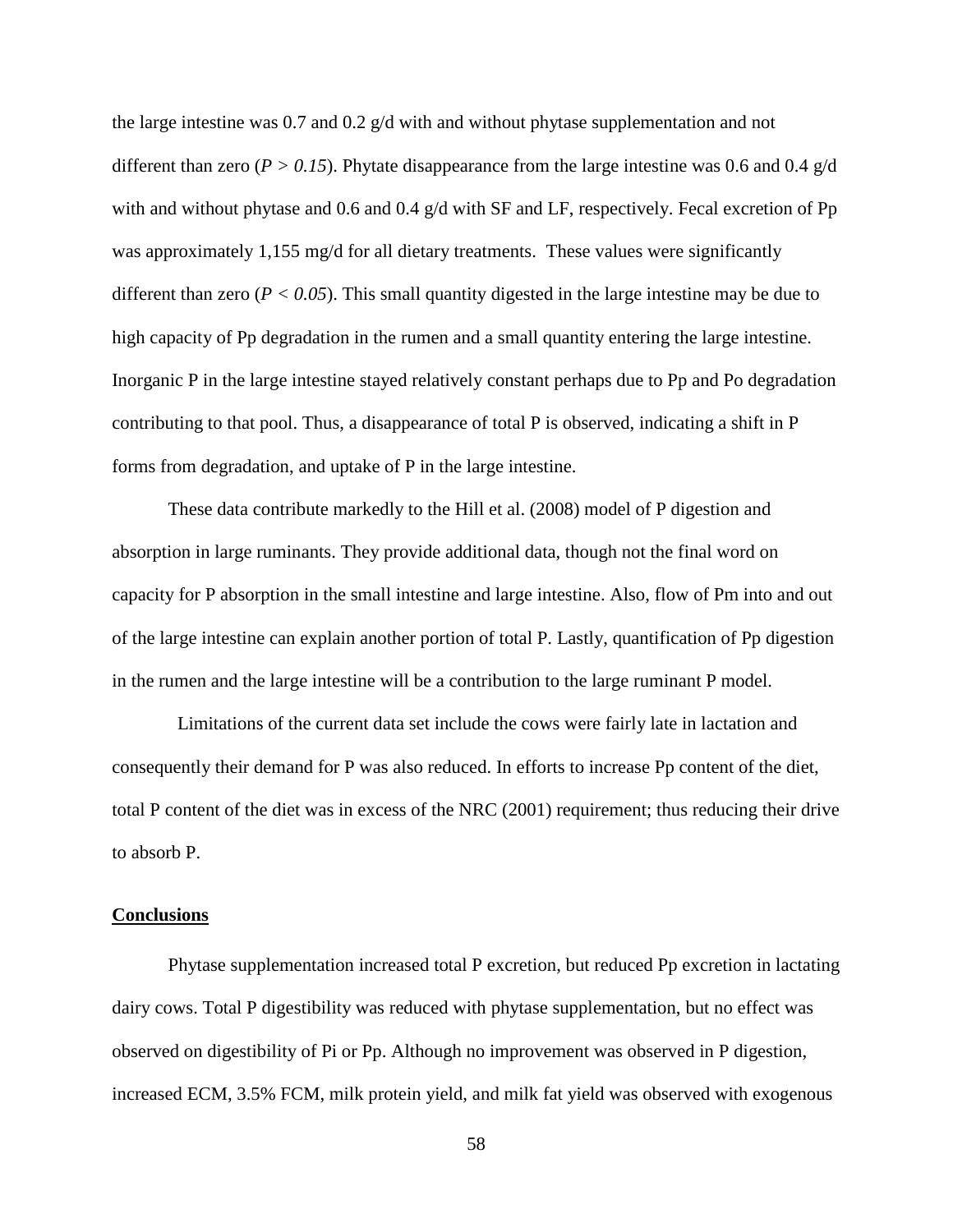phytase addition to the diet. Somatic cell count was also reduced for cows supplemented with phytase. These improvements in yield of milk components and udder health with phytase suggest an improvement of nutrient utilization and immune function perhaps due to a reduction of antinutritional effects of Pp. The present experiment contributes biologically relevant data in understanding digestion and absorption of P compounds throughout the digestive tract of late lactation dairy cows.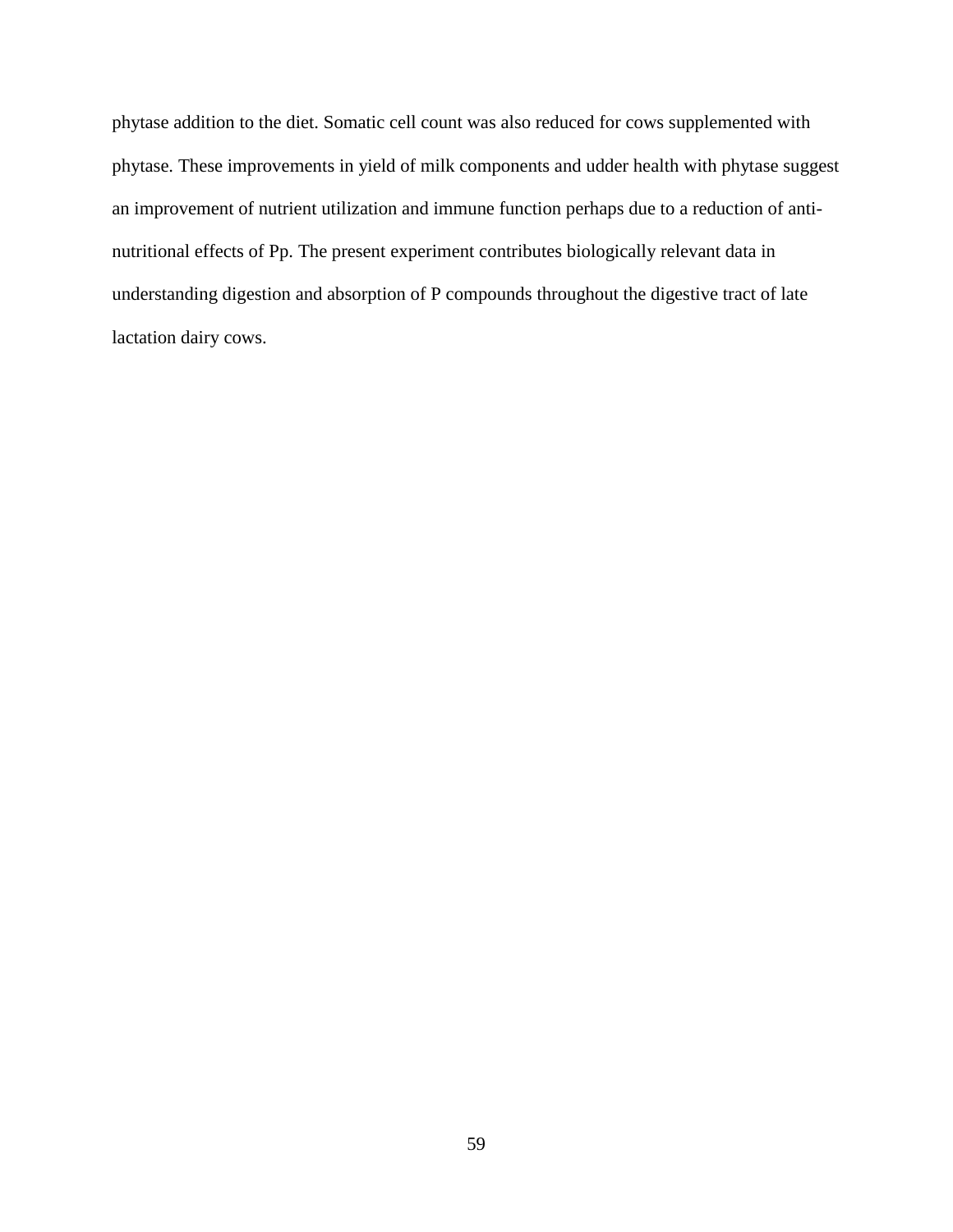|                                  | $\%$ of DM |
|----------------------------------|------------|
| Ingredient                       |            |
| Corn silage                      | 41.7       |
| Cottonseed meal                  | 15.6       |
| Grass hay                        | 13.5       |
| Corn, ground                     | 12.3       |
| Soybean meal, 48%                | 7.9        |
| Molasses, dehydrated             | 3.5        |
| Beet pulp, dehydrated            | 2.9        |
| Vitamin-mineral mix <sup>1</sup> | 1.9        |
| Sodium bicarbonate               | $0.6\,$    |
| Nutrient                         |            |
| CP                               | 17.7       |
| <b>NDF</b>                       | 32.6       |
| <b>ADF</b>                       | 18.8       |
| Ca                               | 0.66       |
| ${\bf P}$                        | 0.43       |

<span id="page-68-0"></span>**Table 4.1. Ingredient composition of the diet**

<sup>1</sup> Vitamin-mineral mix contains Vit A 26,400 kIU/kg, Vit D 8,800kIU/kg, Vit E 44,000 IU/kg, 7.6% Ca, 5.9% Cl, 4.7% Na, 0.85% S, 0.45% Mg, 0.03% K, 3500 ppm Zn, 2000 ppm Fe, 2000 ppm Mn, 300 ppm Cu, 90 ppm Se, 70 ppm I, and 50 ppm Co.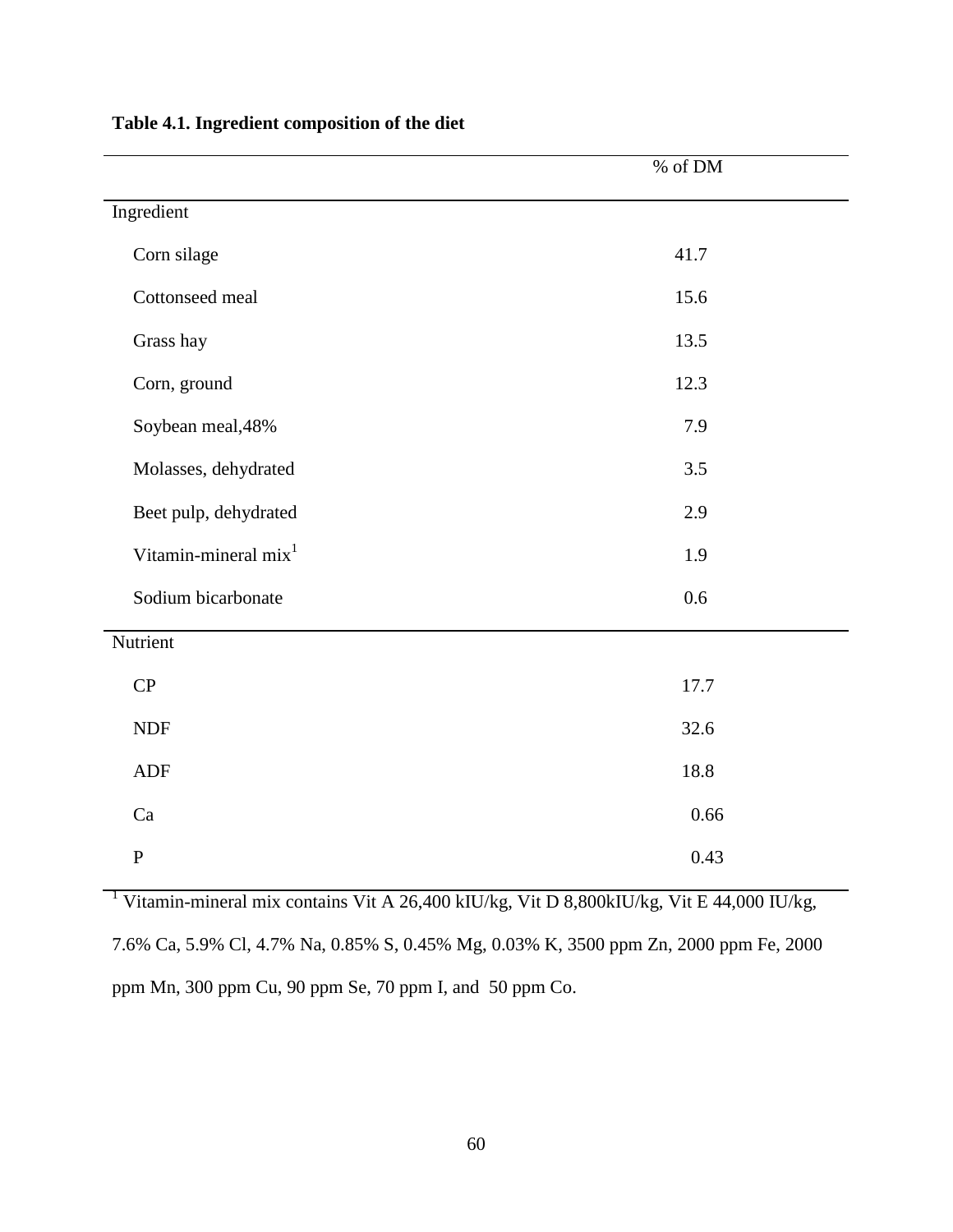| Source             | df             | Error df | Error term   |
|--------------------|----------------|----------|--------------|
| Phytase            | $\mathbf{1}$   | 9        | Residual     |
| Particle length    | $\mathbf{1}$   | 9        | Residual     |
| Phytase x particle | $\mathbf{1}$   | 9        | Residual     |
| length             |                |          |              |
| Square             | $\mathbf{1}$   | 3        | Cow (square) |
| Cow(square)        | $\mathfrak{Z}$ |          |              |
| Period             | 3              | 9        | Residual     |
| Residual           | 9              |          |              |
| Total              | 19             |          |              |
|                    |                |          |              |

# <span id="page-69-0"></span>**Table 4.2. Statistical model used to analyze all variables**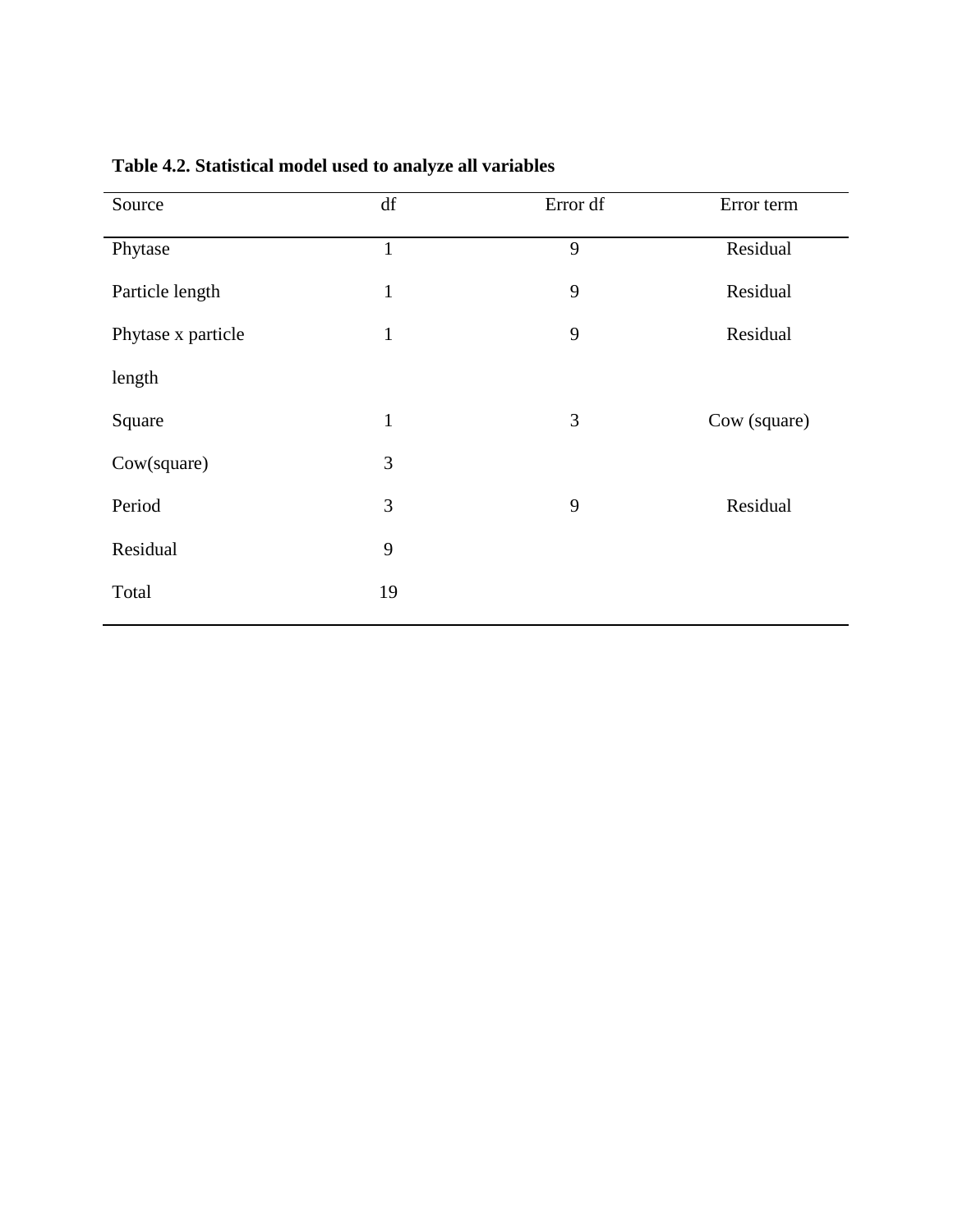|                | No phytase |      | Phytase |      |            | Effect, $P <$ |                  |            |
|----------------|------------|------|---------|------|------------|---------------|------------------|------------|
| Item, %        | Short      | Long | Short   | Long | <b>SEM</b> | Phytase       | FPL <sup>1</sup> | Phytase x  |
|                |            |      |         |      |            |               |                  | <b>FPL</b> |
| $>1.9$ cm      | 2.1        | 12.8 | 2.3     | 12.9 | 1.2        | 0.92          | 0.01             | 0.98       |
| $1.9 - 0.8$ cm | 32.3       | 33.1 | 28.7    | 31.2 | 2.1        | 0.31          | 0.33             | 0.87       |
| $0.1 - 0.8$ cm | 45.4       | 34.6 | 47.3    | 38.4 | 2.2        | 0.23          | 0.01             | 0.69       |
| $< 0.1$ cm     | 21.2       | 19.4 | 21.7    | 17.4 | 1.4        | 0.60          | 0.06             | 0.40       |

**Table 4.3. Effect of particle size reduction on sieving the TMR with the Penn State Particle Separator**

<span id="page-70-0"></span><sup>1</sup>Forage particle length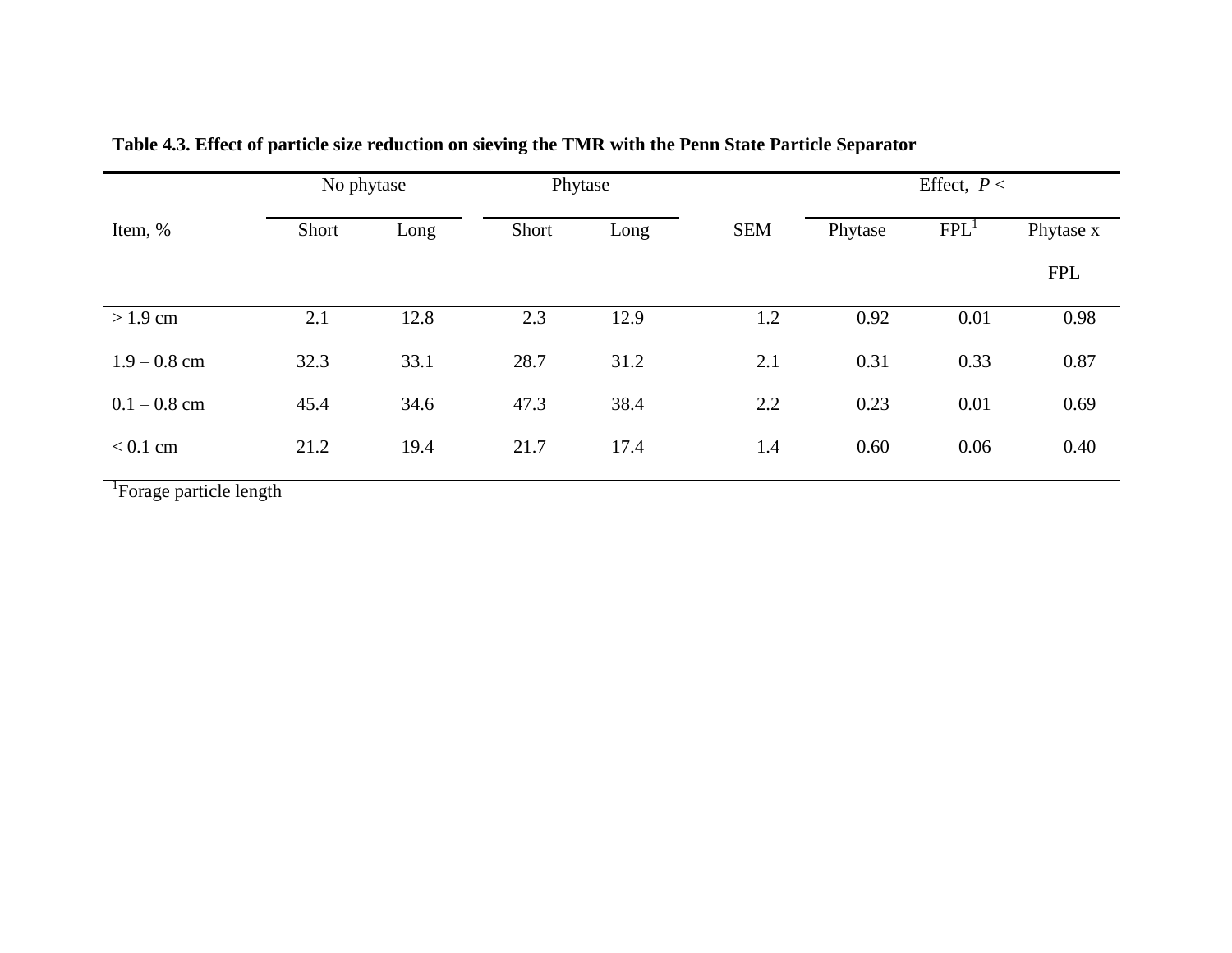<span id="page-71-0"></span>

|                | No phytase |       | Phytase |       |            | Effect, $P <$ |                  |            |
|----------------|------------|-------|---------|-------|------------|---------------|------------------|------------|
| Item           | Short      | Long  | Short   | Long  | <b>SEM</b> | Phytase       | FPL <sup>1</sup> | Phytase x  |
|                |            |       |         |       |            |               |                  | <b>FPL</b> |
| Milk, kg/d     | 19.5       | 20.3  | 20.2    | 20.9  | 0.59       | 0.15          | 0.12             | 0.87       |
| 3.5% FCM, kg/d | 24.6       | 25.1  | 25.8    | 26.3  | 0.77       | 0.05          | 0.40             | 0.95       |
| ECM, kg/d      | 24.5       | 25.1  | 25.8    | 26.2  | 0.73       | 0.04          | 0.42             | 0.90       |
| Fat, kg/d      | 1.00       | 1.01  | 1.05    | 1.07  | 0.03       | 0.04          | 0.66             | 0.87       |
| Protein, kg/d  | 0.76       | 0.79  | 0.82    | 0.82  | 0.02       | 0.03          | 0.52             | 0.43       |
| SNF, kg/d      | 1.89       | 1.97  | 1.99    | 2.04  | 0.05       | 0.07          | 0.19             | 0.74       |
| Lactose, kg/d  | 0.96       | 1.00  | 1.00    | 1.04  | 0.03       | 0.11          | 0.10             | 0.95       |
| MUN, mg/dL     | 11.65      | 11.02 | 10.90   | 11.64 | 0.56       | 0.84          | 0.87             | 0.06       |
| SCC (X 1,000)  | 88.9       | 56.1  | 58.4    | 48.8  | 24.9       | 0.02          | 0.43             | 0.60       |

# **Table 4.4. Effect of particle size and phytase on milk production and composition**

<sup>1</sup>Forage particle length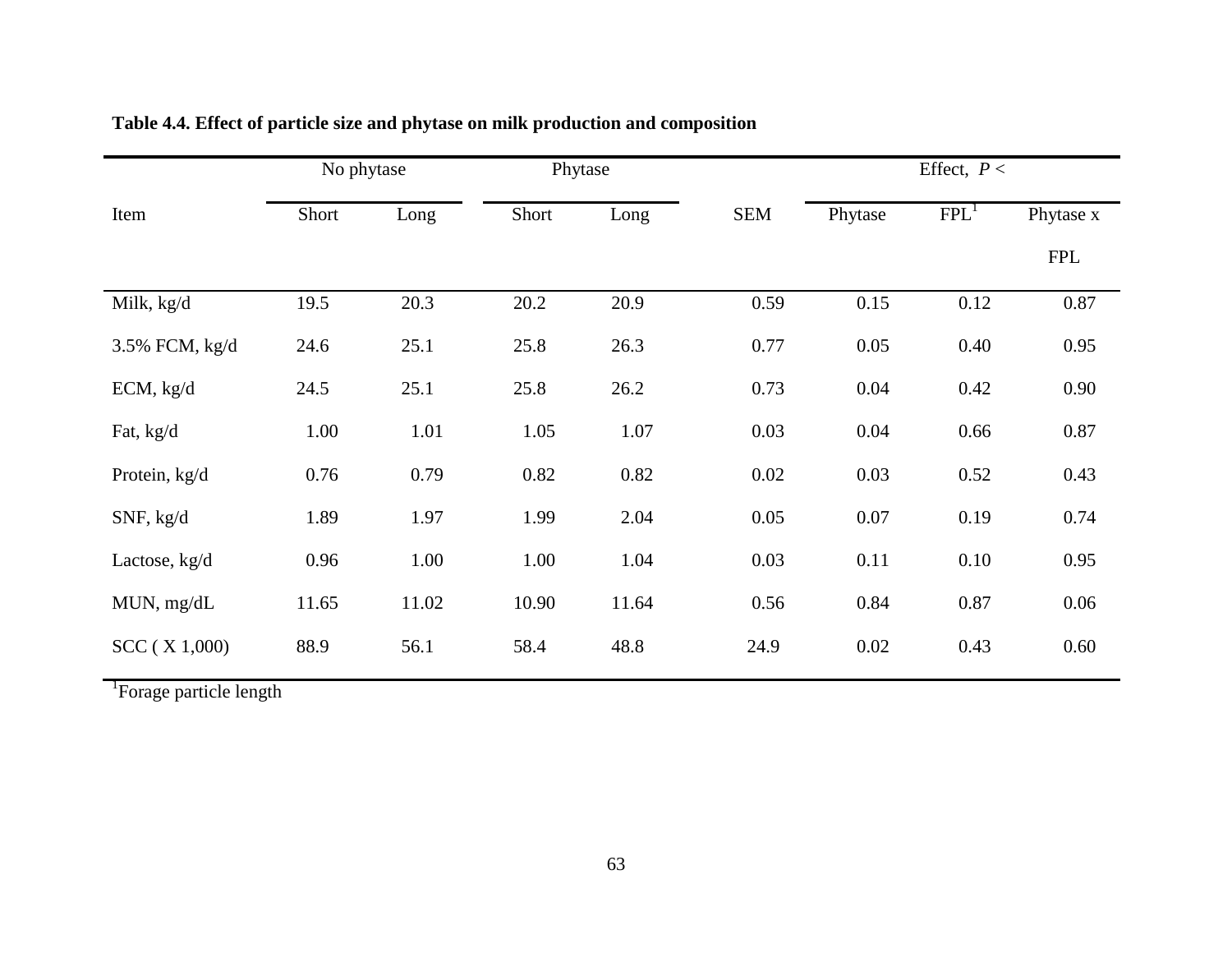|                     | No phytase |       |       | Phytase |            | Effect, $P <$ |                  |                               |
|---------------------|------------|-------|-------|---------|------------|---------------|------------------|-------------------------------|
| Item                | Short      | Long  | Short | Long    | <b>SEM</b> | Phytase       | FPL <sup>1</sup> | Phytase                       |
|                     |            |       |       |         |            |               |                  | $\boldsymbol{\textbf{x}}$ FPL |
| Intake              |            |       |       |         |            |               |                  |                               |
| DM, kg/d            | 16.1       | 17.1  | 17.0  | 17.2    | 0.57       | 0.35          | 0.23             | 0.43                          |
| N, g/d              | 430.0      | 447.4 | 447.7 | 465.2   | 28.3       | 0.55          | 0.55             | 0.99                          |
| NDF, kg/d           | 6.0        | 6.3   | 5.9   | 6.8     | 0.38       | 0.52          | 0.15             | 0.40                          |
| ADF, $kg/d$         | 3.0        | 3.1   | 3.2   | 3.4     | 0.21       | 0.26          | 0.40             | 0.70                          |
| Rumen DM pool, kg   | 8.4        | 9.1   | 8.9   | 9.4     | 0.77       | 0.63          | 0.48             | 0.93                          |
| DM digestibility, % | 66.0       | 69.2  | 66.0  | 67.8    | 1.27       | 0.56          | $0.08\,$         | 0.58                          |
| Fecal excretion     |            |       |       |         |            |               |                  |                               |
| DM, kg/d            | 5.4        | 5.3   | 5.7   | 5.6     | 0.25       | 0.27          | 0.65             | 0.82                          |
| N, g/d              | 193.4      | 175.8 | 188.3 | 203.6   | 9.88       | 0.27          | 0.92             | 0.13                          |
| NDF, kg/d           | 2.8        | 2.9   | 3.0   | 2.8     | 0.16       | 0.83          | 0.75             | 0.58                          |

# **Table 4.5. Effect of forage particle length and phytase on nutrient intake, excretion, and DM digestibility**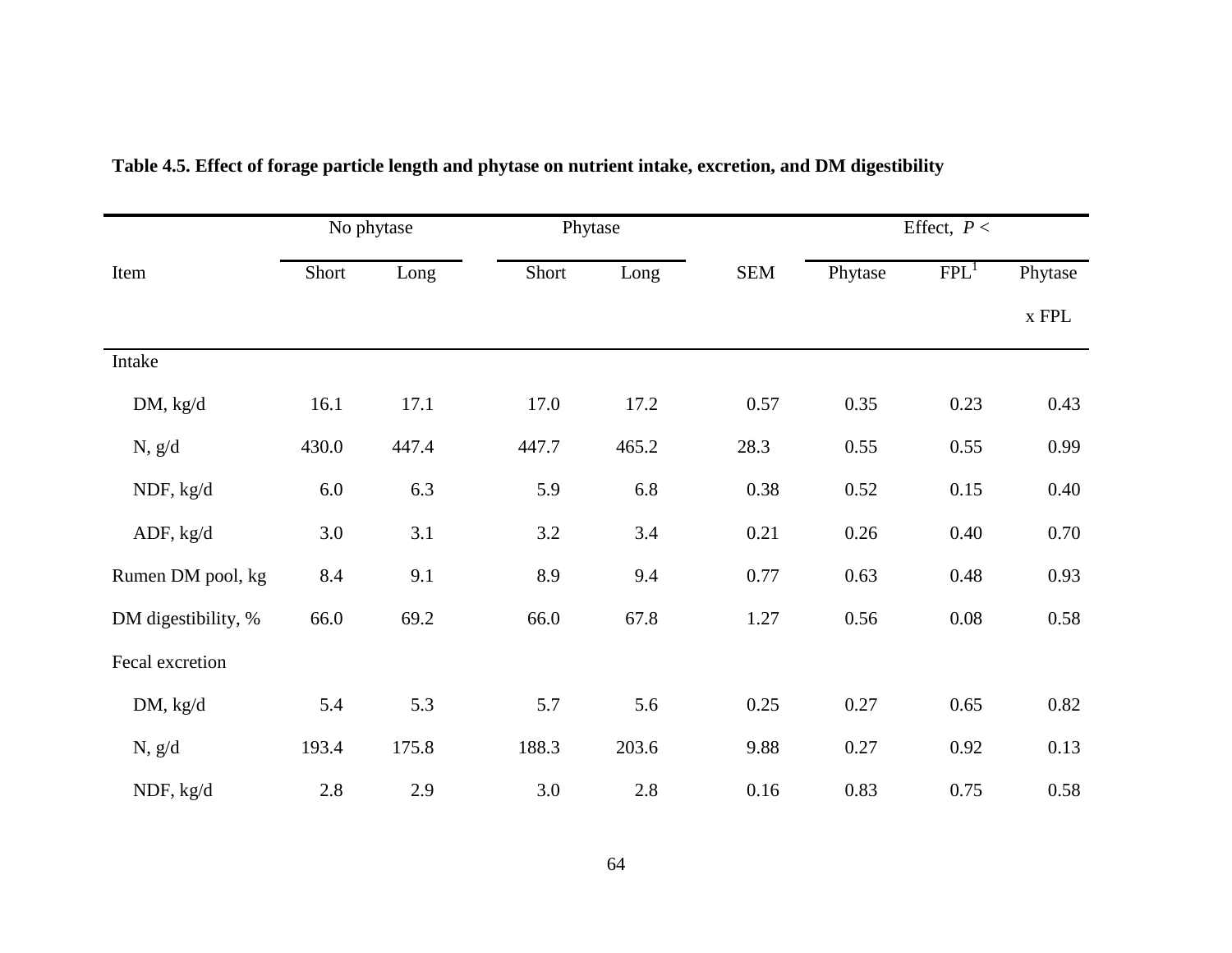| ADF, kg/d 1.5 1.6 1.6 1.5 0.08 0.94 0.61 0.22 |  |  |  |  |
|-----------------------------------------------|--|--|--|--|
|                                               |  |  |  |  |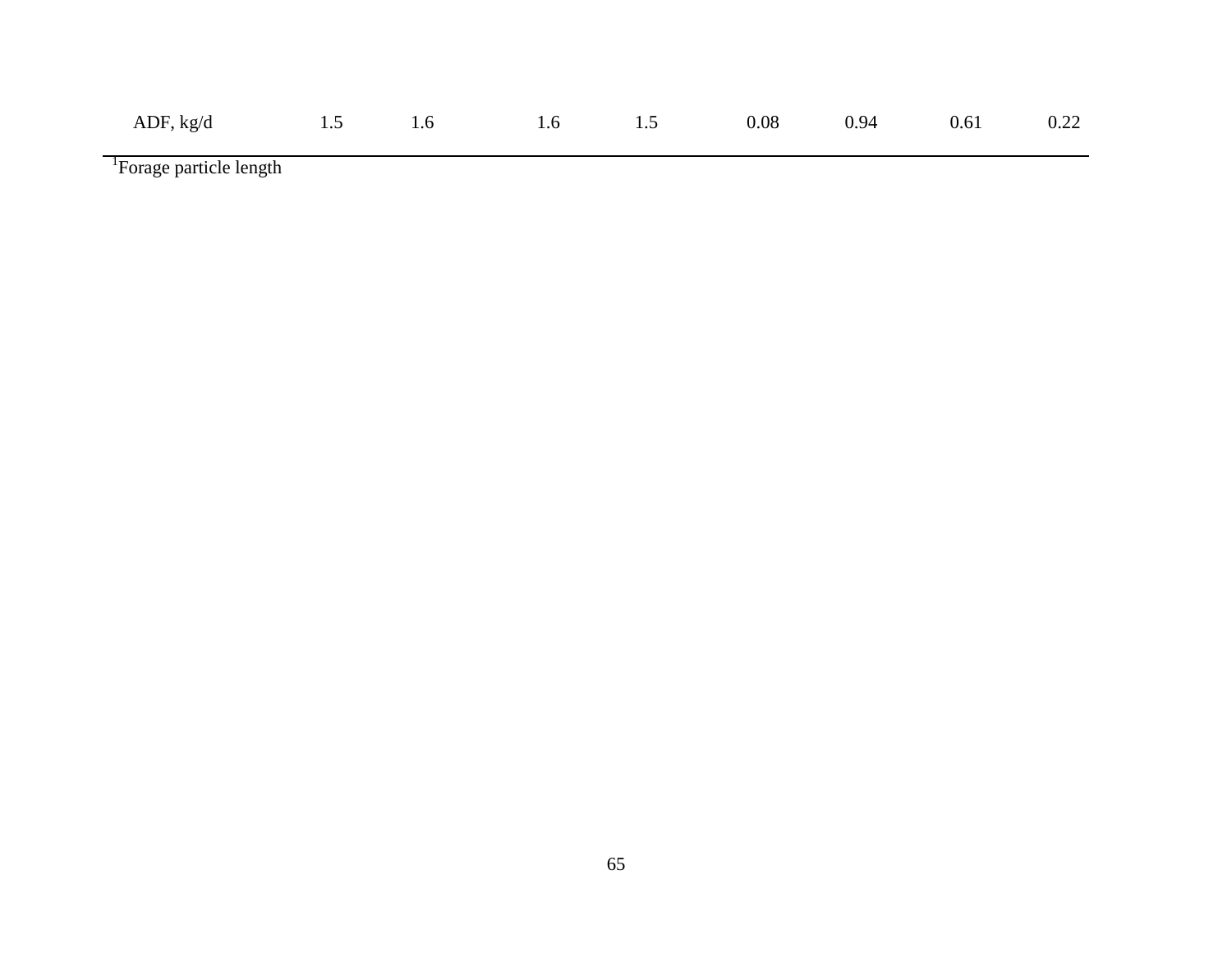# **Table 4.6. Effect of forage particle length and phytase on intake, rumen pool size, omasal flow, ileal flow, and fecal excretion of**

## **P, Pi, Pp, and Pm**

|                  | No phytase |       |       | Phytase |            | Effect, $P <$ |                  |            |
|------------------|------------|-------|-------|---------|------------|---------------|------------------|------------|
| Item             | Short      | Long  | Short | Long    | <b>SEM</b> | Phytase       | FPL <sup>1</sup> | Phytase x  |
|                  |            |       |       |         |            |               |                  | <b>FPL</b> |
| Intake           |            |       |       |         |            |               |                  |            |
| Total P, g/d     | 74.5       | 76.7  | 77.8  | 74.1    | 4.08       | 0.93          | 0.86             | 0.49       |
| Inorganic P, g/d | 32.8       | 35.5  | 49.2  | 43.5    | 3.19       | 0.01          | 0.60             | 0.16       |
| Phytate, g/d     | 44.0       | 37.3  | 13.8  | 23.1    | 3.88       | 0.01          | 0.74             | 0.07       |
| Rumen pool       |            |       |       |         |            |               |                  |            |
| Total P, g       | 65.4       | 71.9  | 63.9  | 67.5    | 5.8        | 0.58          | 0.35             | 0.78       |
| Inorganic P, g   | 41.7       | 51.8  | 44.9  | 51.6    | 5.1        | 0.77          | 0.12             | 0.73       |
| Phytate, $mg^2$  | 54.3       | 24.0  | 93.9  | 92.7    | 37.0       | 0.17          | 0.70             | 0.68       |
| Omasal flow      |            |       |       |         |            |               |                  |            |
| Total P, g/d     | 195.9      | 181.9 | 173.7 | 157.8   | 17.6       | 0.12          | 0.28             | 0.94       |
| Inorganic P, g/d | 181.4      | 174.5 | 159.9 | 136.7   | 16.9       | 0.06          | 0.27             | 0.56       |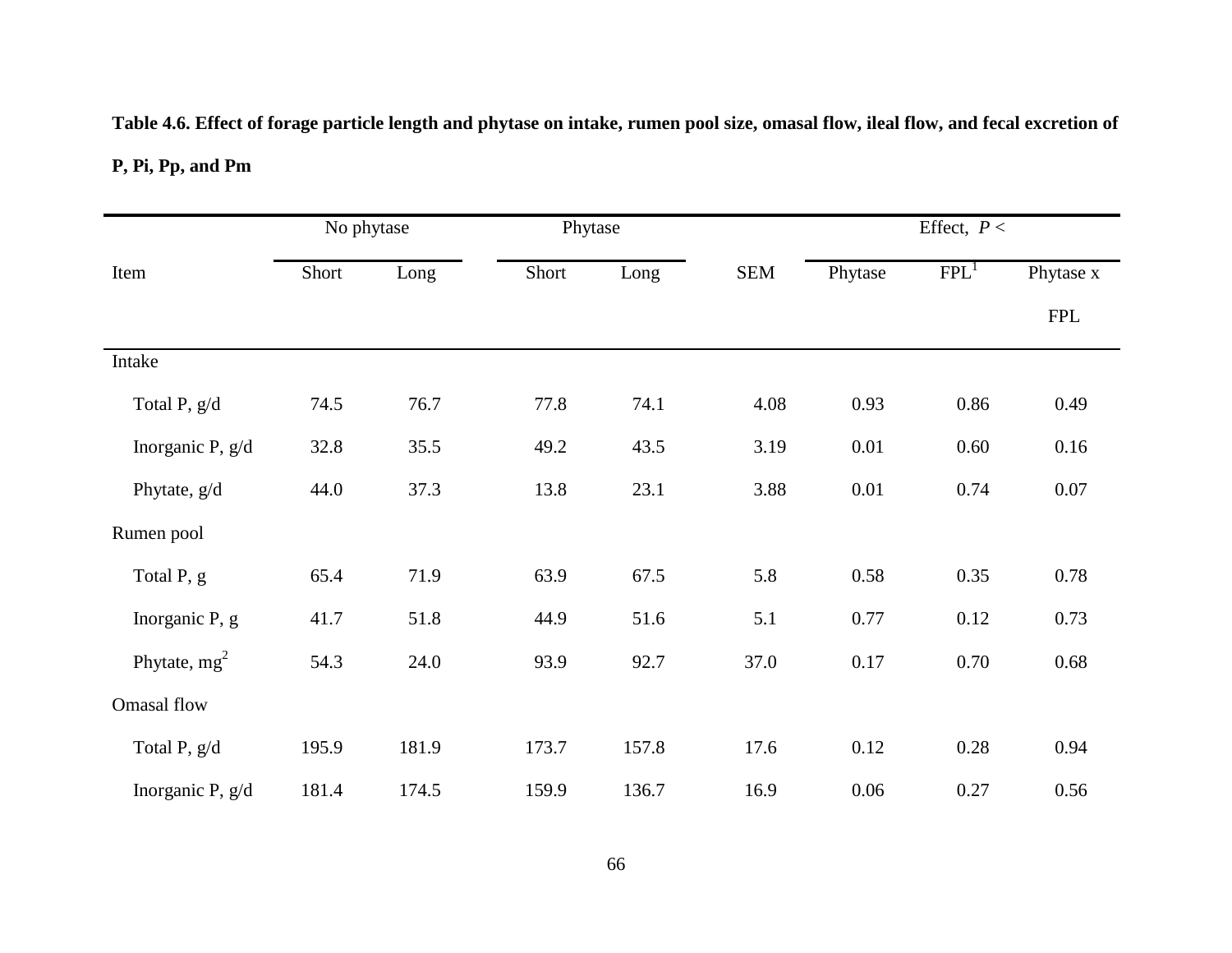| Phytate, g/d       | 0.87  | 0.94  | 0.99 | 1.10 | 0.55 | 0.73 | 0.83 | 0.97 |  |
|--------------------|-------|-------|------|------|------|------|------|------|--|
| Ileal flow         |       |       |      |      |      |      |      |      |  |
| Total P, g/d       | 72.6  | 53.6  | 74.0 | 61.4 | 5.4  | 0.24 | 0.01 | 0.41 |  |
| Inorganic P, g/d   | 43.4  | 33.4  | 49.0 | 36.3 | 6.9  | 0.21 | 0.01 | 0.68 |  |
| Phytate, g/d       | 2.03  | 1.58  | 1.67 | 1.54 | 0.28 | 0.42 | 0.25 | 0.51 |  |
| Microbial P, $g/d$ | 27.4  | 28.3  | 32.5 | 27.8 | 2.89 | 0.42 | 0.49 | 0.32 |  |
| Fecal excretion    |       |       |      |      |      |      |      |      |  |
| Total P, g/d       | 54.7  | 50.4  | 59.4 | 55.3 | 2.35 | 0.02 | 0.04 | 0.93 |  |
| Inorganic P, g/d   | 41.4  | 34.2  | 41.3 | 42.0 | 3.21 | 0.21 | 0.29 | 0.20 |  |
| Phytate, mg/d      | 1,493 | 1,161 | 974  | 986  | 239  | 0.01 | 0.18 | 0.15 |  |
| Microbial P, $g/d$ | 18.0  | 22.7  | 20.9 | 19.0 | 3.48 | 0.84 | 0.62 | 0.42 |  |
|                    |       |       |      |      |      |      |      |      |  |

 $2$  Phytate content was below detection limit in 65% of samples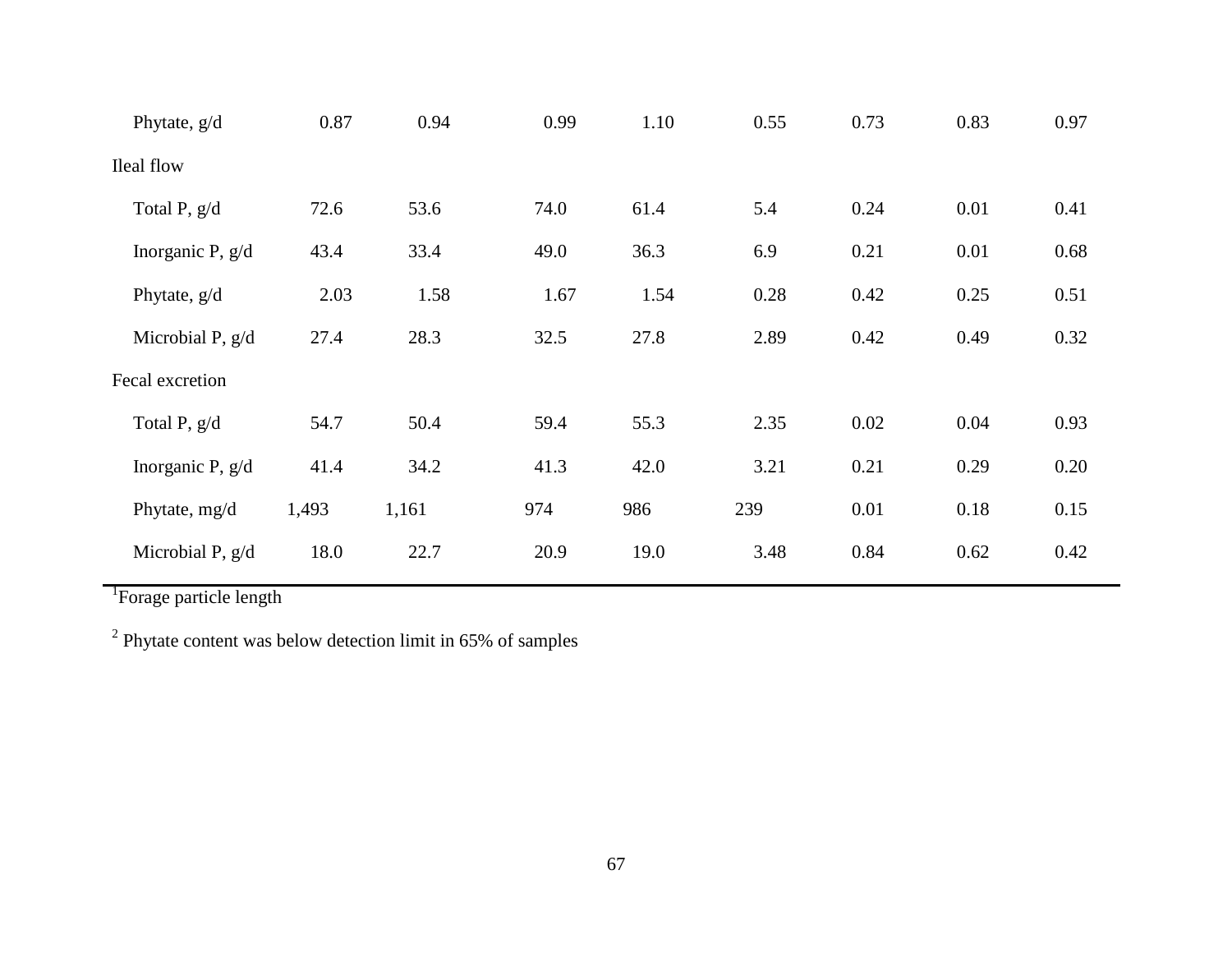# **Table 4.7. Effect of forage particle length and phytase on ruminal, small intestine, large intestine, and total tract digestibility of total P, Pi, and Pp**

|                                   |         | No phytase |         | Phytase  |            | Effect, $P <$ |                  |            |
|-----------------------------------|---------|------------|---------|----------|------------|---------------|------------------|------------|
| Item                              | Short   | Long       | Short   | Long     | <b>SEM</b> | Phytase       | FPL <sup>1</sup> | Phytase x  |
|                                   |         |            |         |          |            |               |                  | <b>FPL</b> |
| Apparent ruminal digestibility, % |         |            |         |          |            |               |                  |            |
| of intake                         |         |            |         |          |            |               |                  |            |
| Phytate                           | 98.4    | 97.5       | 86.2    | 95.9     | 3.8        | $0.07\,$      | 0.24             | 0.16       |
| Apparent small intestine          |         |            |         |          |            |               |                  |            |
| digestibility, % of omasal flow   |         |            |         |          |            |               |                  |            |
| Total P                           | 60.0    | 67.2       | 57.4    | 61.5     | 6.3        | 0.60          | 0.16             | 0.52       |
| Inorganic P                       | 74.5    | 78.4       | 69.6    | 73.6     | 4.2        | 0.19          | 0.26             | 0.98       |
| Phytate                           | $-59.0$ | $-111.4$   | $-56.2$ | $-102.1$ | 79.9       | 0.92          | 0.40             | 0.95       |
| Apparent large intestine          |         |            |         |          |            |               |                  |            |
| digestibility, % of ileal flow    |         |            |         |          |            |               |                  |            |
| Total P                           | 24.9    | 3.5        | 14.4    | 8.5      | 6.6        | 0.60          | 0.03             | 0.16       |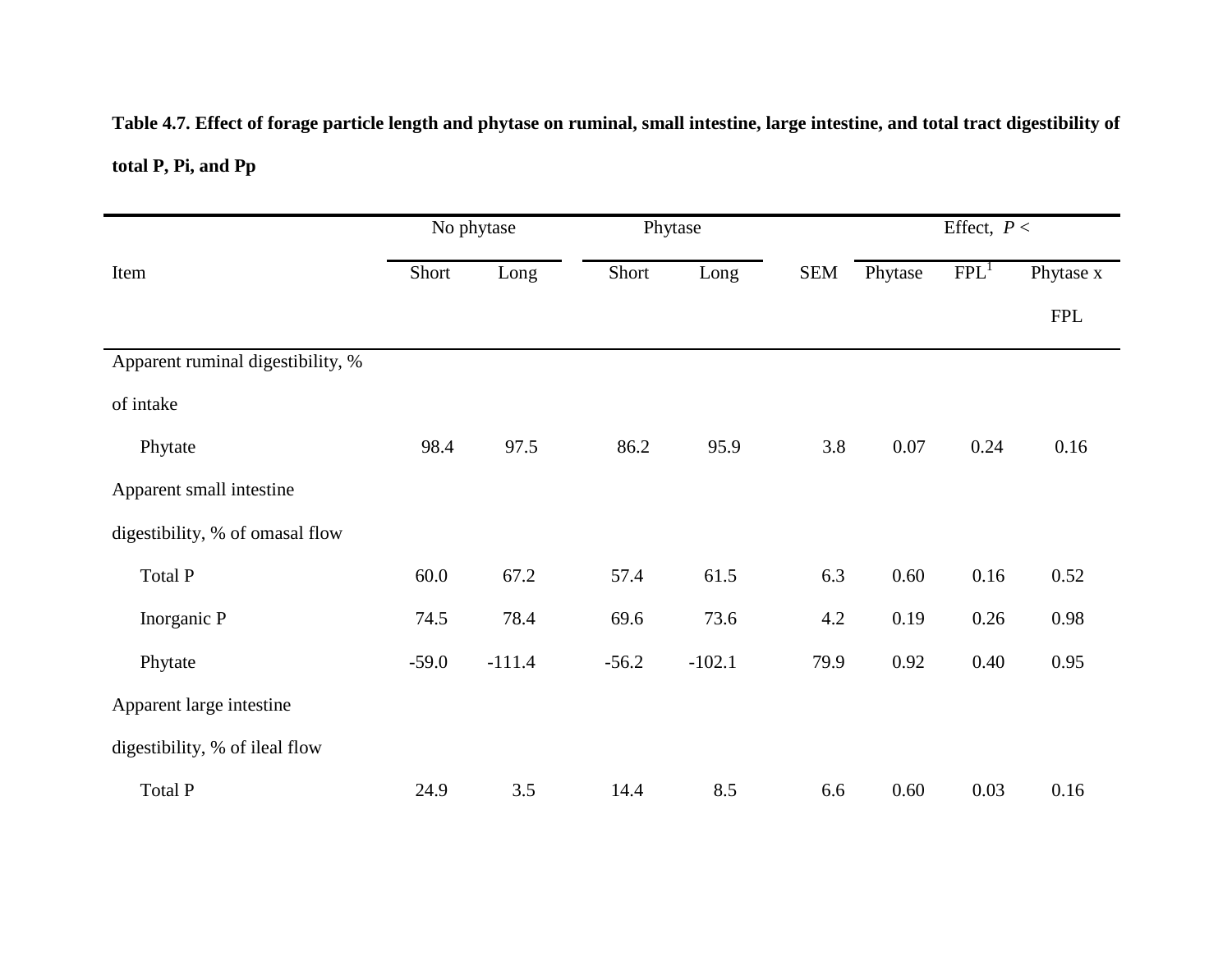| Inorganic P                           | 2.3     | $-1.7$ | 7.5  | $-19.6$ | 11.1 | 0.44 | 0.08 | 0.17 |
|---------------------------------------|---------|--------|------|---------|------|------|------|------|
| Phytate                               | 25.4    | 25.0   | 40.1 | 34.6    | 9.4  | 0.18 | 0.74 | 0.77 |
| Apparent total tract digestibility, % |         |        |      |         |      |      |      |      |
| of intake                             |         |        |      |         |      |      |      |      |
| Total P                               | 26.1    | 33.8   | 22.7 | 24.5    | 3.3  | 0.09 | 0.18 | 0.40 |
| Inorganic P                           | $-33.4$ | 5.7    | 8.2  | $-10.3$ | 14.8 | 0.41 | 0.50 | 0.08 |
| Phytate                               | 95.4    | 96.4   | 82.6 | 96.1    | 4.6  | 0.16 | 0.13 | 0.18 |
| Phytate <sup>2</sup>                  | 96.5    | 96.9   | 97.8 | 97.4    | 0.6  | 0.01 | 0.97 | 0.05 |
|                                       |         |        |      |         |      |      |      |      |

<sup>2</sup>Calculated digestibility as if the phytase had not been active in the TMR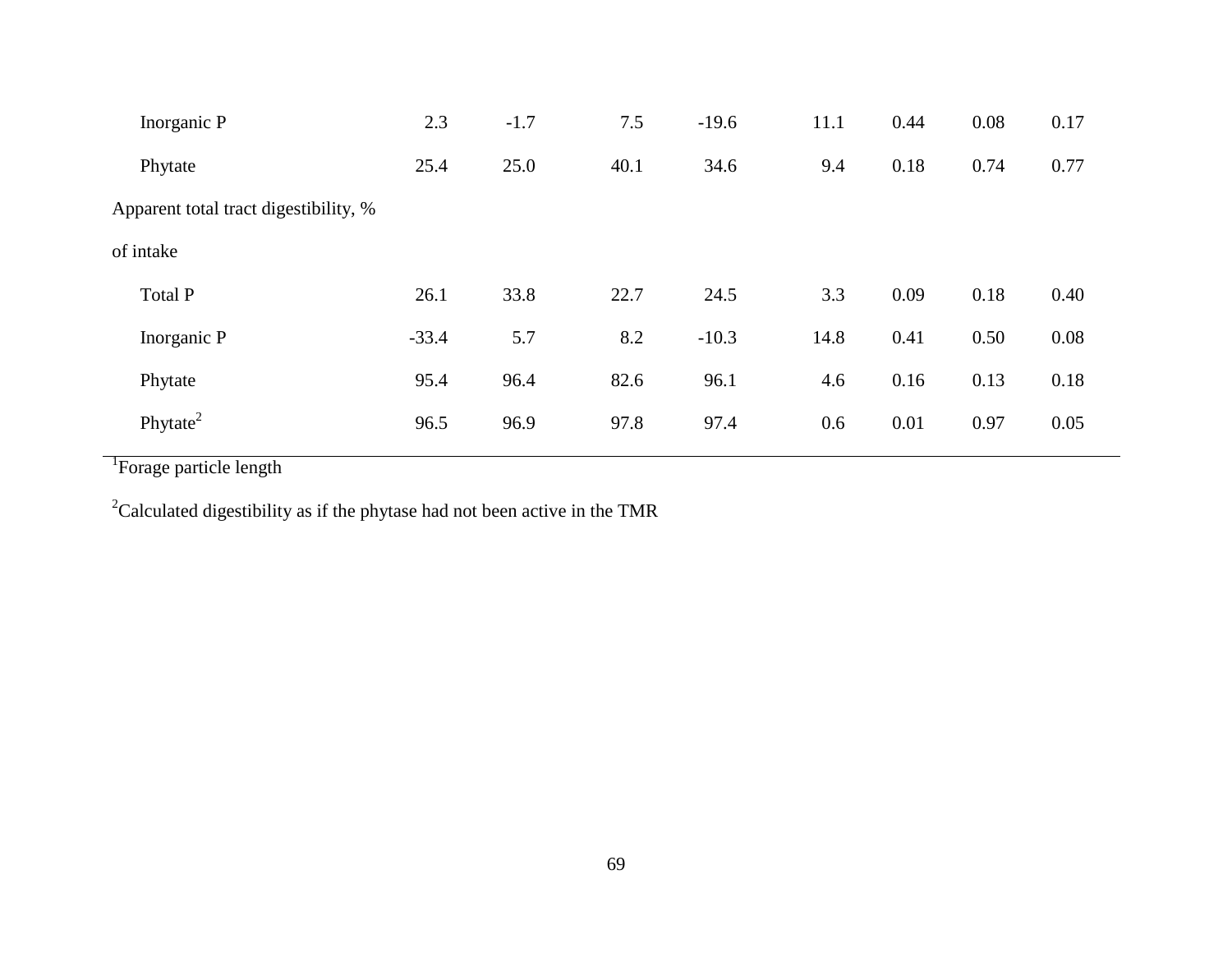|                      | No phytase |      |        | Phytase |            | Effect, $P <$ |                  |            |  |
|----------------------|------------|------|--------|---------|------------|---------------|------------------|------------|--|
| Item                 | Short      | Long | Short  | Long    | <b>SEM</b> | Phytase       | FPL <sup>1</sup> | Phytase x  |  |
|                      |            |      |        |         |            |               |                  | <b>FPL</b> |  |
| Urine, kg/d          | 11.5       | 10.8 | 10.3   | 11.6    | 1.25       | 0.80          | 0.71             | 0.23       |  |
| Urinary P, g/d       | 0.77       | 2.62 | 0.99   | 1.70    | 1.08       | 0.68          | 0.15             | 0.50       |  |
| Serum P, mg/dL       | 5.41       | 5.93 | 5.33   | 5.64    | 0.46       | 0.59          | 0.25             | 0.75       |  |
| Retained $P^2$ , g/d | $-0.5$     | 3.3  | $-2.8$ | $-3.9$  | 3.7        | 0.22          | 0.71             | 0.51       |  |

**Table 4.8. Effect of forage particle length and phytase on urine output, urinary excretion of P, serum P, and retained P**

<sup>2</sup> Phosphorus intake – fecal phosphorus – milk phosphorus – urinary phosphorus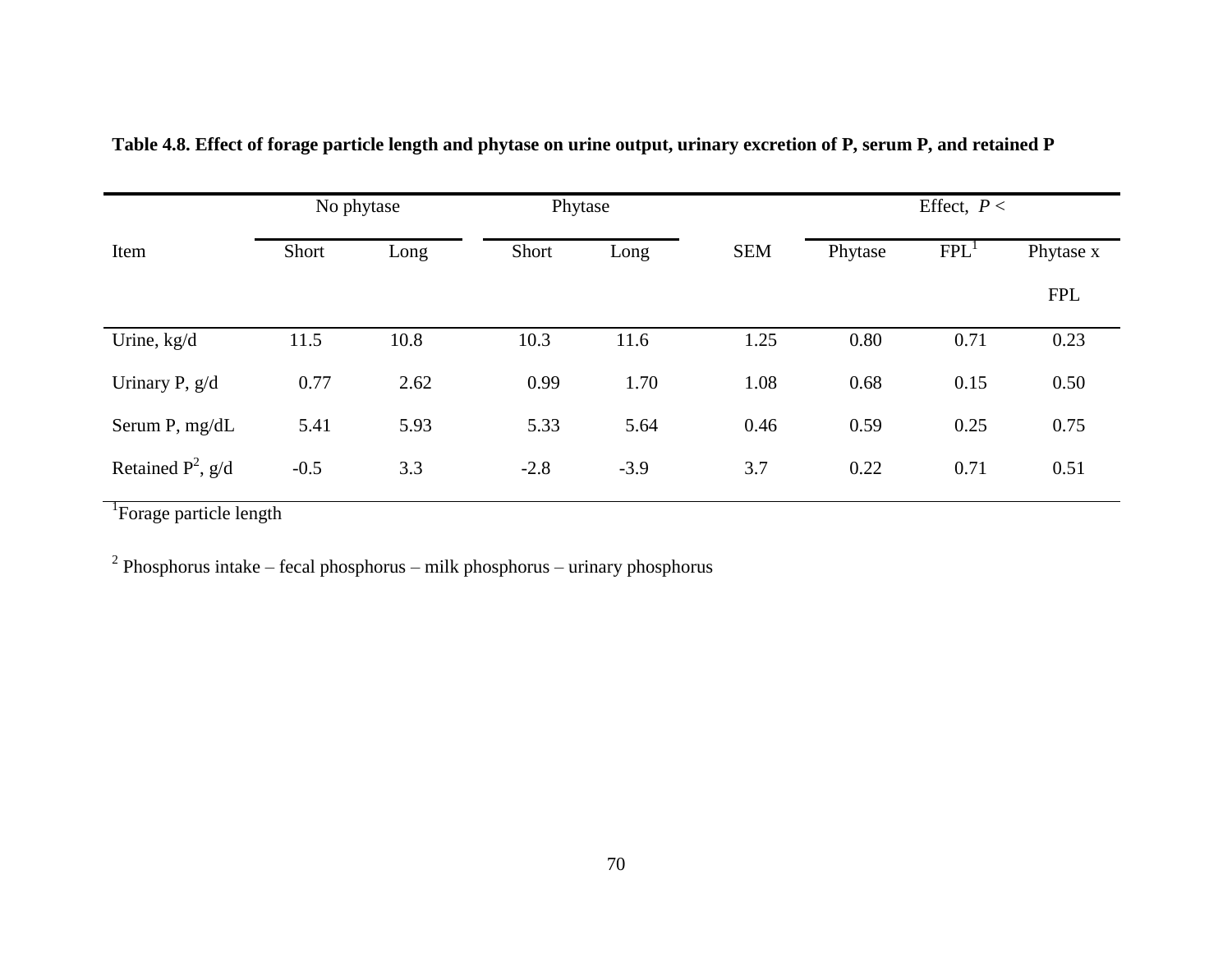#### **References**

- Adeola, O., B. V. Lawrence, A. L. Sutton, and T. R. Cline. 1995. Phytase-induced changes in mineral utilization in zinc-supplemented diets for pigs. J. Anim. Sci. 73: 3384-3391.
- AOAC. 1998. Official Methods of Analysis. 16<sup>th</sup> ed. Assoc. Offic. Anal. Chem., Arlington, VA.
- Bohlke, R. A., R. C. Thaler, and H. H. Stein. 2005. Calcium, phosphorus, and amino acid digestibility in low-phytate corn, normal corn, and soybean meal by growing pigs. J. Anim. Sci. 83:2396-2403.
- Bravo, D., F. Meschy, C. Bogaert, and D. Sauvant. 2000. Ruminal phosphorus availability from several feedstuffs measured by the nylon bag technique. Repro.Nutr. Dev. 40:149-162.
- Bravo, D., D. Sauvant, C. Bogaert, and F. Meschy. 2003c. III. Quantitative aspects of phosphorus excretion in ruminants. Reprod. Nutr. Dev. 43: 285-300.
- Cecava, M.J., N.R. Merchen, L.C. Gay, and L.L. Berger. 1990. Composition of ruminal bacteria harvested from steers as influenced by dietary energy level, feeding frequency, and isolation techniques. J. Dairy Sci. 73: 2480-2488.
- Cope, C. M., A. M. Mackenzie, D. Wilde, and L. A. Sinclair. 2009. Effects of level and form of dietary zinc on dairy cow performance and health. J. Dairy Sci. 92: 2128-2135.
- Cromwell, G. L., T. S. Stahly, R. D. Coffey, H. J. Monegue, and J. H. Randolph. 1993. Efficacy of phytase in improving the bioavailability of phosphorus in soybean meal and cornsoybean meal diets for pigs. J. Anim Sci. 71:1831-1840.
- Dias, R. S., E. Kebreab, D. M. S. S. Vitti, A. P. Roque, I. C. S. Bueno, and J. France. 2006. A revised model for studying phosphorus and calcium kinetics in growing sheep. J. Anim. Sci. 84:2787-2794.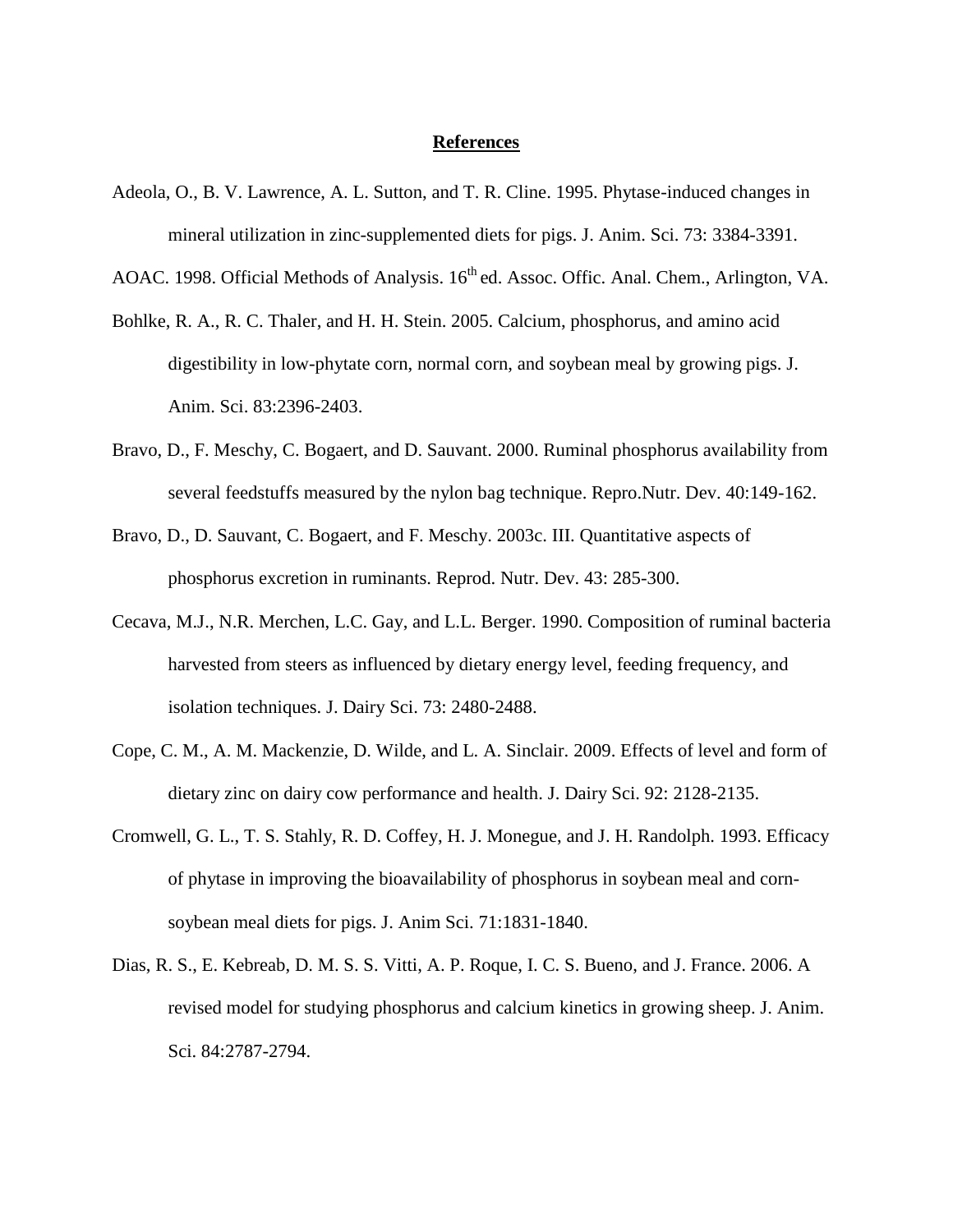- France, J. and R. C. Siddons. 1986. Determination of digesta flow by continuous marker infusion. J. Theor. Biol. 121:105-119.
- Godoy, S. and F. Meschy. 2001. Utilisation of phytate phosphorus by rumen bacteria in a semicontinuous culture system (Rusitec) in lactating goats fed on different forage to concentrate ratios. Reprod. Nutr. Dev. 41:259-265.
- Harper, A. F., E. T. Kornegay, and T. C. Schell. 1997. Phytase supplementation of lowphosphorus growing-finishing pig diets improves performance, phosphorus digestibility, and bone mineralization and reduces phosphorus excretion. J. Anim. Sci. 75:3174-3186.
- Hill, S. R., K. F. Knowlton, E. Kebreab, J. France, and M. D. Hanigan. 2008. A model of phosphorus digestion and metabolism in the lactating dairy cow. J. Dairy Sci. 91:2021- 2032.
- Kemme, P. A., A. W. Jongbloed, Z. Mroz, J. Kogut, and A. C. Beynen. 1999a. Digestibility of nutrients in growing–finishing pigs is affected by *Aspergillus niger* phytase, phytate and lactic acid levels: 1. Apparent ileal digestibility of amino acids. Live. Prod. Sci. 58:107- 117.
- Kies, A. K., P. A. Kemme, L. B. J. Šebek, J. T. M. van Diepen, and A. W. Jongbloed. 2006. Effect of graded doses and a high dose of microbial phytase on the digestibility of various minerals in weaner pigs. J. Anim. Sci. 84:1169-1175.
- Kincaid, R. L., D. K. Garikipati, T. D. Nennich, and J. H. Harrison. 2005. Effect of grain source and exogenous phytase on phosphorus digestibility in dairy cows. J. Dairy Sci. 88:2893- 2902.
- Knowlton, K. F. and J. H. Herbein. 2002. Phosphorus partitioning during early lactation in dairy cows fed diets varying in phosphorus content. J. Dairy Sci. 85:1227.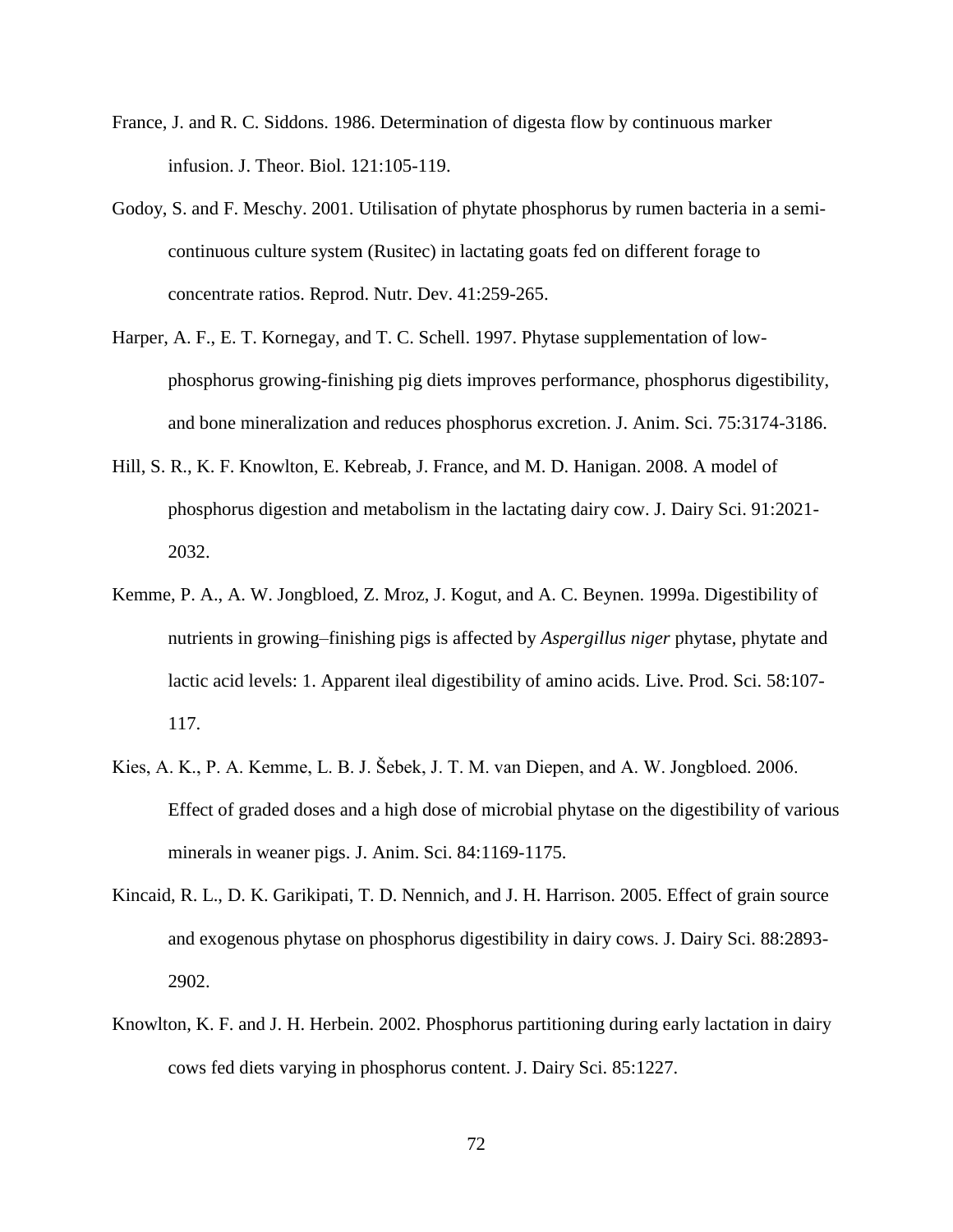- Knowlton, K.F., C.M. Parson, C.W. Cobb, and K.F. Wilson. 2005. Exogenous phytase plus cellulase and phosphorus excretion in dairy cows. Prof. Anim. Sci. 21: 212-216.
- Knowlton, K. F., M.S. Taylor, S.R. Hill, C. Cobb and K.F. Wilson. 2007. Manure nutrient excretion by lactating cows fed exogenous phytase and cellulose. J. Dairy Sci. 90: 4356- 4360.
- Knowlton, K. F., M. L. McGilliard, Z. Zhao, K. G. Hall, W. Mims, and M. D. Hanigan. 2010. Effective nitrogen preservation during urine collection from Holstein heifers fed diets with high or low protein content. J. Dairy Sci. 93:323-329.
- Lei, X. G., P. K. Ku, E. R. Miller, M. T. Yokoyama, and D. E. Ullrey. 1993. Supplementing corn-soybean meal diets with microbial phytase maximizes phytate phosphorus utilization by weanling pigs. J. Anim. Sci. 71:3368-3375.
- Liao, S. F., A. K. Kies, W. C. Sauer, Y. C. Zhang, M. Cervantes, and J. M. He. 2005. Effect of phytase supplementation to a low- and a high-phytate diet for growing pigs on the digestibilities of crude protein, amino acids, and energy. J. Anim. Sci. 83: 2130-2136.
- Mertens, D. R. 2002. Gravimetric determination of amylase-treated neutral detergent fiber in feeds using refluxing in beakers or crucibles: Collaborative study. J. AOAC. 85:1217- 1240.
- Morse, D., H. Head, C. J. Wilcox, H. H. Van Horn, C. D. Hissem, and B. Harris, Jr. 1992. Effects of concentration of dietary phosphorous on amount and route of excretion. J. Dairy Sci. 75:3039.
- Murphy, J. and J. P. Riley. 1958. A single-solution method for determination of soluble phosphate in natural waters. J. Marine Biol. Assoc. UK. 37:9-14.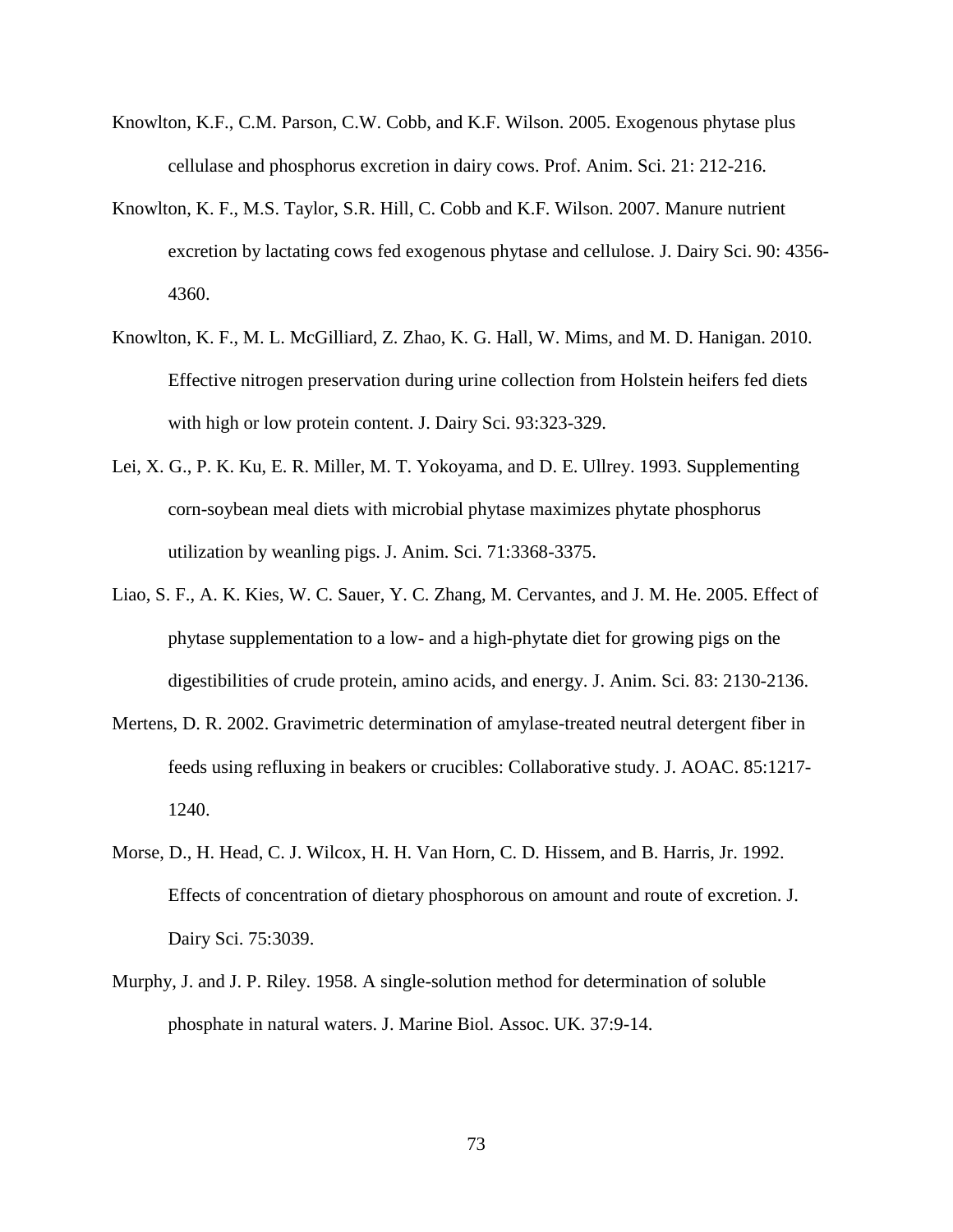- National Research Council. 2001. Nutrient Requirements of Dairy Cattle. 7th rev. ed. Natl. Acad. Sci., Washington, D.C.
- Nelson, T.S., L.W. Ferrara, and N.L. Storer. 1968. Phytate phosphorus content of feed ingredients derived from plants. Poult. Sci. 47: 1371- 1374.
- Park, W.-Y., T. Matsui, and H. Yano. 2002. Post-ruminal phytate degradation in sheep. Anim. Feed Sci. Technol. 101: 55-60.
- Park, W.-Y., T. Matsui, F. Yano, and H. Yano. 2000. Heat treatment of rapeseed meal increases phytate flow in the duodenum of sheep. Anim. Feed Sci. Technol. 88: 31-37.
- Reynal and Broderick. 2005. Effect of dietary level of rumen-degradable protein on production and nitrogen metabolism in lactating dairy cows. J. Dairy Sci. 88: 4045-4064.
- Rode, L.M., D.C. Weakley, and L.D. Satter. 1985. Effect of forage amount and particle size in diets of lactating dairy cows on site of digestion and microbial protein synthesis. Can. J. Anim. Sci. 65: 101-111.
- Scaletti, R. W., D. S. Trammell, B. A. Smith, and R. J. Harmon. 2003. Role of Dietary Copper in Enhancing Resistance to Escherichia coli Mastitis<sup>1</sup>. J. Dairy Sci. 86: 1240-1249.
- van Doorn, D. A., H. Everts, H. Wouterse, and A. C. Beynen. 2004. The apparent digestibility of phytate phosphorus and the influence of supplemental phytase in horses. J. Anim. Sci. 82: 1756-1763.
- Van Soest, P. J., J. B. Robertson, and B. A. Lewis. 1991. Methods for dietary fiber, neutral detergent fiber, and nonstarch polysaccharides in relation to animal nutrition. J. Dairy Sci. 74: 3583-3597.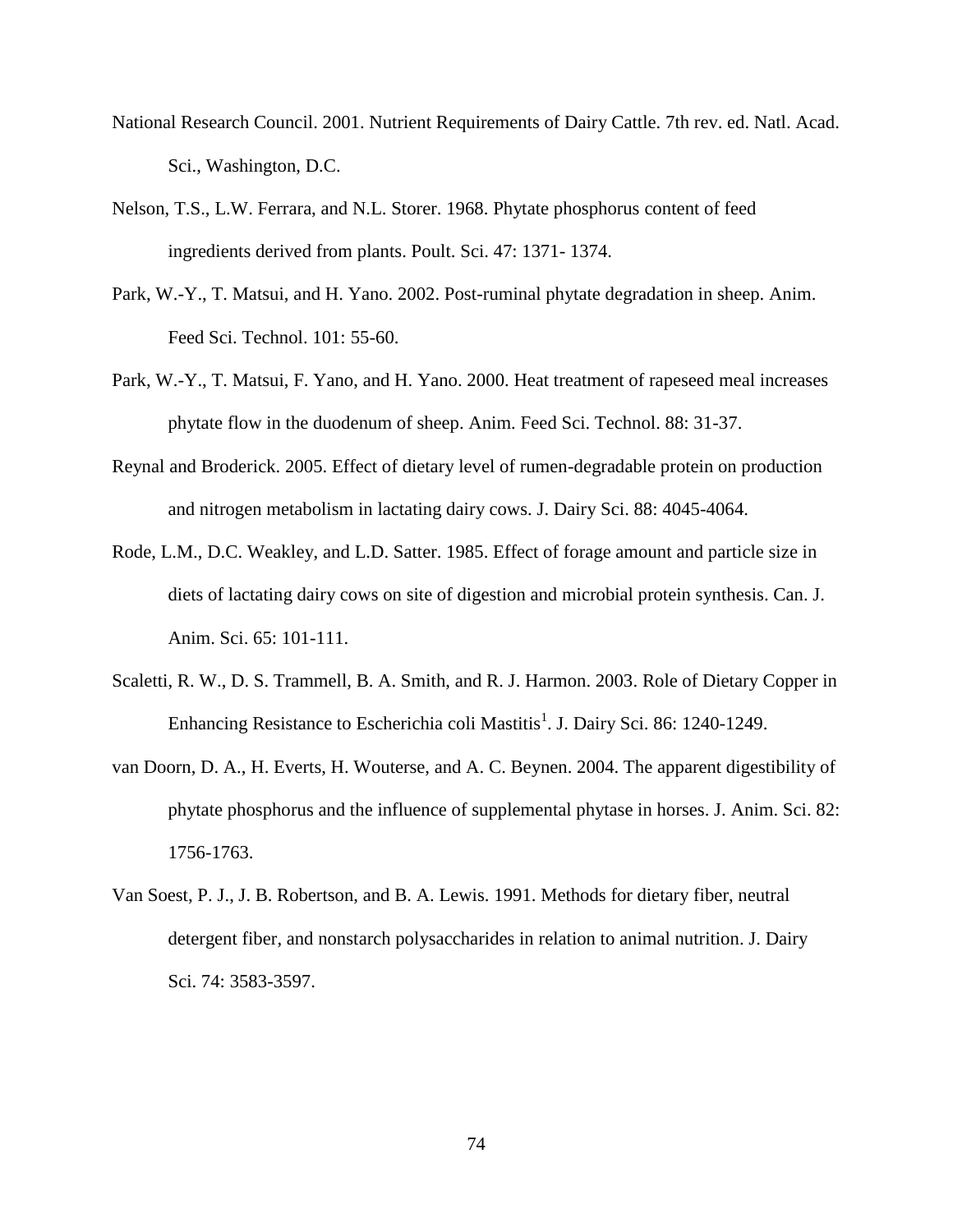- Valk, H., L.B.J. Sebek, and A.C. Beynen. 2002. Influence of phosphorus intake on excretion and blood plasma and saliva concentrations of phosphorus in dairy cows. J. Dairy Sci. 85: 2642-2649.
- Vitti, D. M., E. Kebreab, J. B. Lopes, A. L. Abdalla, F. F. De Carvalho, K. T. De Resende, L. A. Crompton, and J. France. 2000. A kinetic model of phosphorus metabolism in growing goats. J. Anim. Sci. 78:2706-2712.
- Wu, Z., L. D. Satter, and R. Sojo. 2000. Milk production, reproductive performance, and fecal excretion of phosphorus by dairy cows fed three amounts of phosphorus. J. Dairy Sci. 83:1028-1041.
- Yang, W.Z. and K.A. Beauchemin. 2007. Altering physically effective fiber intake through forage proportion and particle length: Digesition and milk production. J. Dairy Sci. 90: 3410-3421.
- Zebeli, Q., M. Tafaj, I. Weber, J. Dijkstra, H. Steingass, and W. Drochner. 2007. Effect of varying dietary forage particle size in two concentrate levels on chewing activity, ruminal mat characteristics, and passage in dairy cows. J. Dairy Sci. 90: 1929-1942.
- Zinn, R. A. and F. N. Owens. 1986. A rapid procedure for purine measurements and its use for estimating net ruminal protein synthesis. Can. J. Anim. Sci. 66:157-166.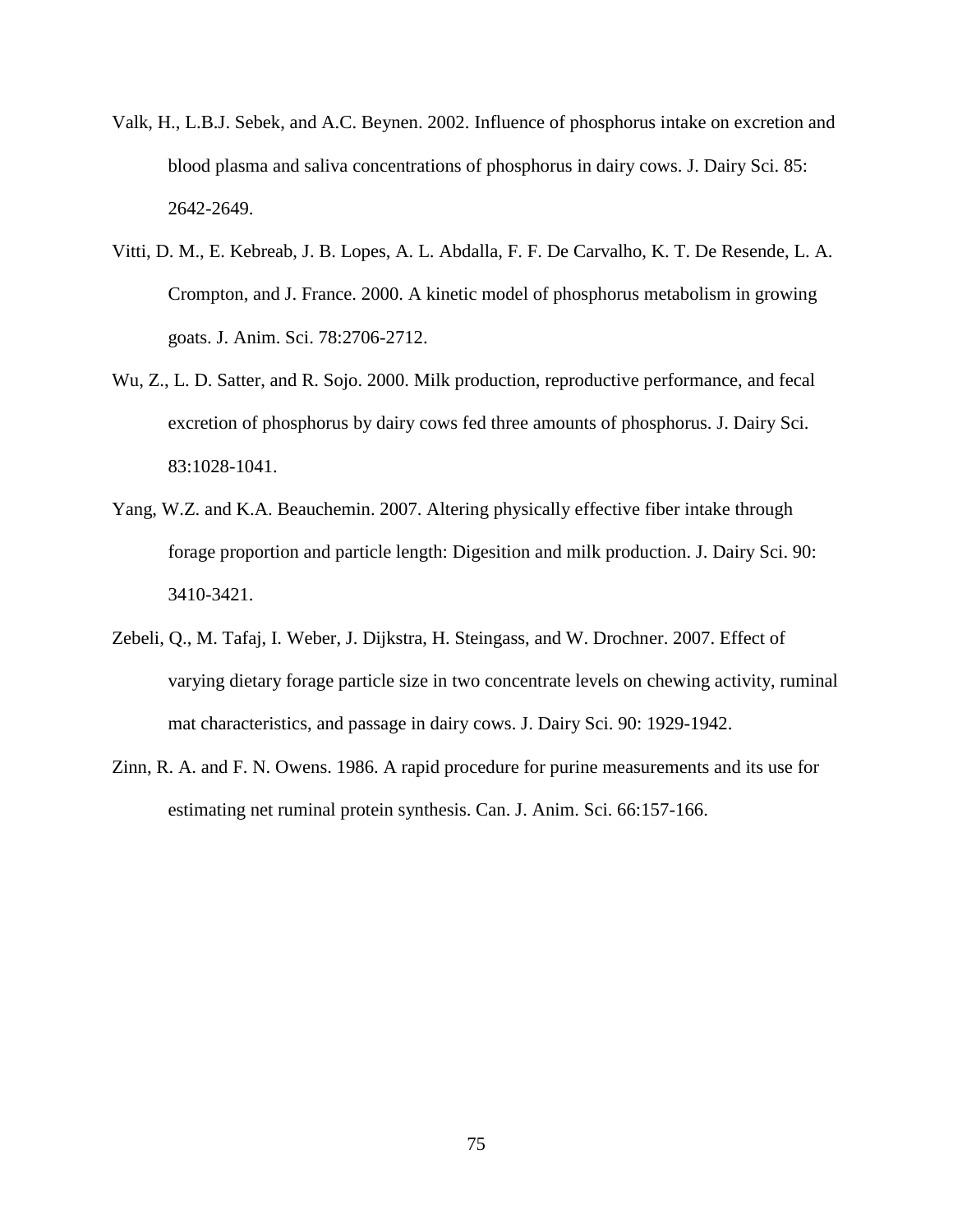#### **Chapter V: Conclusions**

These two studies are steps forward in refining phosphorus (P) feeding requirements in dairy cattle. It has been long assumed that phytate (Pp) is completely available in ruminant animals because of the phytase capacity of ruminal microorganisms. In the past 15 years, research in small, and some large, ruminants have reported evidence contradictory to that conclusion. Quantification of P forms in feedstuffs is an instrumental step in elucidating the actual P availability of P-containing compounds. Characterization of P forms may lead to more insight as to why P availability may not be as complete as originally thought. These data should contribute to improvement of the model of Hill et al. (2008; [Figure 2.2\)](#page-21-0) in refining characterization of P compounds consumed by the cow.

To more completely describe flow of P compounds through the gastrointestinal tract, the data from the phytase and forage particle length feeding study will be beneficial. Omasal, ileal, and fecal flows of total P, inorganic P, Pp, and microbial P will also contribute to the description of digestion, absorption, and end fate of P compounds. Upon implementation of this data into Hill et al. (2008; [Figure 2.2\)](#page-21-0), more complete and refined estimates of P availably and excretion can be elucidated.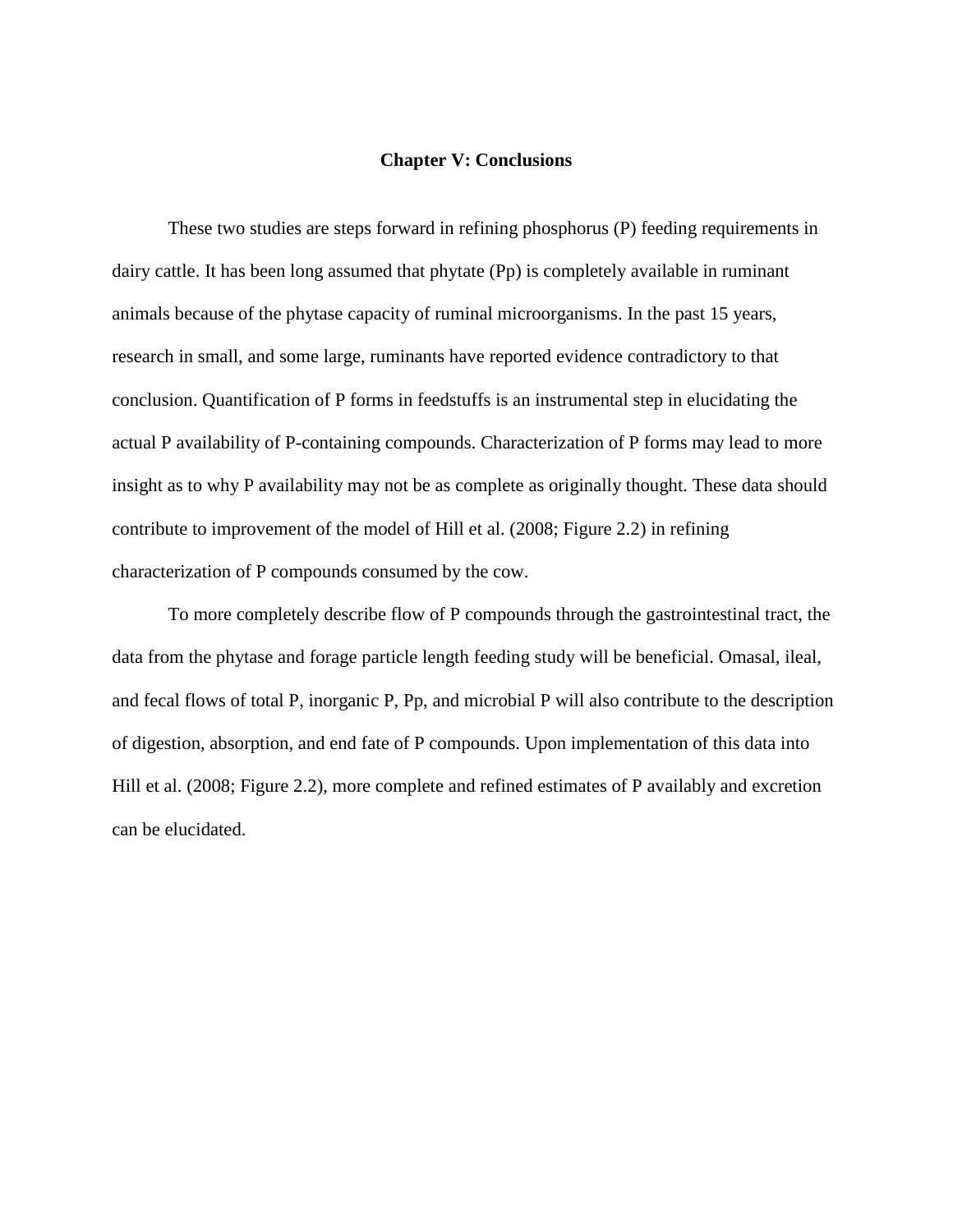#### **References**

- Ben-Ghedalia, D., H. Tagari, S. Zamwel, and A. Bondi. 1975. Solubility and net exchange of calcium and phosphorus in digesta flowing along the gut of sheep. Br. J. Nutr. 33: 87-94.
- Bergman, E. L., K. Autio, and A. S. Sandberg. 2000. Optimal conditions for phytate degradation, estimation of phytase activity, and localization of phytate in barley. J. Agric. Food Chem. 48:4647-4655.
- Braithwaite, G. D.1976. Reviews of the progress of dairy science Calcium and phosphorus metabolism in ruminants with special reference to parturient paresis. J. Dairy Res. 43: 501-520.
- Bravo, D., D. Sauvant, C. Bogaert, and F. Meschy. 2003a. I. A bibliographic database for quantitative analysis of phosphorus flow in ruminants. Reprod. Nutr. Dev. 43: 251-269.
- Bravo, D., D. Sauvant, C. Bogaert, and F. Meschy. 2003b. II. Quantitative aspects of phosphorus absorption in ruminants. Reprod. Nutr. Dev. 43: 271-284.
- Breves, G. and B. Schroder. 1991. Comparative aspects of gastrointestinal phosphorus metabolism. Nutr. Res. Rev. 4:125-140.
- Brintrup, R., T. Mooren, U. Meyer, H. Spiekers, and E. Pfeffer. 1993. Effects of two levels of phosphorus intake on performance and faecal phosphorus excretion of dairy cows. J. Anim. Physiol. Anim. Nutr. 69:29-36.
- Burbano, C., M. Muzquiz, A. Osagie, G. Ayet, and C. Cuadrado. 1995. Determination of phytate and lower inositol phosphates in Spanish legumes by HPLC methodology. Food Chem. 52: 321-325.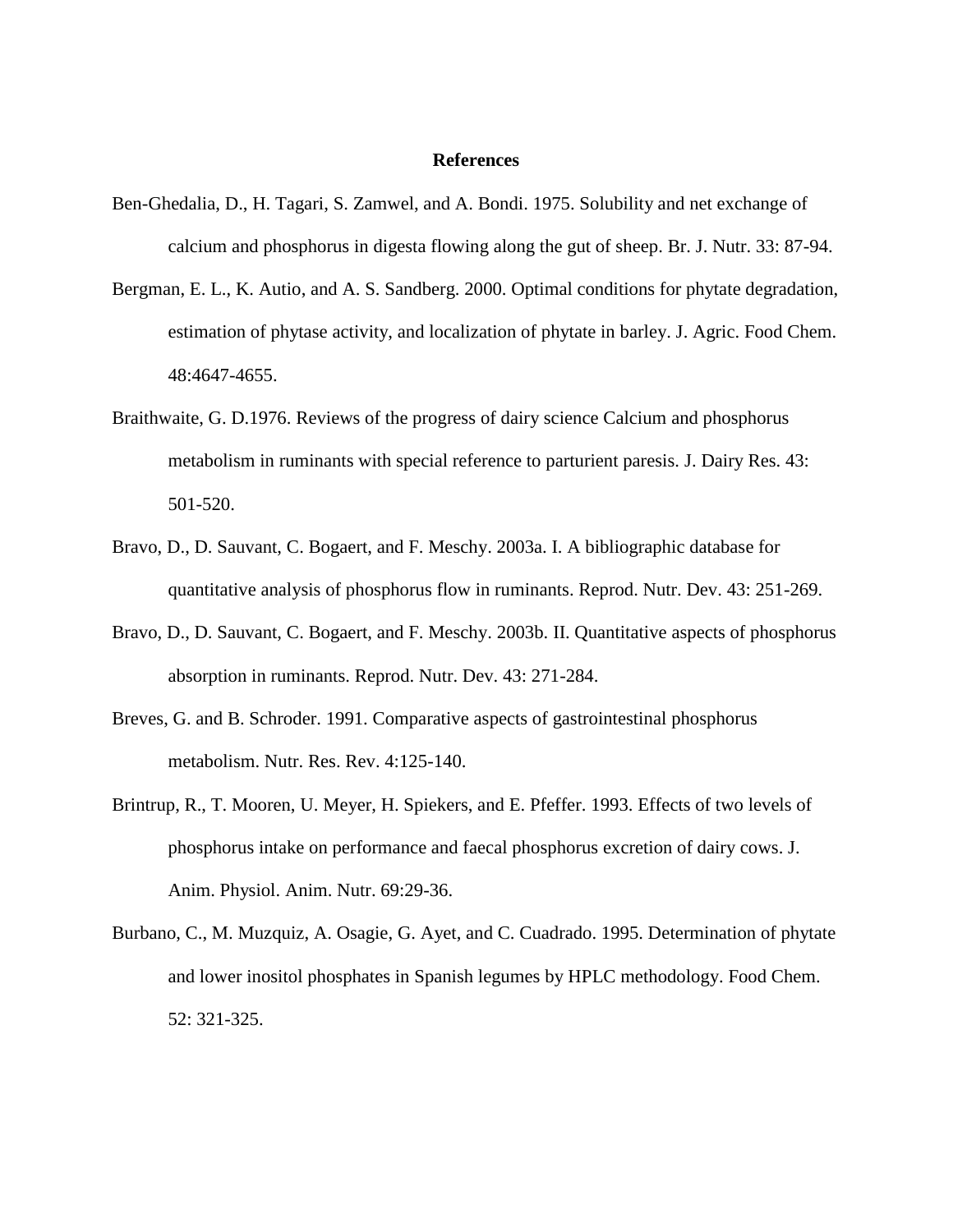- Burroughs, W., A. Latona, P. DePaul, P. Gerlaugh, and R. M. Bethke. 1951. Mineral influences upon urea utilization and cellulose digestion by rumen microorganisms using the artificial rumen technique. J. Anim Sci. 10:693-705.
- Carpenter, S.R., N.F. Caraco, D.L. Correll, R.W. Howarth, A.N. Sharpley, and V.H. Smith. 1998. Nonpoint pollution of surface waters with phosphorus and nitrogen. Eco. Appl. 8: 559-568.
- Cerosaletti, P. E., D.G. Fox, and L.E. Chase. 2004. Phosphorus reduction through precision feeding of dairy cattle. J. Dairy Sci. 87: 2314-2323.
- Clark, R.C., O.E. Budtz-Olsen, R.B. Cross, P. Finnamore and P.A. Bauert. 1973. The importance of the salivary glands in the maintenance of phosphorus homeostasis in sheep. Aust. J. Ag. Res. 24: 913-919.
- De Boer, G., J. G. Buchanan-Smith, G. K. Macleod, and J. S. Walton. 1981. Responses of dairy cows fed alfalfa silage supplemented with phosphorus, copper, zinc, and manganese. J. Dairy Sci. 64:2370-2377.
- Dhiman, T. R., J. Kleinmans, N. J. Tessmann, H. D. Radloff, and L. D. Satter. 1995. Digestion and energy balance in lactating dairy cows fed varying ratios of alfalfa silage and grain. J. Dairy Sci. 78:330-341.
- Dou, Z., J. D. Ferguson, J. Fiorini, J. D. Toth, S. M. Alexander, L. E. Chase, C. M. Ryan, K. F. Knowlton, R. A. Kohn, A. B. Peterson, J. T. Sims, and Z. Wu. 2003. Phosphorus feeding levels and critical control points on dairy farms. J. Dairy Sci. 86:3787-3795.
- Durand, M. and R. Kawashima. 1980. Influences of minerals in rumen microbial digestion. Pages 375-408 in Digestive Physiology and Metabolism in Ruminants. Y. Ruckebusch and P. Thivend, ed. AVI Publishing Company Inc., Westport, CT.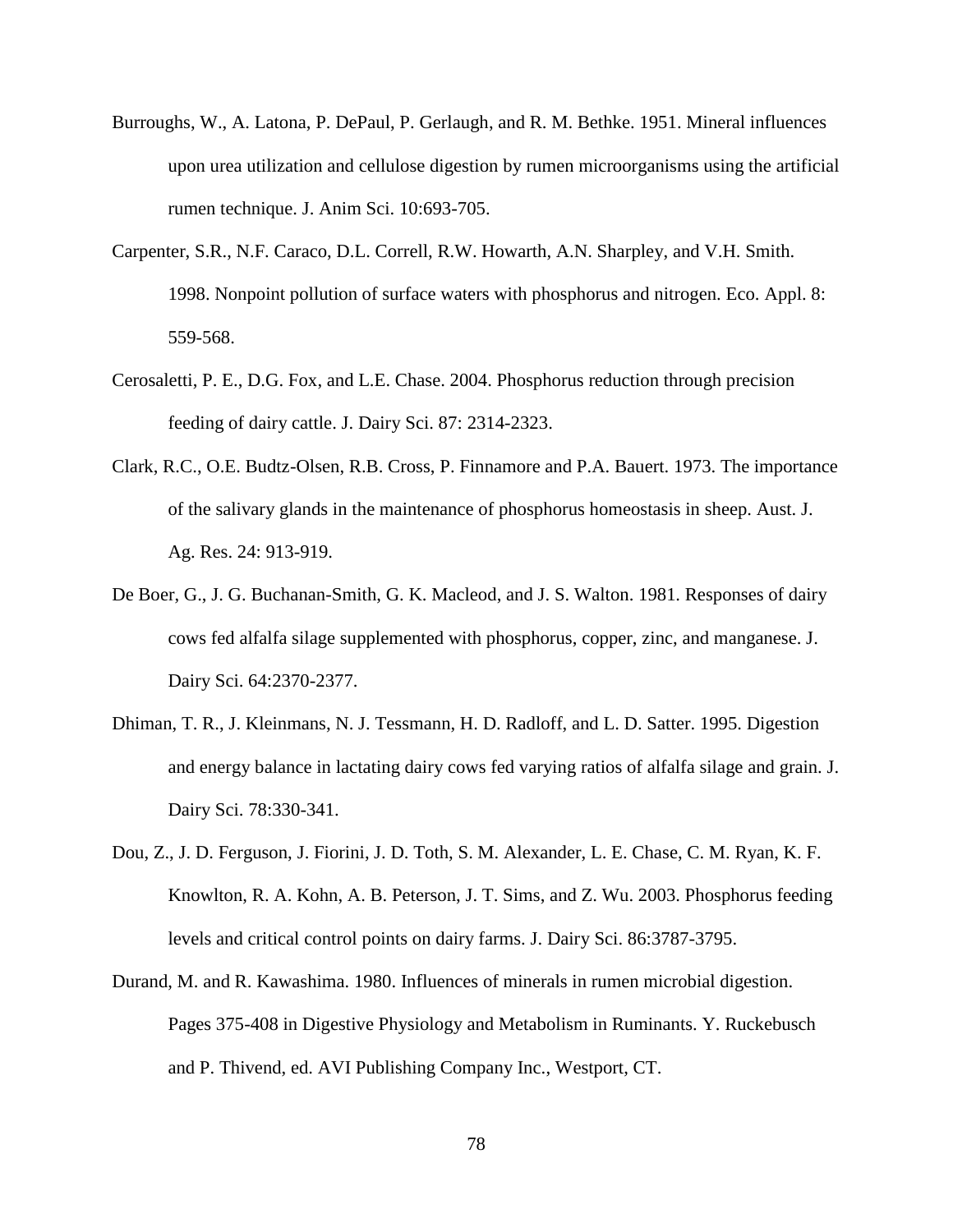- Durand, M. and S. Komisarczuk. 1987. Influence of major minerals on rumen microbiota. J. Nutr. 118: 249-260.
- Duskova, D., R. Dvorak, V. Rada, J. Doubek, and M. Morounek. 2001. Concentration of phytic acid in feces of calves fed started diets. Acta Vet. Brno. 70: 381-385.
- Ebeling, A.M., L.G. Bundy, T.W. Andraski, and J.M. Powell. 2002. Dairy diet phosphorus effects on phosphorus losses in runoff from land-applied manure. Soil Sci. Am. J. 66: 284-291.
- Fleming, G.A. 1973. Mineral composition of herbage. Pages 529-566 in Chemistry and Biochemistry of Herbage. G.W. Butler and R.W. Bailey, eds, Academic Press, New York, N.Y.
- Foote, A. P., B. D. Lambert, J. A. Brady, and J. P. Muir. Short communication: Phosphate transporter expression in Holstein cows. J. Dairy Sci. 94:1913-1916.
- Frank, B. and C. Swensson. 2002. Relationship between content of crude protein in rations for dairy cows and milk yield, concentration of urea in milk and ammonia emissions. J. Dairy Sci. 85:1829-1838.
- Godoy, S. C. Chicco, F. Meschy, and F. Requena. 2005. Phytic phosphorus and phytate activity of animal feed ingredients. Interciencia. 30: 24-28.
- Graf, E. and F.R. Dintzis. 1982. High-performance liquid chromatographic method for the determination of phytate. Anal. Biochem. 119: 413-417.
- Hill, S. R., K. F. Knowlton, E. Kebreab, J. France, and M. D. Hanigan. 2008. A model of phosphorus digestion and metabolism in the lactating dairy cow. J. Dairy Sci. 91:2021- 2032.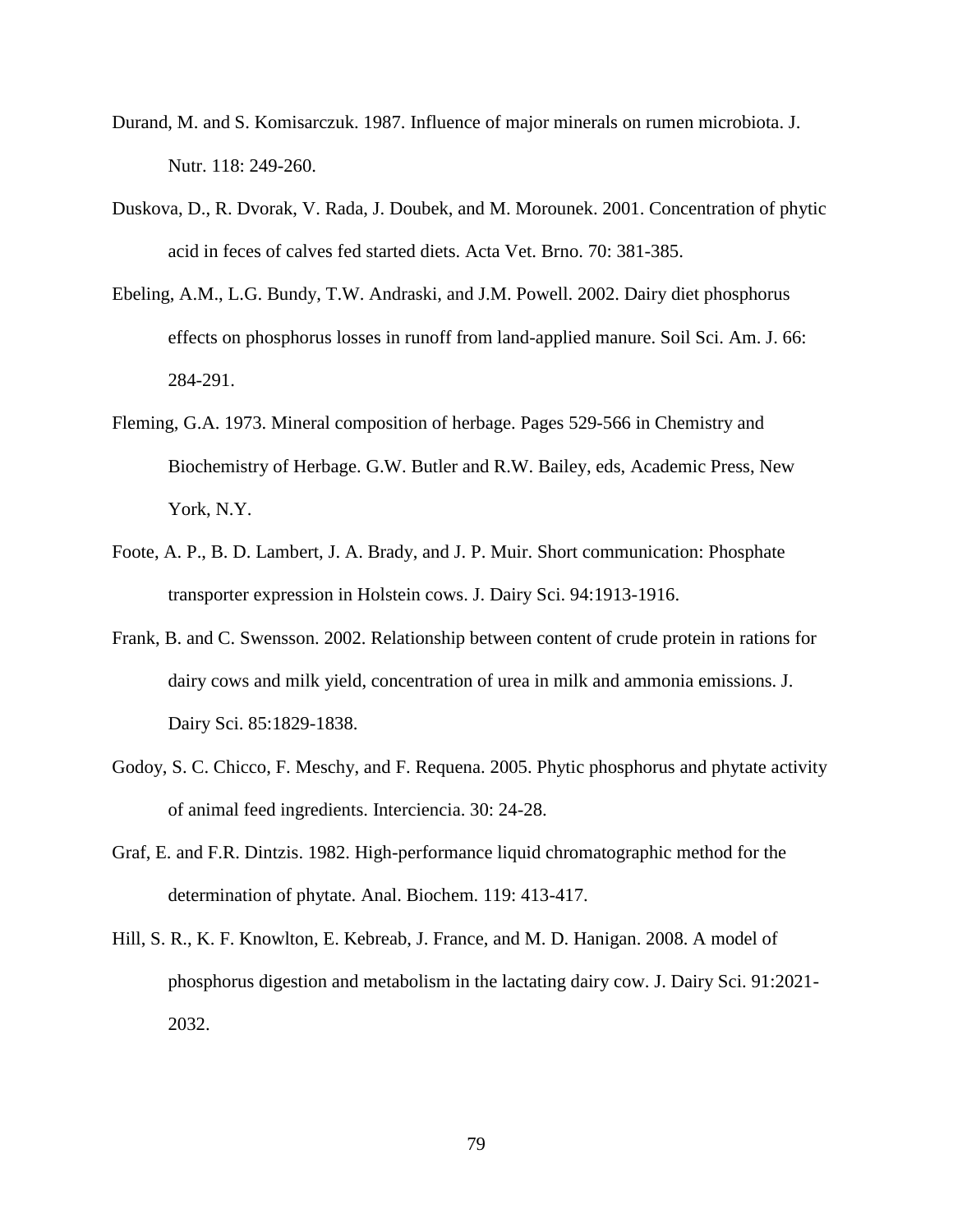- Holler, H. A. Figge, J. Richter, and G. Breves. 1988. Calcium and phosphate net absorption from the sheep colon and rectum perfused *in vivo*. J. Anim. Phys. Anim. Nutr. 59: 9-15.
- Horst, R.L. 1986. Regulation of calcium and phosphorus homeostasis in the dairy cow. J. Dairy. Sci. 69: 604-616.
- Hu, H.L., A. Wise, and C. Henderson. 1996. Hydrolysis of phytate and inositol tri-, tetra-, and penta- phosphates by the intestinal mucosa of the pig. Nutr. Research. 16: 781-787.
- Iqbal, T., K.O. Lewis, and B.T. Cooper. 1994. Phytase activity in the human and rat small intestines. Gut. 35: 1233-1236.
- Kemme, P. A., A. Lommen, L.H. Jonge, J. D. Van der Klis, A.W. Jongbloed, Z. Mroz, and A.C. Beynen. 1999b. Quantification of inositol phosphates using  $31P$  nuclear magnetic resonance spectroscopy in animal nutrition. J. Agric. Food Chem. 47: 5116-512.
- Kincaid, R. L., J. K. Hillers, and J. D. Cronrath. 1981. Calcium and phosphorus supplementation of rations for lactating cows. J. Dairy Sci. 64:754-758.
- Knowlton, K. F., J. H. Herbein, M. A. Meister-Weisbarth, and W. A. Wark. 2001. Nitrogen and phosphorus partitioning in lactating Holstein cows fed different sources of dietary protein and phosphorus. J. Dairy Sci. 84:1210-1217.
- Knowlton, K.F., J.M. McKinney, and C. Cobb. 2002. Effect of a direct-fed fibrolytic enzyme formulation on nutrient intake, partitioning, and excretion in early and late lactation Holstein cows. J. Dairy Sci. 85: 3328-3335.
- Knowlton, K.F., C.M. Parson, C.W. Cobb, and K.F. Wilson. 2005. Exogenous phytase plus cellulase and phosphorus excretion in dairy cows. Prof. Anim. Sci. 21: 212-216.
- Koelsch, R. 2005. Evaluating livestock system environmental performance with whole-farm nutrient balance. J. Environ. Qual. 34: 149-155.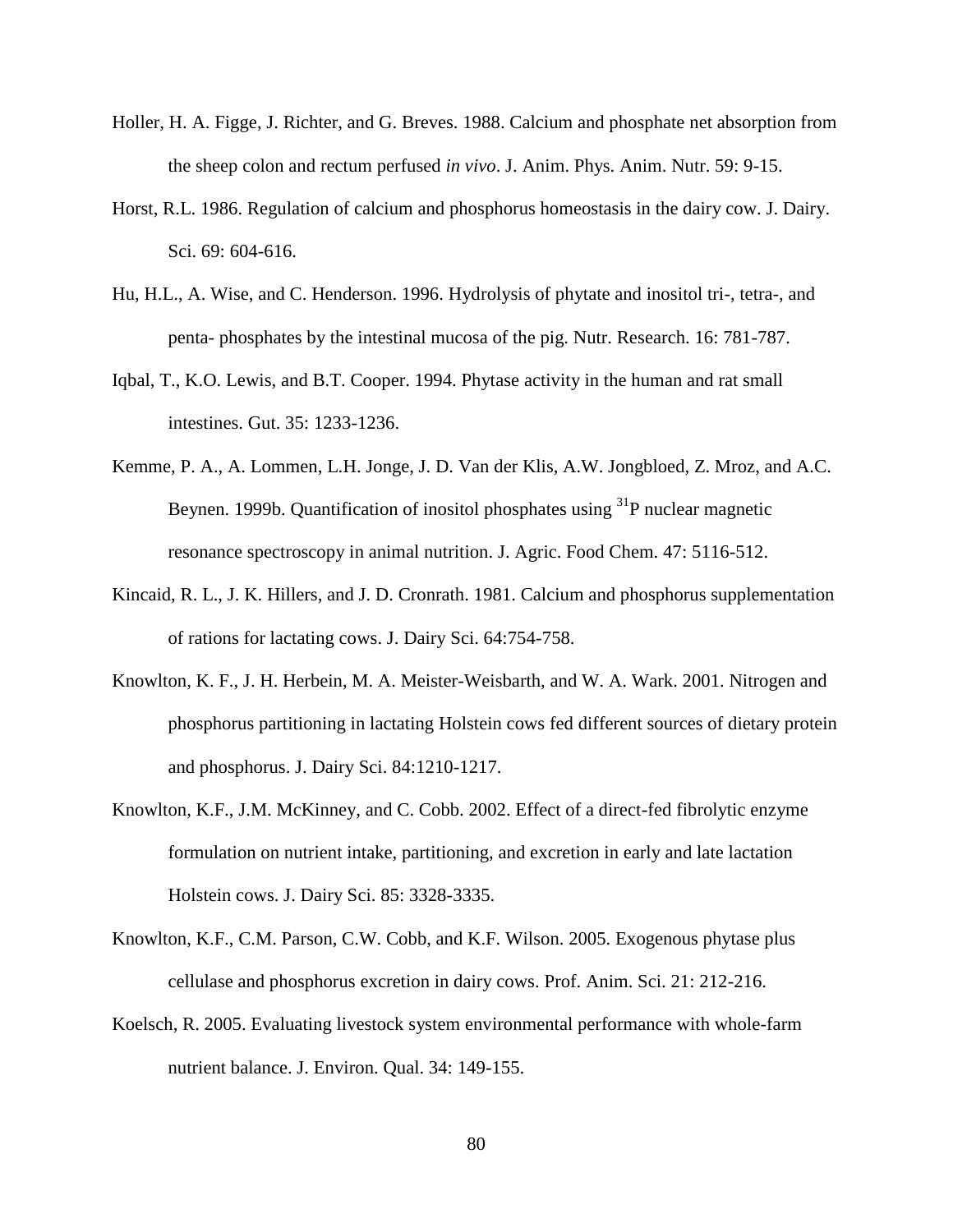- Kwanyuen, P. and J.W. Burton. 2005. A simple and rapid procedure for phytate determination in soybean and soy products. J. Am. Oil Chem. Soc. 82:81-85.
- Leytem, A.B., B.L. Turner, and P.A. Thacker. 2004. Phosphorus composition of manure from swine fed low-phytate grains: Evidence for hydrolysis in the animal. J. of Environ. Qual. 33: 2380-2383.
- Leytem, A. B., P. W. Kwanyuen, R. O. Maguire, and J. Brake. 2008. Evaluation of phosphorus characterization in broiler ileal digesta, manure, and litter samples; <sup>31</sup>P-NMR vs. HPLC. J. Environ. Qual. 37: 494-500.
- Little, D.A. 1982. Utilization of minerals. Pages 259-283 in Nutritional Limits to Animal Production from Pastures. J.B. Hacker, ed. Commonweatlth Agricultural Bureaux, Farnam Royal, UK.
- McDowell, R.W. 2003. Minerals in Animal and Human Nutrition.  $2<sup>nd</sup>$  Edition. Elsevier Sci. B.V.,Amsterdam, The Netherlands.
- McDowell, R.W., L.M. Condron, and I. Stewart. 2008a. An examination of potential extraction methods to assess plant available organic phosphorus in soil. Biol. Fertil. Soils. 44: 707- 715.
- McDowell, R. W., Z. Dou, J. D. Toth, B. J. Cade-Menun, P. J. A. Kleinman, K. Soder, and L. Saporito. 2008b. A comparison of phosphorus speciation and potential bioavailability in feed and feces of different dairy herds using  ${}^{31}P$  nuclear magnetic resonance spectroscopy. J. Environ. Qual. 37: 741-752.
- Mjoun, K., K. F. Kalscheur, A. R. Hippen, and D. J. Schingoethe. 2008. Ruminal phosphorus disappearance from corn and soybean feedstuffs. J. Dairy Sci. 91:3938-3946.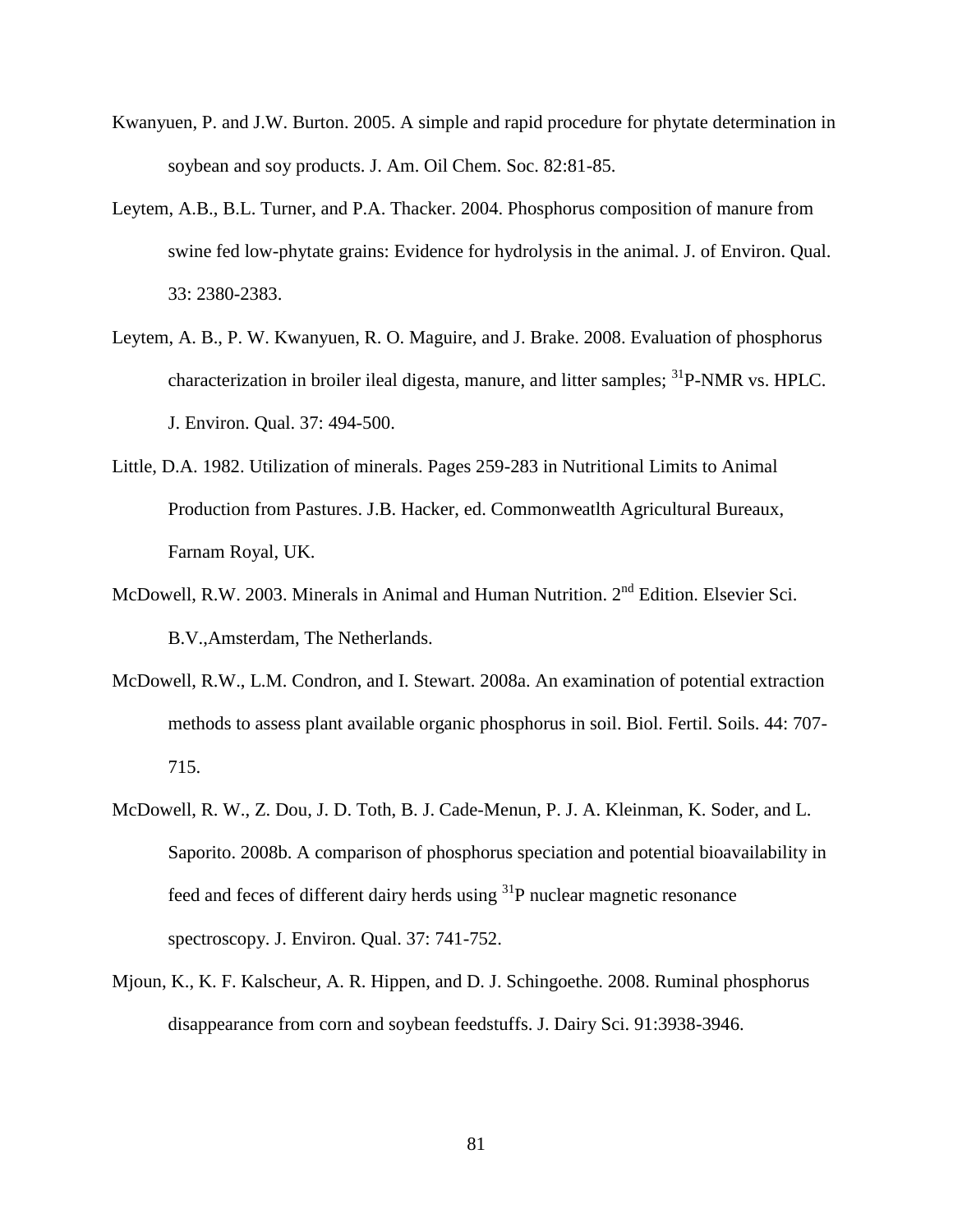- National Research Council. 1989. Nutrient Requirements of Dairy Cattle. 6th rev. ed. Natl. Acad. Sci., Washington, D.C.
- National Research Council. 1996. Nutrient Requirements of Beef Cattle. 7th rev. ed. Natl. Acad. Sci., Washington, D.C.
- Nelson, T.S., L.B. Daniels, J.R. Hall, and L.G. Shields. 1976. Hydrolysis of natural phytate phosphorus in the digestive tract of calves. J. Anim. Sci. 42: 1509-1512.
- Pedersen, C., M. G. Boersma, and H. H. Stein. 2007. Digestibility of energy and phosphorus in ten samples of distillers dried grains with solubles fed to growing pigs. J. Anim. Sci. 85:1168-1176.
- Pfeffer, E., A. Thompson, and D. G. Armstrong. 1970. Studies on intestinal digesta in the sheep. 3. Net movement of certain inorganic elements in the digestive tract on rations containing different proportions of hay and rolled barley. Br. J. Nutr. 24: 197-204.
- Pitcher, T. and Buffenstein, R. 1993. Passive uptake in the small intestine and active uptake in the hindgut contribute to the highly efficient mineral metabolism of the common molerat, *Cryptomys hottentotus*. Br. J. Nutr. 71: 573-582.
- Puggaard, L., N. B. Kristensen, and J. Sehested. 2011. Effect of decreasing dietary phosphorus supply on net recycling of inorganic phosphate in lactating dairy cows. J. Dairy Sci. 94:1420-1429.
- Rham, O. and T. Jost. 1979. Phytate-protein interactions in soybean extracts and low-phytate soy protein products. J. Food Sci. 44: 596-600.
- Rotz, C. A., A.N. Sharpley, L.D. Satter, W.J. Gburek, and M. A. Sanderson. 2002. Production and feeding strategies for phosphorus management on dairy farms. J. Dairy Sci. 85: 3142- 3153.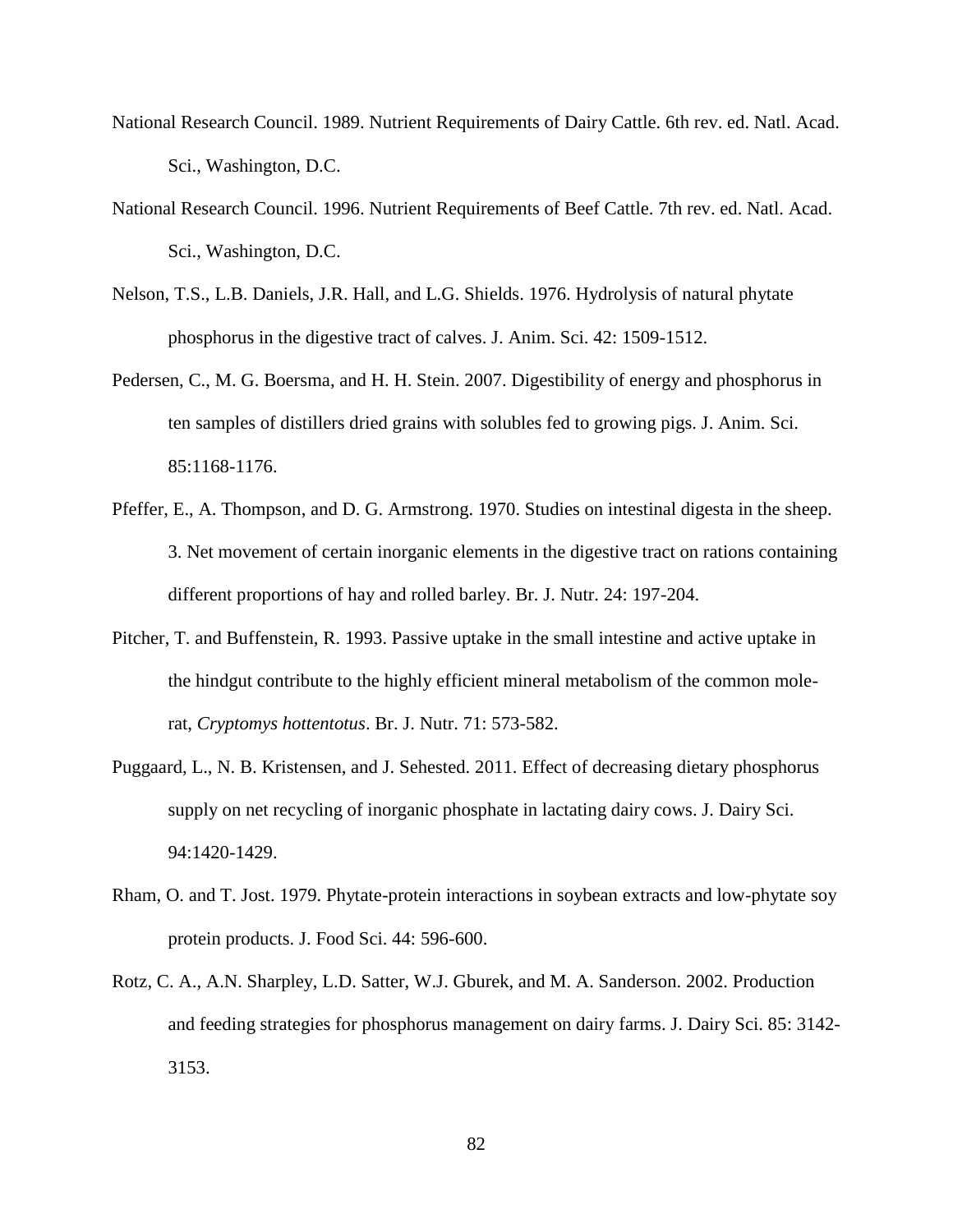- Sachdev, P. and D. Debb. 1977. Effect of zinc on protein and RNA content in wheat plants. J. Sci. Fd Agric. 28: 959-962.
- Sanberg, A.S. and R. Ahderinne. 1986. HPLC method for determination of inositol tri-, tetra-, penta-, and hexaphosphates in foods and intestinal contents. J. Food Sci. 51: 547-550.
- Schachtman, D.P., R.J. Reid, and S.M. Ayling. 1998. Phosphorus uptake by plants: From soil to cell. Plant Physiol. 116: 447-453.
- Schroder, B. and G. Breves. 1996. Mechanisms of phosphate uptake into brush border membrane vesicles from goat jejunum. J. Comp. Physiol. 166:230-240.
- Schryver, H. F., H. F. Hintz, P. H. Craig, D. E. Hogue, and J. E. Lowe. 1972. Site of phosphorus absorption from the intestine of the horse. J. Nutr. 102:143-147.
- Shirazi-Beechey, S. P., J. I. Penny, J. Dyer, I. S. Wood, P. S. Tarpey, D. Scott, and W. Buchan. 1996. Epithelial phosphate transport in ruminants, mechanisms and regulation. Kidney Int. 49:992-996.
- Sklan, D. and S. Hurwitz. 1985. Movement and absorption of major minerals and water in ovine gastrointestinal tract. J. Dairy Sci. 68:1659-1666.
- Skrivanova, V., M. Marounek, and R. Drorak. 2004. Digestibility of total and phytate phosphorus in young calves. Vet. Med.-Czech. 49: 191-196.
- Smith, A. H., M. Kleiber, A. L. Black, and C. F. Baxter. 1955. Transfer of phosphate in the digestive tract: II. Sheep. J. Nutr. 57:507-527.
- Spears, R. A., A. J. Young, and R. A. Kohn. 2003. Whole-farm phosphorus balance on western dairy farms. J. Dairy Sci. 86:688-695.
- Steevens, B. J., L. J. Bush, J. D. Stout, and E. I. Williams. 1971. Effects of varying amounts of calcium and phosphorus in rations for dairy cows. J. Dairy Sci. 54:655-661.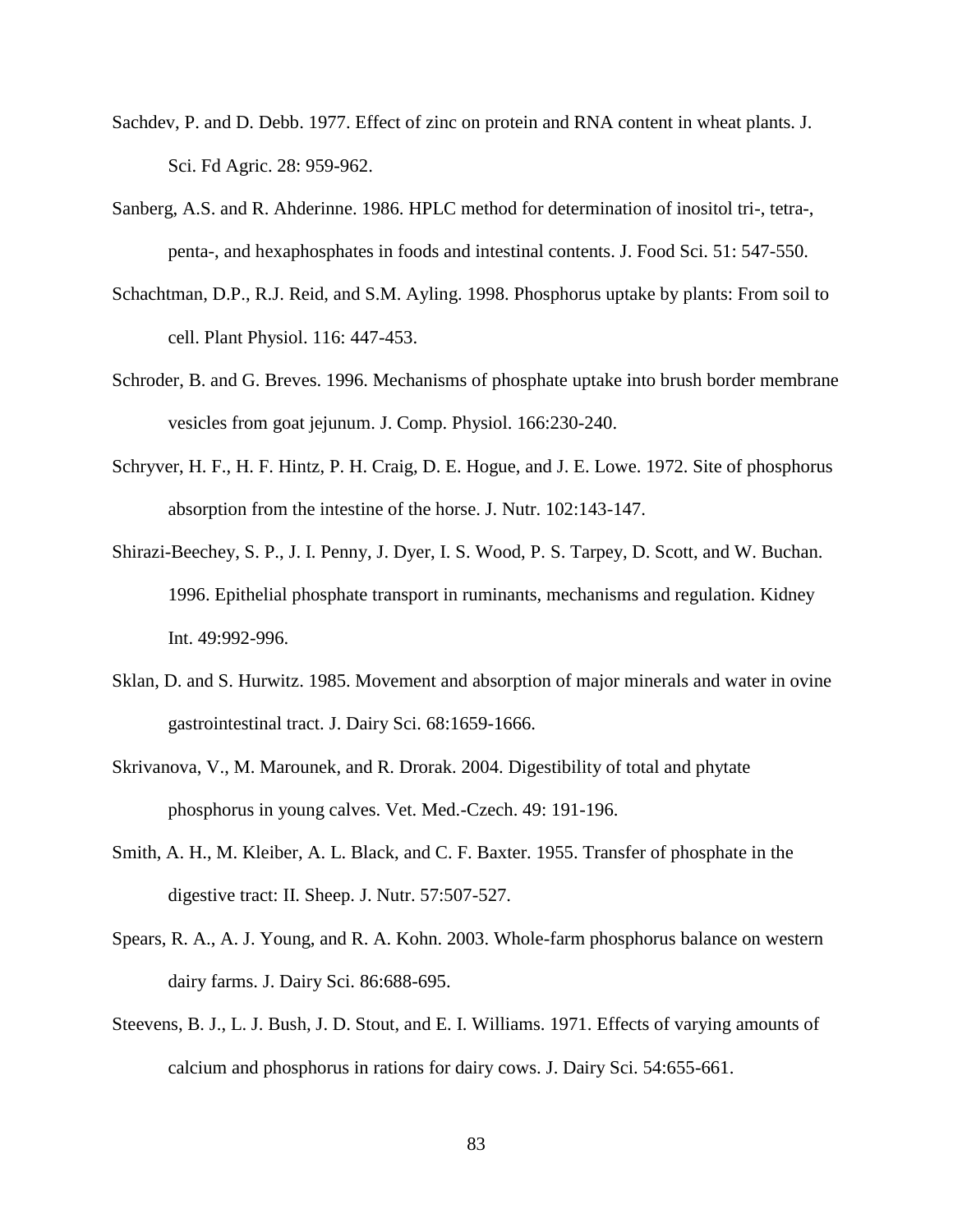- Toor, G.S., B.J. Cade-Menum and J.T. Sims. 2005. Establishing a linkage between phosphorus forms in dairy diets, feces, and manures. J. Environ. Qual. 34:1380-1391.
- Turner, B.L. 2004. Optimizing phosphorus characterization in animal manures by solution phosphorus-31 nuclear magnetic resonance spectroscopy. J. Environ. Qual. 33: 757-766.
- Turner, B.L. and A.B. Leytem. 2004. Phosphorus compounds in sequential extracts of animal manures; Chemical speciation and a novel fractionation procedure. Environ. Sci. Technol. 38: 6101-6108.
- United States Geological Survey. 2007. Minerals Yearbook. http://minerals.usgs.gov/minerals/pubs/commodity/phosphate\_rock/. Accessed March 5<sup>th</sup>, 2009.
- Wahyuni, M., S. Ishizaki, and M. Tanaka. 1998. Improvement of thermal stability of fish water soluble proteins with glucose-6-phosphate through the Maillard reaction. Fish Sci. 64:973-978.
- Wasserman, R. H. 1981. Intestinal absorption of calcium and phosphorus. Fed. Proc. 40: 68-72.
- Wasserman, R. H. and A.N. Taylor. 1976. Gastrointestinal absorption of calcium and phosphorus. Pp. 137-155 in Handbook of Physiology. Sect. 7. Endocrinology: Vol. VII. Parathyroid Gland. G.D. Aubauch, ed. Washington, D.C. Am. Physiol. Soc.
- Weiss, W. P. and D. J. Wyatt. 2004. Macromineral digestion by lactating dairy cows: Estimating phosphorus excretion via manure. J. Dairy Sci. 87: 2158-2166.
- Wise, A., and D.J. Gilburt. 1981. Phytate hydrolysis by germfree and conventional rats. Appl. Enviro. Microbiol. 43: 753-756.
- Witt, K.E. and F.V. Owens. 1983. Phosphorus: Ruminal availability and effects on digestion. J. Anim. Sci. 56: 930-937.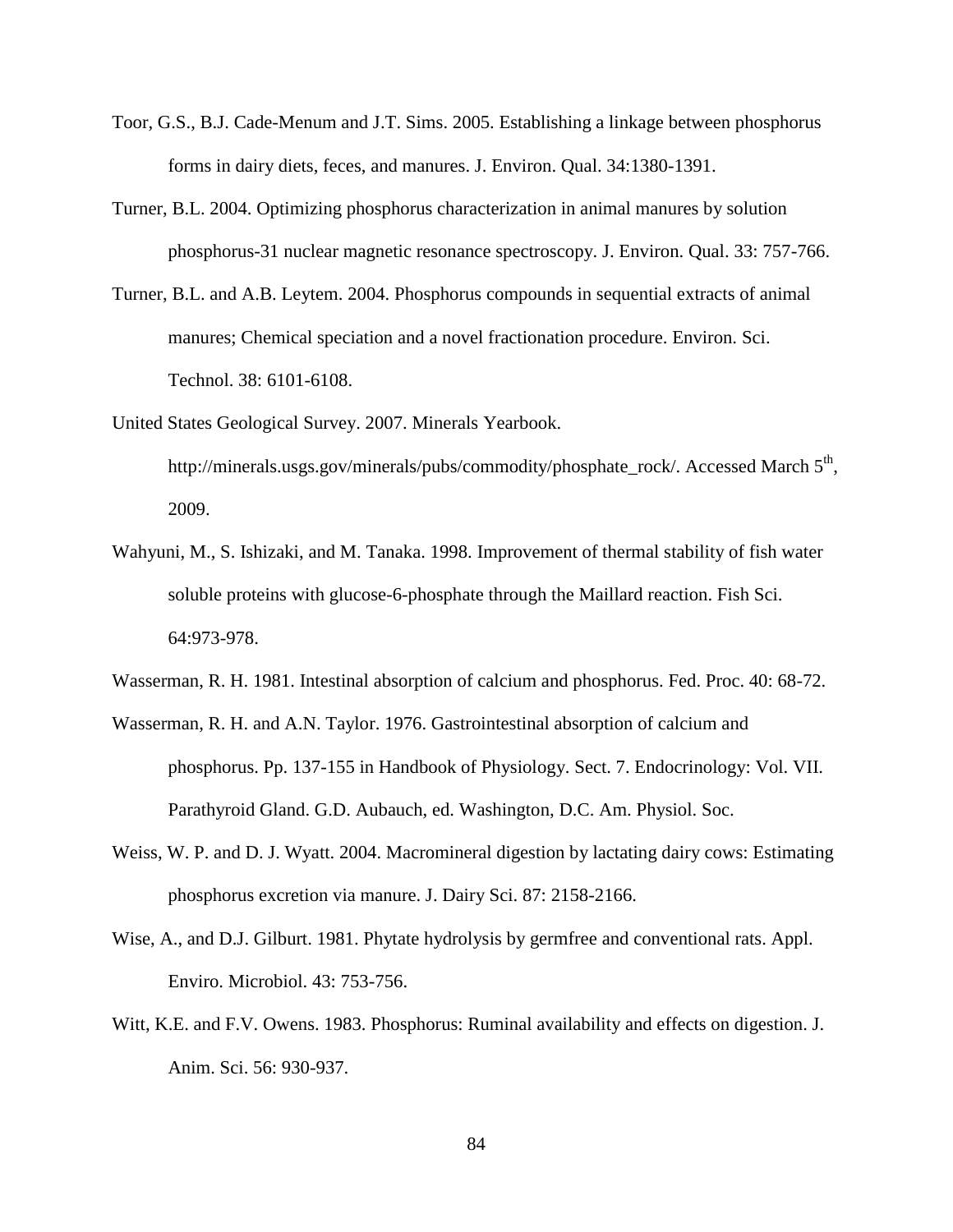- Wu, Z. and L. D. Satter. 2000. Milk production and reproductive performance of dairy cows fed two concentrations of phosphorus for two years. J. Dairy Sci. 83:1052-1063.
- Wu, Z., L. D. Satter, A. J. Blohowiak, R. H. Stauffacher, and J. H. Wilson. 2001. Milk production, estimated phosphorus excretion, and bone characteristics of dairy cows fed different amounts of phosphorus for two or three years. J. Dairy Sci. 84:1738-1748.
- Wu, Z., S. K. Tallam, V. A. Ishler, and D. D. Archibald. 2003. Utilization of phosphorus in lactating cows fed varying amounts of phosphorus and forage. J. Dairy Sci. 86:3300- 3308.
- Yang, T.H. 2006. Effects of diet on phosphorus digestion in dairy cattle. MS thesis. Virginia Polytechnic Institute and State University, Blacksburg.
- Yanke, L.J., H.D. Bae, L.B. Selinger, and K.J. Cheng. 1998. Phytase activity of anaerobic ruminal bacteria. Microbiology. 144: 1565-1573.